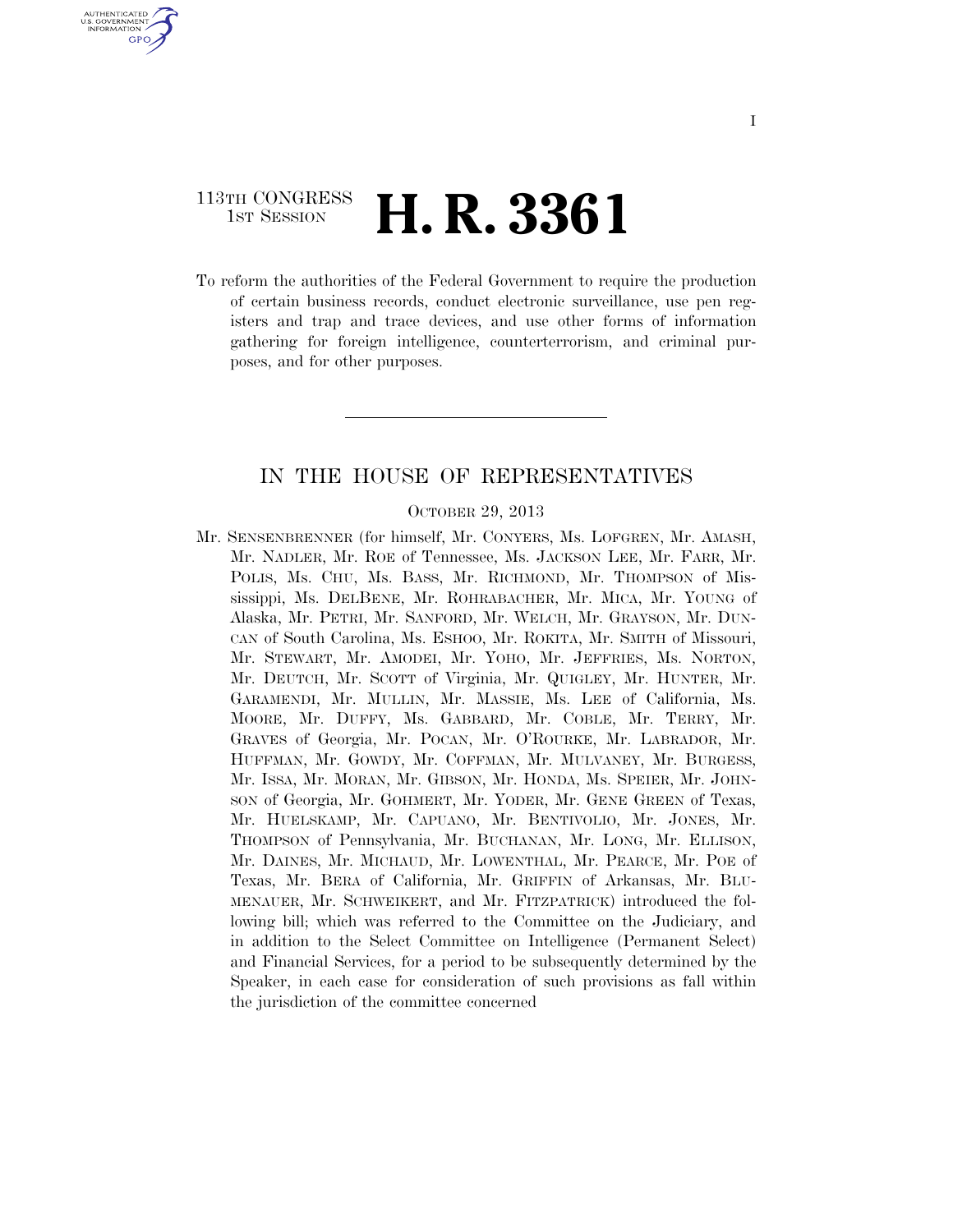# **A BILL**

2

- To reform the authorities of the Federal Government to require the production of certain business records, conduct electronic surveillance, use pen registers and trap and trace devices, and use other forms of information gathering for foreign intelligence, counterterrorism, and criminal purposes, and for other purposes.
	- 1 *Be it enacted by the Senate and House of Representa-*
	- 2 *tives of the United States of America in Congress assembled,*

#### 3 **SECTION 1. SHORT TITLE; TABLE OF CONTENTS.**

- 4 (a) SHORT TITLE.—This Act may be cited as the
- 5 ''Uniting and Strengthening America by Fulfilling Rights
- 6 and Ending Eavesdropping, Dragnet-collection, and On-
- 7 line Monitoring Act'' or the ''USA FREEDOM Act''.
- 8 (b) TABLE OF CONTENTS.—The table of contents for
- 9 this Act is as follows:
	- Sec. 1. Short title; table of contents.

#### TITLE I—FISA BUSINESS RECORDS REFORMS

- Sec. 101. Privacy protections for business records orders.
- Sec. 102. Inspector general reports on business records orders.

#### TITLE II—FISA PEN REGISTER AND TRAP AND TRACE DEVICE REFORMS

Sec. 201. Privacy protections for pen registers and trap and trace devices.

Sec. 202. Inspector general reports on pen registers and trap and trace devices.

#### TITLE III—FISA ACQUISITIONS TARGETING PERSONS OUTSIDE THE UNITED STATES REFORMS

- Sec. 301. Clarification on prohibition on searching of collections of communications to conduct warrantless searches for the communications of United States persons.
- Sec. 302. Protection against collection of wholly domestic communications.
- Sec. 303. Prohibition on reverse targeting.
- Sec. 304. Limits on use of unlawfully obtained information.
- Sec. 305. Modification of FISA Amendments Act of 2008 sunset.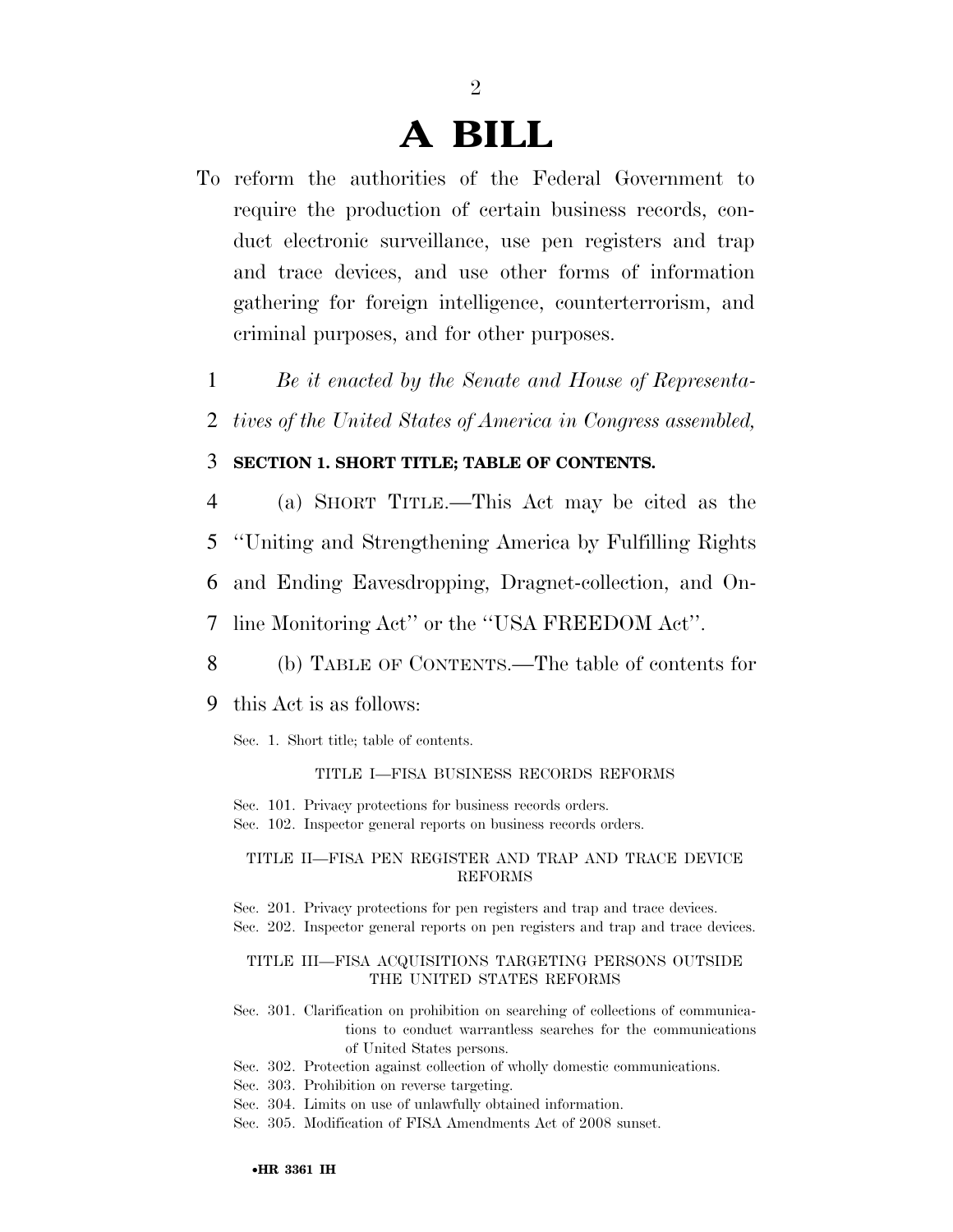Sec. 306. Inspector general reviews of authorities.

#### TITLE IV—FOREIGN INTELLIGENCE SURVEILLANCE COURT REFORMS

- Sec. 401. Office of the Special Advocate.
- Sec. 402. Foreign Intelligence Surveillance Court disclosure of opinions.

Sec. 403. Preservation of rights.

#### TITLE V—NATIONAL SECURITY LETTER REFORMS

- Sec. 501. National security letter authority.
- Sec. 502. Limitations on disclosure of national security letters.
- Sec. 503. Judicial review.
- Sec. 504. Inspector general reports on national security letters.
- Sec. 505. National security letter sunset.
- Sec. 506. Technical and conforming amendments.

#### TITLE VI—FISA AND NATIONAL SECURITY LETTER TRANSPARENCY REFORMS

- Sec. 601. Third-party reporting on FISA orders and national security letters.
- Sec. 602. Government reporting on FISA orders.

Sec. 603. Government reporting on national security letters.

#### TITLE VII—PRIVACY AND CIVIL LIBERTIES OVERSIGHT BOARD SUBPOENA AUTHORITY

Sec. 701. Privacy and Civil Liberties Oversight Board subpoena authority.

# 1 **TITLE I—FISA BUSINESS**  2 **RECORDS REFORMS**

#### 3 **SEC. 101. PRIVACY PROTECTIONS FOR BUSINESS RECORDS**

- 4 **ORDERS.**
- 5 (a) PRIVACY PROTECTIONS.—

6 (1) IN GENERAL.—Section 501(b) of the For-

- 7 eign Intelligence Surveillance Act of 1978 (50
- 8 U.S.C. 1861(b)) is amended—
- 9 (A) in paragraph  $(1)(B)$ , by striking "and" 10 after the semicolon;
- 11 (B) in paragraph (2), by striking subpara-
- 12 graphs (A) and (B) and inserting the following
- 13 new subparagraphs: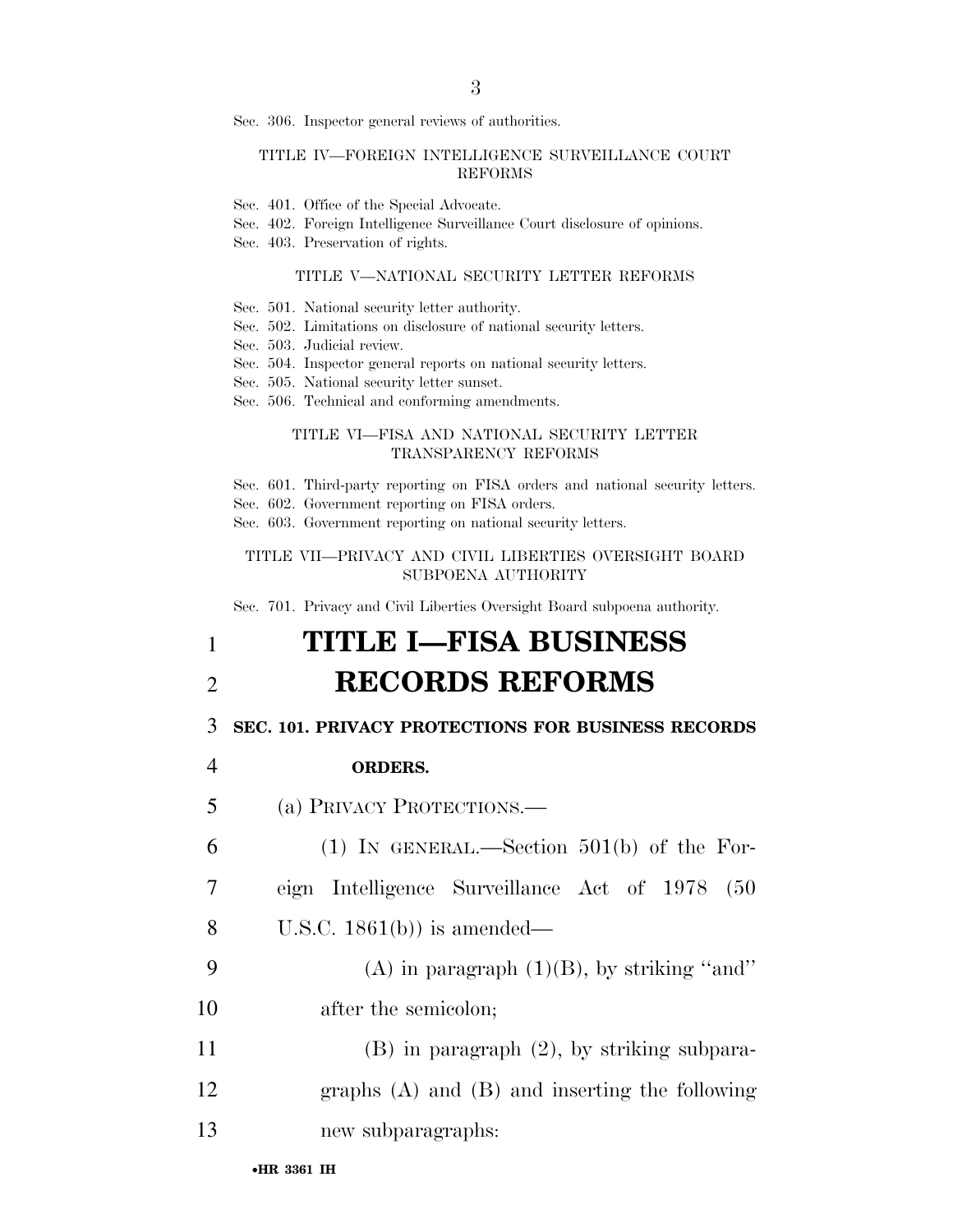| $\mathbf{1}$   | $\lq\lq$ a statement of facts showing that        |
|----------------|---------------------------------------------------|
| $\overline{2}$ | there are reasonable grounds to believe that the  |
| 3              | tangible things sought—                           |
| $\overline{4}$ | "(i) are relevant and material to an              |
| 5              | authorized investigation (other than a            |
| 6              | threat assessment) conducted in accord-           |
| $\overline{7}$ | ance with subsection (a)(2) to-                   |
| 8              | "(I) obtain foreign intelligence                  |
| 9              | information not concerning a United               |
| 10             | States person; or                                 |
| 11             | $\lq\lq$ (II) protect against inter-              |
| 12             | national terrorism or clandestine intel-          |
| 13             | ligence activities; and                           |
| 14             | $``$ (ii) pertain to-                             |
| 15             | "(I) a foreign power or an agent                  |
| 16             | of a foreign power;                               |
| 17             | $\lq\lq$ (II) the activities of a suspected       |
| 18             | agent of a foreign power who is the               |
| 19             | subject of such authorized investiga-             |
| 20             | tion; or                                          |
| 21             | "(III) an individual in contact                   |
| 22             | with, or known to, a suspected agent              |
| 23             | of a foreign power; and                           |
| 24             | $\lq\lq (B)$ a statement of proposed minimization |
| 25             | procedures; and"; and                             |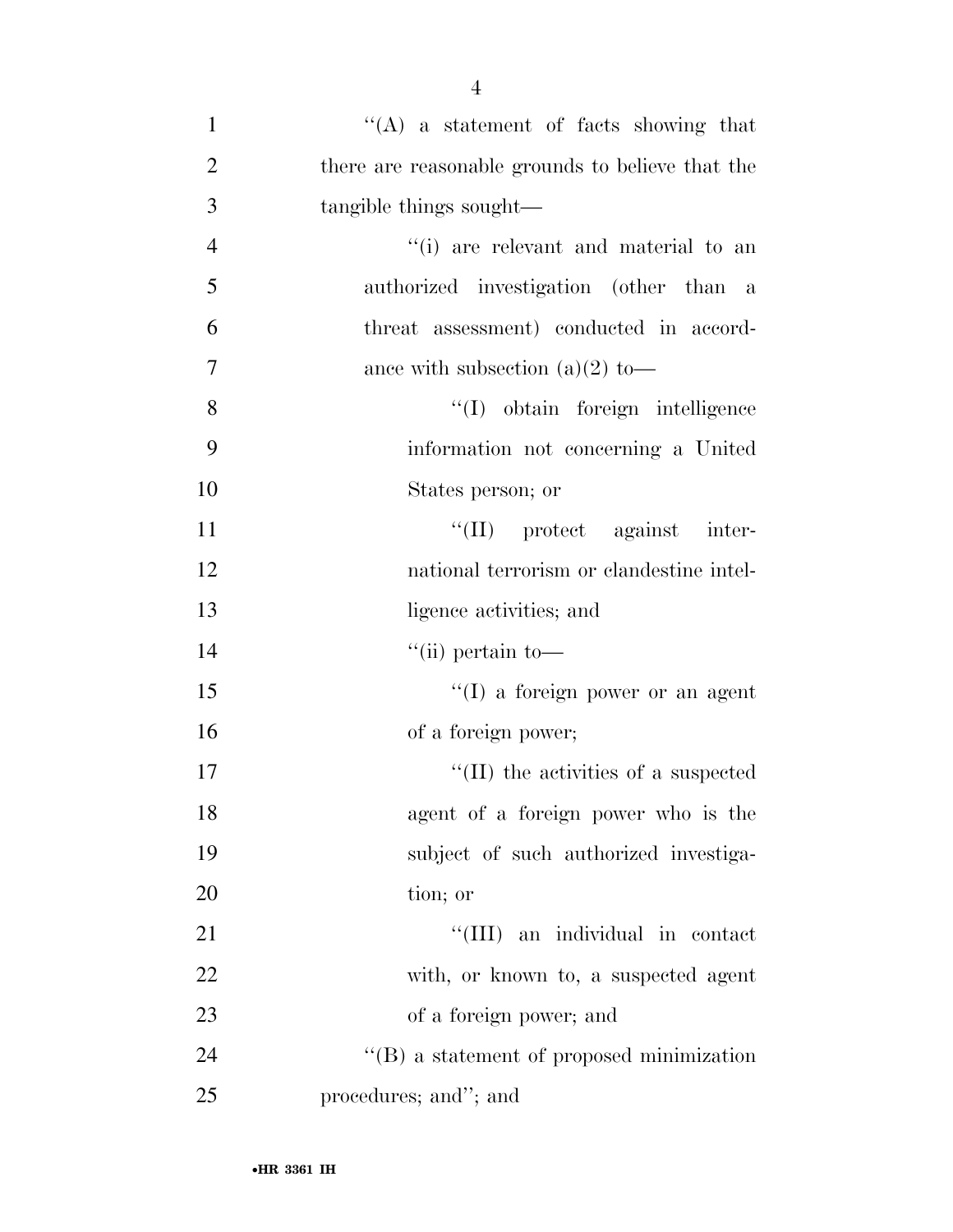| $\mathbf{1}$   | (C) by adding at the end the following              |
|----------------|-----------------------------------------------------|
| $\overline{2}$ | paragraph:                                          |
| 3              | $(3)$ if the applicant is seeking a nondisclosure   |
| $\overline{4}$ | requirement described in subsection (d), shall in-  |
| 5              | clude                                               |
| 6              | "(A) the time period during which the               |
| $\overline{7}$ | Government believes the nondisclosure require-      |
| 8              | ment should apply;                                  |
| 9              | $\lq\lq(B)$ a statement of facts showing that       |
| 10             | there are reasonable grounds to believe that dis-   |
| 11             | closure of particular information about the ex-     |
| 12             | istence or contents of the order requiring the      |
| 13             | production of tangible things under this section    |
| 14             | during such time period will result in—             |
| 15             | "(i) endangering the life or physical               |
| 16             | safety of any person;                               |
| 17             | "(ii) flight from investigation or pros-            |
| 18             | ecution;                                            |
| 19             | "(iii) destruction of or tampering with             |
| 20             | evidence;                                           |
| 21             | "(iv) intimidation of potential wit-                |
| 22             | nesses;                                             |
| 23             | $\mathcal{C}(v)$ interference with diplomatic rela- |
| 24             | tions;                                              |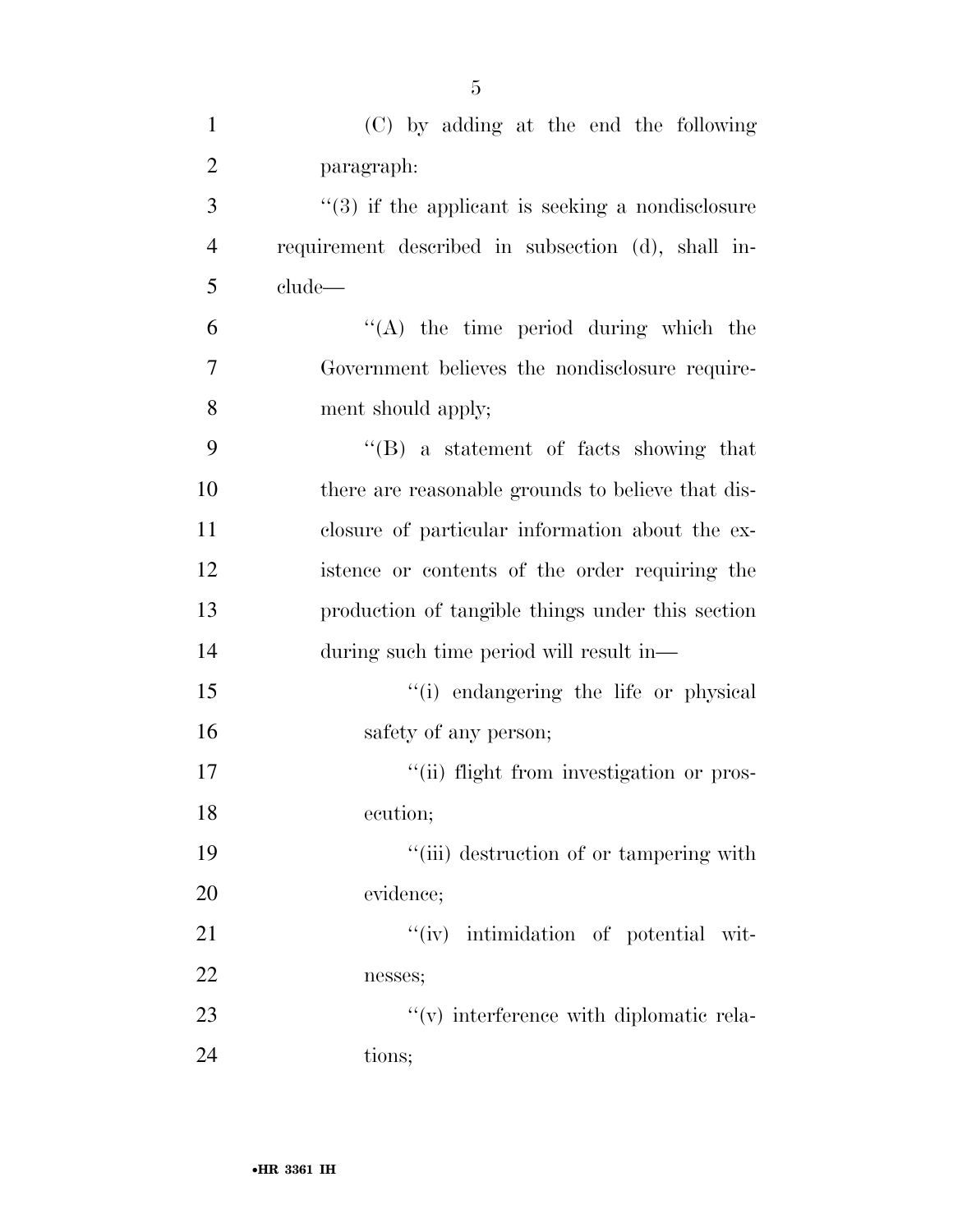| $\mathbf{1}$   | "(vi) alerting a target, an associate of          |
|----------------|---------------------------------------------------|
| $\overline{2}$ | a target, or the foreign power of which the       |
| 3              | target is an agent, of the interest of the        |
| $\overline{4}$ | Government in the target; or                      |
| 5              | "(vii) otherwise seriously endangering            |
| 6              | the national security of the United States;       |
| 7              | and                                               |
| 8              | $\lq\lq$ (C) an explanation of how the nondisclo- |
| 9              | sure requirement is narrowly tailored to address  |
| 10             | the specific harm identified under subparagraph   |
| 11             | $(B)$ .".                                         |
| 12             | $(2)$ ORDER.—Section 501 $(c)$ of the Foreign In- |
| 13             | telligence Surveillance Act of 1978 (50 U.S.C.    |
| 14             | $1861(e)$ is amended—                             |
| 15             | $(A)$ in paragraph $(1)$ —                        |
| 16             | (i) by striking "subsections (a) and              |
| 17             | $(b)$ " and inserting "subsection (a)<br>and      |
| 18             | paragraphs $(1)$ and $(2)$ of subsection $(b)$    |
| 19             | and that the proposed minimization proce-         |
| 20             | dures meet the definition of minimization         |
| 21             | procedures under subsection $(g)$ "; and          |
| 22             | (ii) by striking the last sentence and            |
| 23             | inserting the following: "If the judge finds      |
| 24             | that the requirements of subsection $(b)(3)$      |
| 25             | have been met, such order shall include a         |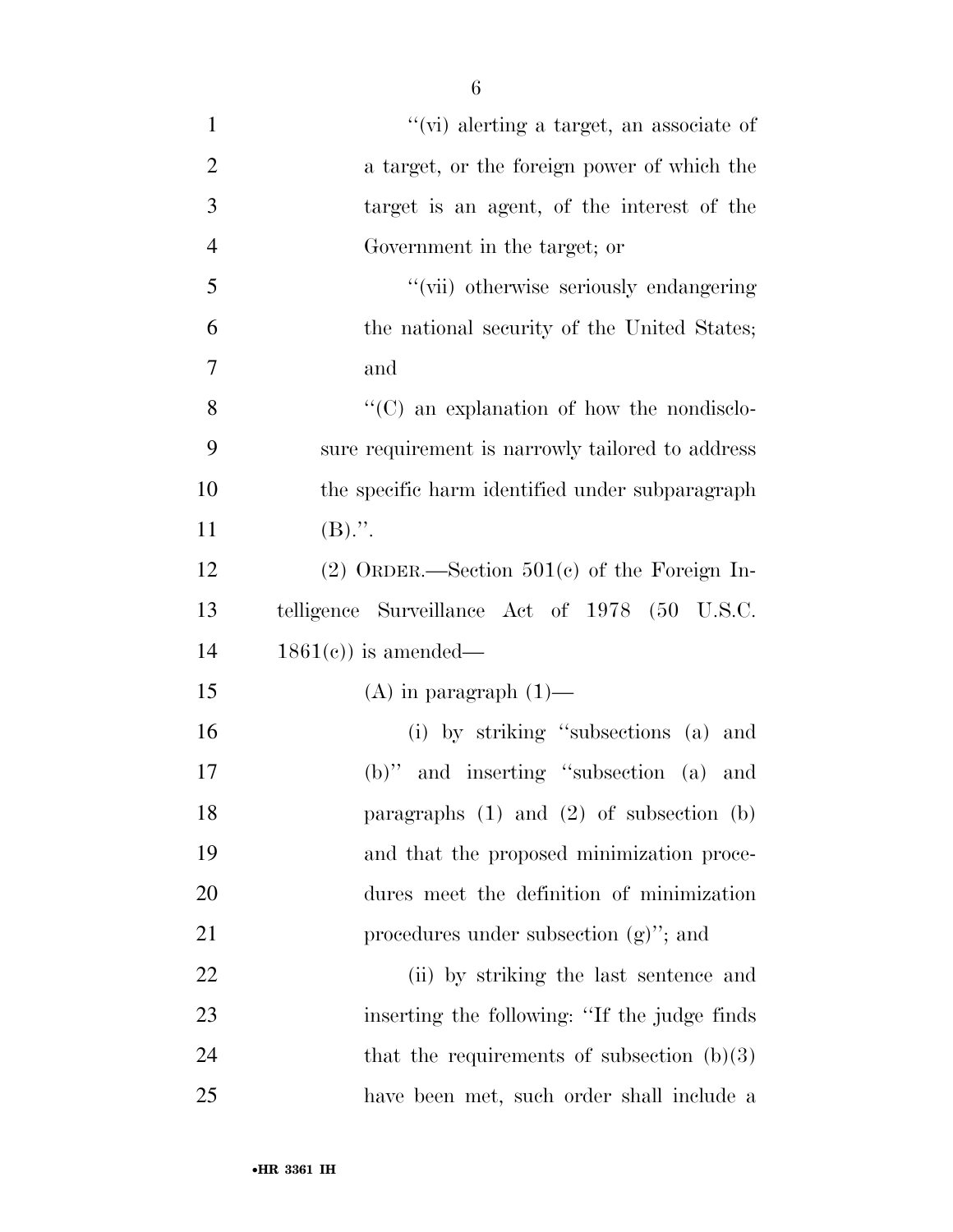| $\mathbf{1}$   | nondisclosure requirement, which may                 |
|----------------|------------------------------------------------------|
| $\mathbf{2}$   | apply for not longer than 1 year, unless             |
| 3              | the facts justify a longer period of non-            |
| $\overline{4}$ | disclosure, subject to the principles and            |
| 5              | procedures described in subsection $(d).$ ";         |
| 6              | and                                                  |
| $\overline{7}$ | $(B)$ in paragraph $(2)$ —                           |
| 8              | (i) in subparagraph $(C)$ , by inserting             |
| 9              | before the semicolon ", if applicable";              |
| 10             | (ii) in subparagraph $(D)$ , by striking             |
| 11             | "and" at the end;                                    |
| 12             | (iii) in subparagraph $(E)$ , by striking            |
| 13             | the period at the end and inserting ";               |
| 14             | and"; and                                            |
| 15             | (iv) by adding at the end the following              |
| 16             | new subparagraph:                                    |
| 17             | $\lq\lq(F)$ shall direct that the minimization       |
| 18             | procedures be followed.".                            |
| 19             | (3) NONDISCLOSURE.—Section $501(d)$ of the           |
| 20             | Foreign Intelligence Surveillance Act of 1978 (50    |
| 21             | U.S.C. $1861(d)$ is amended to read as follows:      |
| 22             | "(d) NONDISCLOSURE.—                                 |
| 23             | "(1) IN GENERAL.—No person who receives an           |
| 24             | order entered under subsection (c) that contains a   |
| 25             | nondisclosure requirement shall disclose to any per- |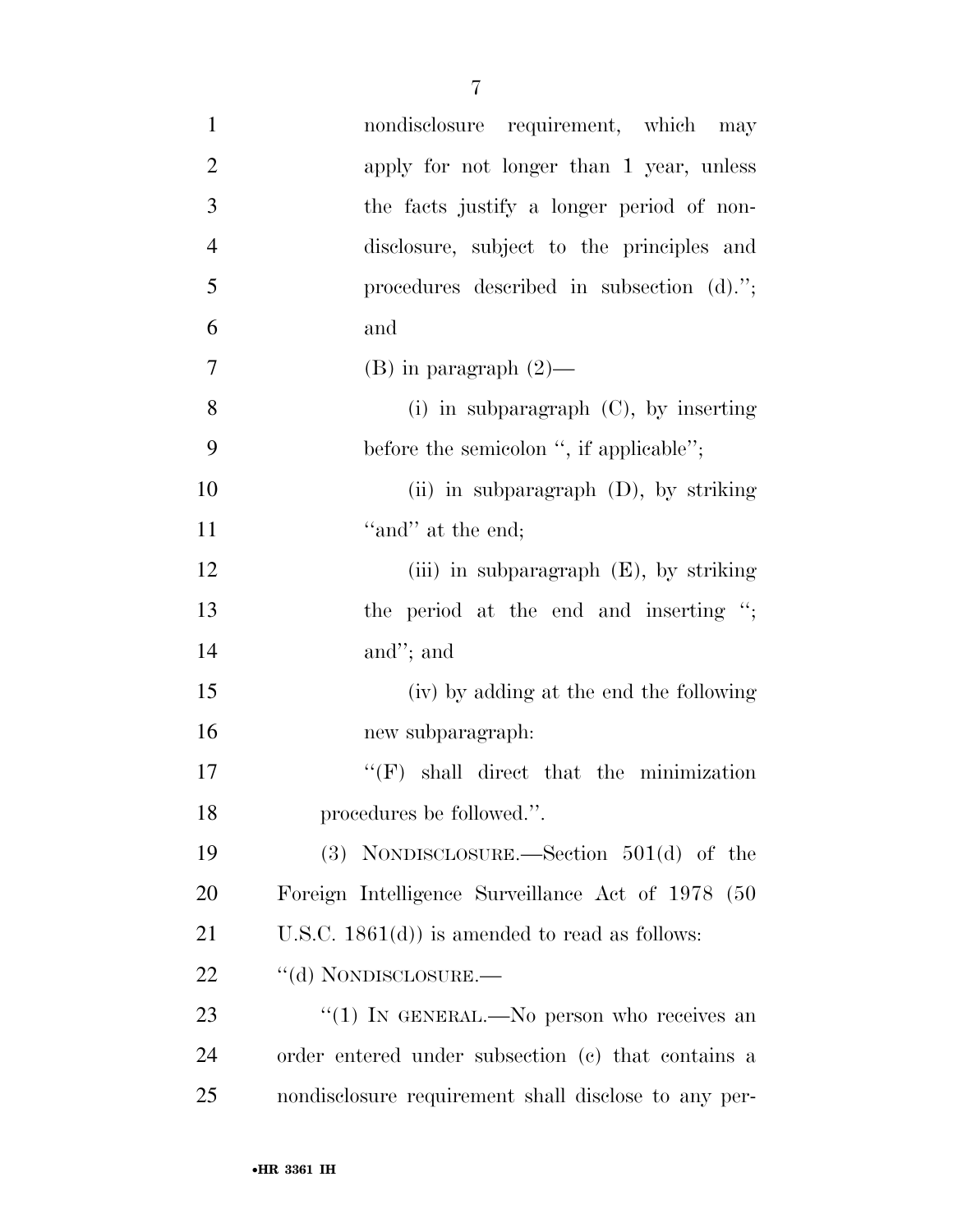| $\mathbf{1}$   | son the particular information specified in the non- |
|----------------|------------------------------------------------------|
| $\overline{2}$ | disclosure requirement during the time period to     |
| 3              | which the requirement applies.                       |
| $\overline{4}$ | $``(2)$ EXCEPTION.—                                  |
| 5              | "(A) IN GENERAL.—A person who receives               |
| 6              | an order entered under subsection (c) that con-      |
| $\overline{7}$ | tains a nondisclosure requirement may disclose       |
| 8              | information otherwise subject to any applicable      |
| 9              | nondisclosure requirement to-                        |
| 10             | "(i) those persons to whom disclosure                |
| 11             | is necessary to comply with the order;               |
| 12             | "(ii) an attorney to obtain legal advice             |
| 13             | or assistance regarding the order; or                |
| 14             | "(iii) other persons as permitted by                 |
| 15             | the Director of the Federal Bureau of In-            |
| 16             | vestigation or the designee of the Director.         |
| 17             | "(B) APPLICATION.—A person to whom                   |
| 18             | disclosure is made under subparagraph (A)            |
| 19             | shall be subject to the nondisclosure require-       |
| 20             | ments applicable to a person to whom an order        |
| 21             | is directed under this section in the same man-      |
| 22             | ner as the person to whom the order is directed.     |
| 23             | "(C) NOTICE.—Any person who discloses                |
| 24             | to a person described in subparagraph (A) in-        |
| 25             | formation otherwise subject to a nondisclosure       |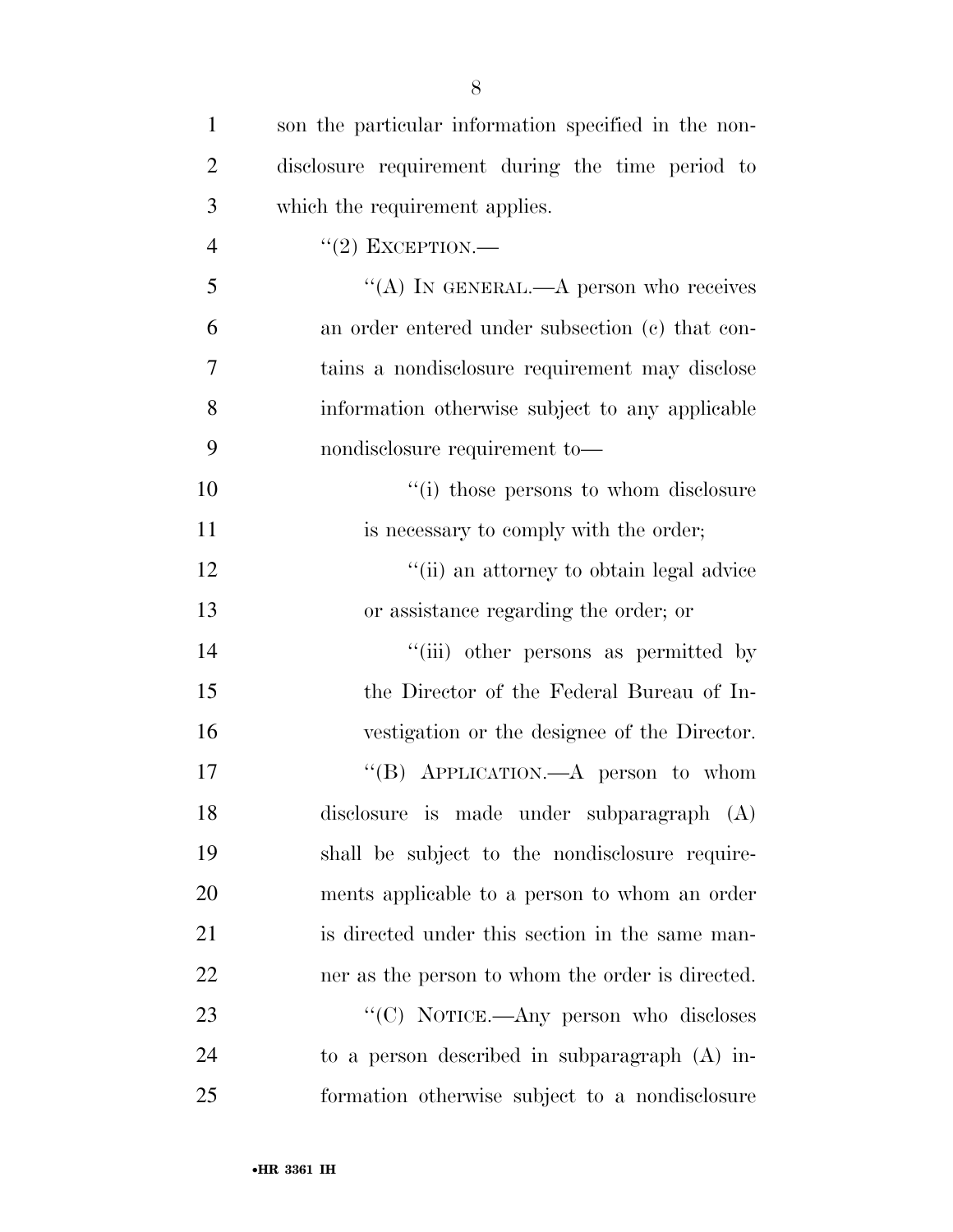| $\mathbf{1}$   | requirement shall notify the person of the appli-      |
|----------------|--------------------------------------------------------|
| $\overline{2}$ | cable nondisclosure requirement.                       |
| 3              | "(D) IDENTIFICATION OF DISCLOSURE RE-                  |
| $\overline{4}$ | CIPIENTS.— $\Delta t$ the request of the Director of   |
| 5              | the Federal Bureau of Investigation or the des-        |
| 6              | ignee of the Director, any person making or in-        |
| 7              | tending to make a disclosure under clause (i) or       |
| 8              | (iii) of subparagraph (A) shall identify to the        |
| 9              | Director or such designee the person to whom           |
| 10             | such disclosure will be made or to whom such           |
| 11             | disclosure was made prior to the request.              |
| 12             | "(3) EXTENSION.—The Director of the Federal            |
| 13             | Bureau of Investigation, or a designee of the Direc-   |
| 14             | tor (whose rank shall be no lower than Assistant       |
| 15             | Special Agent in Charge), may apply for renewals of    |
| 16             | the prohibition on disclosure of particular informa-   |
| 17             | tion about the existence or contents of an order re-   |
| 18             | quiring the production of tangible things under this   |
| 19             | section for additional periods of not longer than 1    |
| 20             | year, unless the facts justify a longer period of non- |
| 21             | disclosure. A nondisclosure requirement shall be re-   |
| 22             | newed if a court having jurisdiction under paragraph   |
| 23             | (4) determines that the application meets the re-      |
| 24             | quirements of subsection $(b)(3)$ .                    |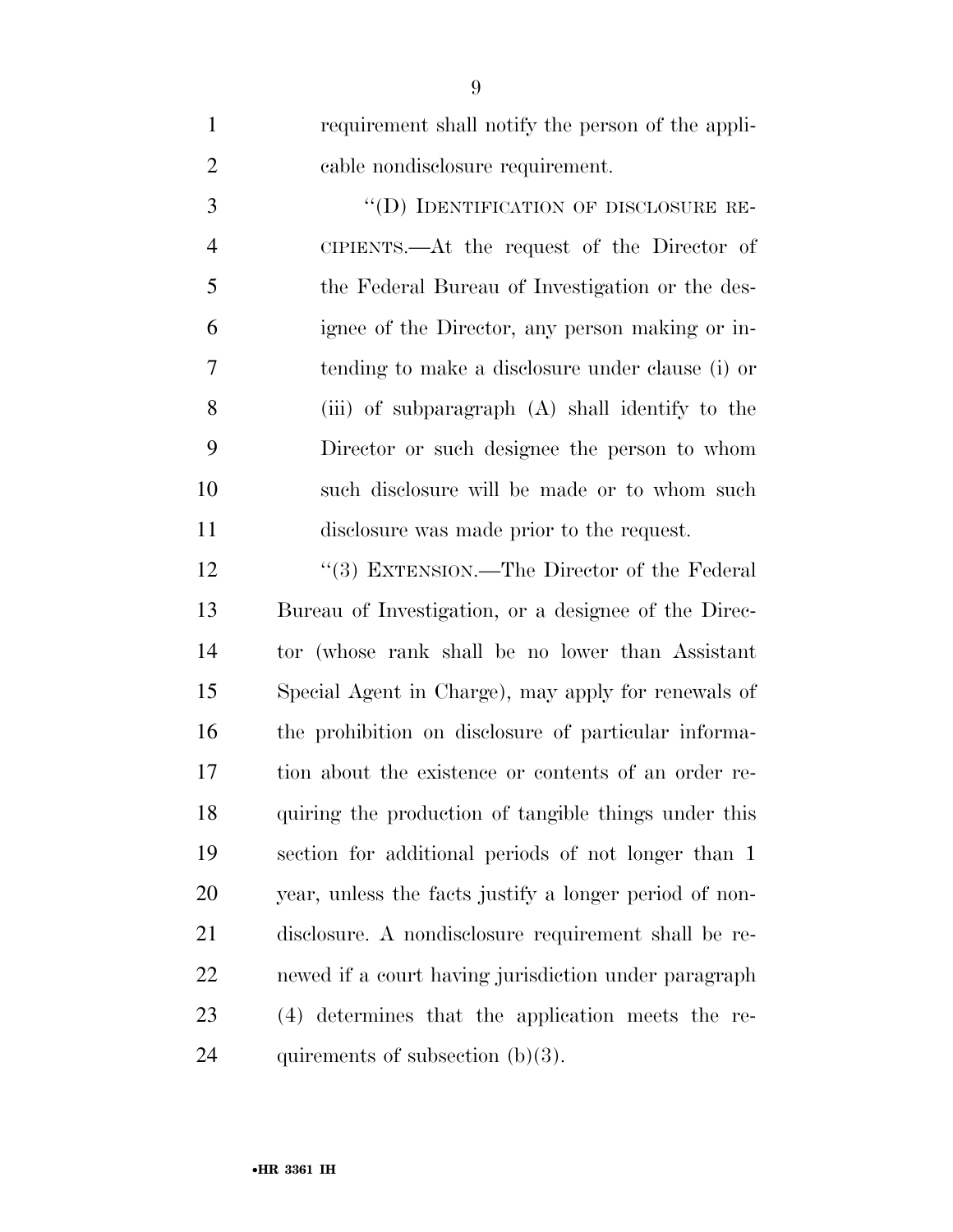| $\mathbf{1}$   | "(4) JURISDICTION.—An application for a re-      |
|----------------|--------------------------------------------------|
| $\overline{2}$ | newal under this subsection shall be made to—    |
| 3              | $\lq\lq$ a judge of the court established under  |
| $\overline{4}$ | section $103(a)$ ; or                            |
| 5              | "(B) a United States Magistrate Judge            |
| 6              | under chapter 43 of title 28, United States      |
| 7              | Code, who is publicly designated by the Chief    |
| 8              | Justice of the United States to have the power   |
| 9              | to hear applications and grant orders for the    |
| 10             | production of tangible things under this section |
| 11             | on behalf of a judge of the court established    |
| 12             | under section $103(a)$ .".                       |
| 13             | (4) MINIMIZATION.—Section $501(g)$ of the For-   |
| 14             | eign Intelligence Surveillance Act of 1978 (50   |
| 15             | U.S.C. $1861(g)$ is amended—                     |
| 16             | $(A)$ in paragraph $(1)$ , by striking "Not      |
| 17             | later than" and all that follows and inserting   |
| 18             | "At or before the end of the period of time for  |
| 19             | the production of tangible things under an       |
| 20             | order entered under this section or at any time  |
| 21             | after the production of tangible things under an |
| 22             | order entered under this section, a judge may    |
| 23             | assess compliance with the minimization proce-   |
| 24             | dures required by such order by reviewing the    |
| 25             | circumstances under which information con-       |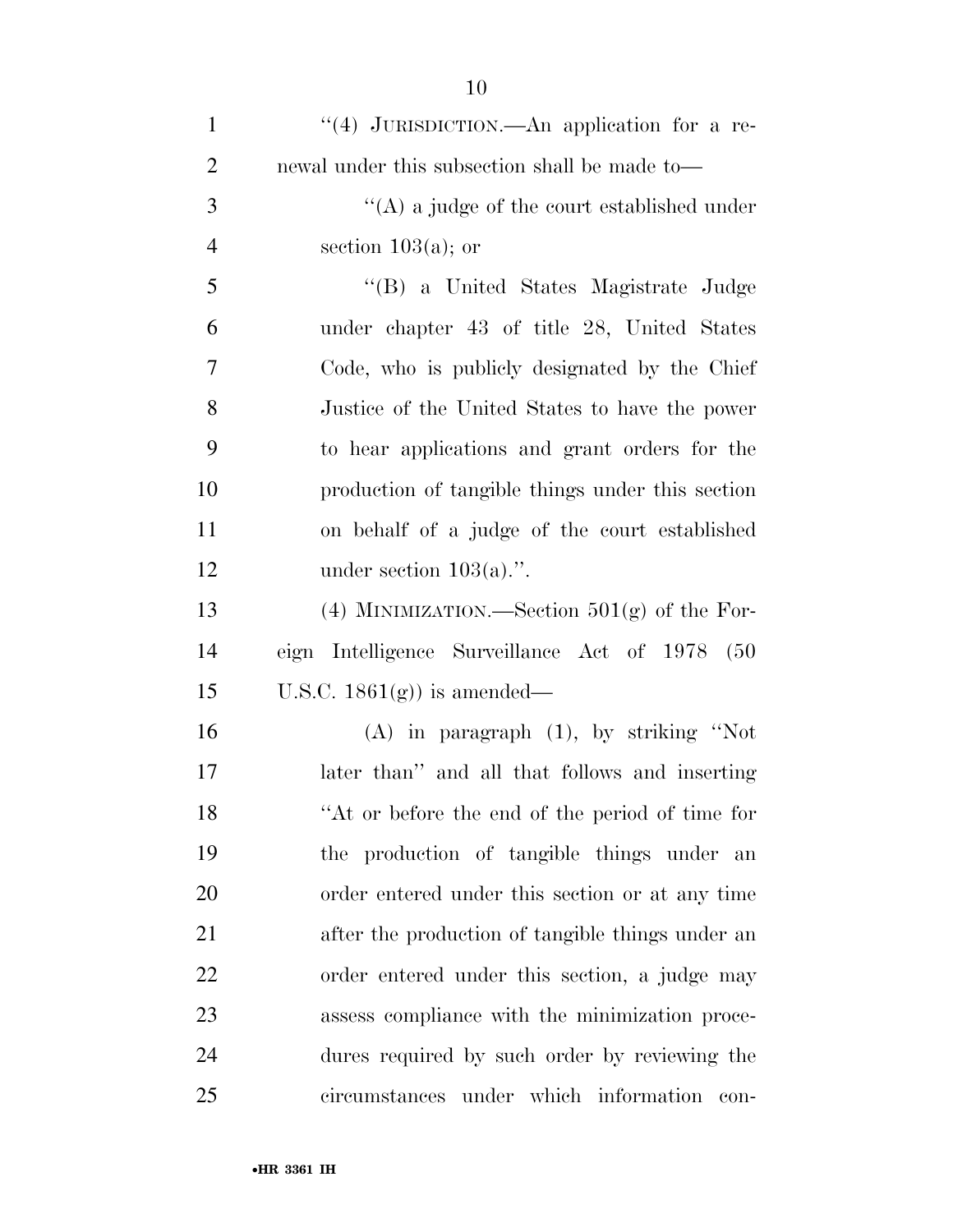| $\mathbf{1}$   | cerning United States persons was acquired, re-           |
|----------------|-----------------------------------------------------------|
| $\overline{2}$ | tained, or disseminated."; and                            |
| 3              | (B) in paragraph $(2)(A)$ , by inserting "ac-             |
| $\overline{4}$ | quisition and" after "to minimize the".                   |
| 5              | CONFORMING AMENDMENT.-Section<br>(5)                      |
| 6              | $501(f)(1)(B)$ of the Foreign Intelligence Surveillance   |
| 7              | Act of 1978 (50 U.S.C. 1861 $(f)(1)(B)$ ) is amended      |
| 8              | by striking "an order imposed under subsection (d)"       |
| 9              | and inserting "a nondisclosure requirement imposed        |
| 10             | in connection with a production order".                   |
| 11             | (b) JUDICIAL REVIEW.—Section $501(f)(2)$ of the           |
| 12             | Foreign Intelligence Surveillance Act of 1978 (50 U.S.C.  |
| 13             | $1861(f)(2)$ is amended—                                  |
| 14             | $(1)$ in subparagraph $(A)(i)$ —                          |
| 15             | (A) by striking "that order" and inserting                |
| 16             | "such production order or any nondisclosure               |
| 17             | order imposed in connection with such produc-             |
| 18             | tion order"; and                                          |
| 19             | (B) by striking the second sentence;                      |
| 20             | $(2)$ by striking subparagraph $(C)$ and inserting        |
| 21             | the following new subparagraph:                           |
| 22             | "(C) A judge considering a petition to modify or set      |
| 23             | aside a nondisclosure order shall grant such petition un- |
| 24             | less the court determines that—                           |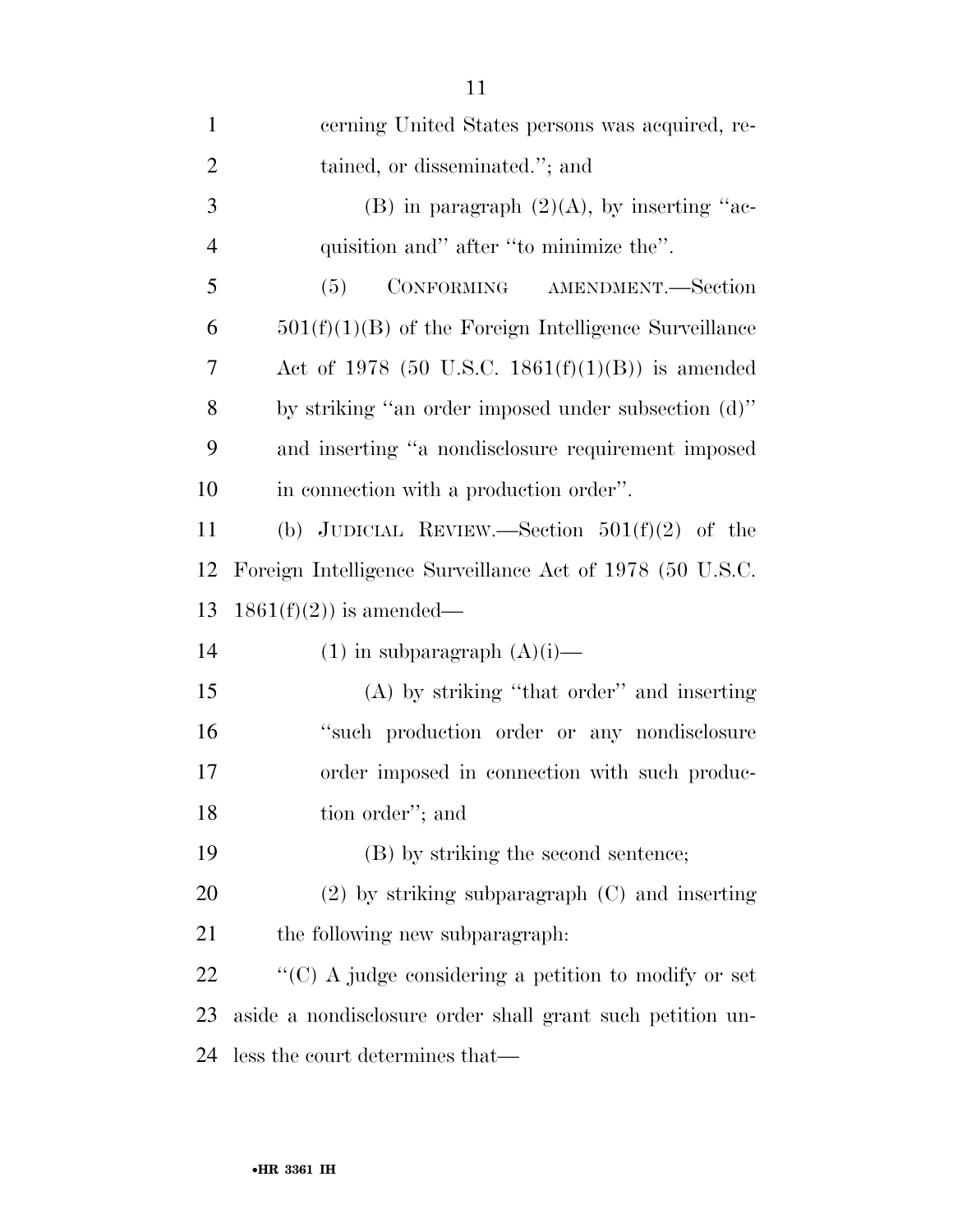| $\mathbf{1}$   | "(i) there is reason to believe that disclosure of        |
|----------------|-----------------------------------------------------------|
| $\overline{2}$ | the information subject to the nondisclosure require-     |
| 3              | ment during the time period in which such require-        |
| $\overline{4}$ | ment is in effect will result in—                         |
| 5              | "(I) endangering the life or physical safety              |
| 6              | of any person;                                            |
| 7              | "(II) flight from investigation or prosecu-               |
| 8              | tion;                                                     |
| 9              | "(III) destruction of or tampering with evi-              |
| 10             | dence;                                                    |
| 11             | $\lq\lq$ (IV) intimidation of potential witnesses;        |
| 12             | $\lq\lq$ interference with diplomatic relations;          |
| 13             | "(VI) alerting a target, an associate of a                |
| 14             | target, or the foreign power of which the target          |
| 15             | is an agent, of the interest of the Government            |
| 16             | in the target; or                                         |
| 17             | "(VII) otherwise seriously endangering the                |
| 18             | national security of the United States; and               |
| 19             | "(ii) the nondisclosure requirement is narrowly           |
| 20             | tailored to address the specific harm identified under    |
| 21             | clause $(i)$ ."; and                                      |
| 22             | (3) by adding at the end the following new sub-           |
| 23             | paragraph:                                                |
| 24             | "(E) If a judge denies a petition to modify or set        |
| 25             | aside a nondisclosure order under this paragraph, no per- |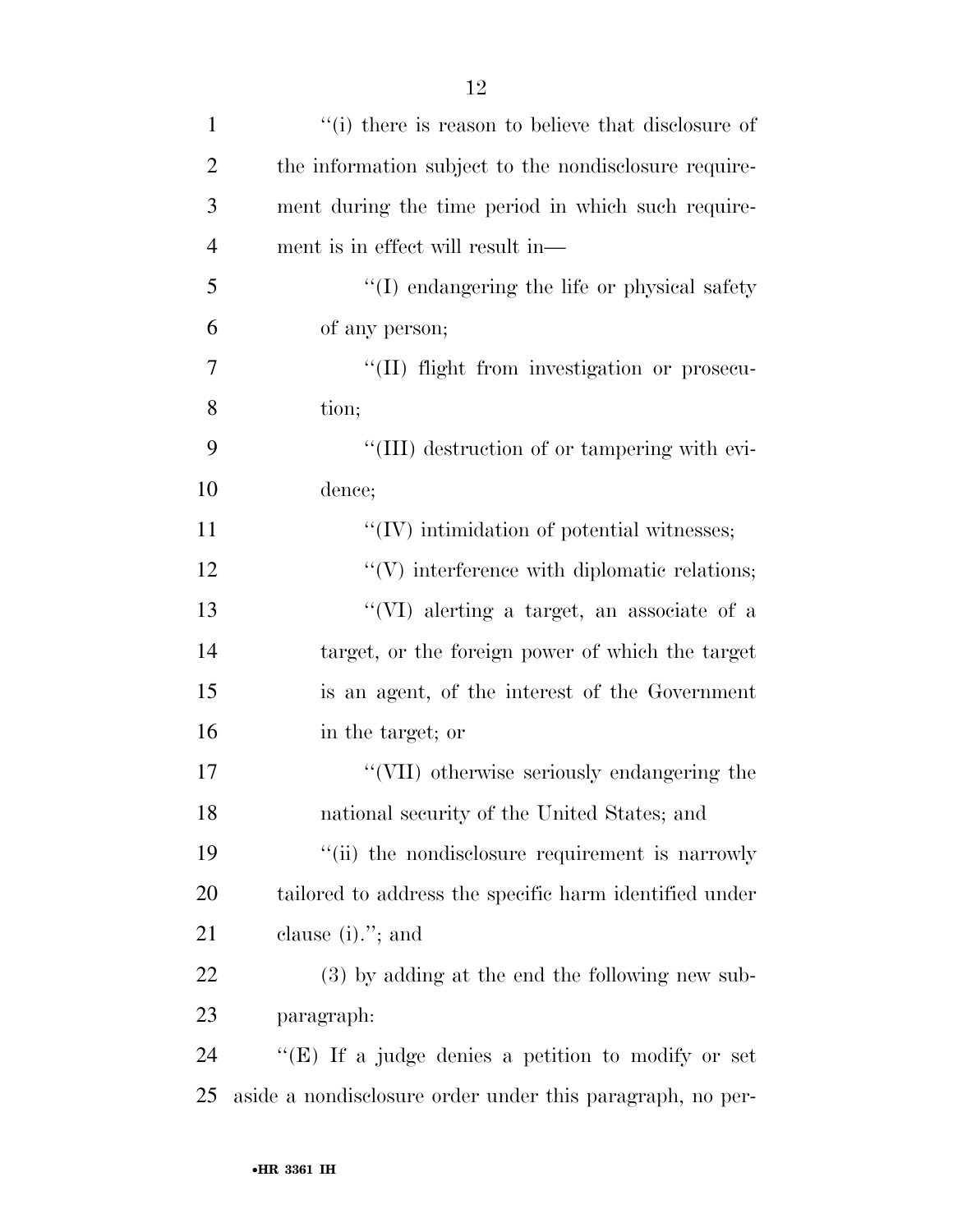| $\mathbf{1}$ | son may file another petition to modify or set aside such      |
|--------------|----------------------------------------------------------------|
| 2            | nondisclosure order until the date that is one year after      |
| 3            | the date on which such judge issues the denial of such         |
| 4            | petition.".                                                    |
| 5            | (c) EMERGENCY AUTHORITY FOR ACCESS TO CALL                     |
| 6            | DETAIL RECORDS.—                                               |
| 7            | (1) IN GENERAL.—Title V of the Foreign Intel-                  |
| 8            | ligence Surveillance Act of 1978 (50 U.S.C. 1861 et            |
| 9            | seq.) is amended—                                              |
| 10           | $(A)$ by redesignating section 502 as section                  |
| 11           | $503$ ; and                                                    |
| 12           | $(B)$ by inserting after section 501 the fol-                  |
| 13           | lowing new section:                                            |
| 14           | "SEC. 502. EMERGENCY AUTHORITY FOR ACCESS TO CALL              |
| 15           | DETAIL RECORDS.                                                |
| 16           | "(a) In GENERAL.—Notwithstanding any other pro-                |
| 17           | vision of this title, the Attorney General may require the     |
|              | 18 production of call detail records by the provider of a wire |
| 19           | or electronic communication service on an emergency basis      |
| 20           | if—                                                            |
| 21           | $\cdot$ (1) such records—                                      |
| <u>22</u>    |                                                                |
|              | $\lq\lq$ are relevant and material to an au-                   |
| 23           | thorized investigation (other than a threat as-                |
| 24           | sessment) conducted in accordance with section                 |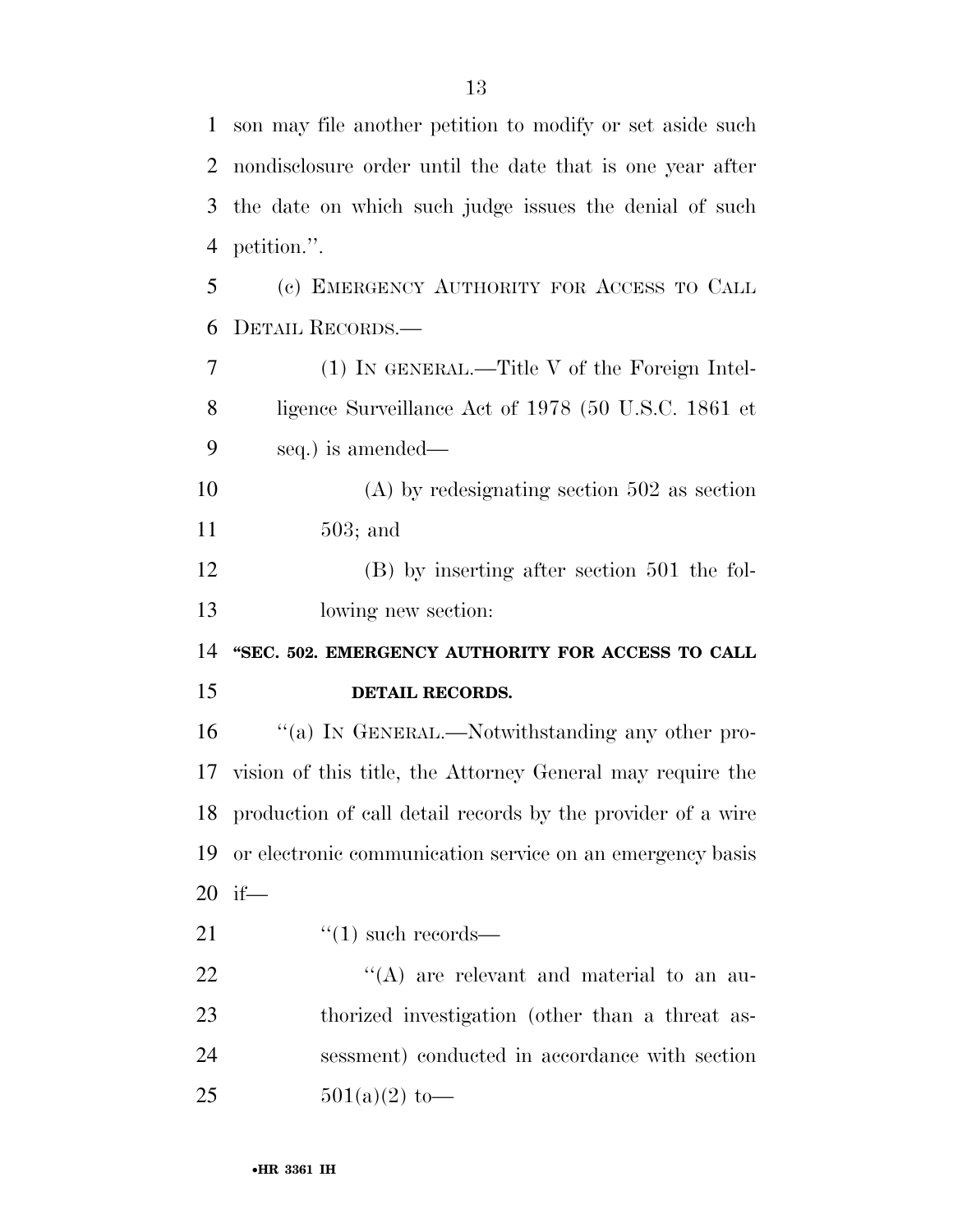| $\mathbf{1}$   | "(i) obtain foreign intelligence infor-           |
|----------------|---------------------------------------------------|
| $\overline{2}$ | mation not concerning a United States             |
| 3              | person; or                                        |
| $\overline{4}$ | "(ii) protect against international ter-          |
| 5              | rorism or clandestine intelligence activities;    |
| 6              | and                                               |
| 7              | "(B) pertain to-                                  |
| 8              | "(i) a foreign power or an agent of a             |
| 9              | foreign power;                                    |
| 10             | "(ii) the activities of a suspected               |
| 11             | agent of a foreign power who is the subject       |
| 12             | of such authorized investigation; or              |
| 13             | "(iii) an individual in contact with, or          |
| 14             | known to, a suspected agent of a foreign          |
| 15             | power;                                            |
| 16             | $\lq(2)$ the Attorney General reasonably deter-   |
| 17             | mines that—                                       |
| 18             | $\lq\lq$ an emergency requires the production     |
| 19             | of such records before an order requiring such    |
| 20             | production can with due diligence be obtained     |
| 21             | under section 501; and                            |
| 22             | $\lq\lq$ (B) the factual basis for issuance of an |
| 23             | order under section 501 to require the produc-    |
| 24             | tion of such records exists;                      |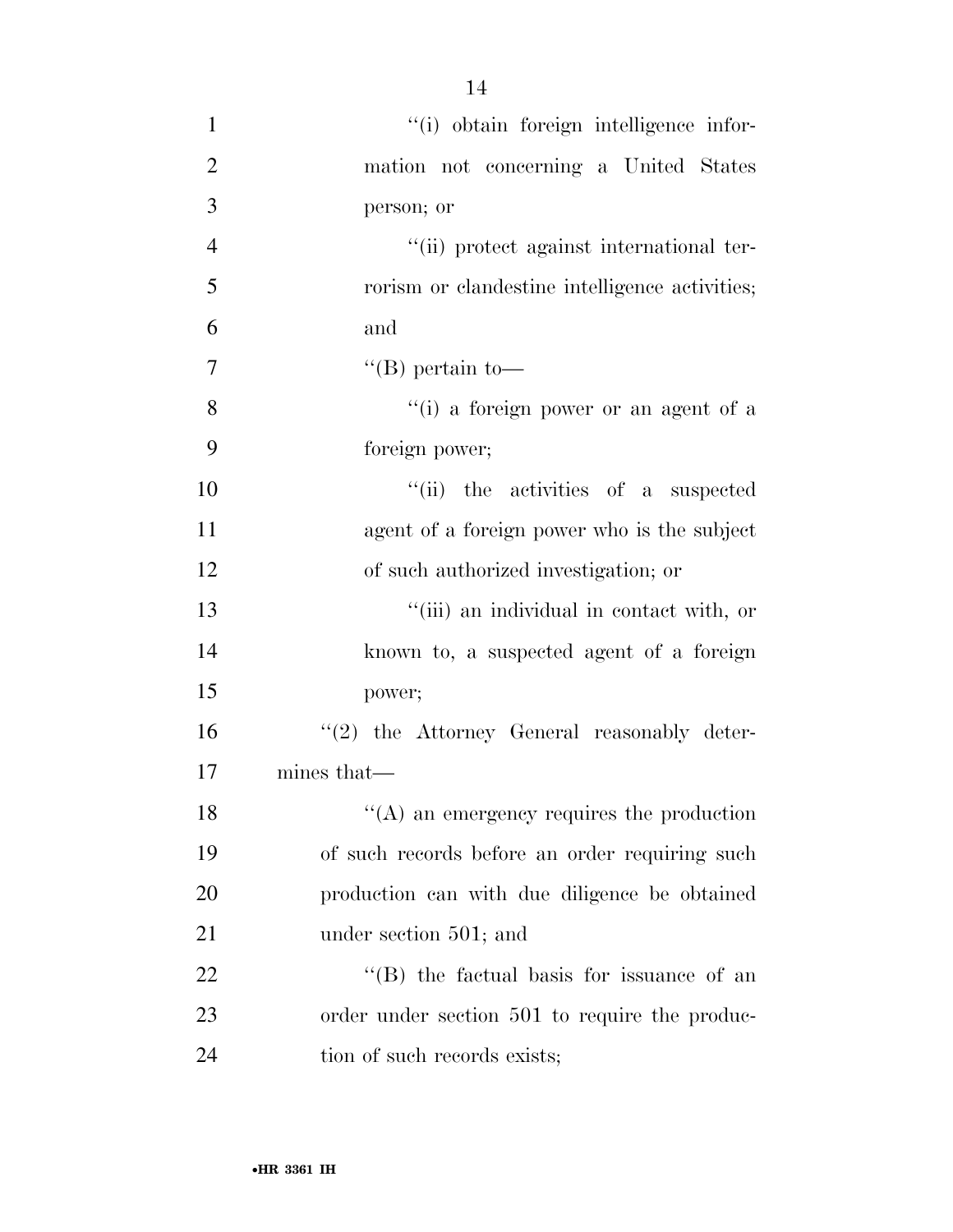| $\mathbf{1}$   | "(3) a judge referred to in section $501(b)(1)$ is    |
|----------------|-------------------------------------------------------|
| $\overline{2}$ | informed by the Attorney General or a designee of     |
| 3              | the Attorney General at the time of the required      |
| $\overline{4}$ | production of such records that the decision has      |
| 5              | been made to require such production on an emer-      |
| 6              | gency basis; and                                      |
| 7              | $\cdot$ (4) an application in accordance with section |
| 8              | 501 is made to such judge as soon as practicable,     |
| 9              | but not more than 7 days after the date on which      |
| 10             | the Attorney General requires the production of such  |
| 11             | records under this section.                           |
| 12             | "(b) TERMINATION OF AUTHORITY.—                       |
| 13             | "(1) TERMINATION.—In the absence of an                |
| 14             | order under section 501 approving the production of   |
| 15             | call detail records under subsection (a), the author- |
| 16             | ity to require the production of such records shall   |
| 17             | terminate at the earlier of—                          |
| 18             | $\lq($ A) when the information sought is ob-          |
| 19             | tained;                                               |
| 20             | "(B) when the application for the order is            |
| 21             | denied under section 501; or                          |
| 22             | "(C) $7$ days after the time of the author-           |
| 23             | ization by the Attorney General.                      |
| 24             | "(2) USE OF INFORMATION.—If an application            |
| 25             | for an order under section 501 for the production of  |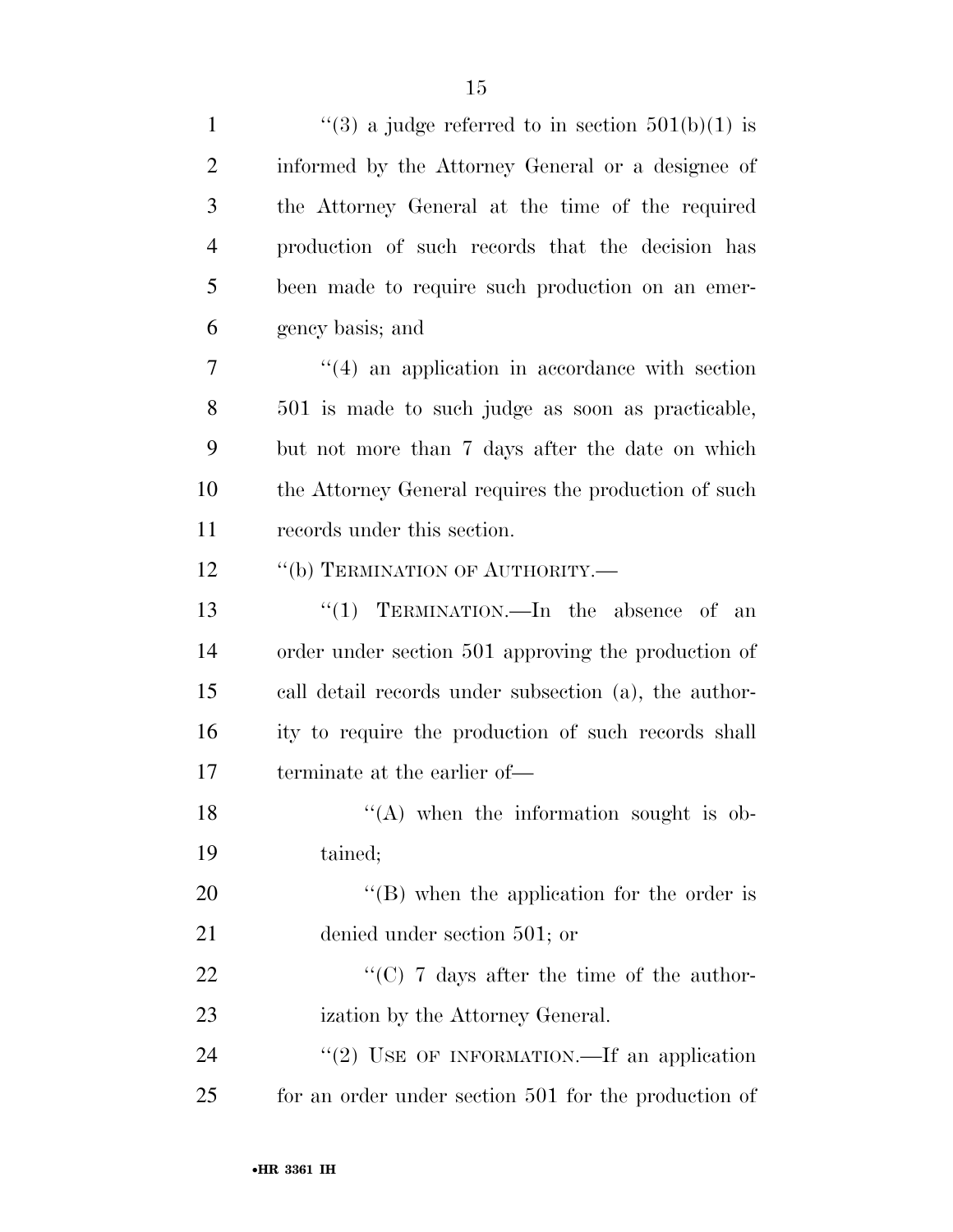call detail records required to be produced pursuant to subsection (a) is denied, or in any other case in which the emergency production of call detail records under this section is terminated and no order under section 501 is issued approving the re- quired production of such records, no information obtained or evidence derived from such records shall be received in evidence or otherwise disclosed in any trial, hearing, or other proceeding in or before any court, grand jury, department, office, agency, regu- latory body, legislative committee, or other authority of the United States, a State, or political subdivision thereof, and no information concerning any United States person acquired from such records shall sub- sequently be used or disclosed in any other manner by Federal officers or employees without the consent of such person, except with the approval of the At- torney General if the information indicates a threat of death or serious bodily harm to any person.

20 "'(c) REPORT.—The Attorney General shall annually submit to the Permanent Select Committee on Intelligence and the Committee on the Judiciary of the House of Rep- resentatives and the Select Committee on Intelligence and the Committee on the Judiciary of the Senate a report containing the number of times the authority under this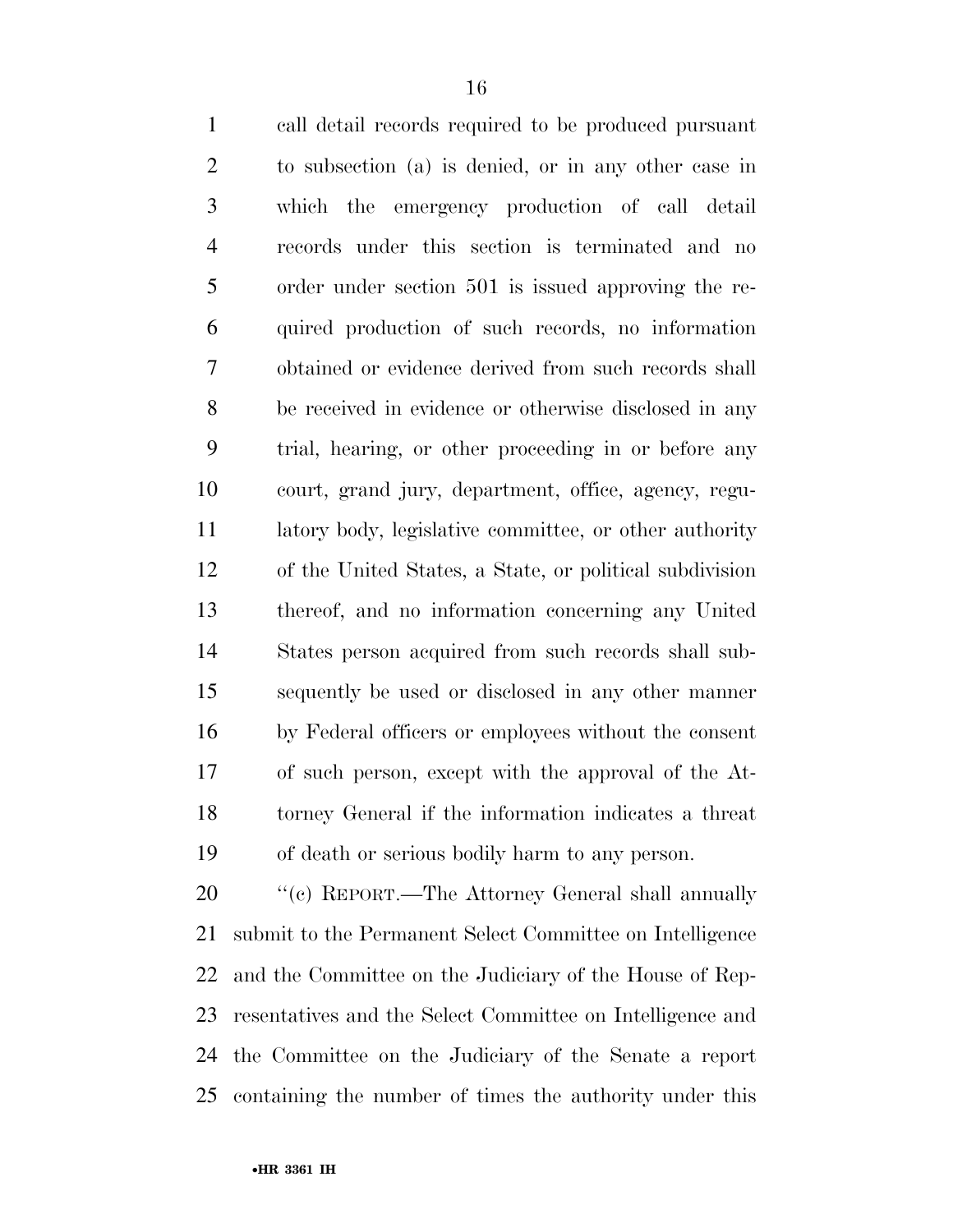section was exercised during the calendar year covered by

 such report. ''(d) CALL DETAIL RECORDS DEFINED.—In this sec- tion, the term 'call detail records'— ''(1) means session identifying information (in-

 cluding originating or terminating telephone num- ber, International Mobile Subscriber Identity num- ber, or International Mobile Station Equipment Identity number), telephone calling card numbers, or the time or duration of a call; and

11  $\frac{1}{2}$  does not include—

12 "(A) the contents of any communication (as defined in section 2510(8) of title 18, United States Code);

15 "(B) the name, address, or financial infor-mation of a subscriber or customer; or

''(C) cell site location information.''.

 (2) TABLE OF CONTENTS AMENDMENT.—The table of contents in the first section of the Foreign Intelligence Surveillance Act of 1978 is amended by striking the item relating to section 502 and insert-ing the following new items:

''502. Emergency authority for access to call detail records. ''503. Congressional oversight.''.

 (3) CONFORMING AMENDMENT.—Section 102(b) of the USA PATRIOT Improvement and Re-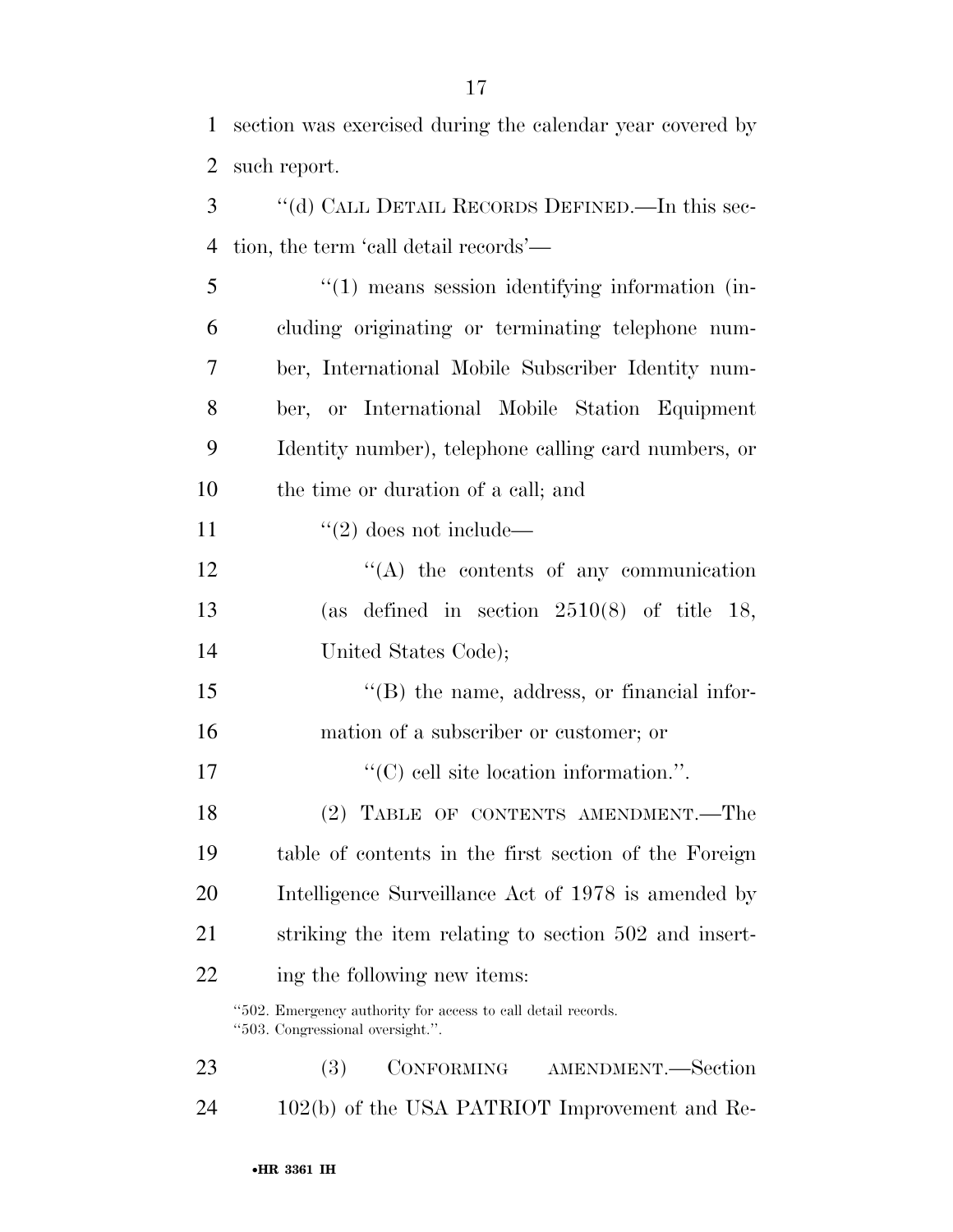| $\mathbf{1}$   | authorization Act of 2005 (50 U.S.C. 1805 note) is      |
|----------------|---------------------------------------------------------|
| $\overline{2}$ | amended by striking "sections 501, 502, and" and        |
| 3              | inserting "title V and section".                        |
| $\overline{4}$ | SEC. 102. INSPECTOR GENERAL REPORTS ON BUSINESS         |
| 5              | <b>RECORDS ORDERS.</b>                                  |
| 6              | Section 106A of the USA PATRIOT Improvement             |
| 7              | and Reauthorization Act of 2005 (Public Law 109-177;    |
| 8              | $120$ Stat. 200) is amended—                            |
| 9              | $(1)$ in subsection $(b)$ —                             |
| 10             | $(A)$ in paragraph $(1)$ , by inserting "and            |
| 11             | calendar years 2010 through 2013"<br>after              |
| 12             | " $2006$ ";                                             |
| 13             | $(B)$ by striking paragraphs $(2)$ and $(3)$ ;          |
| 14             | (C) by redesignating paragraphs (4) and                 |
| 15             | $(5)$ as paragraphs $(2)$ and $(3)$ , respectively; and |
| 16             | $(D)$ in paragraph $(3)$ (as so redesig-                |
| 17             | $nated)$ —                                              |
| 18             | (i) by striking subparagraph (C) and                    |
| 19             | inserting the following new subparagraph:               |
| 20             | $\cdot\cdot$ (C) with respect to calendar years 2010    |
| 21             | through 2013, an examination of the minimiza-           |
| 22             | tion procedures used in relation to orders under        |
| 23             | section 501 of the Foreign Intelligence Surveil-        |
| 24             | lance Act of $1978$ (50 U.S.C. 1861) and wheth-         |
| 25             | er the minimization procedures adequately pro-          |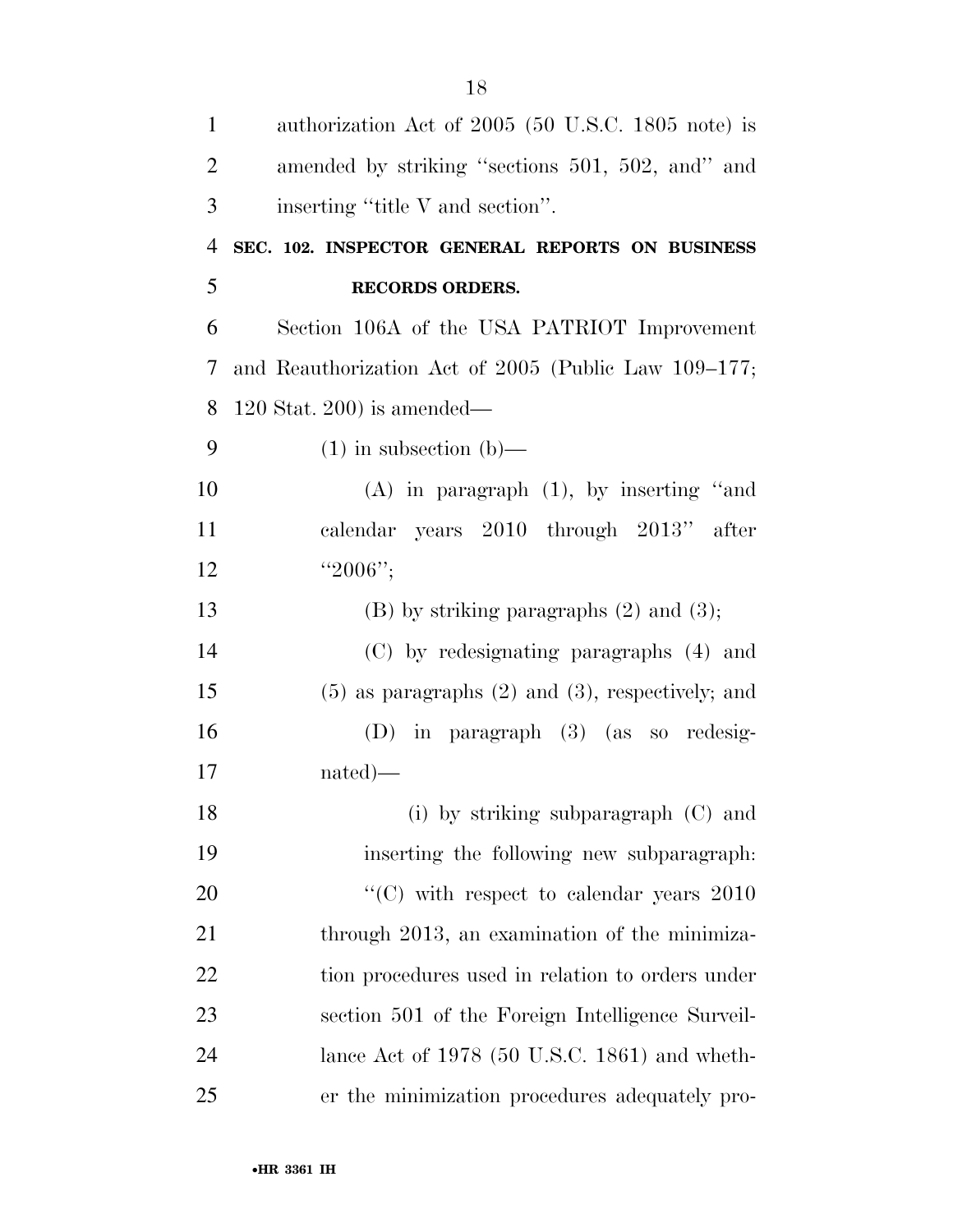| $\mathbf{1}$   | tect the constitutional rights of United States      |
|----------------|------------------------------------------------------|
| $\overline{2}$ | persons;"; and                                       |
| 3              | (ii) in subparagraph $(D)$ , by striking             |
| $\overline{4}$ | "(as such term is defined in section $3(4)$ of       |
| $\mathfrak{S}$ | the National Security Act of 1947 (50                |
| 6              | U.S.C. $401a(4))$ ";                                 |
| 7              | $(2)$ in subsection $(e)$ , by adding at the end the |
| $8\,$          | following new paragraph.                             |
| 9              | "(3) CALENDAR YEARS 2010 THROUGH $2013$ .            |
| 10             | Not later than December 31, 2014, the Inspector      |
| 11             | General of the Department of Justice shall submit    |
| 12             | to the Committee on the Judiciary and the Select     |
| 13             | Committee on Intelligence of the Senate and the      |
| 14             | Committee on the Judiciary and the Permanent Se-     |
| 15             | lect Committee on Intelligence of the House of Rep-  |
| 16             | resentatives a report containing the results of the  |
| 17             | audit conducted under subsection (a) for calendar    |
| 18             | years $2010$ through $2013."$ ;                      |
| 19             | (3) by redesignating subsections (d) and (e) as      |
| 20             | subsections (e) and (f), respectively;               |
| 21             | (4) by inserting after subsection (c) the fol-       |
| 22             | lowing new subsection:                               |
| 23             | "(d) INTELLIGENCE ASSESSMENT.—                       |
| 24             | "(1) IN GENERAL.—For the period beginning            |
| 25             | on January 1, 2010, and ending on December 31,       |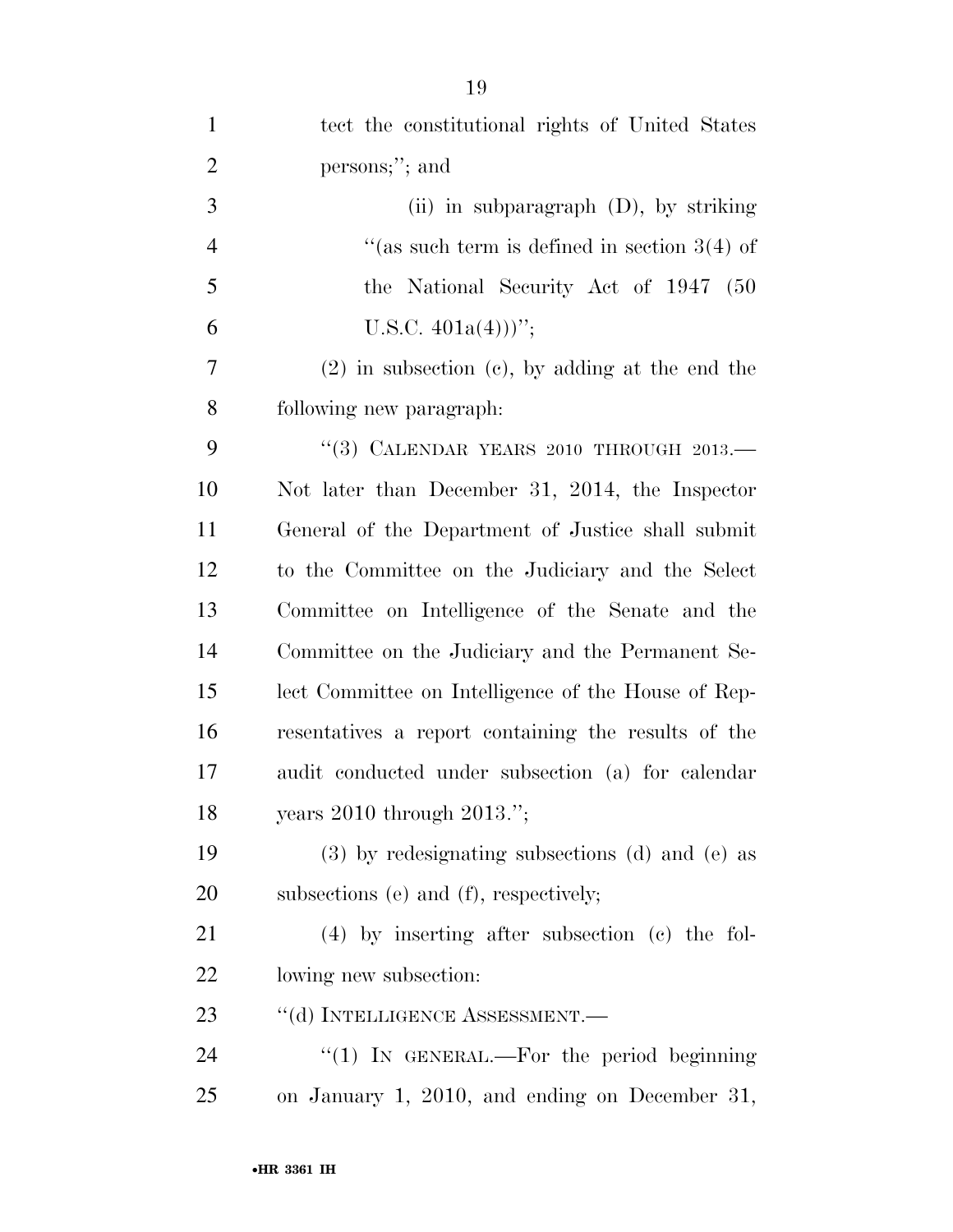| $\mathbf{1}$   | 2013, the Inspector General of the Intelligence Com-       |
|----------------|------------------------------------------------------------|
| $\overline{2}$ | munity shall—                                              |
| 3              | $\lq\lq$ assess the importance of the informa-             |
| $\overline{4}$ | tion acquired under title V of the Foreign Intel-          |
| 5              | ligence Surveillance Act of 1978 (50 U.S.C.                |
| 6              | 1861 et seq.) to the activities of the intelligence        |
| $\overline{7}$ | community;                                                 |
| 8              | $\lq\lq (B)$ examine the manner in which that in-          |
| 9              | formation was collected, retained, analyzed, and           |
| 10             | disseminated by the intelligence community;                |
| 11             | "(C) describe any noteworthy facts or cir-                 |
| 12             | cumstances relating to orders under such title;            |
| 13             | "(D) examine any minimization procedures                   |
| 14             | used by elements of the intelligence community             |
| 15             | under such title and whether the minimization              |
| 16             | procedures adequately protect the constitutional           |
| 17             | rights of United States persons; and                       |
| 18             | $\lq$ <sup>"</sup> (E) examine any minimization procedures |
| 19             | proposed by an element of the intelligence com-            |
| 20             | munity under such title that were modified or              |
| 21             | denied by the court established under section              |
| 22             | $103(a)$ of such Act (50 U.S.C. 1803(a)).                  |
| 23             | $``(2)$ SUBMISSION DATE FOR ASSESSMENT.                    |
| 24             | Not later than December 31, 2014, the Inspector            |
| 25             | General of the Intelligence Community shall submit         |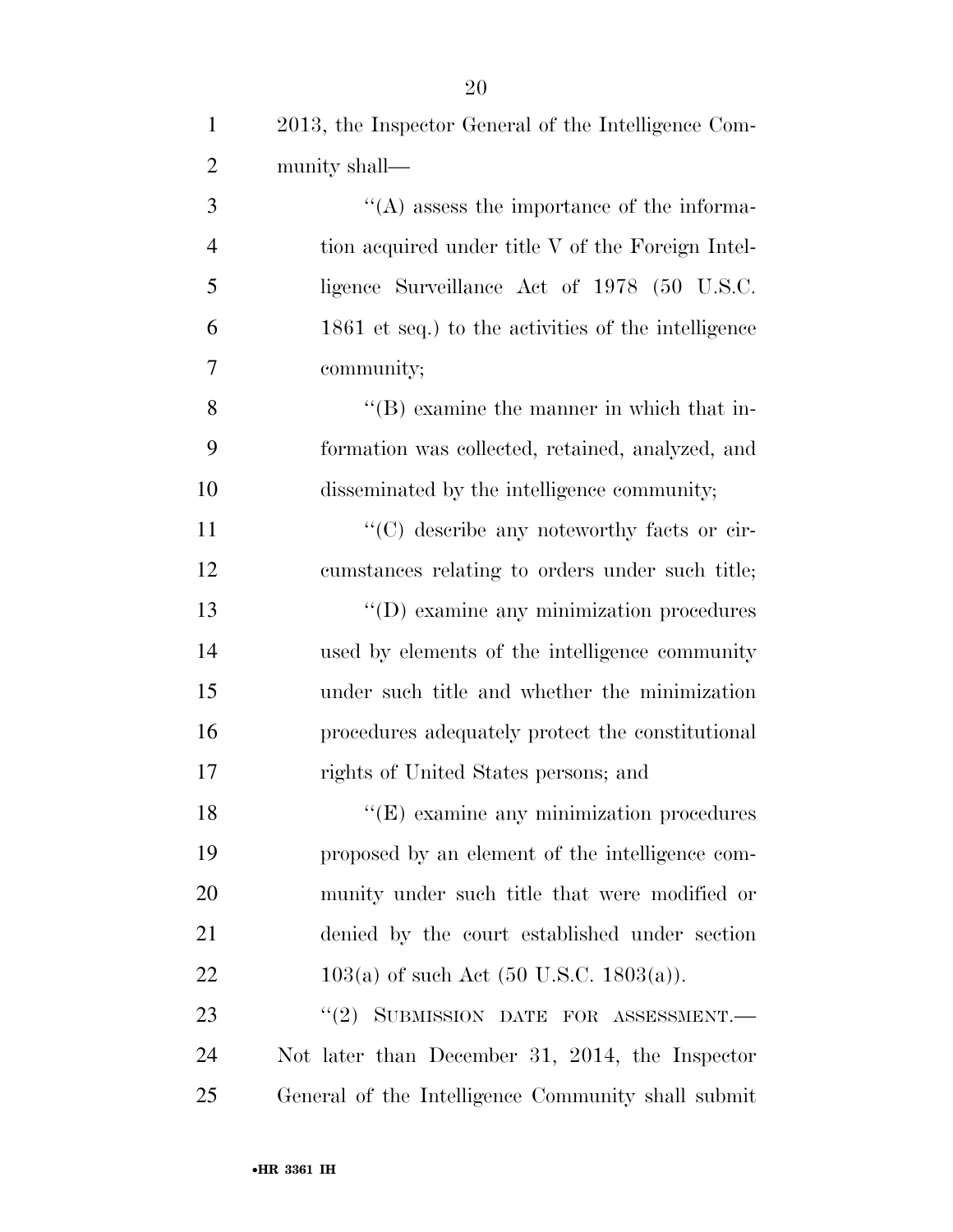| $\mathbf{1}$   | to the Committee on the Judiciary and the Select    |
|----------------|-----------------------------------------------------|
| $\overline{2}$ | Committee on Intelligence of the Senate and the     |
| 3              | Committee on the Judiciary and the Permanent Se-    |
| $\overline{4}$ | lect Committee on Intelligence of the House of Rep- |
| 5              | resentatives a report containing the results of the |
| 6              | assessment for calendar years 2010 through 2013.";  |
| 7              | $(5)$ in subsection (e), as redesignated by para-   |
| 8              | $graph(3)$ —                                        |
| 9              | $(A)$ in paragraph $(1)$ —                          |
| 10             | (i) by striking "a report under sub-                |
| 11             | section (c)(1) or (c)(2)" and inserting "any        |
| 12             | report under subsection (c) or $(d)$ "; and         |
| 13             | (ii) by striking "Inspector General of              |
| 14             | the Department of Justice" and inserting            |
| 15             | "Inspector General of the Department of             |
| 16             | Justice, the Inspector General of the Intel-        |
| 17             | ligence Community, and any Inspector                |
| 18             | General of an element of the intelligence           |
| 19             | community that prepares a report to assist          |
| 20             | the Inspector General of the Department             |
| 21             | of Justice or the Inspector General of the          |
| 22             | Intelligence Community in complying with            |
| 23             | the requirements of this section"; and              |
| 24             | $(B)$ in paragraph $(2)$ , by striking "the re-     |
| 25             | ports submitted under subsection $(e)(1)$ and       |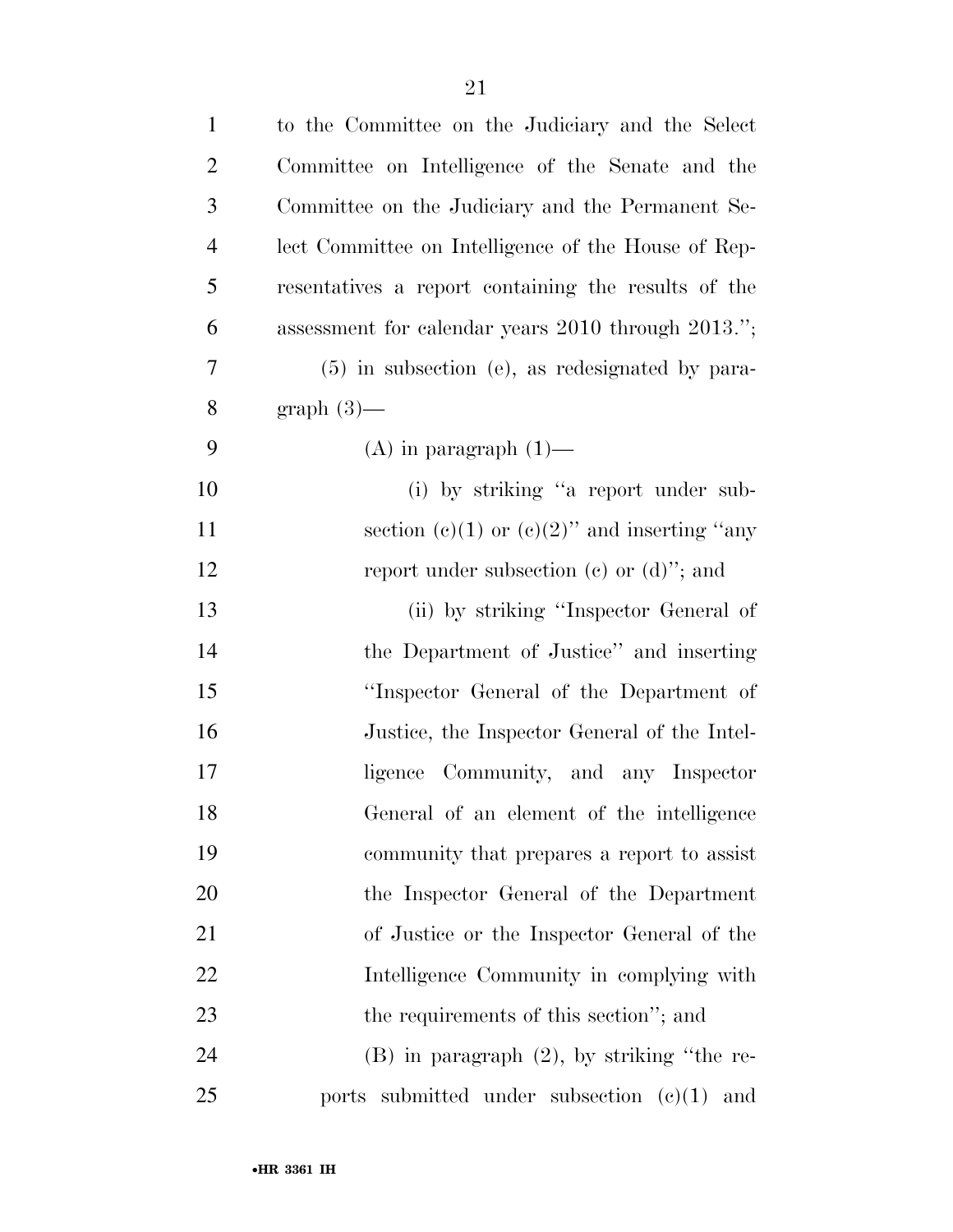| $\mathbf{1}$   | $(e)(2)$ " and inserting "any report submitted"      |
|----------------|------------------------------------------------------|
| $\overline{2}$ | under subsection (c) or $(d)$ ";                     |
| 3              | $(6)$ in subsection $(f)$ , as redesignated by para- |
| $\overline{4}$ | $graph(3)$ —                                         |
| 5              | (A) by striking "The reports submitted               |
| 6              | under subsections (c)(1) and (c)(2)" and insert-     |
| $\overline{7}$ | ing "Each report submitted under subsection          |
| 8              | $(e)$ "; and                                         |
| 9              | (B) by striking "subsection $(d)(2)$ " and in-       |
| 10             | serting "subsection $(e)(2)$ "; and                  |
| 11             | (7) by adding at the end the following new sub-      |
| 12             | section:                                             |
| 13             | "(g) DEFINITIONS.—In this section:                   |
| 14             | $``(1)$ INTELLIGENCE COMMUNITY.—The term             |
| 15             | 'intelligence community' has the meaning given that  |
| 16             | term in section 3 of the National Security Act of    |
| 17             | 1947 (50 U.S.C. 3003).                               |
| 18             | "(2) UNITED STATES PERSON.—The<br>term               |
| 19             | United States person' has the meaning given that     |
| 20             | term in section 101 of the Foreign Intelligence Sur- |
| 21             | veillance Act of 1978 (50 U.S.C. 1801).".            |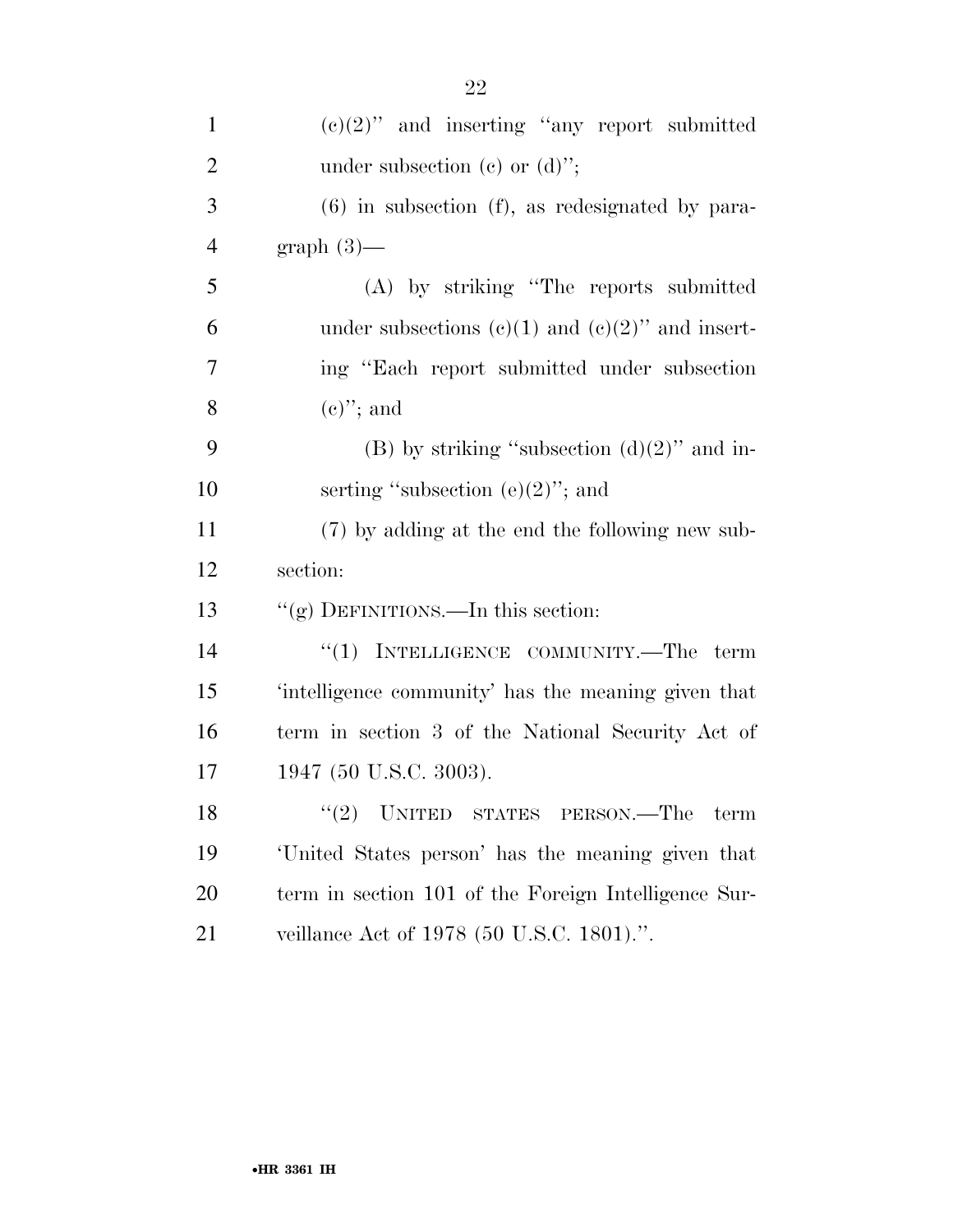|                | 1 TITLE II—FISA PEN REGISTER                                |
|----------------|-------------------------------------------------------------|
| $\overline{2}$ | AND TRAP AND TRACE DE-                                      |
| 3              | <b>VICE REFORMS</b>                                         |
| $\overline{4}$ | SEC. 201. PRIVACY PROTECTIONS FOR PEN REGISTERS             |
| 5              | AND TRAP AND TRACE DEVICES.                                 |
| 6              | (a) APPLICATION.—Section $402(c)$ of the Foreign In-        |
| 7              | telligence Surveillance Act of 1978 (50 U.S.C. 1842 $(c)$ ) |
| 8              | is amended—                                                 |
| 9              | $(1)$ in paragraph $(1)$ , by striking "and" at the         |
| 10             | end; and                                                    |
| 11             | $(2)$ by striking paragraph $(2)$ and inserting the         |
| 12             | following new paragraphs:                                   |
| 13             | $f'(2)$ a statement of facts showing that there             |
| 14             | are reasonable grounds to believe that the informa-         |
| 15             | tion sought—                                                |
| 16             | $\lq\lq$ is relevant and material to an author-             |
| 17             | ized investigation to obtain foreign intelligence           |
| 18             | information not concerning a United States per-             |
| 19             | son or to protect against international terrorism           |
| 20             | or clandestine intelligence activities (other than          |
| 21             | a threat assessment), provided that such inves-             |
| 22             | tigation of a United States person is not con-              |
| 23             | ducted solely upon the basis of activities pro-             |
| 24             | tected by the First Amendment to the Constitu-              |
| 25             | tion of the United States; and                              |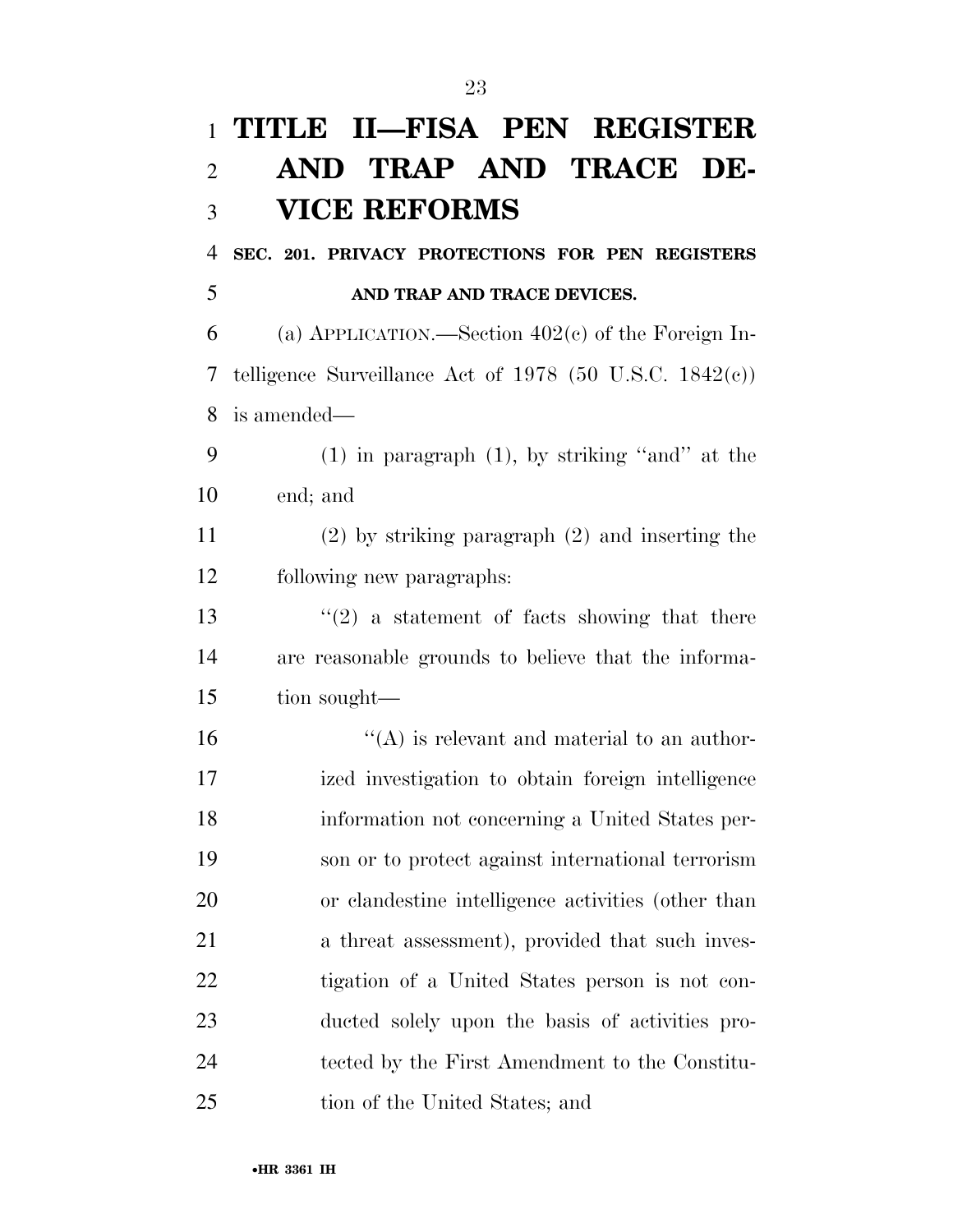| $\mathbf{1}$   | $\lq( B)$ pertain to-                                          |
|----------------|----------------------------------------------------------------|
| $\overline{2}$ | "(i) a foreign power or an agent of a                          |
| 3              | foreign power;                                                 |
| $\overline{4}$ | "(ii) the activities of a suspected                            |
| 5              | agent of a foreign power who is the subject                    |
| 6              | of such authorized investigation; or                           |
| 7              | "(iii) an individual in contact with, or                       |
| 8              | known to, a suspected agent of a foreign                       |
| 9              | power; and                                                     |
| 10             | $\cdot\cdot\cdot(3)$ a statement of proposed minimization pro- |
| 11             | cedures.".                                                     |
| 12             | (b) MINIMIZATION.—                                             |
| 13             | (1) DEFINITION.—Section 401 of the Foreign                     |
| 14             | Intelligence Surveillance Act of 1978 (50 U.S.C.               |
| 15             | 1841) is amended by adding at the end the following            |
| 16             | new paragraph:                                                 |
| 17             | $\lq(4)$ The term 'minimization procedures'                    |
| 18             | $means$ —                                                      |
| 19             | $\lq\lq$ specific procedures that are reason-                  |
| 20             | ably designed in light of the purpose and tech-                |
| 21             | nique of an order for the installation and use                 |
| 22             | of a pen register or trap and trace device, to                 |
| 23             | minimize the acquisition and retention, and pro-               |
| 24             | hibit the dissemination, of nonpublicly available              |
| 25             | information<br>concerning unconsenting United                  |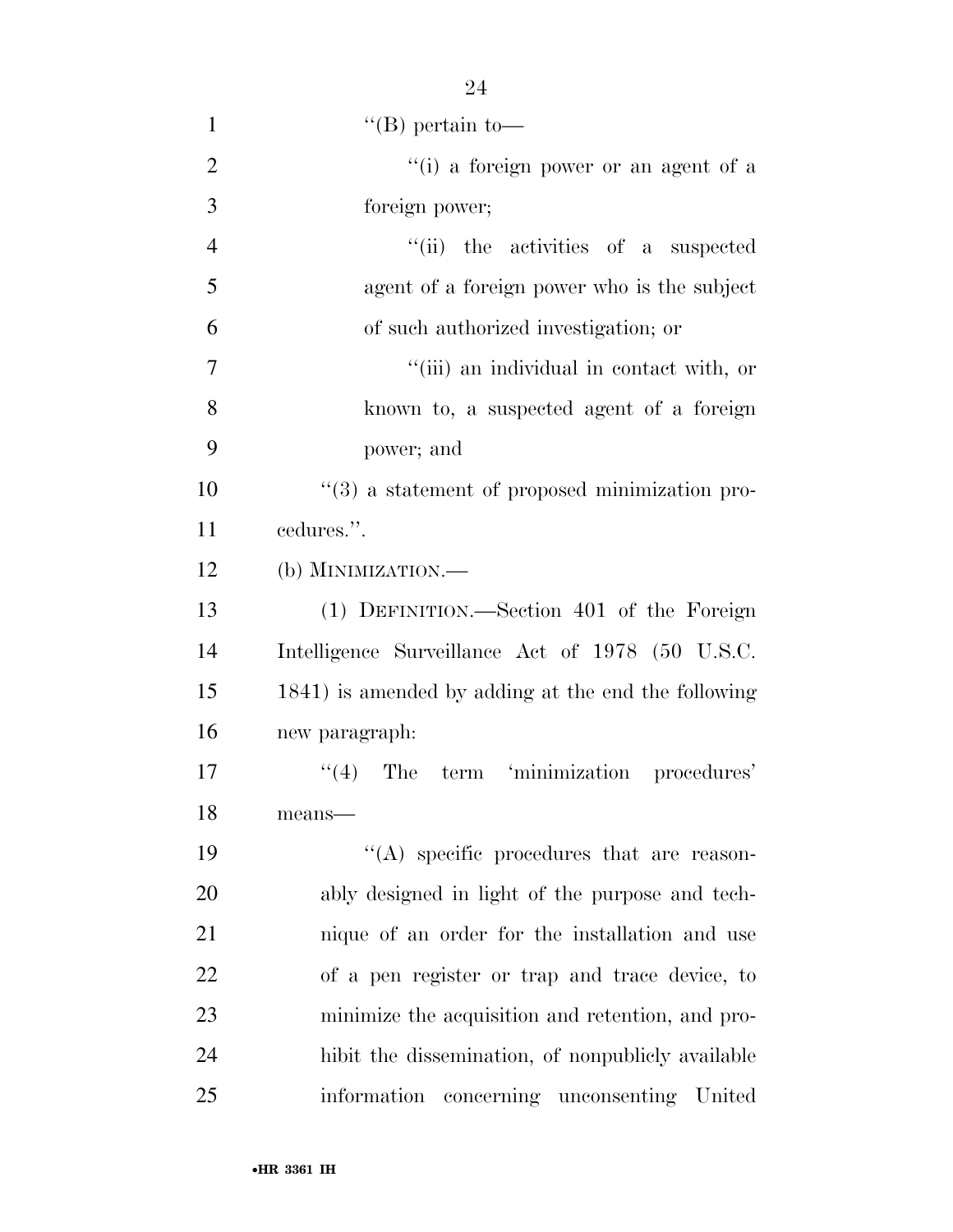| $\mathbf{1}$   | States persons consistent with the need of the    |
|----------------|---------------------------------------------------|
| $\overline{2}$ | United States to obtain, produce, and dissemi-    |
| 3              | nate foreign intelligence information;            |
| $\overline{4}$ | "(B) procedures that require that nonpub-         |
| 5              | licly available information, which is not foreign |
| 6              | intelligence information, as defined in section   |
| 7              | $101(e)(1)$ , shall not be disseminated in a man- |
| 8              | ner that identifies any United States person,     |
| 9              | without such person's consent, unless such per-   |
| 10             | son's identity is necessary to understand foreign |
| 11             | intelligence information or assess its impor-     |
| 12             | tance; and                                        |
| 13             | " $(C)$ notwithstanding subparagraphs $(A)$       |
| 14             | and (B), procedures that allow for the retention  |
| 15             | and dissemination of information that is evi-     |
| 16             | dence of a crime which has been, is being, or     |
| 17             | is about to be committed and that is to be re-    |
| 18             | tained or disseminated for law enforcement pur-   |
| 19             | poses.".                                          |
| 20             | (2) PROCEDURES REQUIRED.—Section 402 of           |
| 21             | the Foreign Intelligence Surveillance Act of 1978 |
| 22             | $(50 \text{ U.S.C. } 1842)$ is amended—           |
| 23             | $(A)$ in subsection $(d)$ —                       |
| 24             | $(i)$ in paragraph $(1)$ , by inserting           |
| 25             | "and that the proposed minimization pro-          |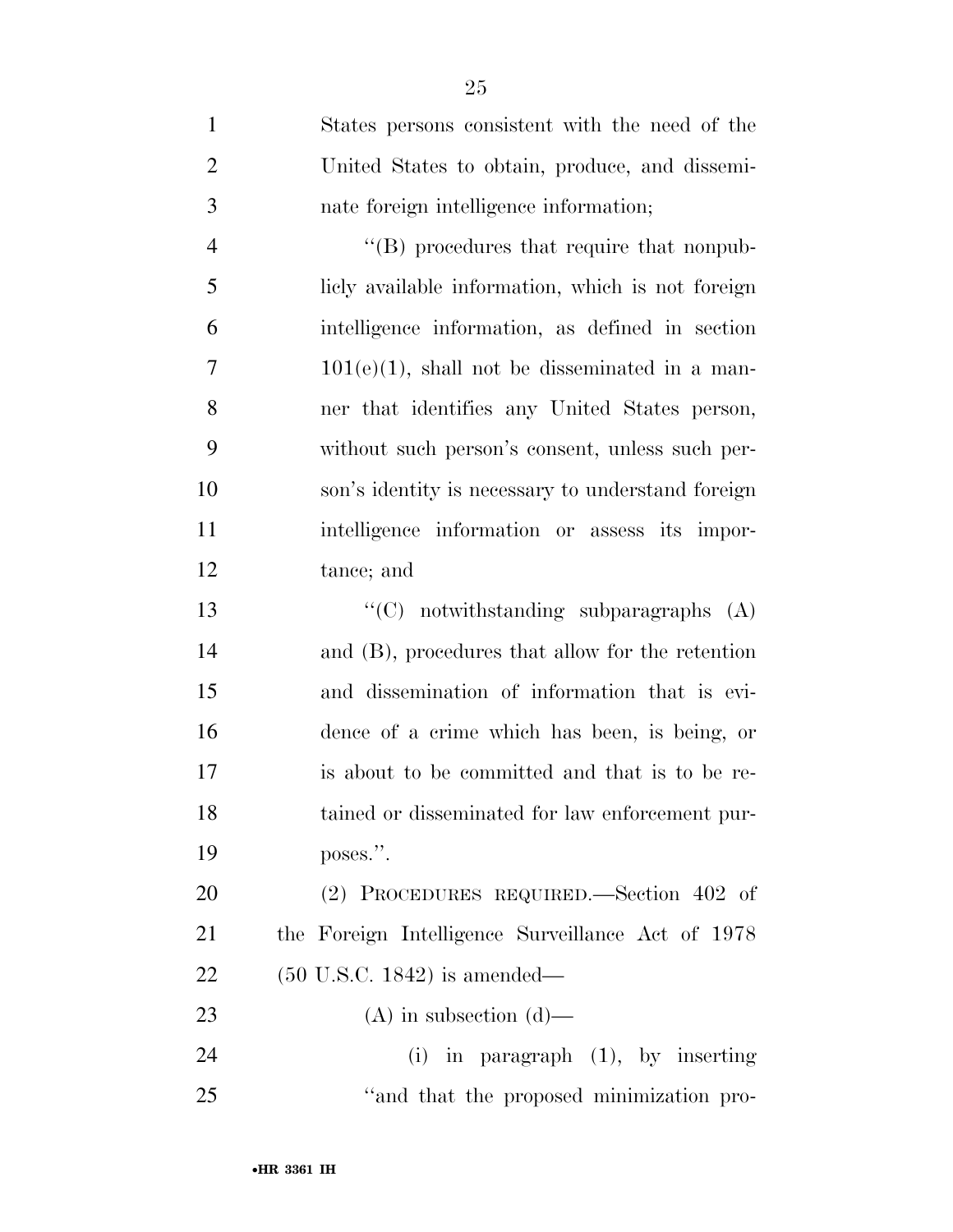| $\mathbf{1}$   | cedures meet the definition of minimization               |
|----------------|-----------------------------------------------------------|
| $\overline{2}$ | procedures under this title" before the pe-               |
| 3              | riod at the end; and                                      |
| $\overline{4}$ | (ii) in paragraph $(2)(B)$ —                              |
| 5              | $(I)$ in clause $(ii)(II)$ , by striking                  |
| 6              | "and" after the semicolon; and                            |
| 7              | (II) by adding at the end the fol-                        |
| 8              | lowing new clause:                                        |
| 9              | "(iv) the minimization procedures be                      |
| 10             | followed; and"; and                                       |
| 11             | (B) by adding at the end the following new                |
| 12             | subsection:                                               |
| 13             | "(h) At or before the end of the period of time for       |
| 14             | which the installation and use of a pen register or trap  |
| 15             | and trace device is approved under an order or an exten-  |
| 16             | sion under this section, the judge may assess compliance  |
| 17             | with the minimization procedures by reviewing the cir-    |
| 18             | cumstances under which information concerning United      |
| 19             | States persons was acquired, retained, or disseminated.". |
| 20             | (3) EMERGENCIES.—Section 403 of the For-                  |
| 21             | eign Intelligence Surveillance Act of 1978<br>(50)        |
| 22             | U.S.C. $1843$ ) is amended—                               |
| 23             | $(A)$ by redesignating subsection $(c)$ as sub-           |
| 24             | section (d); and                                          |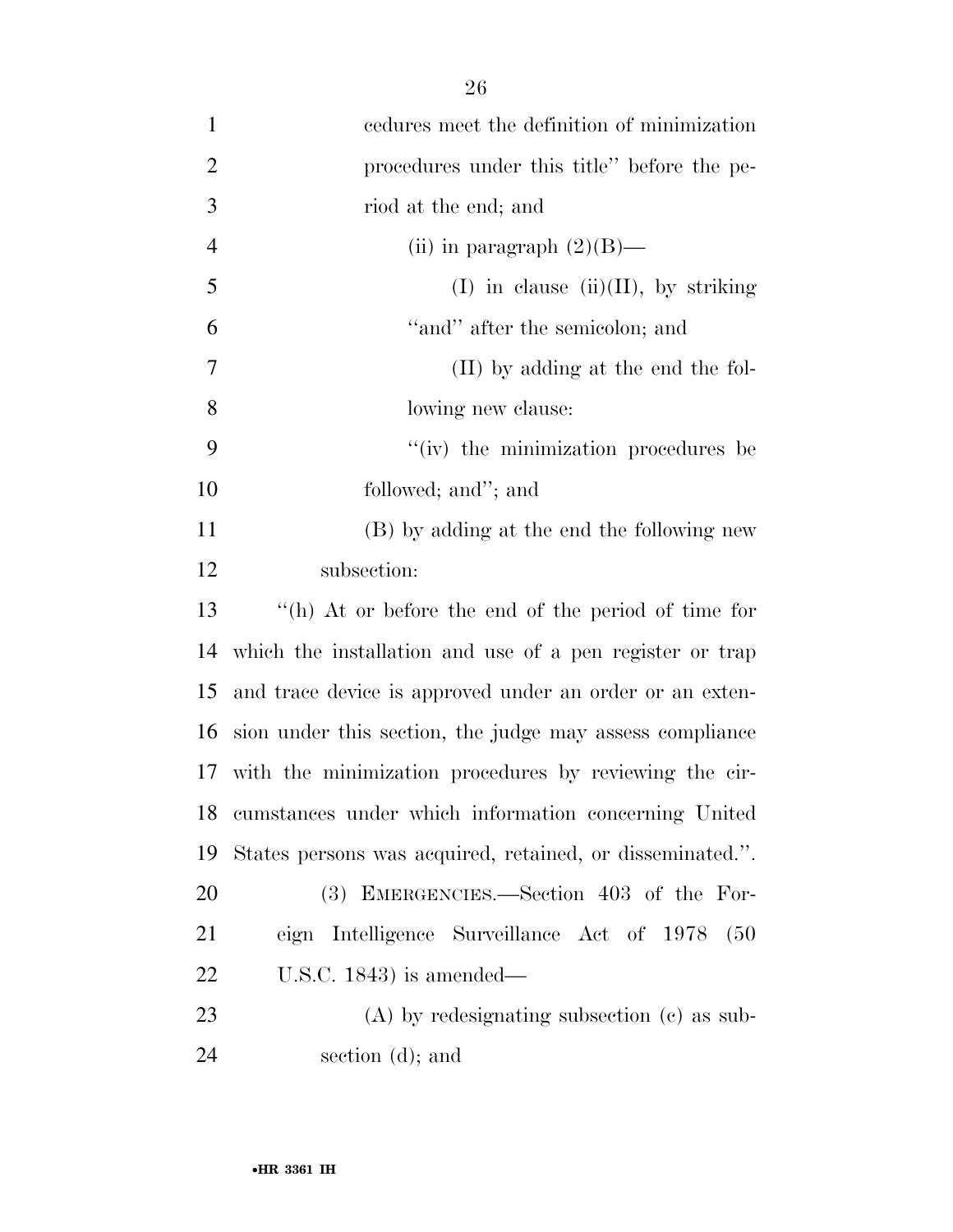(B) by inserting after subsection (b) the following new subsection:

 ''(c) If the Attorney General authorizes the emer- gency installation and use of a pen register or trap and trace device under this section, the Attorney General shall require that minimization procedures required by this title for the issuance of a judicial order be followed.''.

8 (4) USE OF INFORMATION.—Section  $405(a)(1)$  of the Foreign Intelligence Surveillance Act of 1978  $(50 \text{ U.S.C. } 1845(a)(1))$  is amended by inserting ''and the minimization procedures required under the order approving such pen register or trap and trace device'' after ''of this section''.

(c) TRANSITION PROCEDURES.—

 (1) ORDERS IN EFFECT.—Notwithstanding the amendments made by this section, an order entered under section 402(d)(1) of the Foreign Intelligence Surveillance Act of 1978 (50 U.S.C. 1842(d)(1)) that is in effect on the effective date of the amend- ments made by this section shall remain in effect 21 until the expiration of the order.

 (2) EXTENSIONS.—A request for an extension of an order referred to in paragraph (1) shall be subject to the requirements of the Foreign Intel-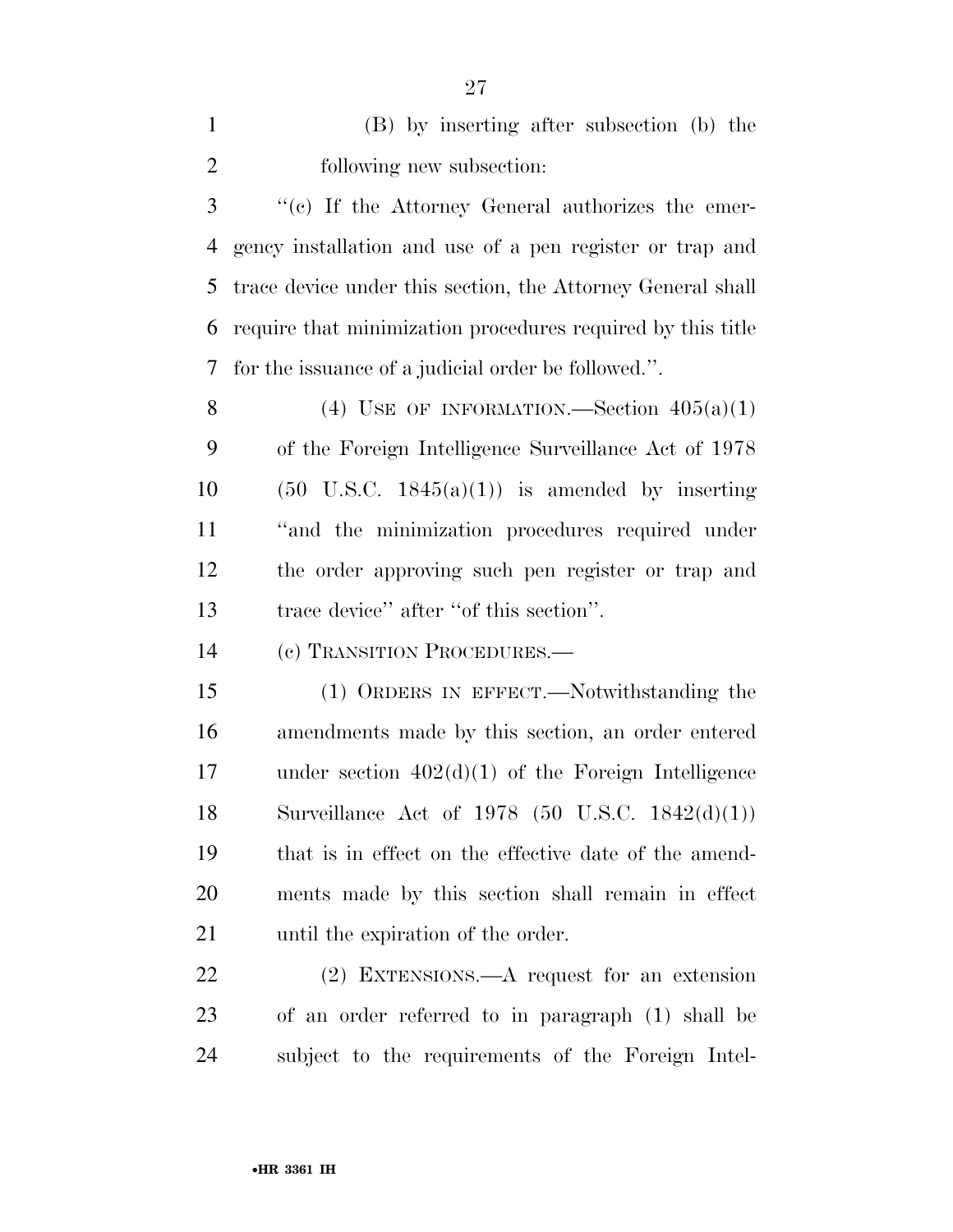| ligence Surveillance Act of 1978 (50 U.S.C. 1801 et |
|-----------------------------------------------------|
| seq.), as amended by this Act.                      |

## **SEC. 202. INSPECTOR GENERAL REPORTS ON PEN REG-ISTERS AND TRAP AND TRACE DEVICES.**

 (a) AUDITS.—The Inspector General of the Depart- ment of Justice shall perform comprehensive audits of the effectiveness and use, including any improper or illegal use, of pen registers and trap and trace devices under title IV of the Foreign Intelligence Surveillance Act of 1978 (50 U.S.C. 1841 et seq.) during the period beginning on January 1, 2010, and ending on December 31, 2013.

 (b) REQUIREMENTS.—The audits required under subsection (a) shall include—

 (1) an examination of the use of pen registers and trap and trace devices under such title for cal-endar years 2010 through 2013;

 (2) an examination of the installation and use of a pen register or trap and trace device on emer- gency bases under section 403 of such Act (50 U.S.C. 1843);

 (3) an examination of any noteworthy facts or circumstances relating to the use of a pen register or trap and trace device under such title, including any improper or illegal use of the authority provided under such title; and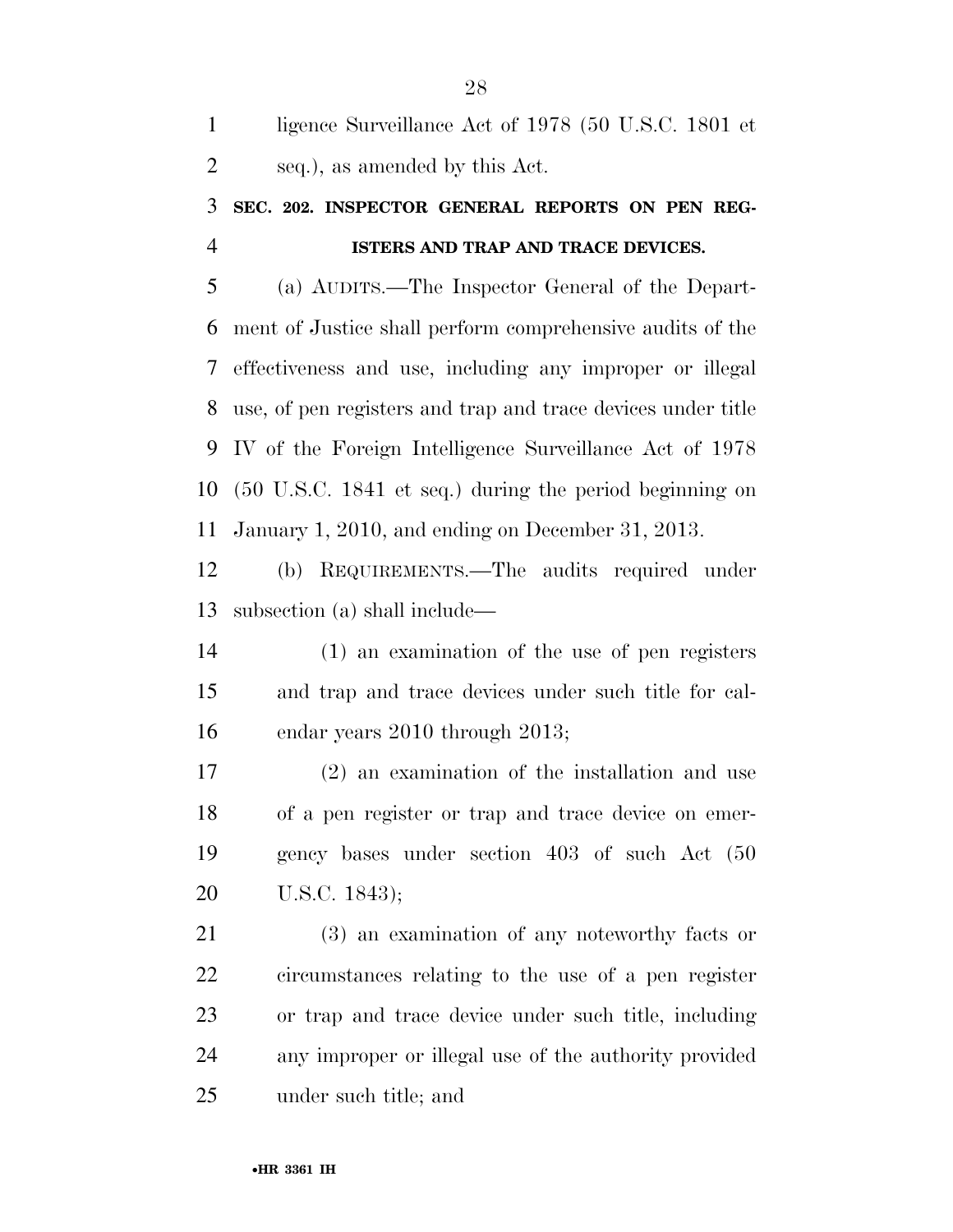| $\mathbf{1}$   | (4) an examination of the effectiveness of the       |
|----------------|------------------------------------------------------|
| $\overline{2}$ | authority under such title as an investigative tool, |
| 3              | including-                                           |
| $\overline{4}$ | $(A)$ the importance of the information ac-          |
| 5              | quired to the intelligence activities of the Fed-    |
| 6              | eral Bureau of Investigation;                        |
| 7              | (B) the manner in which the information is           |
| 8              | collected, retained, analyzed, and disseminated      |
| 9              | by the Federal Bureau of Investigation, includ-      |
| 10             | ing any direct access to the information pro-        |
| 11             | vided to any other department, agency, or in-        |
| 12             | strumentality of Federal, State, local, or tribal    |
| 13             | governments or any private sector entity;            |
| 14             | (C) whether, and how often, the Federal              |
| 15             | Bureau of Investigation used information ac-         |
| 16             | quired under a pen register or trap and trace        |
| 17             | device under such title to produce an analytical     |
| 18             | intelligence product for distribution within the     |
| 19             | Federal Bureau of Investigation, to the intel-       |
| 20             | ligence community, or to another department,         |
| 21             | agency, or instrumentality of Federal, State,        |
| 22             | local, or tribal governments; and                    |
| 23             | (D) whether, and how often, the Federal              |
| 24             | Bureau of Investigation provided information         |

acquired under a pen register or trap and trace

•**HR 3361 IH**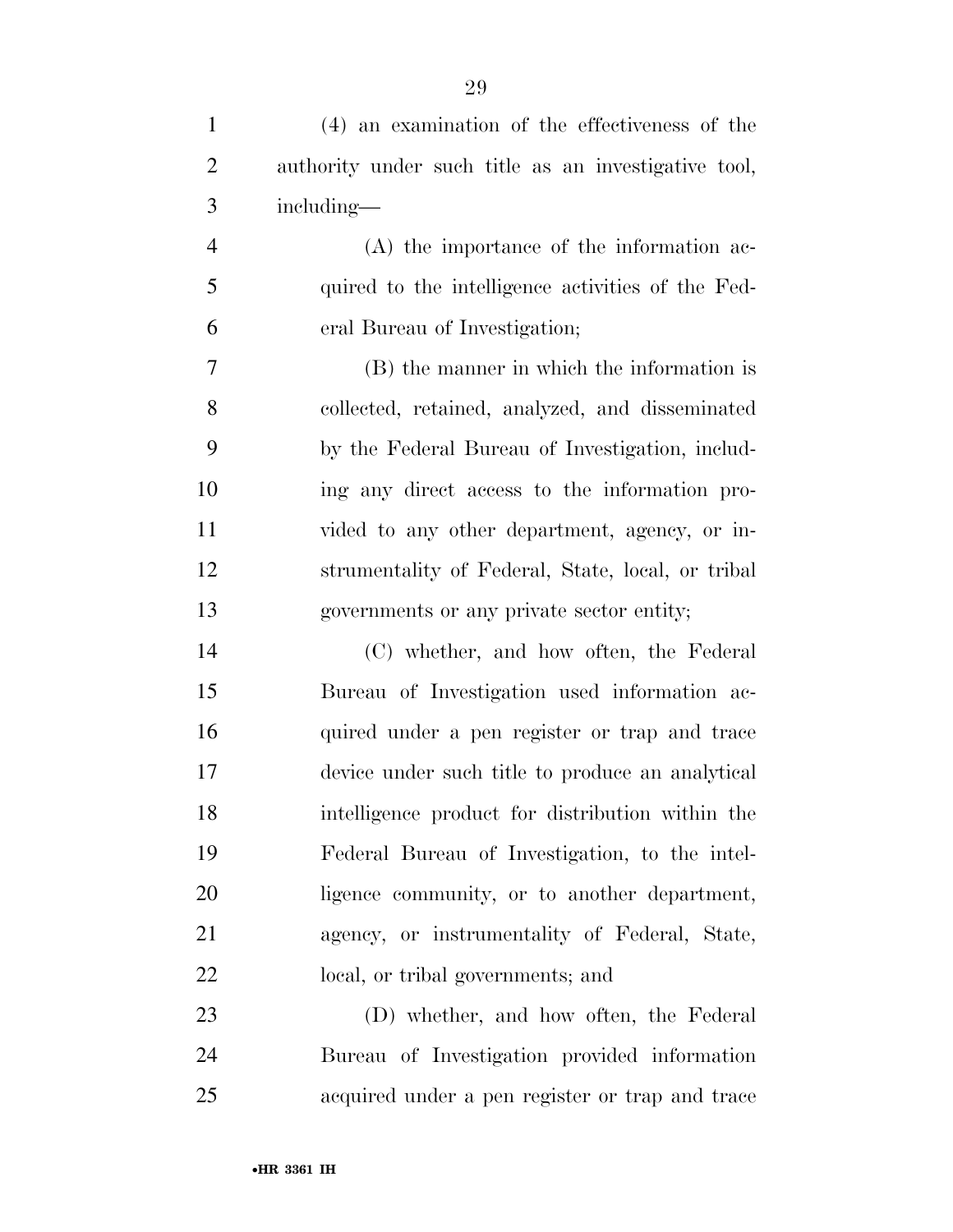Inspector General of the Department of Justice shall sub- mit to the Committee on the Judiciary and the Select Committee on Intelligence of the Senate and the Com- mittee on the Judiciary and the Permanent Select Com- mittee on Intelligence of the House of Representatives a report containing the results of the audits conducted under subsection (a) for calendar years 2010 through 2013. 12 (d) INTELLIGENCE ASSESSMENT.— (1) IN GENERAL.—For the period beginning January 1, 2010, and ending on December 31, 2013, the Inspector General of the Intelligence Com- munity shall— (A) assess the importance of the informa-18 tion to the activities of the intelligence commu- nity; (B) examine the manner in which the in- formation was collected, retained, analyzed, and disseminated; (C) describe any noteworthy facts or cir-

cumstances relating to orders under title IV of

device under such title to law enforcement au-

(c) REPORT.—Not later than December 31, 2014, the

2 thorities for use in criminal proceedings.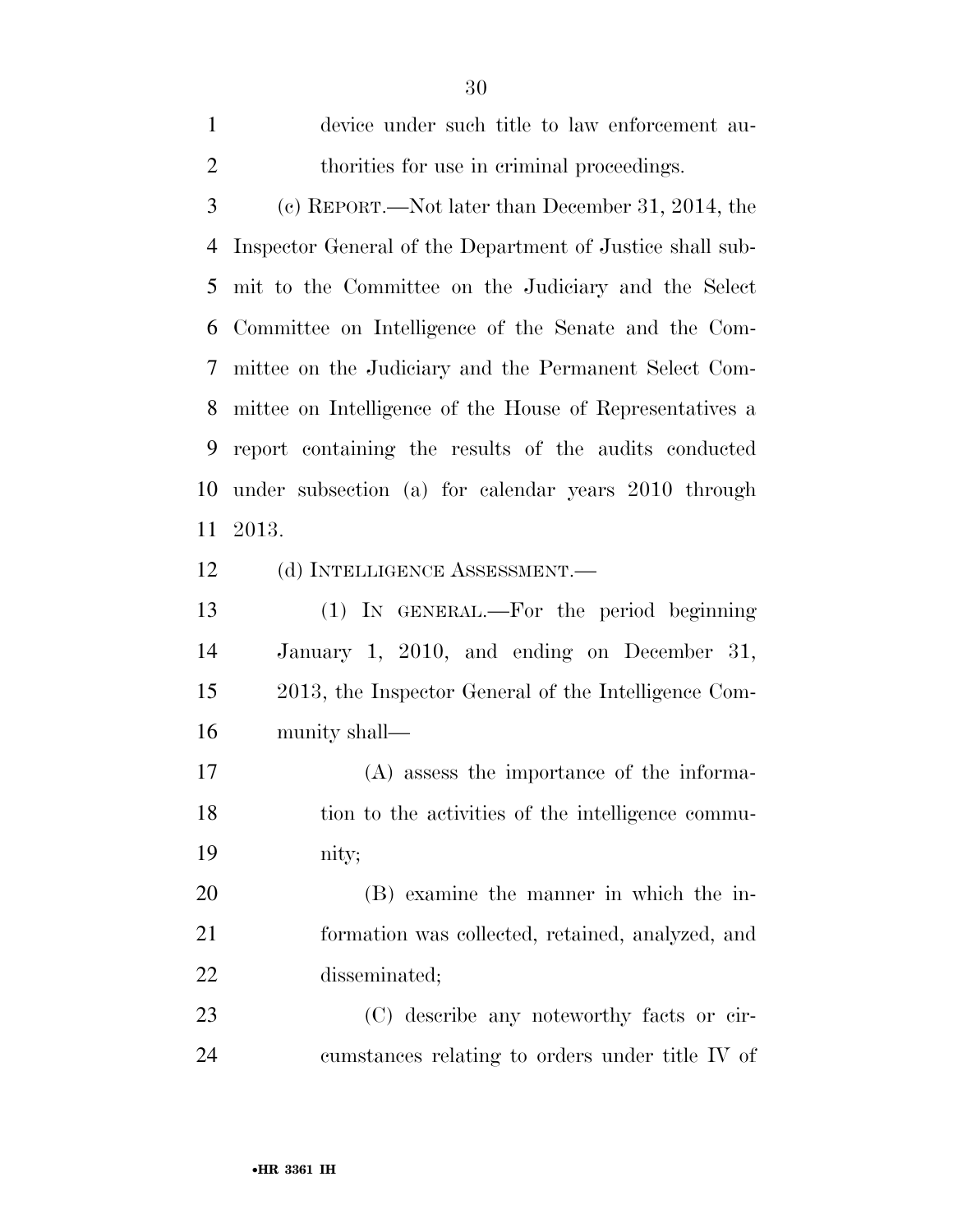| $\mathbf{1}$   | the Foreign Intelligence Surveillance Act of               |
|----------------|------------------------------------------------------------|
| $\overline{2}$ | 1978 (50 U.S.C. 1841 et seq.); and                         |
| 3              | (D) examine any minimization procedures                    |
| $\overline{4}$ | used by elements of the intelligence community             |
| 5              | in relation to pen registers and trap and trace            |
| 6              | devices under title IV of the Foreign Intel-               |
| 7              | ligence Surveillance Act of 1978 (50 U.S.C.                |
| 8              | 1841 et seq.) and whether the minimization                 |
| 9              | procedures adequately protect the constitutional           |
| 10             | rights of United States persons.                           |
| 11             | (2) SUBMISSION DATES FOR ASSESSMENT.                       |
| 12             | Not later than December 31, 2014, the Inspector            |
| 13             | General of the Intelligence Community shall submit         |
| 14             | to the Committee on the Judiciary and the Select           |
| 15             | Committee on Intelligence of the Senate and the            |
| 16             | Committee on the Judiciary and the Permanent Se-           |
| 17             | lect Committee on Intelligence of the House of Rep-        |
| 18             | resentatives a report containing the results of the        |
| 19             | assessment for calendar years 2010 through 2013.           |
| 20             | (e) PRIOR NOTICE TO ATTORNEY GENERAL AND DI-               |
| 21             | RECTOR OF NATIONAL INTELLIGENCE; COMMENTS.—                |
| 22             | (1) NOTICE.—Not later than 30 days before the              |
| 23             | submission of any report under subsection $(c)$ or $(d)$ , |
| 24             | the Inspector General of the Department of Justice         |
| 25             | and the Inspector General of the Intelligence Com-         |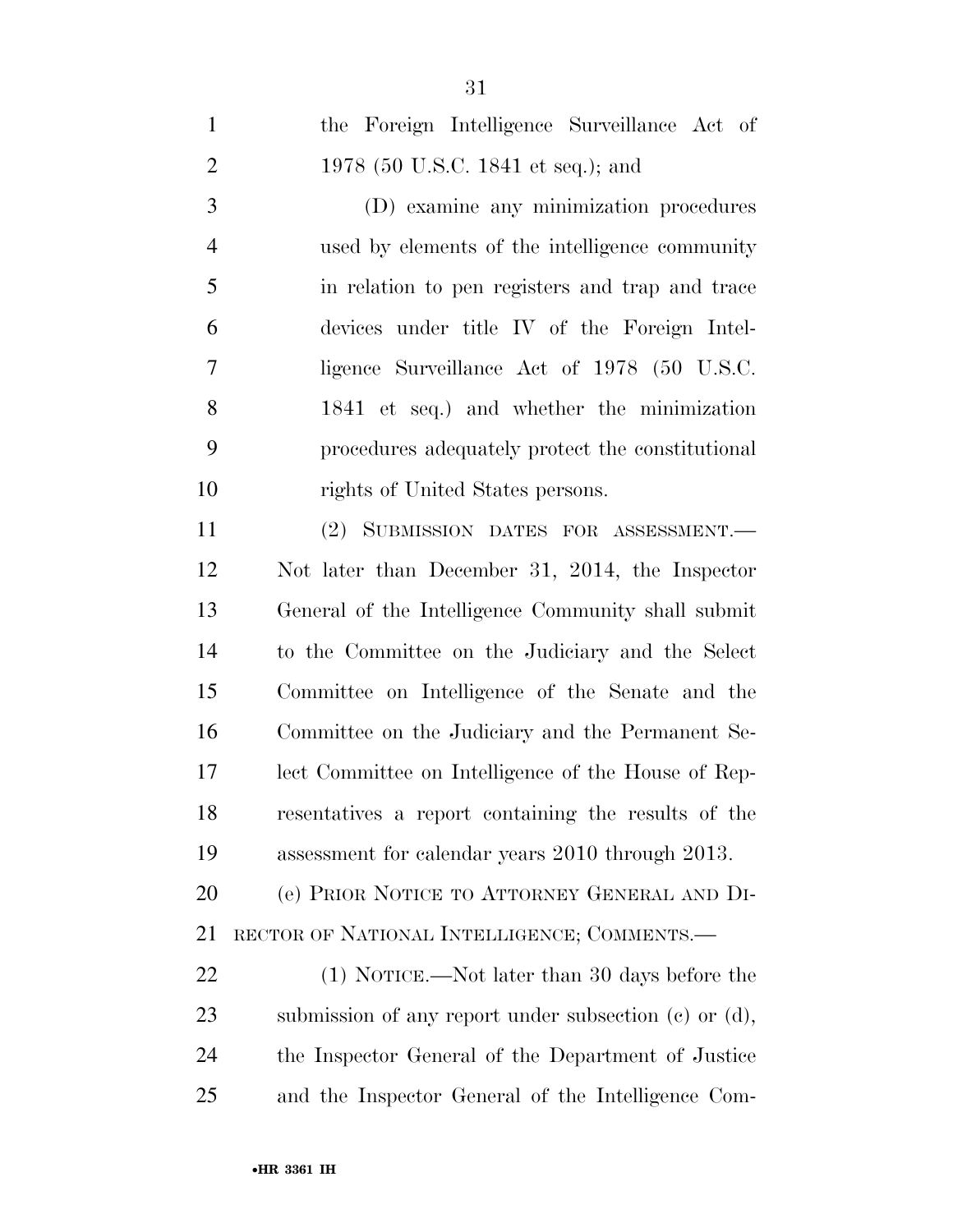| $\mathbf{1}$   | munity shall provide the report to the Attorney Gen-      |
|----------------|-----------------------------------------------------------|
| $\overline{2}$ | eral and the Director of National Intelligence.           |
| 3              | (2) COMMENTS.—The Attorney General or the                 |
| $\overline{4}$ | Director of National Intelligence may provide such        |
| 5              | comments to be included in any report submitted           |
| 6              | under subsection $(c)$ or $(d)$ as the Attorney General   |
| 7              | or the Director of National Intelligence may consider     |
| 8              | necessary.                                                |
| 9              | (f) UNCLASSIFIED FORM.—Each report submitted              |
| 10             | under subsection (c) and any comments included in that    |
| 11             | report under subsection $(e)(2)$ shall be in unclassified |
| 12             | form, but may include a classified annex.                 |
| 13             | $(g)$ DEFINITIONS.—In this section—                       |
| 14             | (1) the terms "Attorney General", "foreign in-            |
| 15             | telligence information", and "United States person"       |
| 16             | have the meanings given those terms in section 101        |
| 17             | of the Foreign Intelligence Surveillance Act of 1978      |
| 18             | $(50 \text{ U.S.C. } 1801);$                              |
| 19             | $(2)$ the term "intelligence community" has the           |
| 20             | meaning given that term in section 3 of the National      |
| 21             | Security Act of 1947 (50 U.S.C. 3003);                    |
| 22             | (3) the term "minimization procedures" has the            |
| 23             | meaning given that term in section 401 of the For-        |
| 24             | eign Intelligence Surveillance Act of 1978<br>(50)        |
| 25             | U.S.C. 1841), as amended by this Act; and                 |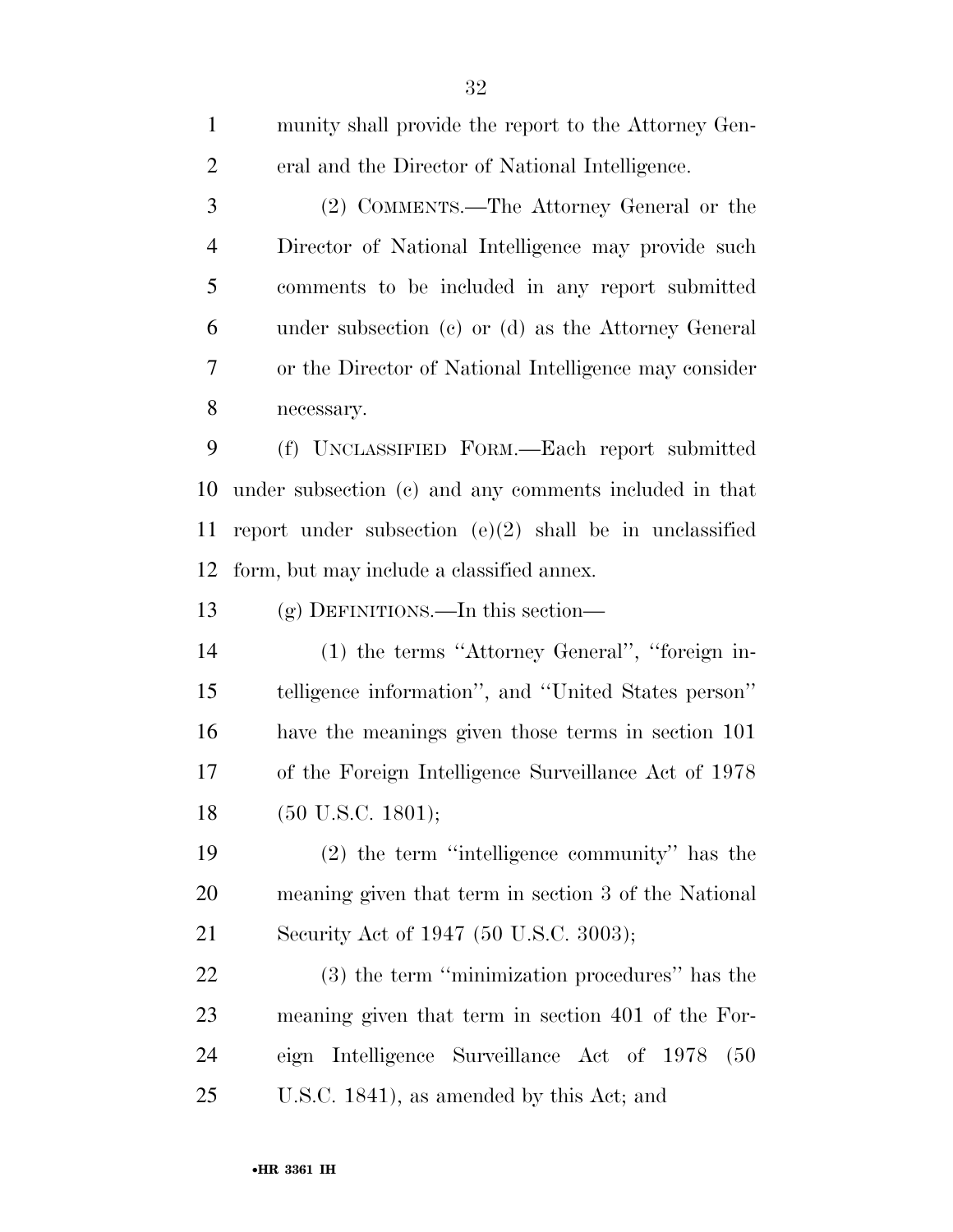(4) the terms ''pen register'' and ''trap and trace device'' have the meanings given those terms in section 3127 of title 18, United States Code. **TITLE III—FISA ACQUISITIONS TARGETING PERSONS OUT- SIDE THE UNITED STATES RE- FORMS SEC. 301. CLARIFICATION ON PROHIBITION ON SEARCHING OF COLLECTIONS OF COMMUNICATIONS TO CONDUCT WARRANTLESS SEARCHES FOR THE COMMUNICATIONS OF UNITED STATES PERSONS.**  Section 702(b) of the Foreign Intelligence Surveil- lance Act of 1978 (50 U.S.C. 1881a(b)) is amended— (1) by redesignating paragraphs (1) through (5) as subparagraphs (A) through (E), respectively, and indenting such subparagraphs, as so redesig- nated, an additional two ems from the left margin; (2) by striking ''An acquisition'' and inserting the following:  $\frac{1}{2}$  (1) In GENERAL.—An acquisition"; and (3) by adding at the end the following new paragraph: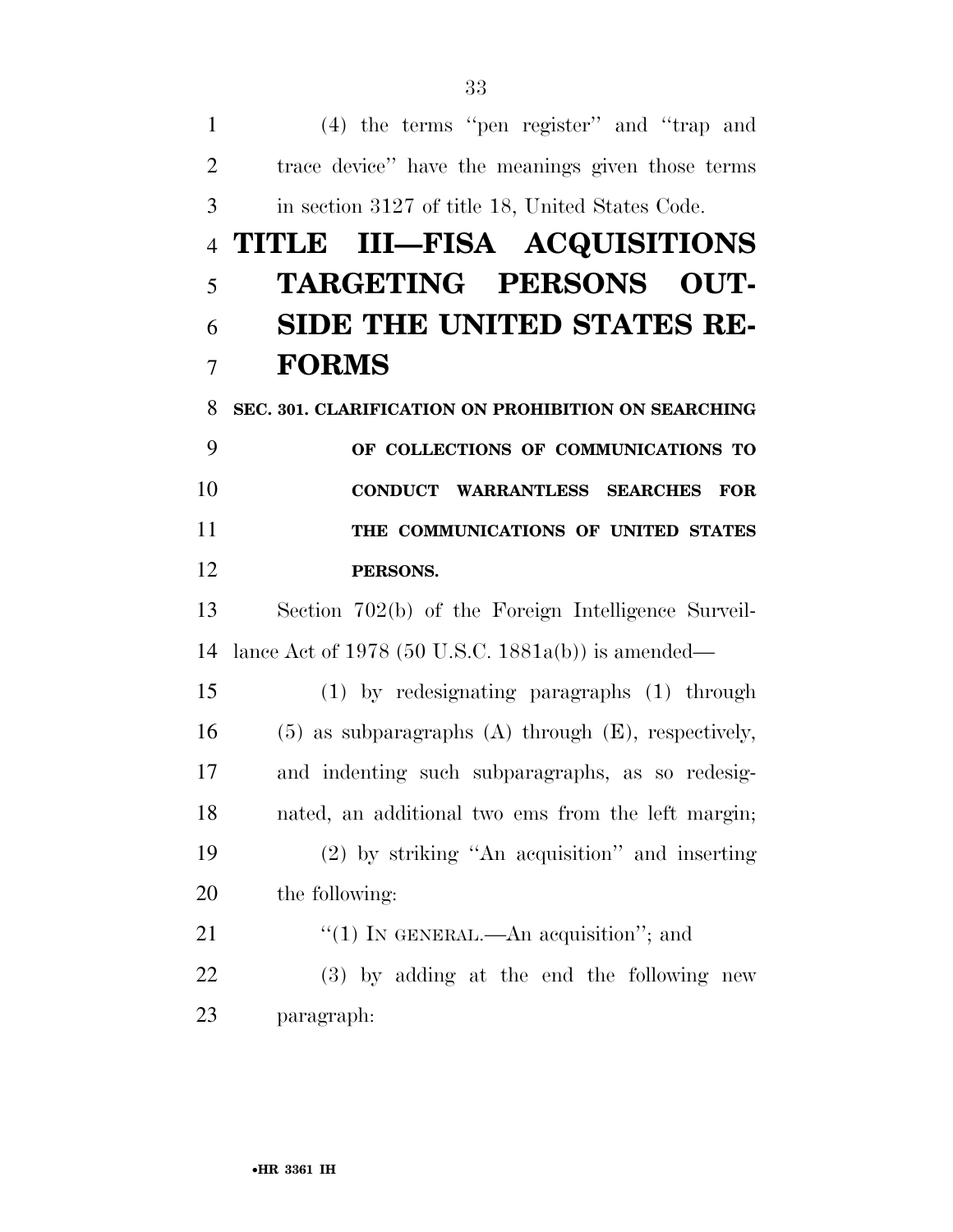| 1              | "(2) CLARIFICATION ON PROHIBITION<br><b>ON</b>  |
|----------------|-------------------------------------------------|
| $\overline{2}$ | SEARCHING OF COLLECTIONS OF COMMUNICATIONS      |
| 3              | OF UNITED STATES PERSONS.-                      |
| $\overline{4}$ | "(A) IN GENERAL.—Except as provided in          |
| 5              | subparagraph (B), no officer or employee of the |
| 6              | United States may conduct a search of a collec- |
| 7              | tion of communications acquired under this sec- |
| 8              | tion in an effort to find communications of a   |
| 9              | particular United States person (other than a   |
| 10             | corporation).                                   |
| 11             | "(B) CONCURRENT AUTHORIZATION AND               |
| 12             | EXCEPTION FOR EMERGENCY SITUATIONS.             |
| 13             | Subparagraph (A) shall not apply to a search    |
| 14             | for communications related to a particular      |
| 15             | United States person if—                        |
| 16             | "(i) such United States person is the           |
| 17             | subject of an order or emergency author-        |
| 18             | ization authorizing electronic surveillance     |
| 19             | or physical search under section 105, 304,      |
| 20             | 703, 704, or 705, or title 18, United           |
| 21             | States Code, for the effective period of that   |
| 22             | order;                                          |
| 23             | "(ii) the entity carrying out<br>the            |
| 24             | search has a reasonable belief that the life    |
| 25             | or safety of such United States person is       |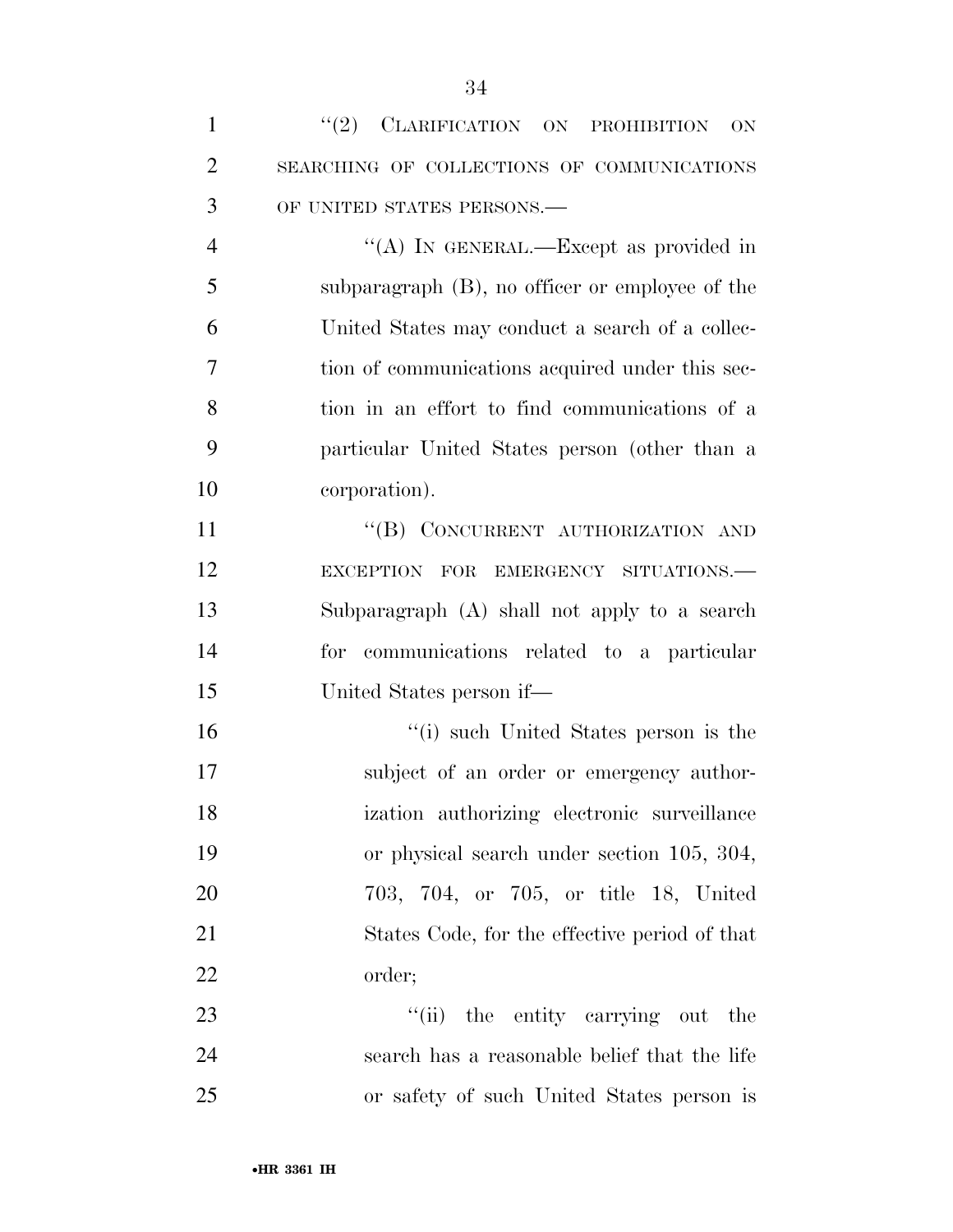| $\mathbf{1}$   | threatened and the information is sought              |
|----------------|-------------------------------------------------------|
| $\overline{2}$ | for the purpose of assisting that person; or          |
| 3              | "(iii) such United States person has                  |
| $\overline{4}$ | consented to the search.".                            |
| 5              | SEC. 302. PROTECTION AGAINST COLLECTION OF WHOLLY     |
| 6              | DOMESTIC COMMUNICATIONS.                              |
| 7              | (a) IN GENERAL.—Section 702 of the Foreign Intel-     |
| 8              | ligence Surveillance Act of 1978 (50 U.S.C. 1881a) is |
| 9              | amended-                                              |
| 10             | $(1)$ in subsection $(d)(1)$ —                        |
| 11             | $(A)$ in subparagraph $(A)$ , by striking             |
| 12             | "and" at the end;                                     |
| 13             | $(B)$ in subparagraph $(B)$ , by striking the         |
| 14             | period and inserting "; and"; and                     |
| 15             | (C) by adding at the end the following new            |
| 16             | subparagraph:                                         |
| 17             | $\cdot$ (C) limit the acquisition of the contents     |
| 18             | of any communication to those communica-              |
| 19             | tions-                                                |
| 20             | "(i) to which any party is a target of                |
| 21             | the acquisition; or                                   |
| 22             | "(ii) that contain an account identifier              |
| 23             | of a target of an acquisition, only if such           |
| 24             | communications are acquired to protect                |

against international terrorism or the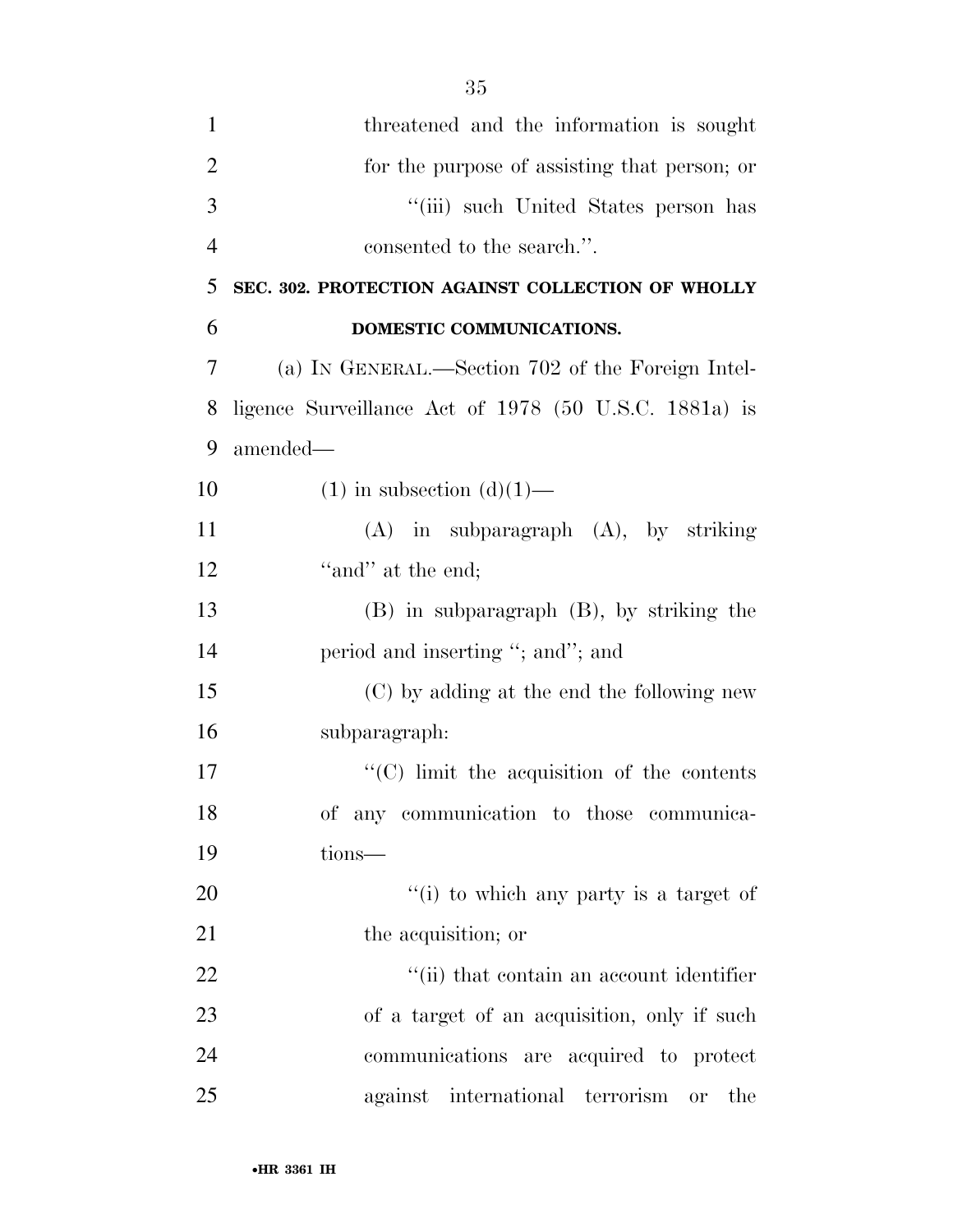| $\mathbf{1}$   | international proliferation of weapons of                |
|----------------|----------------------------------------------------------|
| $\overline{2}$ | mass destruction."; and                                  |
| 3              | $(2)$ in subsection $(i)(2)(B)$ —                        |
| $\overline{4}$ | $(A)$ in clause (i), by striking "; and" and             |
| 5              | inserting a semicolon;                                   |
| 6              | (B) in clause (ii), by striking the period               |
| 7              | and inserting "; and"; and                               |
| 8              | (C) by adding at the end the following new               |
| 9              | clause:                                                  |
| 10             | "(iii) limit the acquisition of the con-                 |
| 11             | tents of any communication to those com-                 |
| 12             | munications—                                             |
| 13             | $\lq(1)$ to which any party is a tar-                    |
| 14             | get of the acquisition; or                               |
| 15             | $\lq\lq$ (II) that contain an account                    |
| 16             | identifier of the target of an acquisi-                  |
| 17             | tion, only if such communications are                    |
| 18             | acquired to protect against inter-                       |
| 19             | national terrorism or the international                  |
| 20             | proliferation of weapons of mass de-                     |
| 21             | struction.".                                             |
| 22             | (b) CONFORMING AMENDMENT.—Section 701 of the             |
| 23             | Foreign Intelligence Surveillance Act of 1978 (50 U.S.C. |
| 24             | $1881$ ) is amended—                                     |
| 25             | $(1)$ in subsection $(a)$ —                              |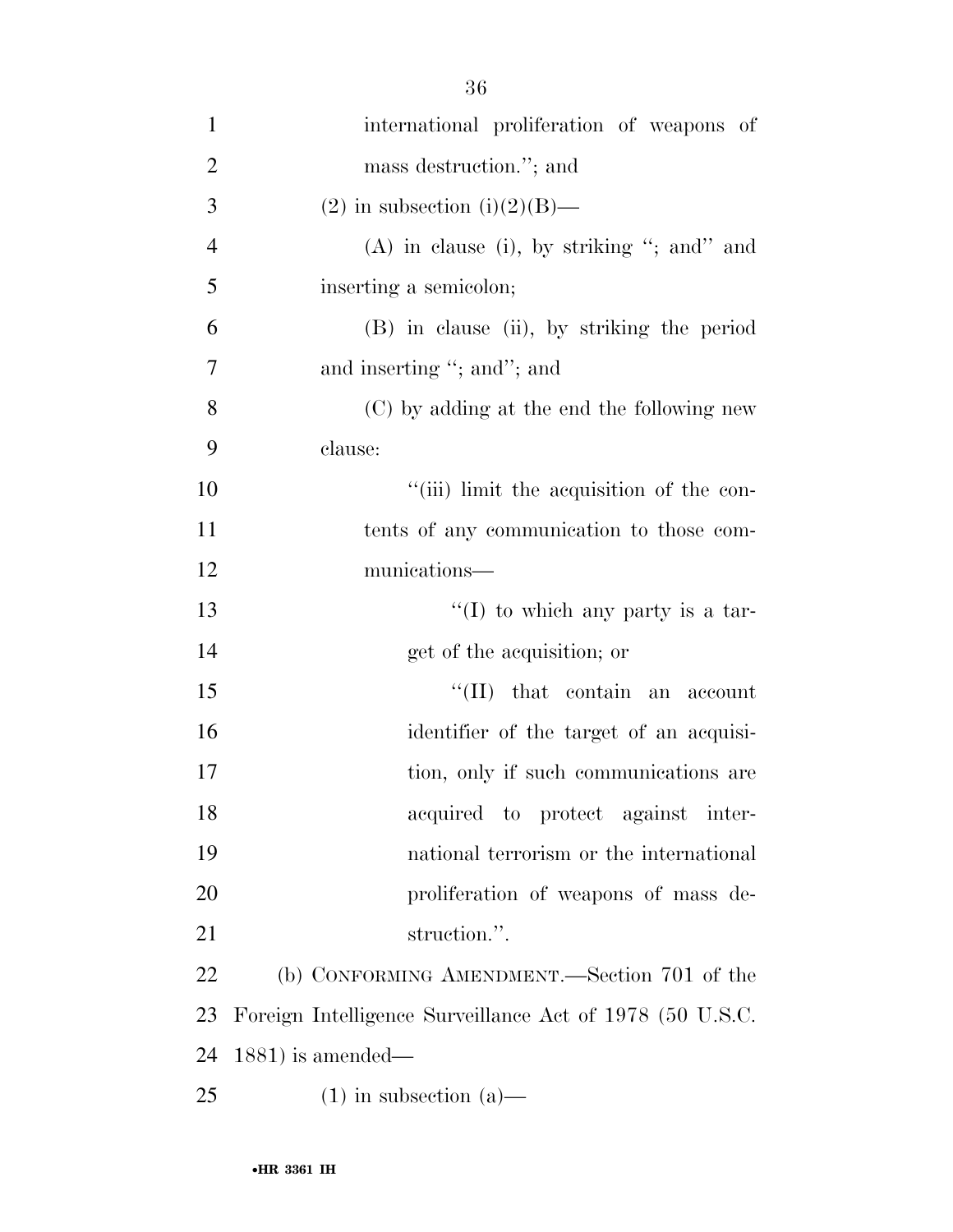| $\mathbf{1}$   | $(A)$ by inserting "international ter-                       |
|----------------|--------------------------------------------------------------|
| $\overline{2}$ | rorism'," after "'foreign power',"; and                      |
| 3              | (B) by striking "and 'United States per-                     |
| $\overline{4}$ | son'" and inserting "United States person',                  |
| 5              | and 'weapon of mass destruction'"; and                       |
| 6              | $(2)$ in subsection $(b)$ —                                  |
| $\overline{7}$ | (A) by redesignating paragraphs<br>(1)                       |
| 8              | through $(5)$ as paragraphs $(2)$ through $(6)$ , re-        |
| 9              | spectively; and                                              |
| 10             | $(B)$ by inserting before paragraph $(2)$ , as               |
| 11             | so redesignated, the following new paragraph.                |
| 12             | "(1) ACCOUNT IDENTIFIER.—The term 'ac-                       |
| 13             | count identifier' means a telephone or instrument            |
| 14             | number, other subscriber number, email address, or           |
| 15             | username used to uniquely identify an account.".             |
| 16             | (c) EFFECTIVE DATE.—The amendments made by                   |
| 17             | subsections (a) and (b) shall take effect on the date that   |
| 18             | is 180 days after the date of the enactment of this Act.     |
| 19             | SEC. 303. PROHIBITION ON REVERSE TARGETING.                  |
| 20             | Section $702(b)(1)(B)$ of the Foreign Intelligence Sur-      |
| 21             | veillance Act of 1978 (50 U.S.C. 1881a), as redesignated     |
| 22             | by section $301(1)$ of this Act, is amended by striking "the |
| 23             | purpose" and inserting "a significant purpose".              |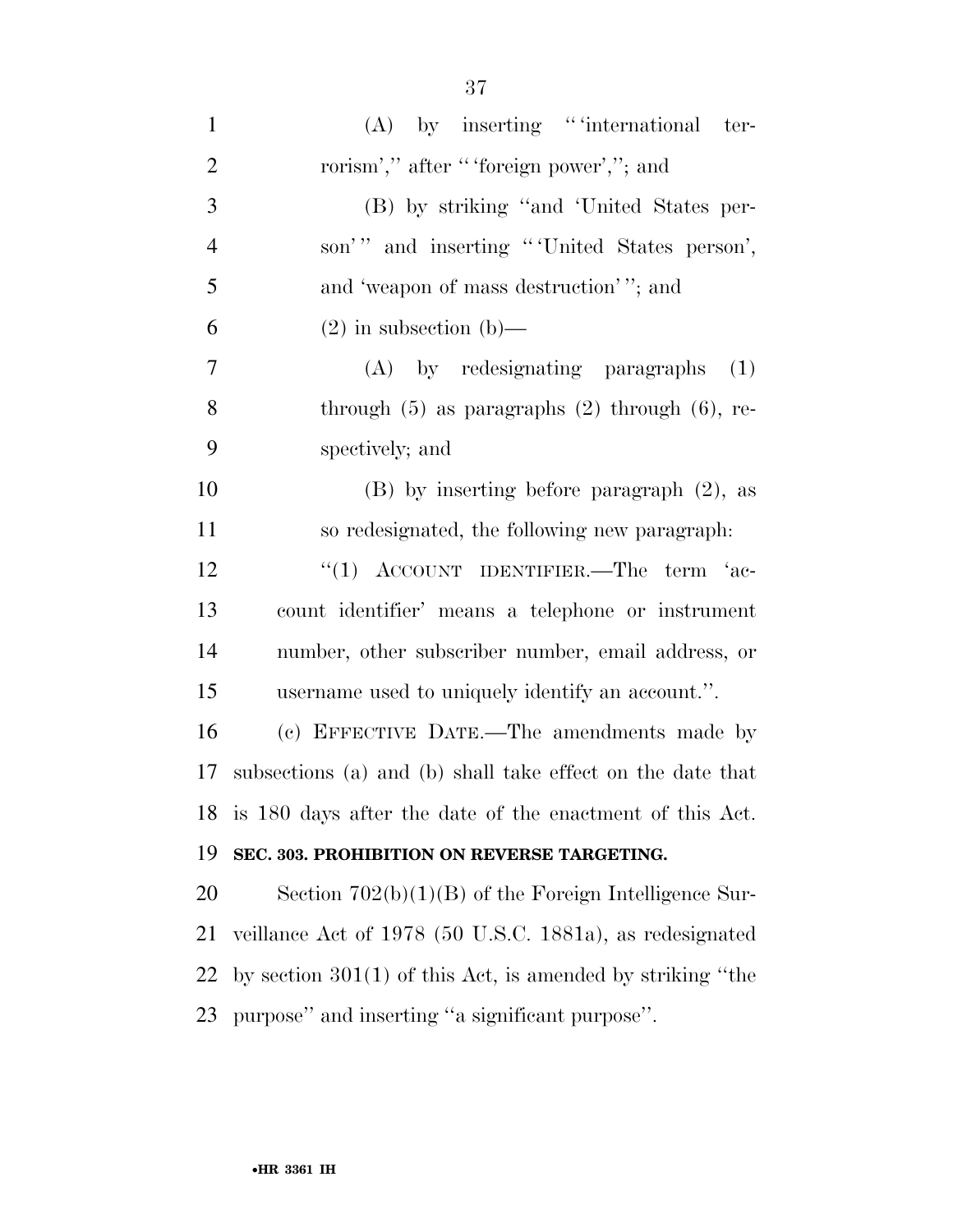# **SEC. 304. LIMITS ON USE OF UNLAWFULLY OBTAINED IN-FORMATION.**

 Section 702(i)(3) of the Foreign Intelligence Surveil- lance Act of 1978 (50 U.S.C. 1881a(i)(3)) is amended by striking subparagraph (B) and inserting the following new subparagraph:

| 7  | "(B) CORRECTION OF DEFICIENCIES.-               |
|----|-------------------------------------------------|
| 8  | "(i) IN GENERAL.—If the Court finds             |
| 9  | that a certification required by subsection     |
| 10 | $(g)$ does not contain all of the required ele- |
| 11 | ments, or that the procedures required by       |
| 12 | subsections (d) and (e) are not consistent      |
| 13 | with the requirements of those subsections      |
| 14 | or the Fourth Amendment to the Constitu-        |
| 15 | tion of the United States, the Court shall      |
| 16 | issue an order directing the Government         |
| 17 | to, at the Government's election and to the     |
| 18 | extent required by the order of the             |
| 19 | Court—                                          |
| 20 | "(I) correct any deficiency identi-             |
| 21 | fied by the order of the Court not              |
| 22 | later than 30 days after the date on            |
| 23 | which the Court issues the order; or            |
| 24 | $\lq\lq$ (II) cease, or not begin, the im-      |
| 25 | plementation of the authorization for           |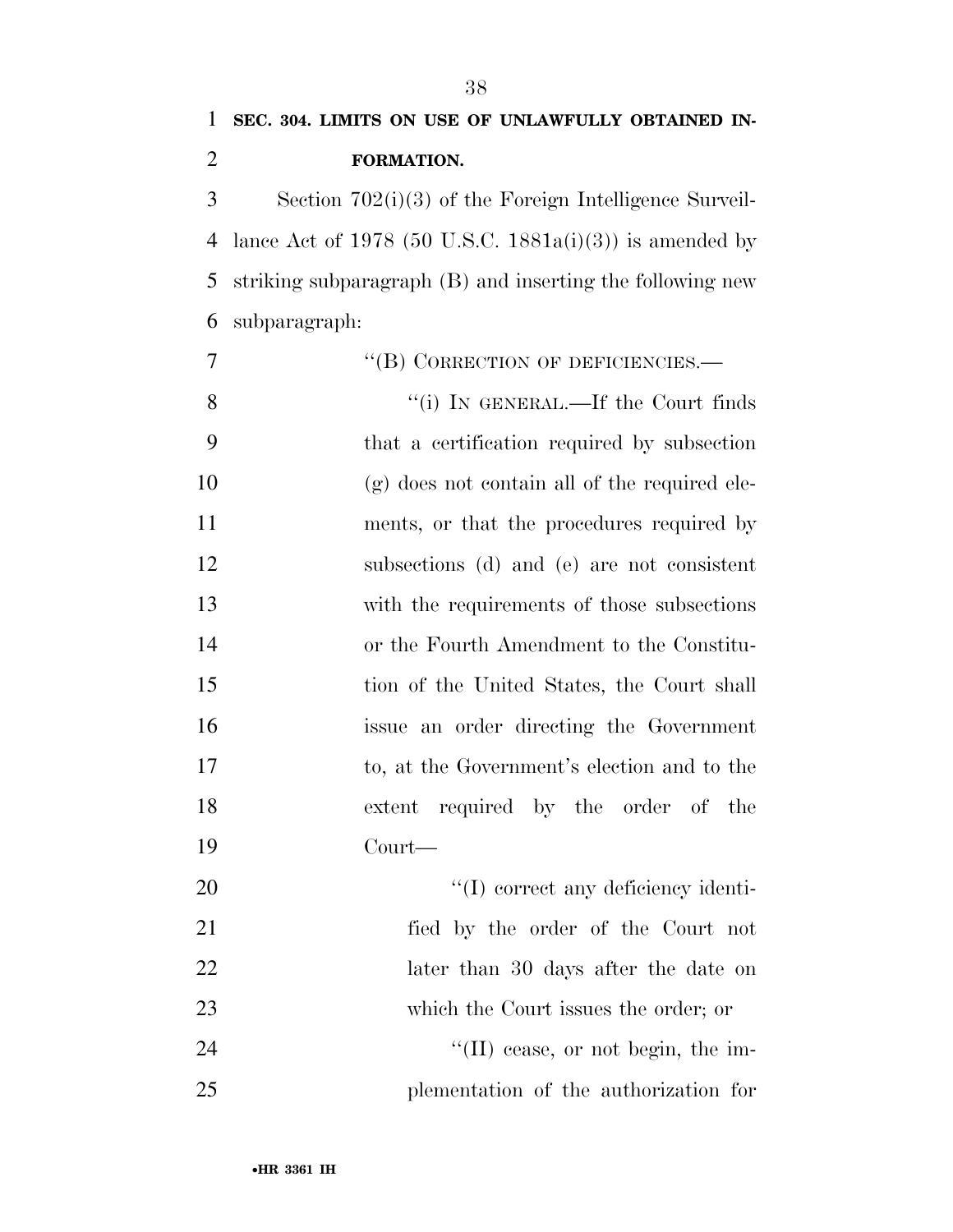| $\mathbf{1}$   | which such certification was sub-        |
|----------------|------------------------------------------|
| $\overline{2}$ | mitted.                                  |
| 3              | "(ii) LIMITATION ON USE OF INFOR-        |
| $\overline{4}$ | MATION.                                  |
| 5              | "(I) IN GENERAL.—Except as               |
| 6              | provided in subclause (II), no infor-    |
| $\tau$         | mation obtained or evidence derived      |
| 8              | from an acquisition pursuant to a cer-   |
| 9              | tification or targeting or minimization  |
| 10             | procedures subject to an order under     |
| 11             | clause (i) concerning any United         |
| 12             | States person shall be received in evi-  |
| 13             | dence or otherwise disclosed in any      |
| 14             | trial, hearing, or other proceeding in   |
| 15             | or before any court, grand jury, de-     |
| 16             | partment, office, agency, regulatory     |
| 17             | body, legislative committee, or other    |
| 18             | authority of the United States, a        |
| 19             | State, or political subdivision thereof, |
| 20             | and no information concerning any        |
| 21             | United States person acquired from       |
| 22             | the acquisition shall subsequently be    |
| 23             | used or disclosed in any other manner    |
| 24             | by Federal officers or employees with-   |
| 25             | out the consent of the United States     |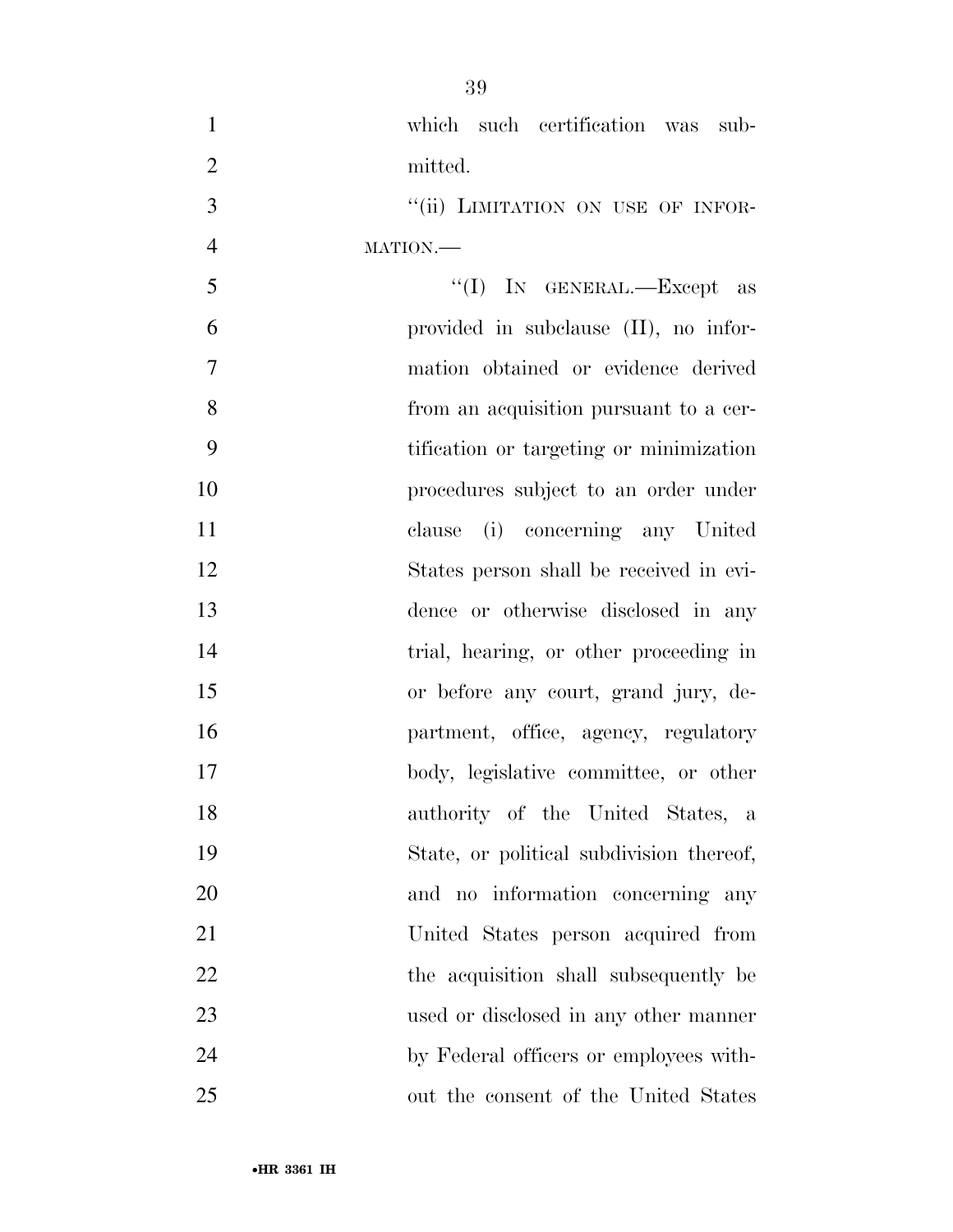| $\mathbf{1}$   | person, except with the approval of                       |
|----------------|-----------------------------------------------------------|
| $\overline{2}$ | the Attorney General if the informa-                      |
| 3              | tion indicates a threat of death or se-                   |
| $\overline{4}$ | rious bodily harm to any person.                          |
| 5              | "(II) EXCEPTION.—If the Gov-                              |
| 6              | ernment corrects any deficiency iden-                     |
| 7              | tified by the order of the Court under                    |
| 8              | clause (i), the Court may permit the                      |
| 9              | use or disclosure of information ac-                      |
| 10             | quired before the date of the correc-                     |
| 11             | tion under such minimization proce-                       |
| 12             | dures as the Court shall establish for                    |
| 13             | purposes of this clause.".                                |
| 14             | SEC. 305. MODIFICATION OF FISA AMENDMENTS ACT OF          |
| 15             | <b>2008 SUNSET.</b>                                       |
| 16             | (a) MODIFICATION.—Section $403(b)(1)$ of the FISA         |
| 17             | Amendments Act of 2008 (Public Law 110–261; 50            |
|                | 18 U.S.C. 1881 note) is amended by striking "December 31, |
| 19             | $2017$ " and inserting "June 1, $2015$ ".                 |
| 20             | (b) TECHNICAL AND CONFORMING AMENDMENTS.-                 |
| 21             | Section $403(b)(2)$ of such Act (Public Law 110–261; 122  |
| 22             | Stat. 2474) is amended by striking "December 31, 2017"    |
| 23             | and inserting "June 1, 2015".                             |
| 24             | (c) ORDERS IN EFFECT.—Section $404(b)(1)$ of such         |
| 25             | Act (Public Law 110–261; 50 U.S.C. 1801 note) is          |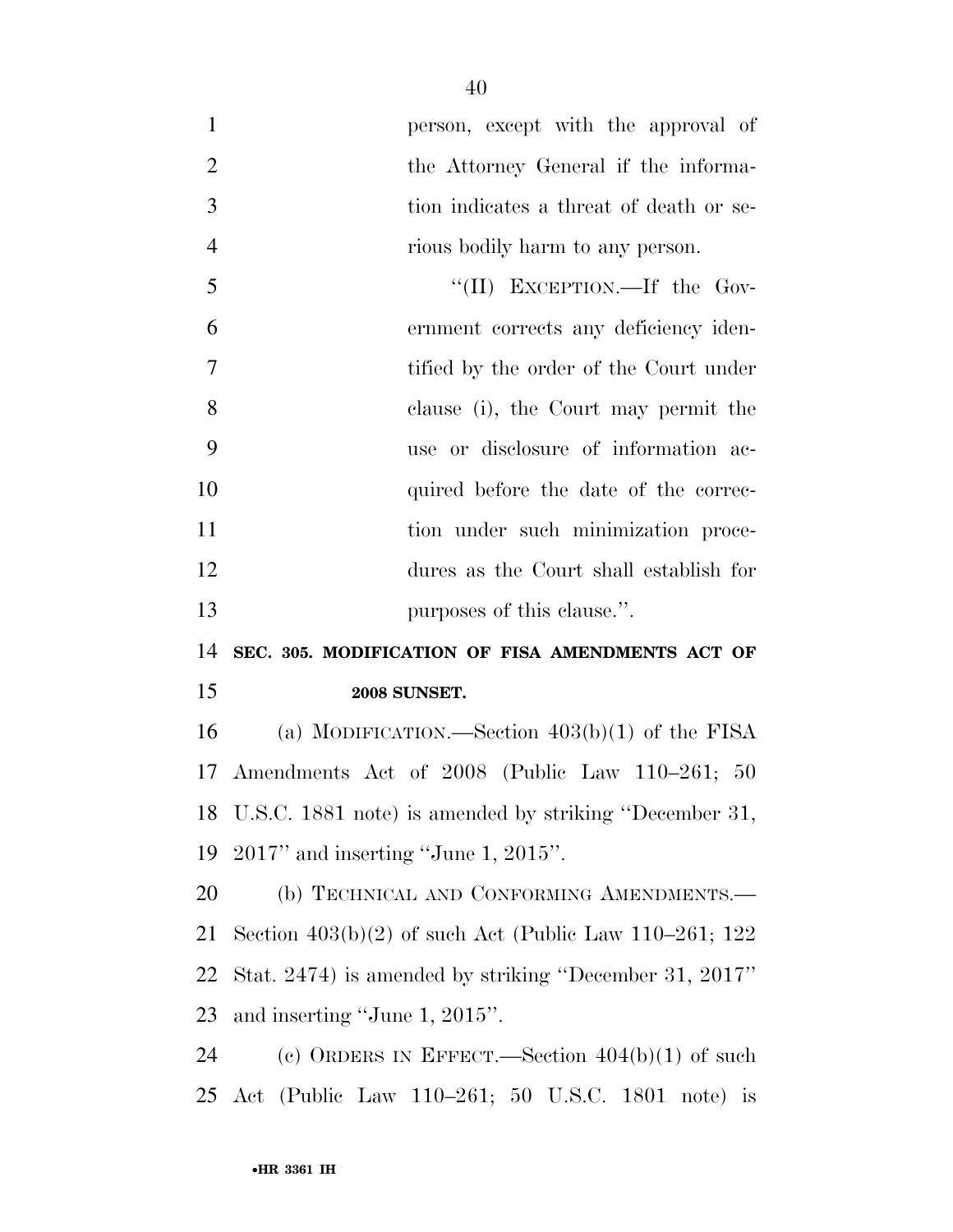amended in the paragraph heading by striking ''DECEM-BER 31, 2017'' and inserting ''JUNE 1, 2015''.

#### **SEC. 306. INSPECTOR GENERAL REVIEWS OF AUTHORITIES.**

 (a) AGENCY ASSESSMENTS.—Section 702(l)(2) of the Foreign Intelligence Surveillance Act of 1978 (50 U.S.C. 6 1881a(l)(2)) is amended—

 (1) in the matter preceding subparagraph (A), by striking ''authorized to acquire foreign intel- ligence information under subsection (a)'' and in- serting ''subject to the targeting or minimization procedures approved under this section'';

 (2) in subparagraph (C), by inserting ''United States persons or'' after ''later determined to be''; and

15 (3) in subparagraph  $(D)$ —

 (A) in the matter preceding clause (i), by striking ''such review'' and inserting ''review conducted under this paragraph'';

 (B) in clause (ii), by striking ''and'' at the end;

 (C) by redesignating clause (iii) as clause (iv); and

 (D) by inserting after clause (ii) the fol-lowing new clause: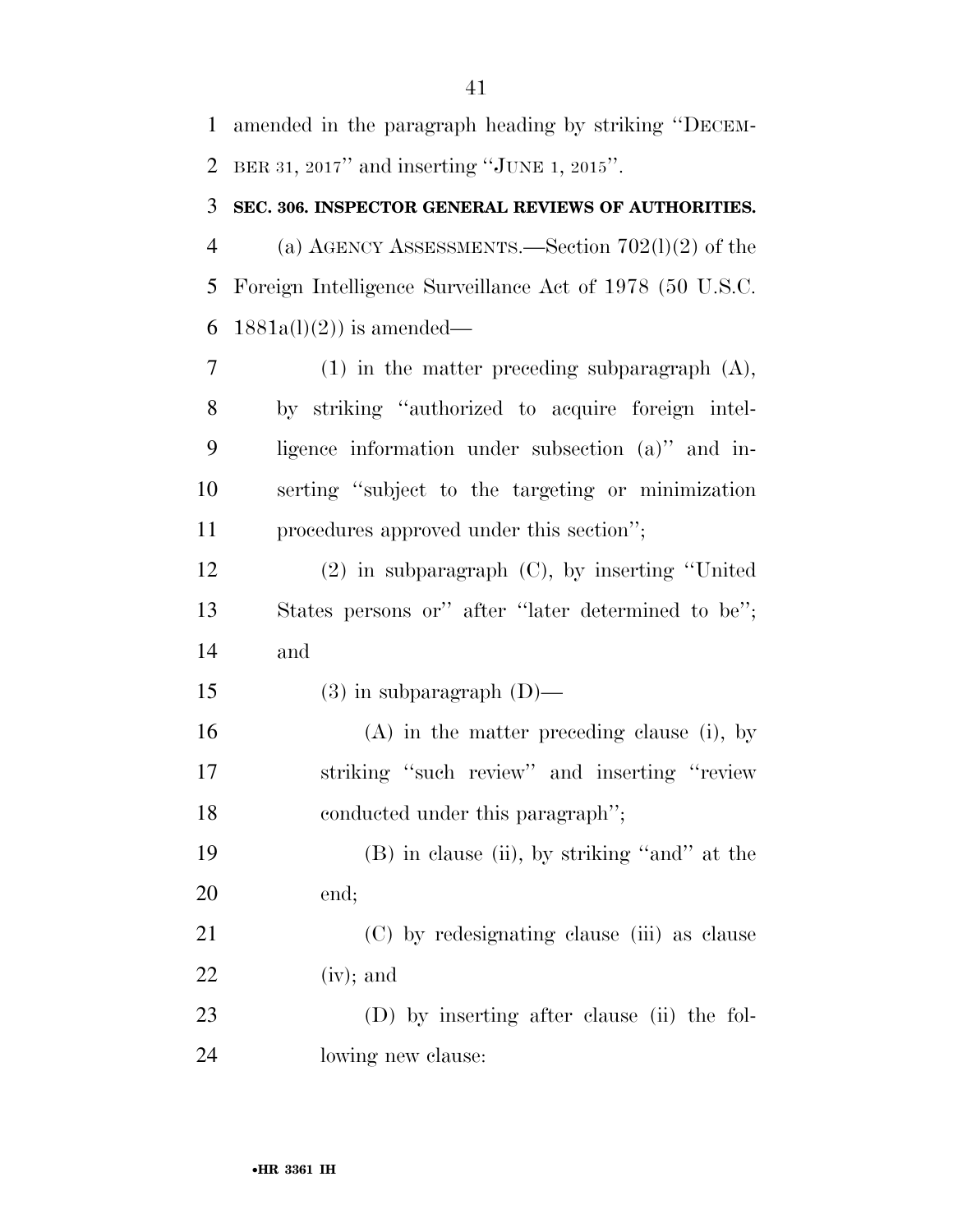| $\mathbf{1}$   | "(iii) the Inspector General of the In-           |
|----------------|---------------------------------------------------|
| $\overline{2}$ | telligence Community; and".                       |
| 3              | (b) INSPECTOR GENERAL OF THE INTELLIGENCE         |
| $\overline{4}$ | COMMUNITY REVIEW.-                                |
| 5              | $(1)$ RECURRING REVIEWS.—Section 702(1) of        |
| 6              | the Foreign Intelligence Surveillance Act of 1978 |
| 7              | $(50 \text{ U.S.C. } 1881a(l))$ is amended—       |
| 8              | $(A)$ by redesignating paragraph $(3)$ as         |
| 9              | paragraph $(4)$ ; and                             |
| 10             | $(B)$ by inserting after paragraph $(2)$ the      |
| 11             | following new paragraph.                          |
| 12             | "(3) INSPECTOR GENERAL OF THE INTEL-              |
| 13             | LIGENCE COMMUNITY REVIEW.                         |
| 14             | "(A) IN GENERAL.—The Inspector General            |
| 15             | of the Intelligence Community is authorized to    |
| 16             | review the acquisition, use, and dissemination    |
| 17             | of information acquired under subsection (a) to   |
| 18             | review compliance with the targeting and mini-    |
| 19             | mization procedures adopted in accordance with    |
| 20             | subsections (d) and (e) and the guidelines        |
| 21             | adopted in accordance with subsection (f), and    |
| 22             | in order to conduct the review required under     |
| 23             | subparagraph $(B)$ .                              |
| 24             | "(B) MANDATORY REVIEW.—The Inspec-                |
| 25             | tor General of the Intelligence Community shall   |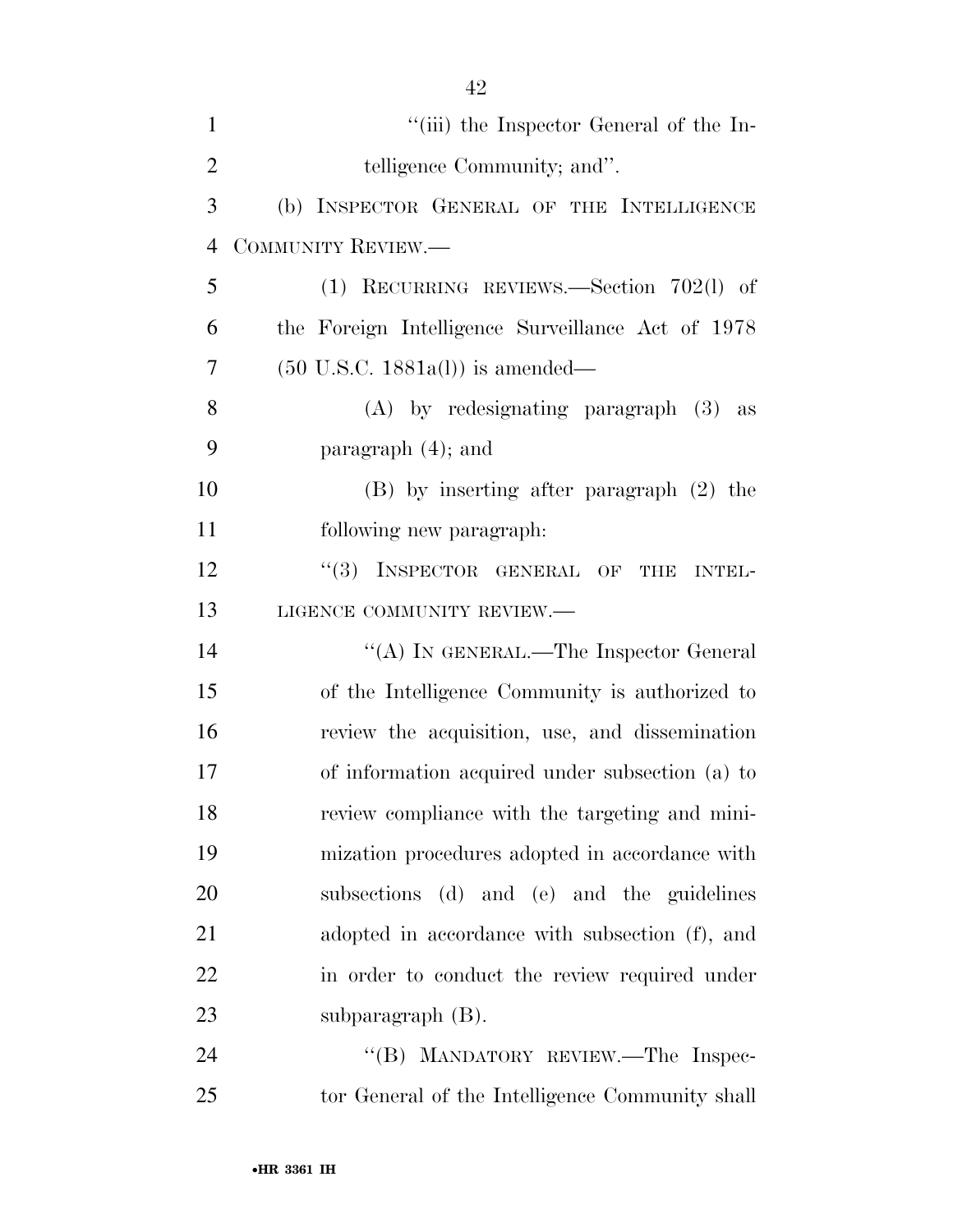| $\mathbf{1}$   | review the procedures and guidelines developed    |
|----------------|---------------------------------------------------|
| $\overline{2}$ | by the elements of the intelligence community     |
| 3              | to implement this section, with respect to the    |
| $\overline{4}$ | protection of the privacy rights of United States |
| 5              | persons, including—                               |
| 6              | "(i) an evaluation of the limitations             |
| 7              | outlined in subsection (b), the procedures        |
| 8              | approved in accordance with subsections           |
| 9              | (d) and (e), and the guidelines adopted in        |
| 10             | accordance with subsection (f), with re-          |
| 11             | spect to the protection of the privacy rights     |
| 12             | of United States persons; and                     |
| 13             | "(ii) an evaluation of the<br>cir-                |
| 14             | cumstances under which the contents of            |
| 15             | communications acquired under subsection          |
| 16             | (a) may be searched in order to review the        |
| 17             | communications of particular United               |
| 18             | States persons.                                   |
| 19             | "(C) CONSIDERATION OF OTHER REVIEWS               |
| 20             | AND ASSESSMENTS.—In conducting a review           |
| 21             | under subparagraph (B), the Inspector General     |
| 22             | of the Intelligence Community shall take into     |
| 23             | consideration, to the extent relevant and appro-  |
| 24             | priate, any reviews or assessments that have      |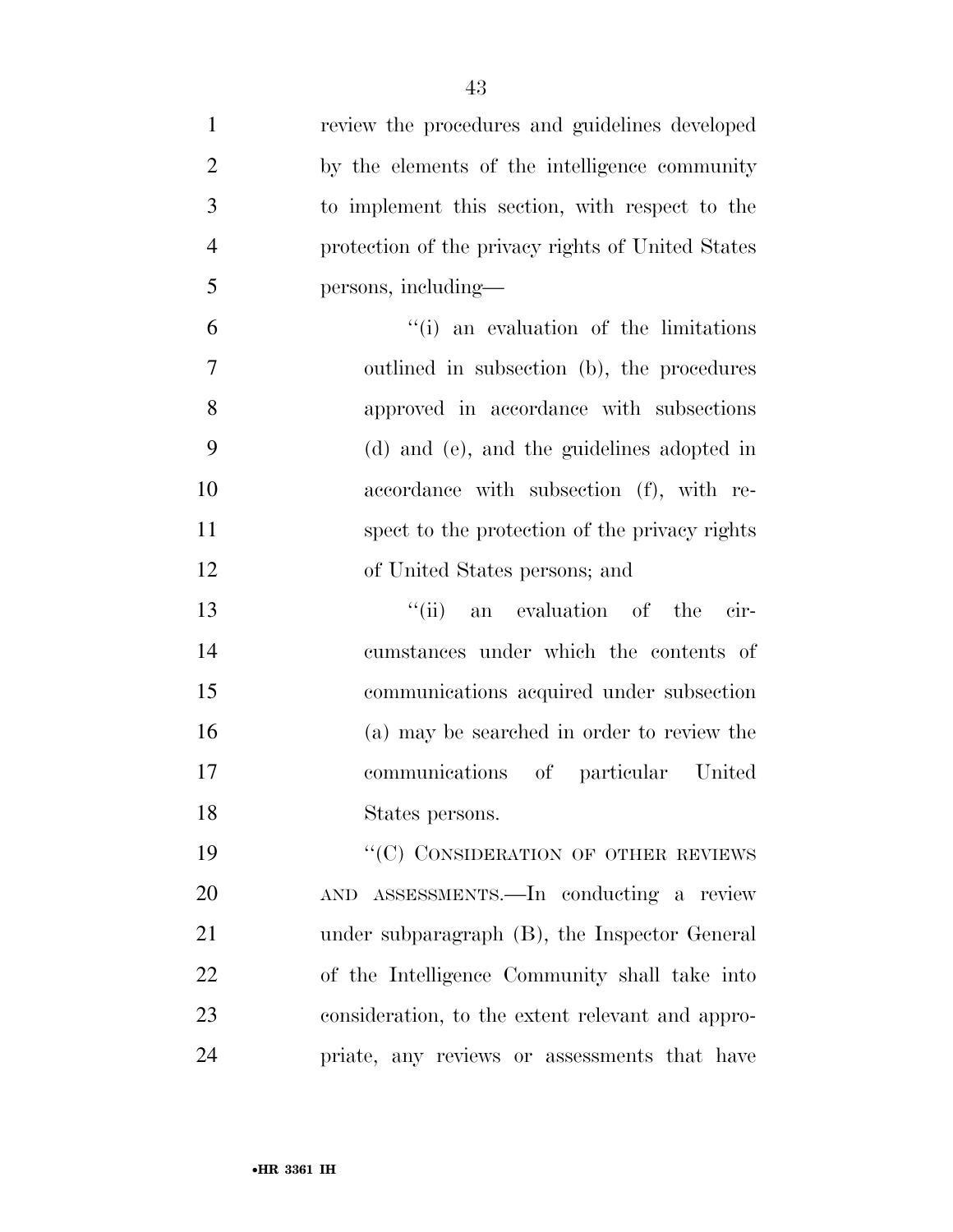been completed or are being undertaken under this section.

3 "(D) PUBLIC REPORTING OF FINDINGS AND CONCLUSIONS.—In a manner consistent with the protection of the national security of the United States, and in unclassified form, the Inspector General of the Intelligence Commu- nity shall make publicly available a summary of the findings and conclusions of the review con- ducted under subparagraph (B).''. (2) REPORT.—Not later than December 31,

 2014, the Inspector General of the Intelligence Com- munity shall submit a report regarding the reviews conducted under paragraph (3) of section 702(l) of the Foreign Intelligence Surveillance Act of 1978 (50 U.S.C. 1881a(l)), as amended by paragraph (1) of this subsection, to—

(A) the Attorney General;

 (B) the Director of National Intelligence; and

 (C) consistent with the Rules of the House of Representatives, the Standing Rules of the Senate, and Senate Resolution 400 of the 94th Congress or any successor Senate resolution—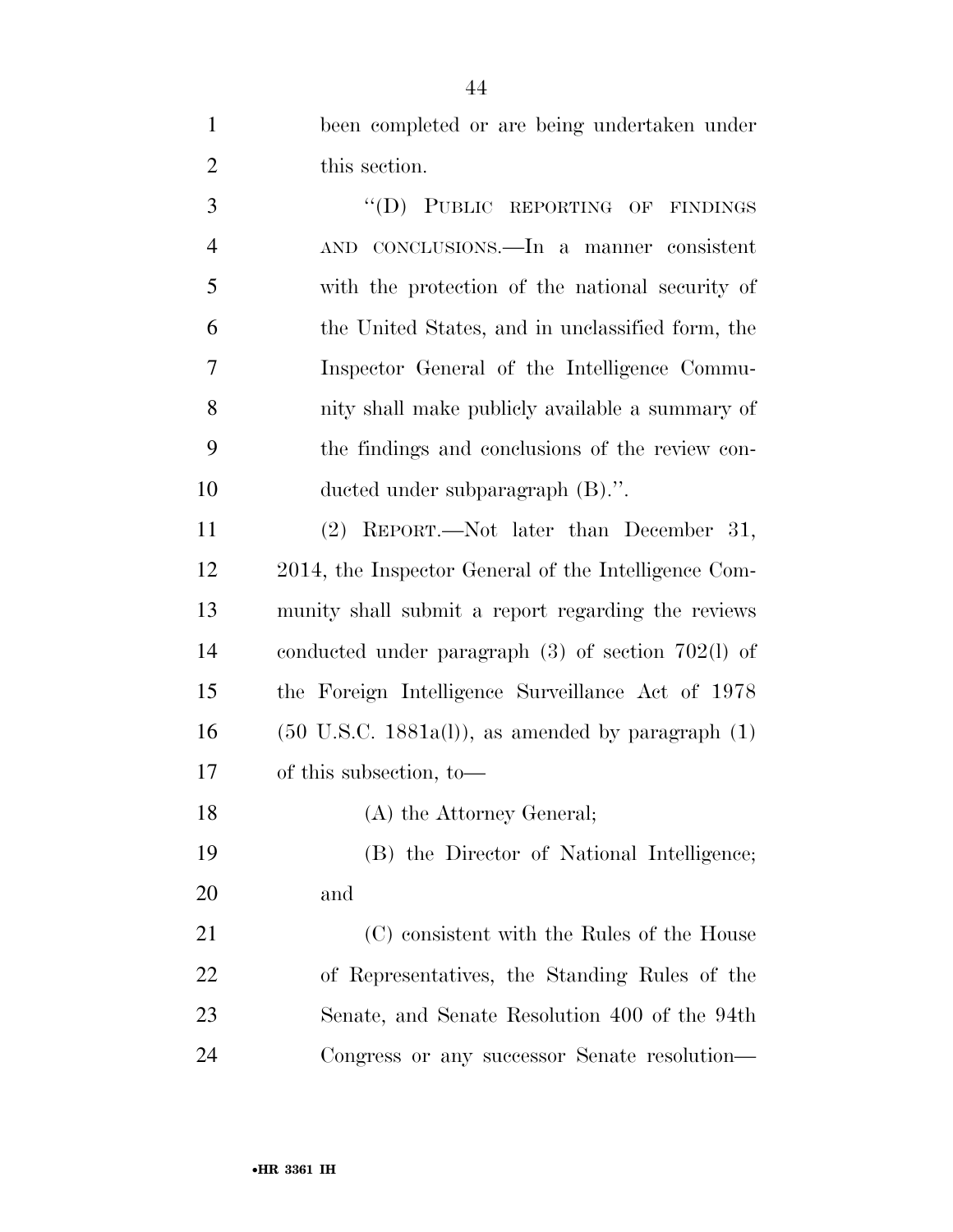| $\mathbf{1}$   | (i) the congressional intelligence com-                     |
|----------------|-------------------------------------------------------------|
| $\overline{2}$ | mittees; and                                                |
| 3              | (ii) the Committee on the Judiciary of                      |
| $\overline{4}$ | the Senate and the Committee on the Ju-                     |
| 5              | diciary of the House of Representatives.                    |
| 6              | (c) ANNUAL REVIEWS.—Section $702(1)(4)(A)$ of the           |
| 7              | Foreign Intelligence Surveillance Act of 1978 (50 U.S.C.    |
| 8              | $1881a(l)(4)(A)$ , as redesignated by subsection (b)(1), is |
| 9              | amended—                                                    |
| 10             | $(1)$ in the matter preceding clause $(i)$ —                |
| 11             | $(A)$ in the first sentence—                                |
| 12             | (i) by striking "conducting an acquisi-                     |
| 13             | tion authorized under subsection (a)" and                   |
| 14             | inserting "subject to targeting or mini-                    |
| 15             | mization procedures approved under this                     |
| 16             | section"; and                                               |
| 17             | (ii) by striking "the acquisition" and                      |
| 18             | inserting "acquisitions under subsection                    |
| 19             | $(a)$ "; and                                                |
| 20             | (B) in the second sentence, by striking                     |
| 21             | "acquisitions" and inserting "information ob-               |
| 22             | tained through an acquisition"; and                         |
| 23             | (2) in clause (iii), by inserting "United States            |
|                |                                                             |

24 persons or" after "later determined to be".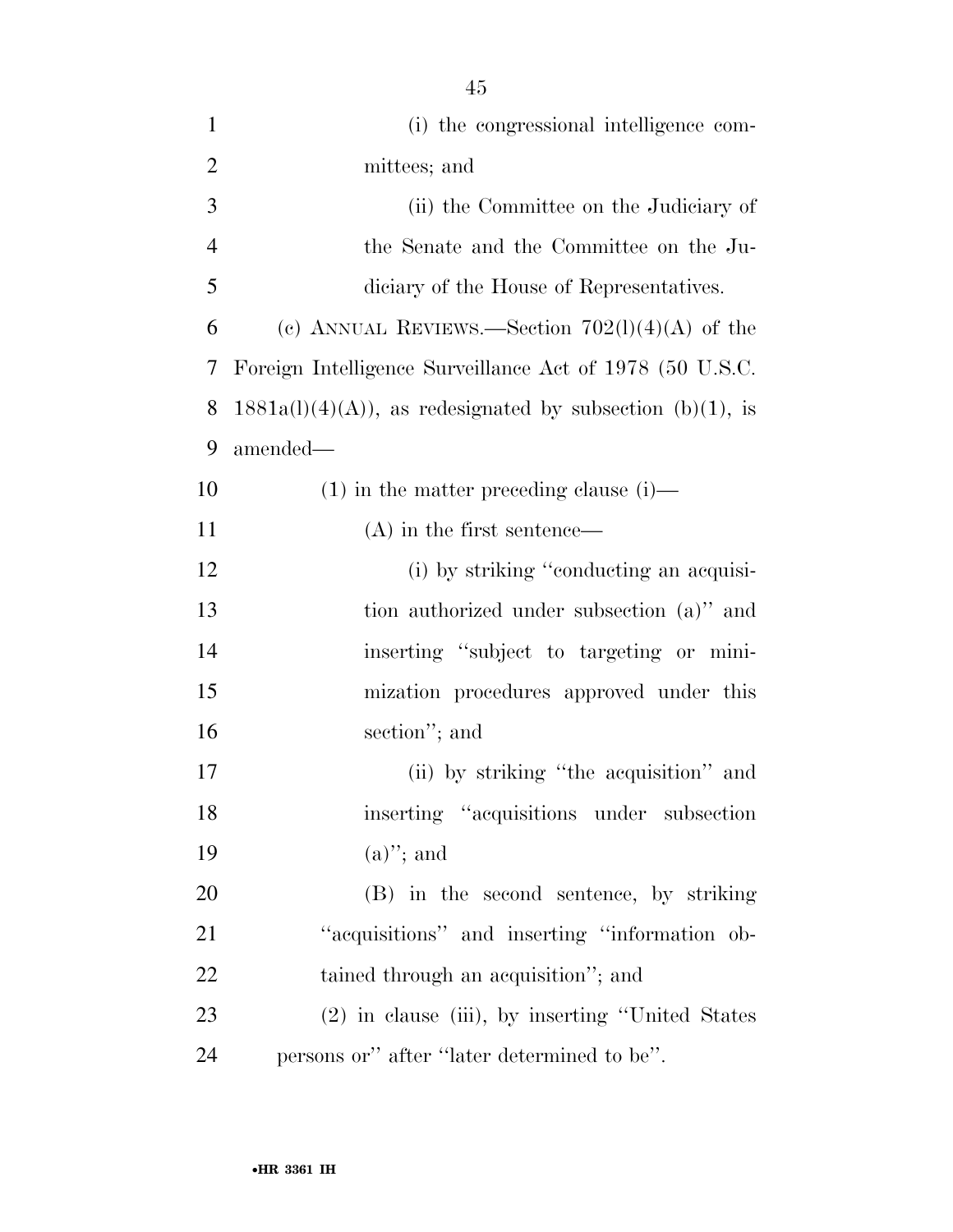## **TITLE IV—FOREIGN INTEL- LIGENCE SURVEILLANCE COURT REFORMS**

#### **SEC. 401. OFFICE OF THE SPECIAL ADVOCATE.**

 (a) ESTABLISHMENT.—The Foreign Intelligence Sur- veillance Act of 1978 (50 U.S.C. 1801 et seq.) is amended by adding at the end the following new title:

## **''TITLE IX—OFFICE OF THE SPECIAL ADVOCATE**

#### **''SEC. 901. DEFINITIONS.**

''In this title:

12 "(1) DECISION.—The term 'decision' means a decision, order, or opinion issued by the Foreign In- telligence Surveillance Court or the Foreign Intel-ligence Surveillance Court of Review.

16 "(2) FOREIGN INTELLIGENCE SURVEILLANCE COURT; COURT.—The terms 'Foreign Intelligence Surveillance Court' and 'Court' mean the court es- tablished under section 103(a) and the petition re-view pool established under section 103(e).

21 "(3) FOREIGN INTELLIGENCE SURVEILLANCE COURT OF REVIEW; COURT OF REVIEW.—The terms 'Foreign Intelligence Surveillance Court of Review' and 'Court of Review' mean the court of review es-tablished under section 103(b).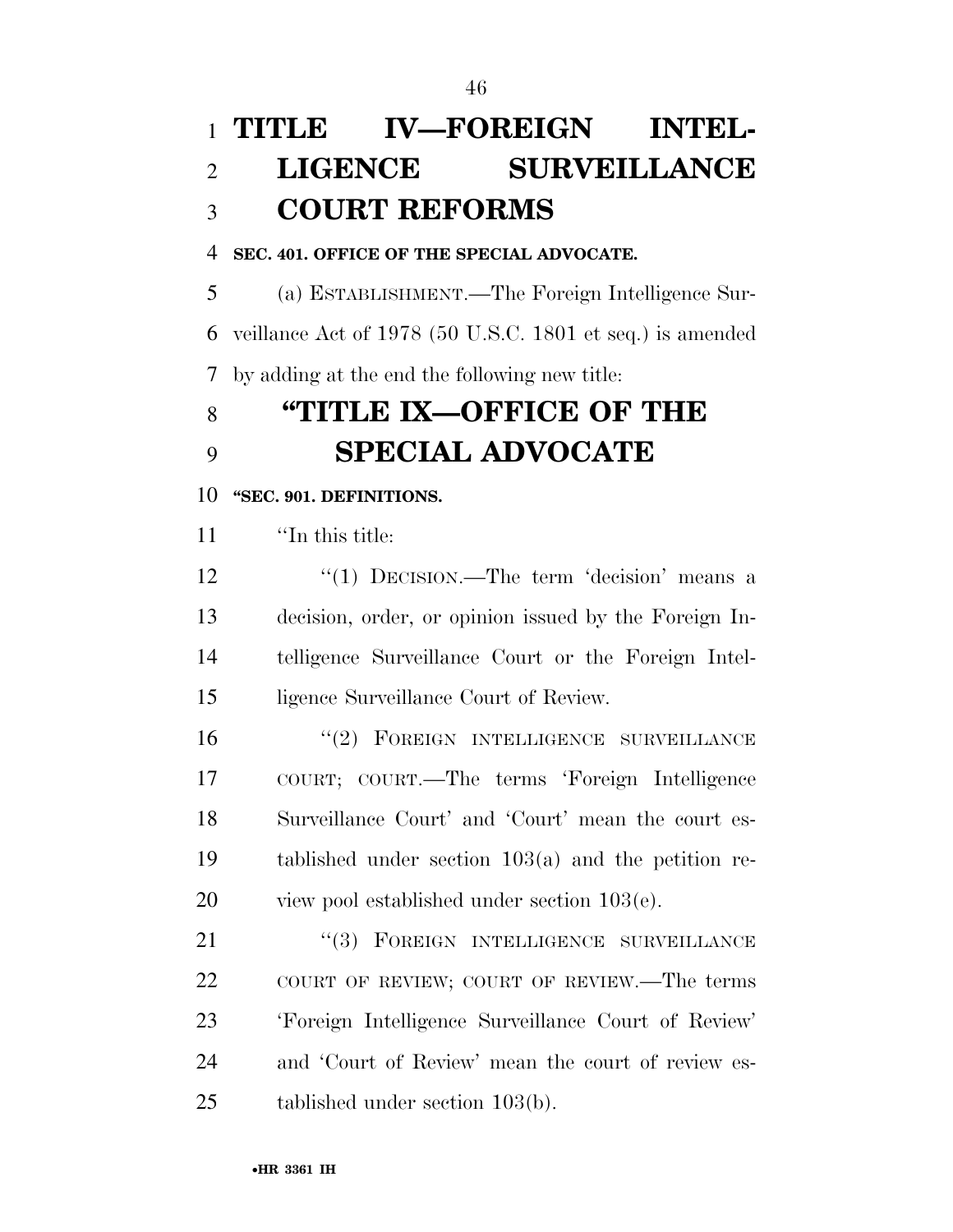1 "(4) OFFICE.—The term 'Office' means the Of-2 fice of the Special Advocate established under sec- $3 \quad \text{tion } 902(a).$ 4 "(5) SIGNIFICANT CONSTRUCTION OR INTER-

 PRETATION OF LAW.—The term 'significant con- struction or interpretation of law' means a signifi- cant construction or interpretation of a provision, as 8 that term is construed under section  $601(c)$ .

9 "(6) SPECIAL ADVOCATE.—The term 'Special 10 Advocate' means the Special Advocate appointed 11 under section 902(b).

#### 12 **''SEC. 902. OFFICE OF THE SPECIAL ADVOCATE.**

13 ''(a) ESTABLISHMENT.—There is established within 14 the judicial branch of the United States an Office of the 15 Special Advocate.

16 ''(b) SPECIAL ADVOCATE.—

17 "(1) IN GENERAL.—The head of the Office is 18 the Special Advocate.

19 "(2) APPOINTMENT AND TERM.—

20 "(A) APPOINTMENT.—The Chief Justice of 21 the United States shall appoint the Special Ad-22 vocate from the list of candidates submitted 23 under subparagraph (B).

24 "(B) LIST OF CANDIDATES.—The Privacy 25 and Civil Liberties Oversight Board shall sub-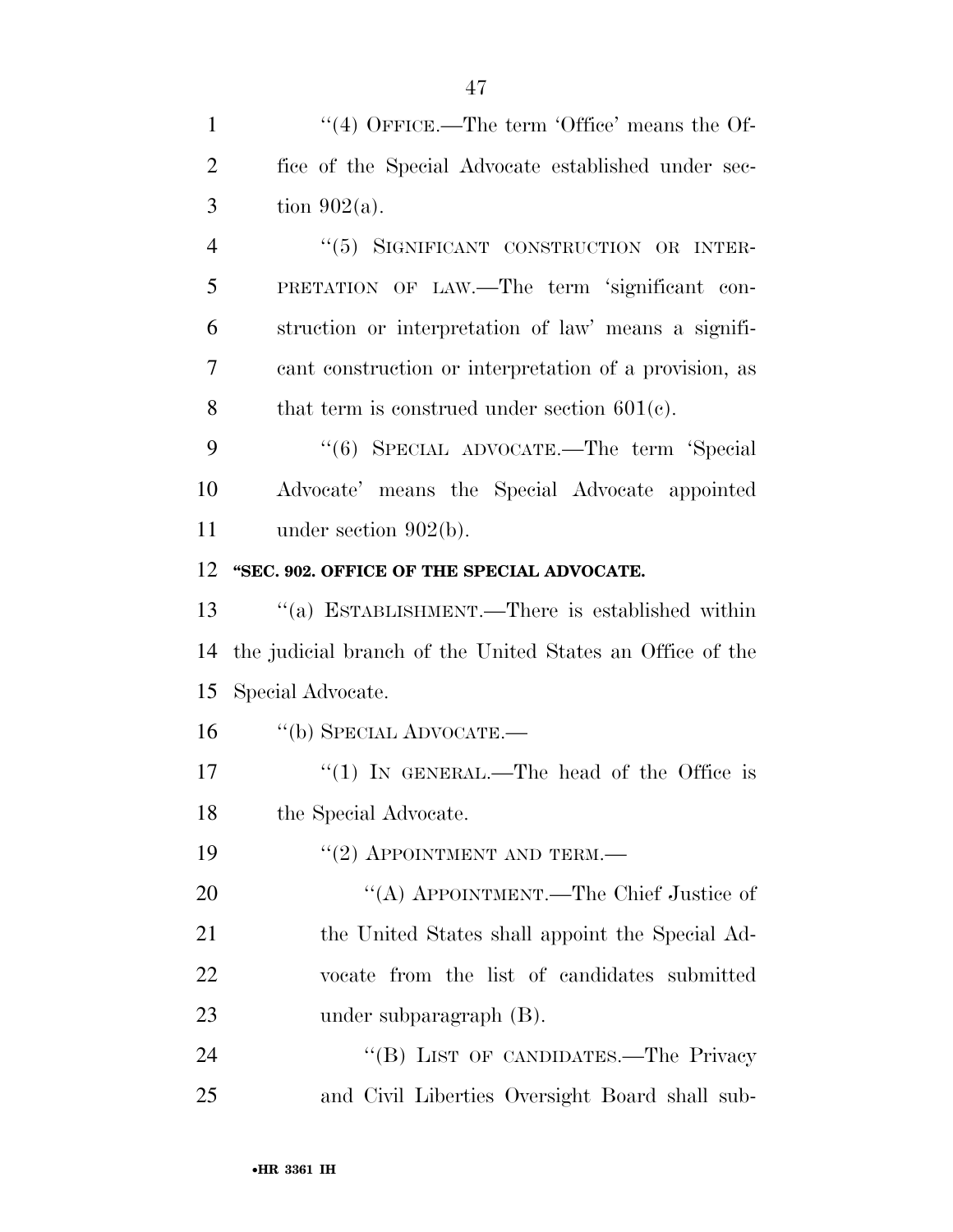| $\mathbf{1}$   | mit to the Chief Justice a list of not less than  |
|----------------|---------------------------------------------------|
| $\overline{2}$ | 5 qualified candidates to serve as Special Advo-  |
| 3              | cate. The Board shall select candidates for such  |
| $\overline{4}$ | list whom the Board believes will be zealous and  |
| 5              | effective advocates in defense of civil liberties |
| 6              | and consider with respect to each potential can-  |
| 7              | didate—                                           |
| 8              | "(i) the litigation and other profes-             |
| 9              | sional experience of such candidate;              |
| 10             | "(ii) the experience of such candidate            |
| 11             | in areas of law that the Special Advocate         |
| 12             | is likely to encounter in the course of the       |
| 13             | duties of the Special Advocate; and               |
| 14             | "(iii) the demonstrated commitment                |
| 15             | of such candidate to civil liberties.             |
| 16             | "(C) SECURITY CLEARANCE.—An indi-                 |
| 17             | vidual may be appointed Special Advocate with-    |
| 18             | out regard to whether the individual possesses    |
| 19             | a security clearance on the date of the appoint-  |
| <b>20</b>      | ment.                                             |
| 21             | "(D) TERM AND DISMISSAL.—A Special                |
| 22             | Advocate shall be appointed for a term of 3       |
| 23             | years and may be removed only for good cause      |
| 24             | shown, including the demonstrated inability to    |
| 25             | qualify for an adequate security clearance.       |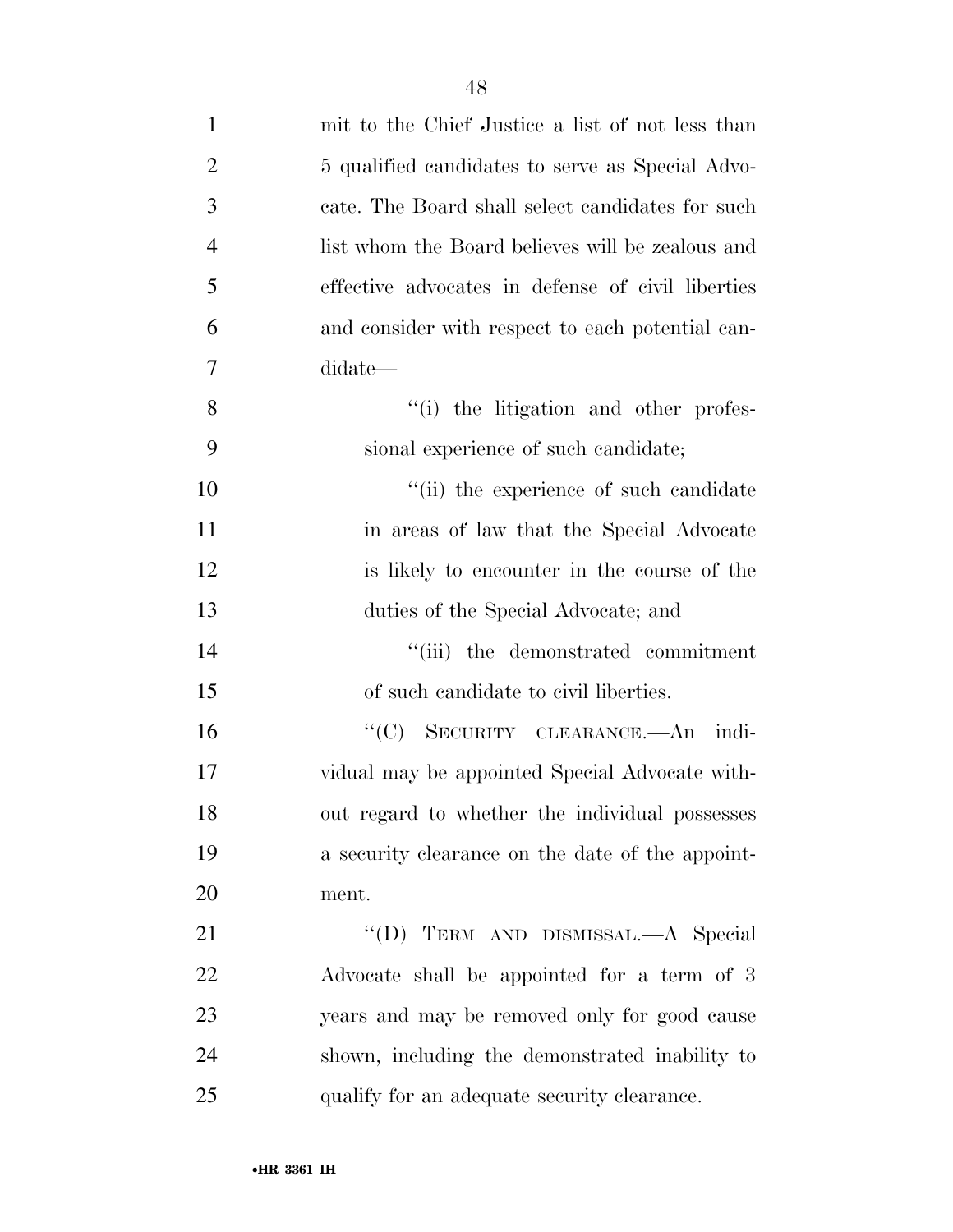| $\mathbf{1}$   | "(E) REAPPOINTMENT.—There shall be no                |
|----------------|------------------------------------------------------|
| $\overline{2}$ | limit to the number of consecutive terms served      |
| 3              | by a Special Advocate. The reappointment of a        |
| $\overline{4}$ | Special Advocate shall be made in the same           |
| 5              | manner as appointment of a Special Advocate.         |
| 6              | "(F) ACTING SPECIAL ADVOCATE.—If the                 |
| $\overline{7}$ | position of Special Advocate is vacant, the Chief    |
| 8              | Justice of the United States may appoint an          |
| 9              | Acting Special Advocate from among the quali-        |
| 10             | fied employees of the Office. If there are no        |
| 11             | such qualified employees, the Chief Justice may      |
| 12             | appoint an Acting Special Advocate from the          |
| 13             | most recent list of candidates provided by the       |
| 14             | Privacy and Civil Liberties Oversight Board          |
| 15             | pursuant to subparagraph (B). The Acting Spe-        |
| 16             | cial Advocate shall have all of the powers of a      |
| 17             | Special Advocate and shall serve until a Special     |
| 18             | Advocate is appointed.                               |
| 19             | "(3) EMPLOYEES.—The Special Advocate may             |
| 20             | appoint and terminate and fix the compensation of    |
| 21             | employees of the Office without regard to the provi- |
| 22             | sions of title 5, United States Code, governing ap-  |
| 23             | pointments in the competitive service.               |
| 24             | "(c) DUTIES AND AUTHORITIES OF THE SPECIAL           |
|                |                                                      |

ADVOCATE.—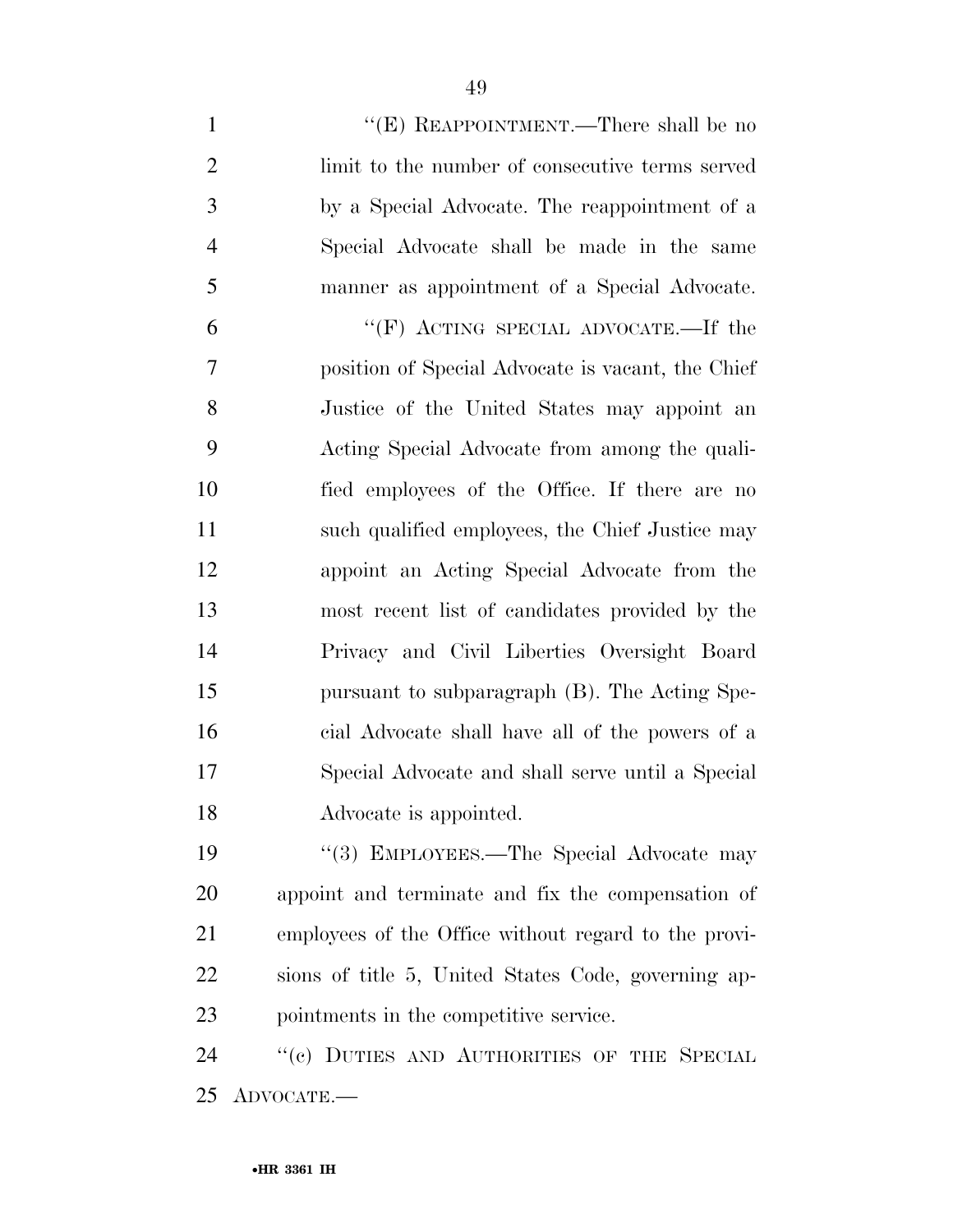| $\mathbf{1}$   | "(1) IN GENERAL.—The Special Advocate—               |
|----------------|------------------------------------------------------|
| $\overline{2}$ | "(A) may consider any request for con-               |
| 3              | sultation by a party who has been served with        |
| $\overline{4}$ | an order or directive issued under this Act re-      |
| 5              | quiring the party to provide information, facili-    |
| 6              | ties, or assistance to the Federal Government;       |
| 7              | "(B) may request to participate in a pro-            |
| 8              | ceeding before the Foreign Intelligence Surveil-     |
| 9              | lance Court;                                         |
| 10             | $\lq\lq$ (C) shall participate in such proceeding if |
| 11             | such request is granted;                             |
| 12             | "(D) shall participate in a proceeding be-           |
| 13             | fore the Court if appointed to participate by the    |
| 14             | Court under section $903(a)$ ;                       |
| 15             | "(E) may request reconsideration of a de-            |
| 16             | cision of the Court under section $903(b)$ ;         |
| 17             | "(F) may appeal or seek review of a deci-            |
| 18             | sion of the Court or the Foreign Intelligence        |
| 19             | Surveillance Court of Review under section 904;      |
| 20             | and                                                  |
| 21             | "(G) shall participate in such appeal or re-         |
| 22             | view.                                                |
| 23             | (2)<br>ACCESS TO APPLICATIONS<br><b>AND</b><br>DECI- |
| 24             | $SIONS$ .                                            |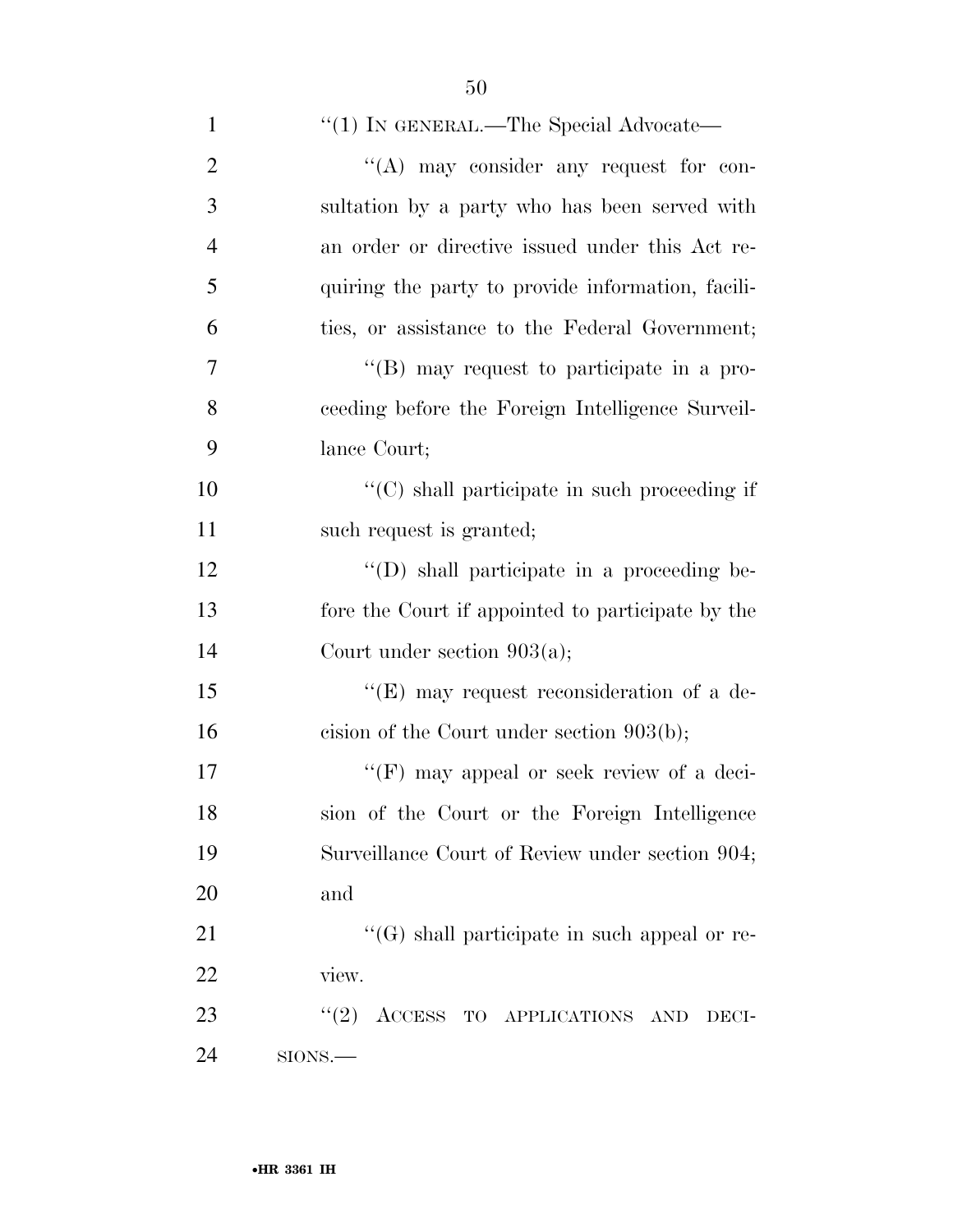1 "(A) APPLICATIONS.—The Attorney Gen- eral shall provide to the Special Advocate each application submitted to a judge of the Foreign Intelligence Surveillance Court under this Act at the same time as the Attorney General sub-mits such applications.

 ''(B) DECISIONS.—The Foreign Intel- ligence Surveillance Court and the Foreign In- telligence Surveillance Court of Review shall provide to the Special Advocate access to each decision of the Court and the Court of Review, respectively, issued after the date of the enact- ment of the USA FREEDOM Act and all docu- ments and other material relevant to such deci-sion in complete, unredacted form.

 ''(3) ADVOCACY.—The Special Advocate shall vigorously advocate before the Foreign Intelligence Surveillance Court or the Foreign Intelligence Sur- veillance Court of Review, as appropriate, in support of legal interpretations that protect individual pri-vacy and civil liberties.

22 "(4) OUTSIDE COUNSEL.—The Special Advo- cate may delegate to a competent outside counsel who has or is able to obtain an appropriate security clearance any duty or responsibility of the Special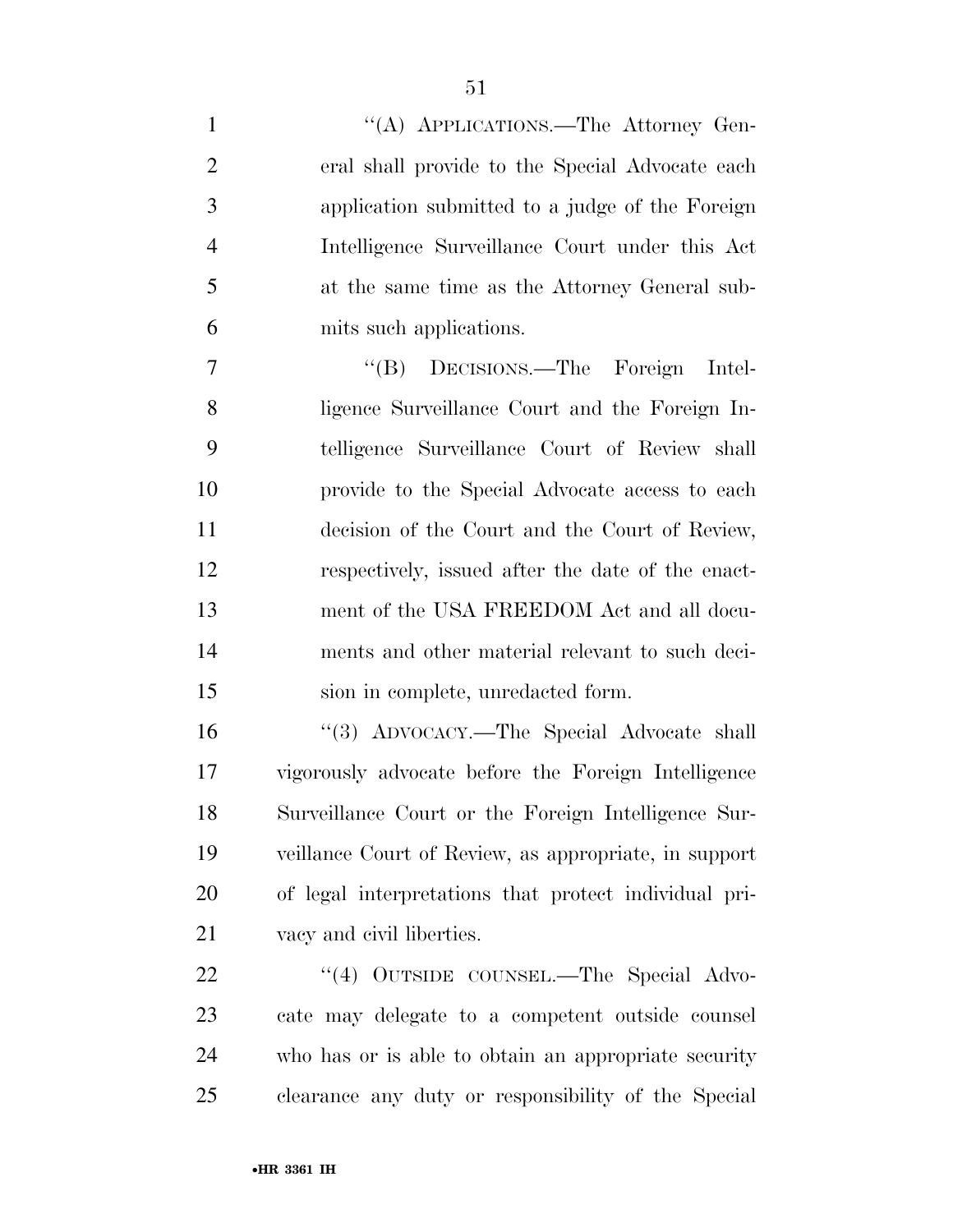Advocate set out in subparagraph (E) or (F) of paragraph (1) with respect to participation in a mat- ter before the Court, the Court of Review, or the Su-preme Court of the United States.

5 "(5) AVAILABILITY OF DOCUMENTS AND MATE- RIAL.—The Court or the Court of Review, as appro- priate, shall order any agency, department, or entity to make available to the Special Advocate, or appro- priate outside counsel if the Special Advocate has delegated duties or responsibilities to the outside counsel under paragraph (4), any documents or other material necessary to carry out the duties de-scribed in paragraph (1).

 ''(d) SECURITY CLEARANCES.—The appropriate de- partments, agencies, and elements of the Executive branch shall cooperate with the Office, to the extent possible under existing procedures and requirements, to expedi- tiously provide the Special Advocate, appropriate employ- ees of the Office, and outside counsel to whom the Special Advocate delegates a duty or responsibility under sub- section (c)(4) with the security clearances necessary to carry out the duties of the Special Advocate.

### **''SEC. 903. ADVOCACY BEFORE THE FOREIGN INTEL-LIGENCE SURVEILLANCE COURT.**

25 "(a) APPOINTMENT TO PARTICIPATE.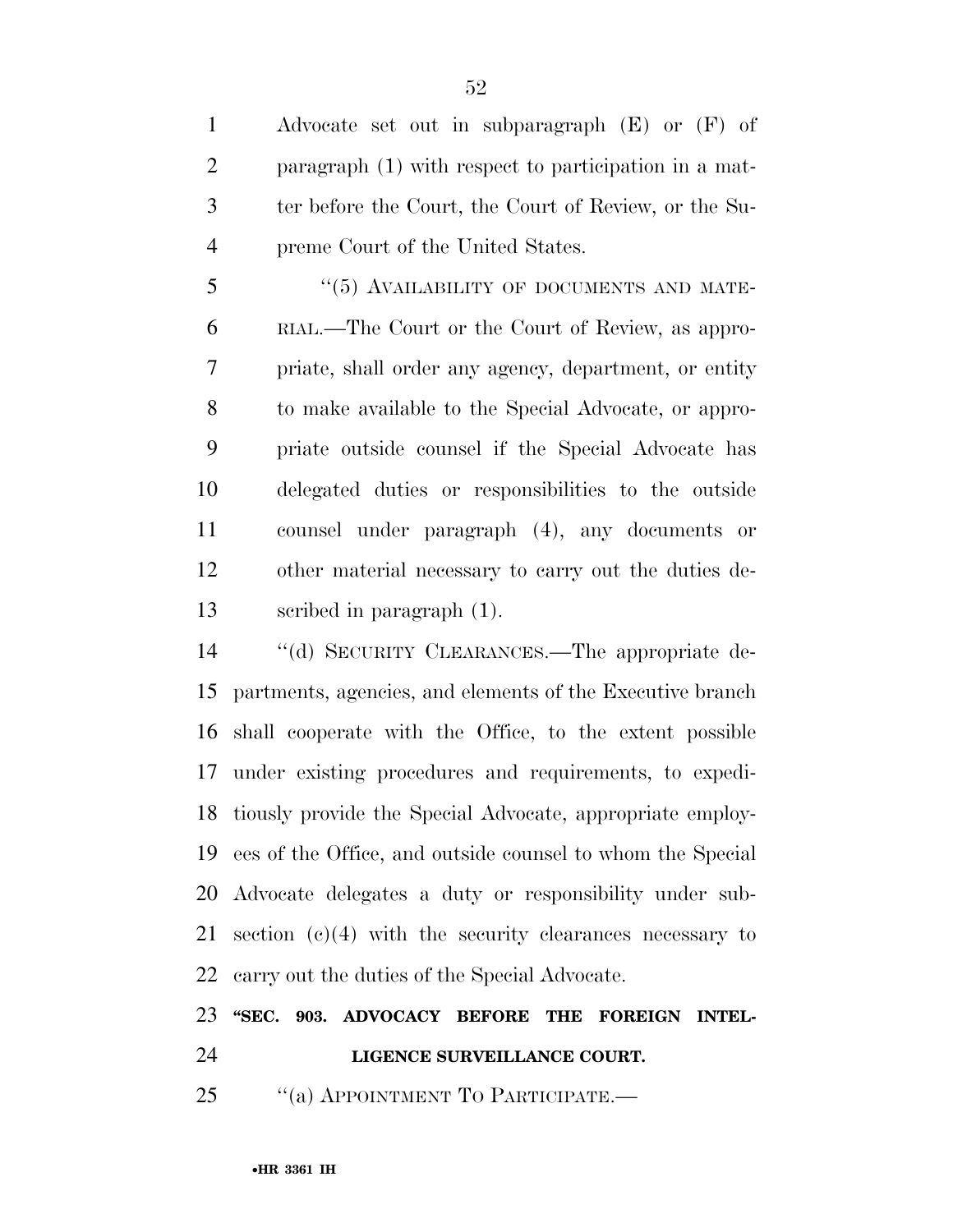1 "(1) IN GENERAL.—The Foreign Intelligence Surveillance Court may appoint the Special Advocate to participate in a proceeding before the Court. 4 "(2) STANDING.—If the Special Advocate is ap- pointed to participate in a Court proceeding pursu- ant to paragraph (1), the Special Advocate shall have standing as a party before the Court in that proceeding. ''(b) RECONSIDERATION OF A FOREIGN INTEL- LIGENCE SURVEILLANCE COURT DECISION.— 11 "(1) AUTHORITY TO MOVE FOR RECONSIDER- ATION.—The Special Advocate may move the Court to reconsider any decision of the Court made after the date of the enactment of the USA FREEDOM Act by petitioning the Court not later than 30 days after the date on which all documents and materials relevant to the decision are made available to the

Special Advocate.

19 "(2) DISCRETION OF THE COURT.—The Court shall have discretion to grant or deny a motion for reconsideration made pursuant to paragraph (1).

22 "(c) AMICI CURIAE PARTICIPATION.—

23 "(1) MOTION BY THE SPECIAL ADVOCATE. The Special Advocate may file a motion with the Court to permit and facilitate participation of amici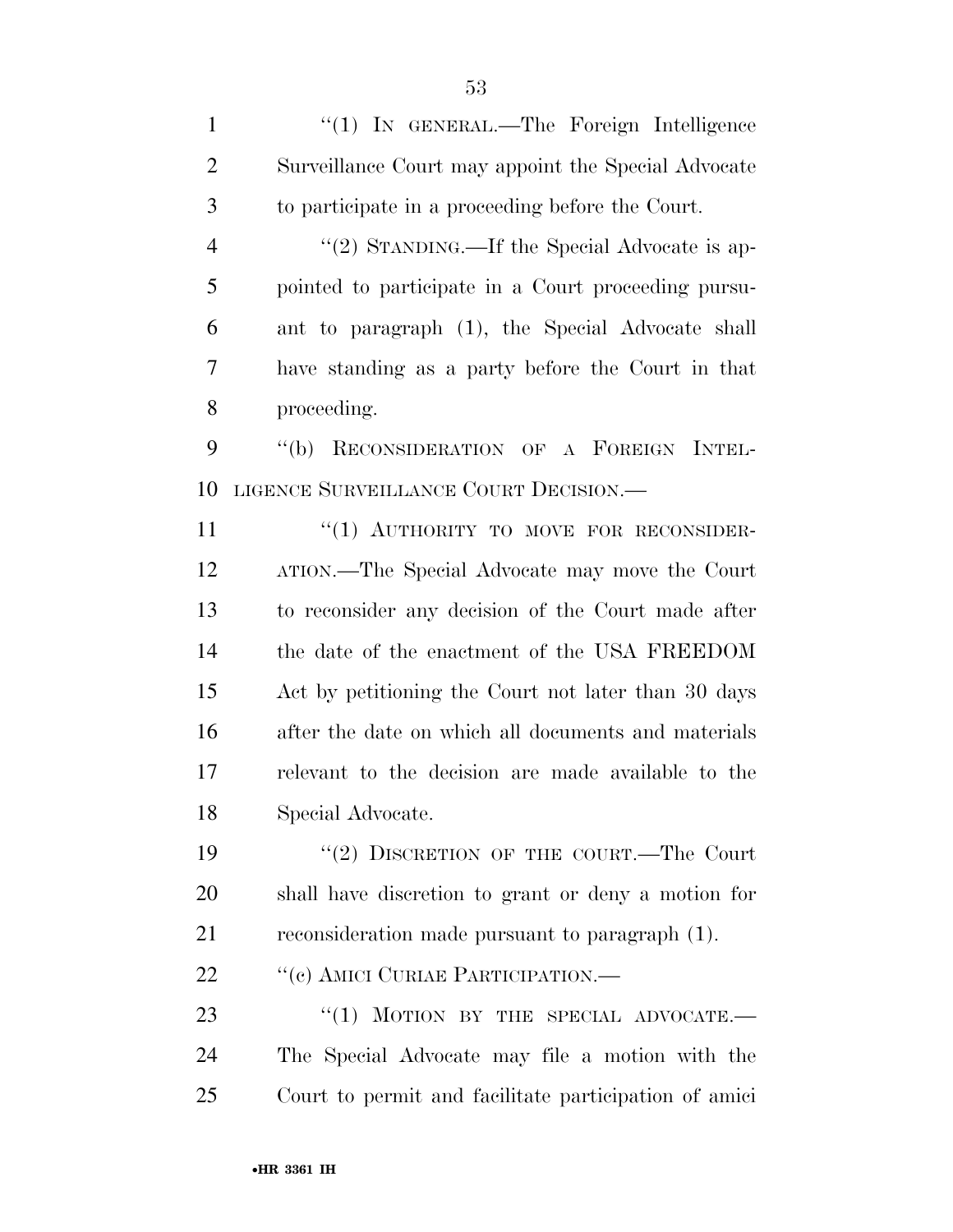| $\mathbf{1}$   | curiae, including participation in oral argument if   |
|----------------|-------------------------------------------------------|
| $\overline{2}$ | appropriate, in any proceeding. The Court shall have  |
| $\mathfrak{Z}$ | the discretion to grant or deny such a motion.        |
| $\overline{4}$ | "(2) FACILITATION BY THE FOREIGN INTEL-               |
| 5              | LIGENCE SURVEILLANCE COURT.—The Court may,            |
| 6              | sua sponte, permit and facilitate participation by    |
| 7              | amici curiae, including participation in oral argu-   |
| 8              | ment if appropriate, in proceedings before the Court. |
| 9              | "(3) REGULATIONS.—Not later than 180 days             |
| 10             | after the date of the enactment of USA FREEDOM        |
| 11             | Act, the Court shall promulgate regulations to pro-   |
| 12             | vide the public with information sufficient to allow  |
|                |                                                       |
| 13             | interested parties to participate as amici curiae.    |
| 14             | "SEC. 904. APPELLATE REVIEW.                          |
| 15             | "(a) APPEAL OF FOREIGN INTELLIGENCE SURVEIL-          |
| 16             | LANCE COURT DECISIONS.                                |
| 17             | "(1) AUTHORITY TO APPEAL.—The Special Ad-             |
| 18             | vocate may appeal any decision of the Foreign Intel-  |
| 19             | ligence Surveillance Court issued after the date of   |
| 20             | the enactment of the USA FREEDOM Act not later        |
| 21             | than 90 days after the date on which the decision     |
| 22             | is issued.                                            |
| 23             | "(2) STANDING AS APPELLANT.—If the Special            |

to paragraph (1), the Special Advocate shall have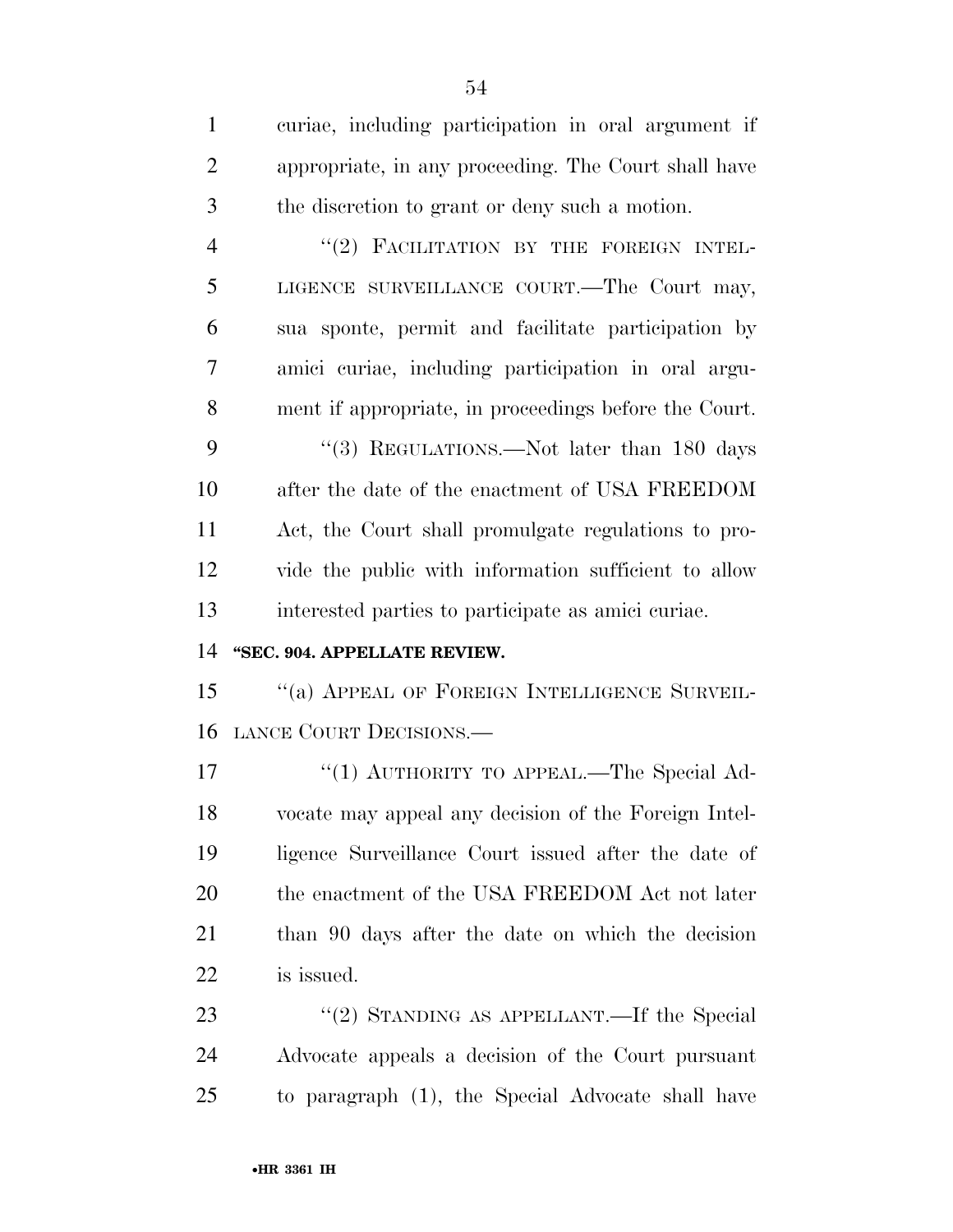| $\mathbf{1}$   | standing as a party before the Foreign Intelligence   |
|----------------|-------------------------------------------------------|
| $\overline{2}$ | Surveillance Court of Review in such appeal.          |
| 3              | "(3) MANDATORY REVIEW.—The Court of Re-               |
| $\overline{4}$ | view shall review any Foreign Intelligence Surveil-   |
| 5              | lance Court decision appealed by the Special Advo-    |
| 6              | cate and issue a decision in such appeal, unless it   |
| 7              | would be apparent to all reasonable jurists that such |
| 8              | decision is dictated by statute or by precedent.      |
| 9              | "(4) STANDARD OF REVIEW.—The standard for             |
| 10             | a mandatory review of a Foreign Intelligence Sur-     |
| 11             | veillance Court decision pursuant to paragraph (3)    |
| 12             | shall be—                                             |
| 13             | "(A) de novo with respect to issues of law;           |
| 14             | and                                                   |
| 15             | "(B) clearly erroneous with respect to de-            |
| 16             | termination of facts.                                 |
| 17             | $``(5)$ AMICI CURIAE PARTICIPATION.—                  |
| 18             | "(A) IN GENERAL.—The Court of Review                  |
| 19             | shall accept amici curiae briefs from interested      |
| 20             | parties in all mandatory reviews pursuant to          |
| 21             | paragraph (3) and shall provide for amici cu-         |
| 22             | riae participation in oral argument if appro-         |
| 23             | priate.                                               |
| 24             | "(B) REGULATIONS.—Not later than 180                  |
| 25             | days after the date of the enactment of the           |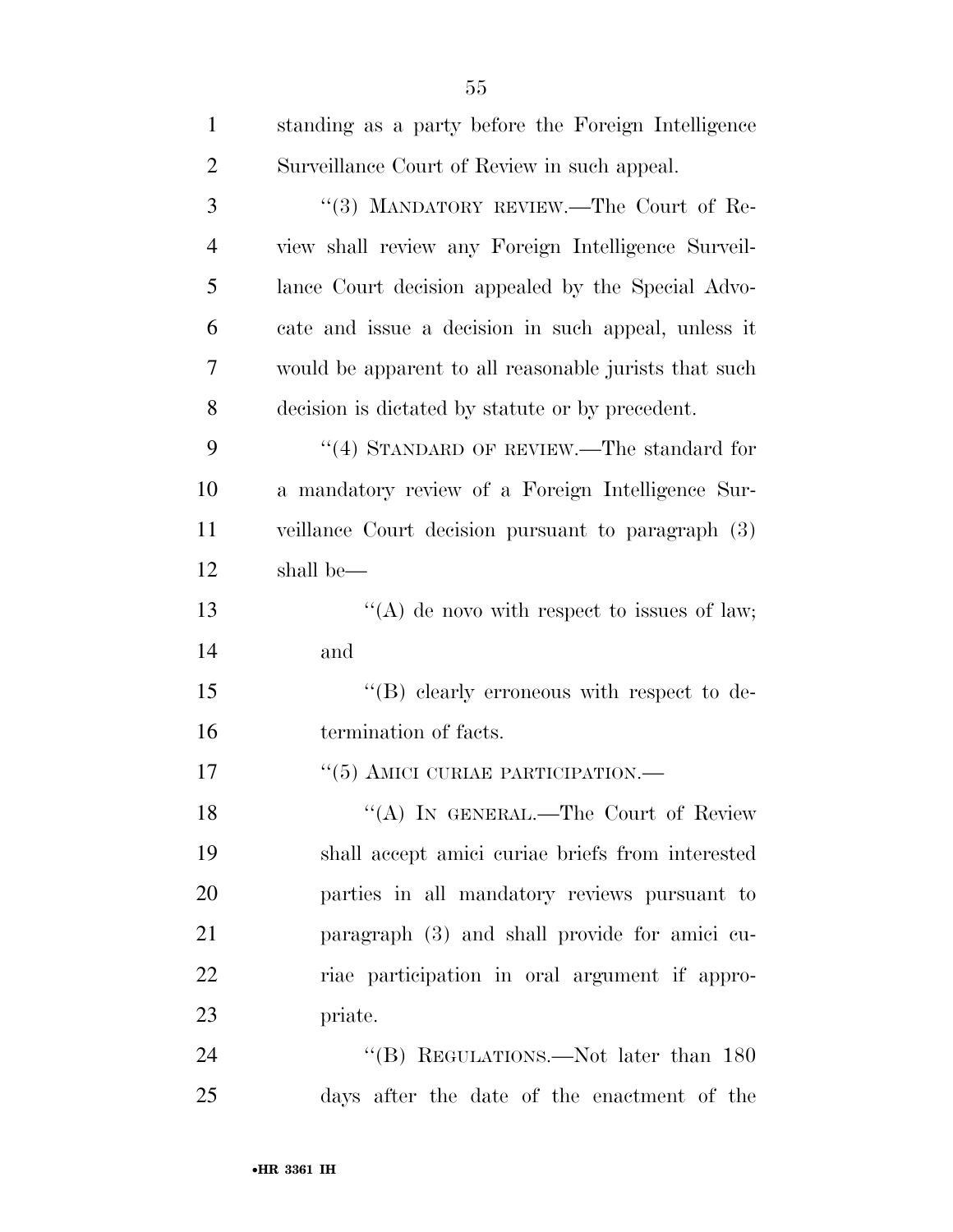| $\mathbf{1}$   | USA FREEDOM Act, the Court of Review                 |
|----------------|------------------------------------------------------|
| $\overline{2}$ | shall promulgate regulations to provide the pub-     |
| 3              | lic with information sufficient to allow inter-      |
| $\overline{4}$ | ested parties to participate as amici curiae.        |
| 5              | "(b) REVIEW OF FOREIGN INTELLIGENCE SURVEIL-         |
| 6              | LANCE COURT OF REVIEW DECISIONS.                     |
| 7              | "(1) AUTHORITY.—The Special Advocate may             |
| 8              | seek a writ of certiorari from the Supreme Court of  |
| 9              | the United States for review of any decision of the  |
| 10             | Foreign Intelligence Surveillance Court of Review.   |
| 11             | "(2) STANDING.—In any proceedings before the         |
| 12             | Supreme Court of the United States relating to a     |
| 13             | petition of certiorari filed under paragraph (1) and |
| 14             | any proceedings in a matter for which certiorari is  |
| 15             | granted, the Special Advocate shall have standing as |
| 16             | a party.                                             |
| 17             | "SEC. 905. DISCLOSURE.                               |
| 18             | "(a) REQUIREMENT TO DISCLOSE.—The Attorney           |
| 19             | General shall publicly disclose—                     |
| 20             | $\lq(1)$ all decisions issued by the Foreign Intel-  |
| 21             | ligence Surveillance Court or the Foreign Intel-     |
| 22             | ligence Surveillance Court of Review after July 10,  |
| 23             | 2003, that include a significant construction or in- |
| 24             | terpretation of law;                                 |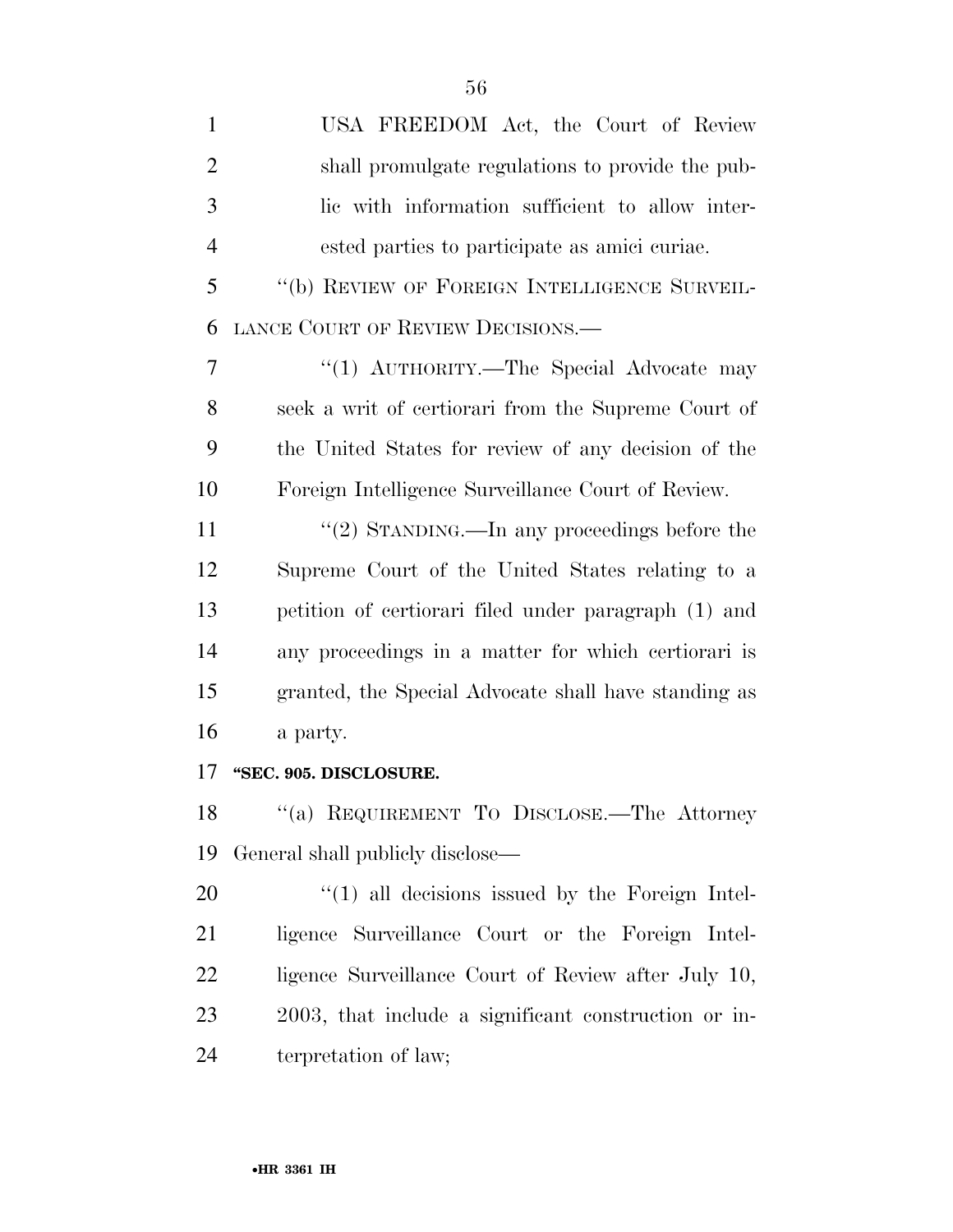| $\mathbf{1}$   | $\lq(2)$ any decision of the Court appealed by the               |
|----------------|------------------------------------------------------------------|
| $\overline{2}$ | Special Advocate pursuant to this title; and                     |
| 3              | $\cdot\cdot$ (3) any Court of Review decision that is issued     |
| $\overline{4}$ | after an appeal by the Special Advocate.                         |
| 5              | "(b) DISCLOSURE DESCRIBED.—For each disclosure                   |
| 6              | required by subsection (a) with respect to a decision, the       |
| 7              | Attorney General shall make available to the public docu-        |
| 8              | ments sufficient—                                                |
| 9              | $\lq(1)$ to identify with particularity each legal               |
| 10             | question addressed by the decision and how such                  |
| 11             | question was resolved;                                           |
| 12             | $f'(2)$ to describe in general terms the context in              |
| 13             | which the matter arises;                                         |
| 14             | $\cdot\cdot\cdot(3)$ to describe the construction or interpreta- |
| 15             | tion of any statute, constitutional provision, or other          |
| 16             | legal authority relied on by the decision; and                   |
| 17             | $\cdot$ (4) to indicate whether the decision departed            |
| 18             | from any prior decision of the Court or Court of Re-             |
| 19             | view.                                                            |
| 20             | "(c) DOCUMENTS DESCRIBED.—The Attorney Gen-                      |
| 21             | eral shall satisfy the disclosure requirements in subsection     |
| 22             | $(b)$ by—                                                        |
| 23             | "(1) releasing a Court or Court of Review deci-                  |
| 24             | sion in its entirety or as redacted;                             |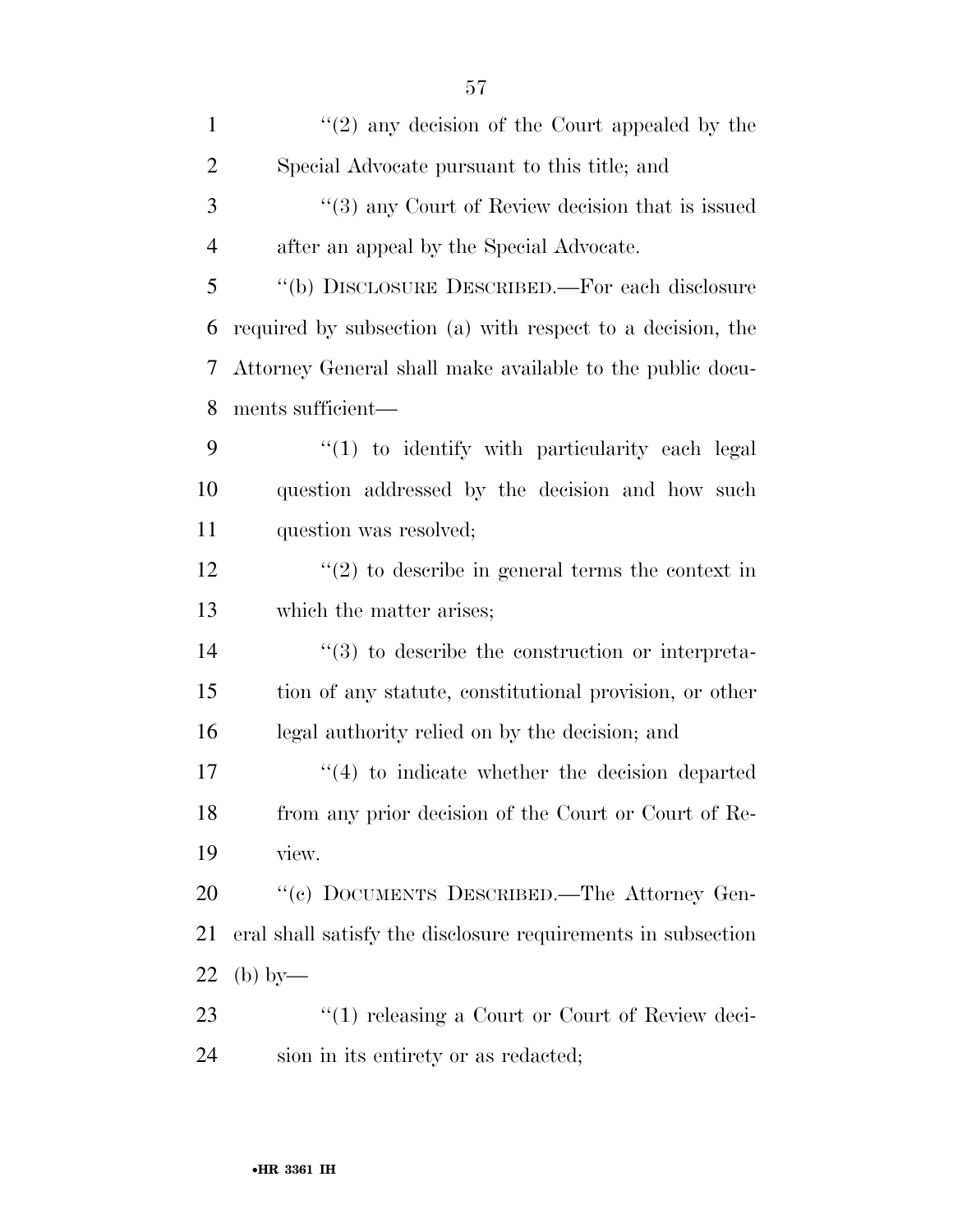1 ''(2) releasing a summary of a Court or Court of Review decision; or

 ''(3) releasing an application made to the Court, briefs filed before the Court or the Court of Review, or other materials, in full or as redacted.

 ''(d) EXTENSIVE DISCLOSURE.—The Attorney Gen- eral shall release as much information regarding the facts and analysis contained in a decision described in sub- section (a) or documents described in subsection (c) as is consistent with legitimate national security concerns.

11 "(e) TIMING OF DISCLOSURE.—

 ''(1) DECISIONS ISSUED PRIOR TO ENACT- MENT.—The Attorney General shall disclose a deci- sion issued prior to the date of the enactment of the USA FREEDOM Act that is required to be dis- closed under subsection (a)(1) not later than 180 days after the date of the enactment of such Act.

18 "(2) FISA COURT DECISIONS.—The Attorney General shall release Court decisions appealed by the Special Advocate not later than 30 days after the 21 date on which the appeal is filed.

22 "(3) FISA COURT OF REVIEW DECISIONS.—The Attorney General shall release Court of Review deci-sions for which the Special Advocate seeks a writ of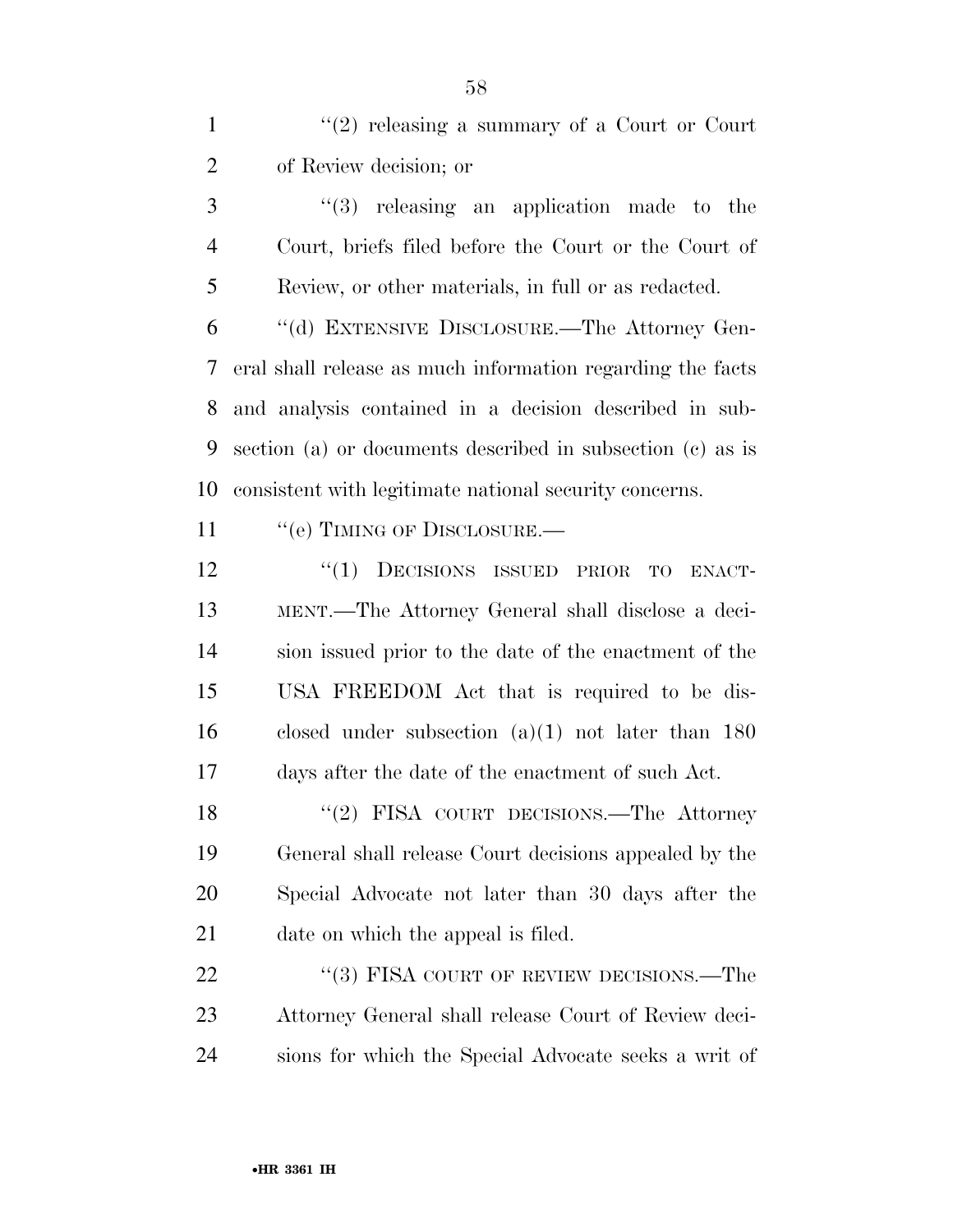| $\mathbf{1}$   | certiorari not later than 90 days after the date on |
|----------------|-----------------------------------------------------|
| $\overline{2}$ | which the petition is filed.                        |
| 3              | "(f) PETITION BY THE SPECIAL ADVOCATE.—             |
| $\overline{4}$ | "(1) AUTHORITY TO PETITION.—The Special             |
| 5              | Advocate may petition the Court or the Court of Re- |
| 6              | view to order—                                      |
| 7              | "(A) the public disclosure of a decision of         |
| 8              | the Court or Court of Review, and documents         |
| 9              | or other material relevant to such a decision,      |
| 10             | previously designated as classified information;    |
| 11             | <b>or</b>                                           |
| 12             | $\lq\lq$ (B) the release of an unclassified sum-    |
| 13             | mary of such decisions and documents.               |
| 14             | "(2) CONTENTS OF PETITION.—Each petition            |
| 15             | filed under paragraph (1) shall contain a detailed  |
| 16             | declassification proposal or a summary of the deci- |
| 17             | sion and documents that the Special Advocate pro-   |
| 18             | poses to have released publicly.                    |
| 19             | $``(3)$ ROLE OF THE ATTORNEY GENERAL.—              |
| 20             | "(A) COPY OF PETITION.—The Special                  |
| 21             | Advocate shall provide to the Attorney General      |
| 22             | a copy of each petition filed under paragraph       |
| 23             | (1).                                                |
| 24             | "(B) OPPOSITION.—The Attorney General               |
| 25             | may oppose a petition filed under paragraph (1)     |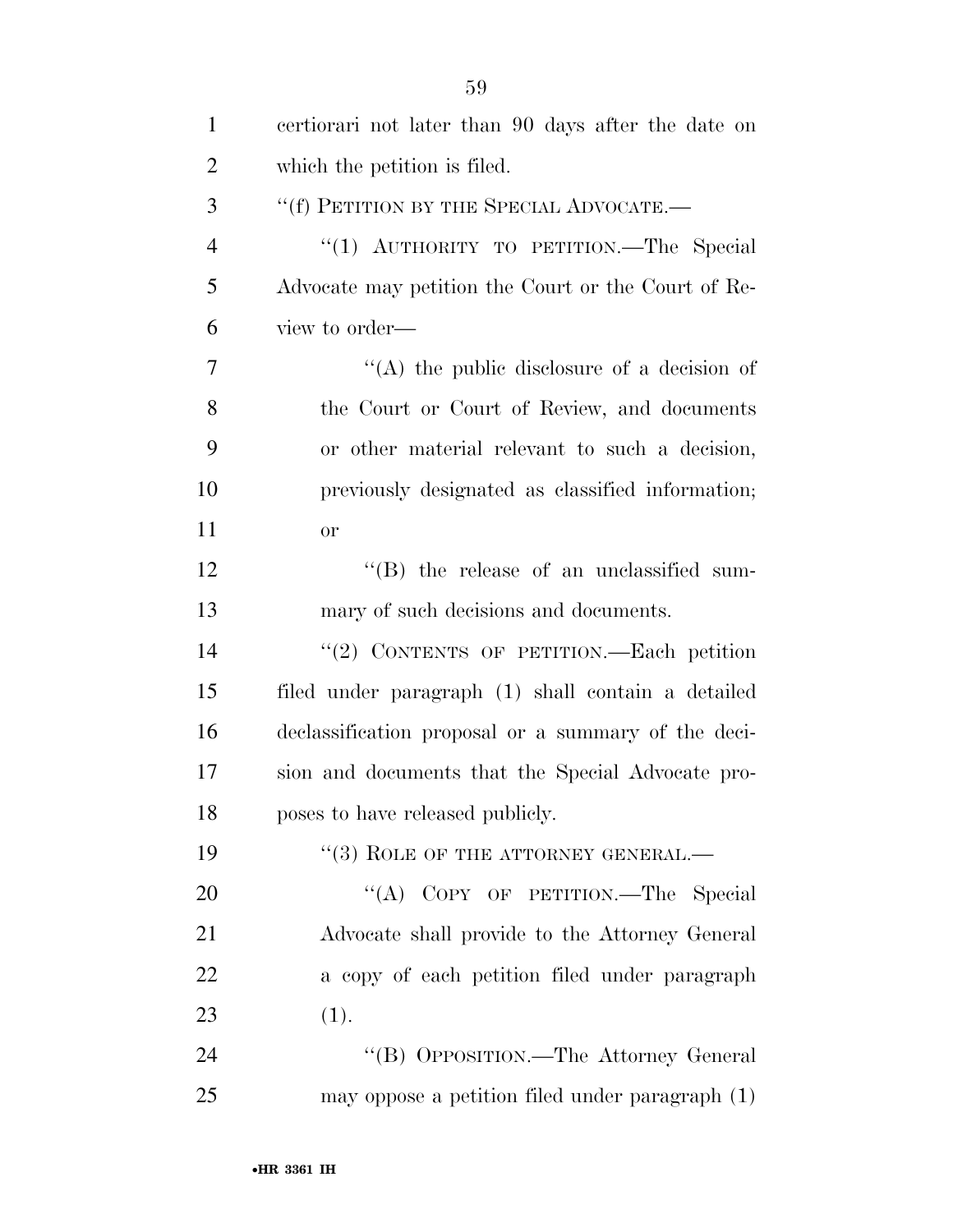by submitting any objections in writing to the Court or the Court of Review, as appropriate, not later than 90 days after the date such peti-tion was submitted.

 ''(4) PUBLIC AVAILABILITY.—Not less than 91 days after receiving a petition under paragraph (1), and taking into account any objections from the At- torney General made under paragraph (3)(B), the Court or the Court of Review, as appropriate, shall declassify and make readily available to the public any decision, document, or other material requested in such petition, to the greatest extent possible, con- sistent with legitimate national security consider-ations.

 ''(5) EFFECTIVE DATE.—The Special Advocate may not file a petition under paragraph (1) until 181 days after the date of the enactment of the USA FREEDOM Act, except with respect to a deci-sion appealed by the Special Advocate.

#### **''SEC. 906. ANNUAL REPORT TO CONGRESS.**

 ''(a) REQUIREMENT FOR ANNUAL REPORT.—The Special Advocate shall submit to Congress an annual re-port on the implementation of this title.

 ''(b) CONTENTS.—Each annual report submitted under subsection (a) shall—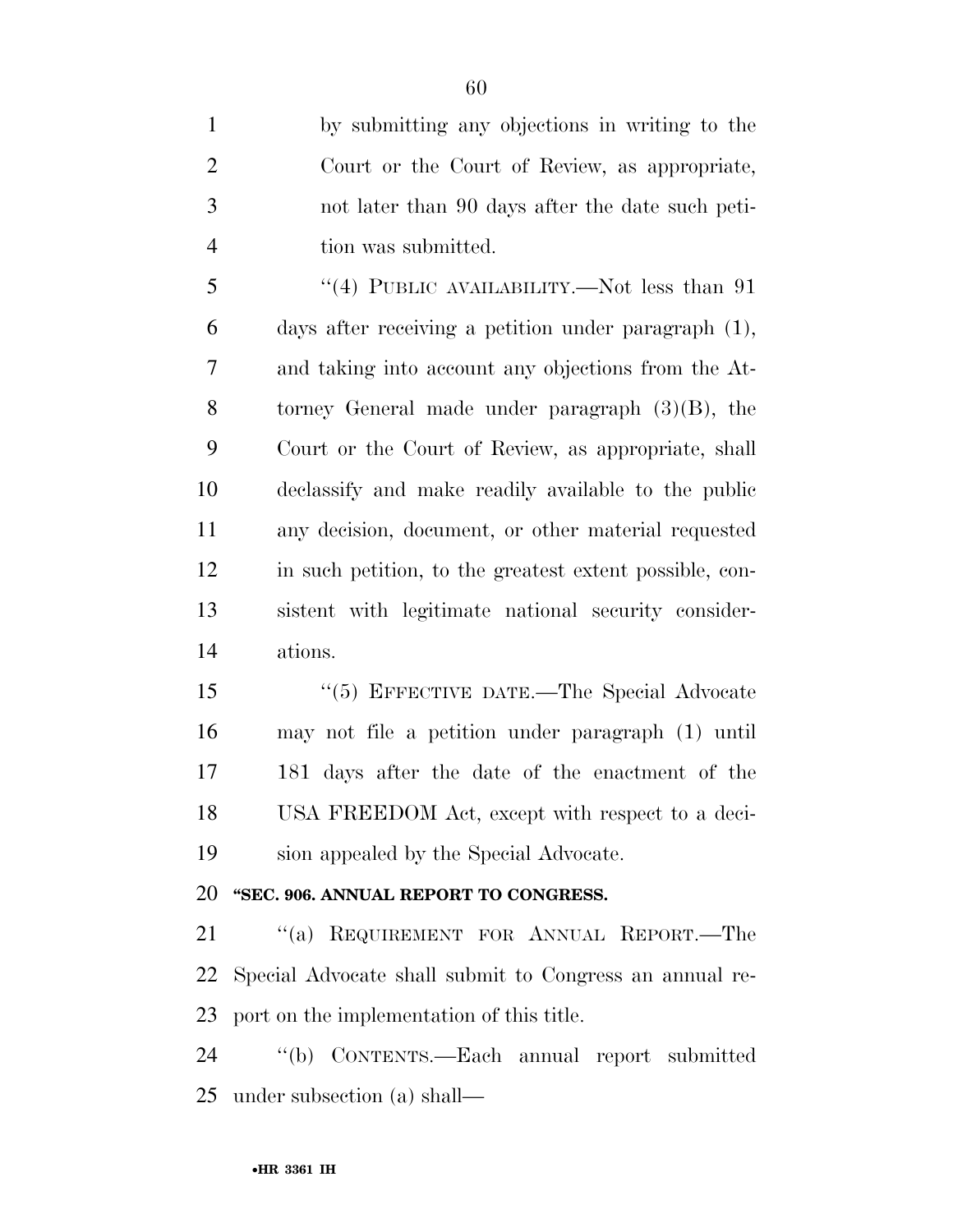| $\mathbf{1}$   | $(1)$ detail the activities of the Office of the                                                                                                 |
|----------------|--------------------------------------------------------------------------------------------------------------------------------------------------|
| $\overline{2}$ | Special Advocate;                                                                                                                                |
| 3              | $\cdot\cdot(2)$ provide an assessment of the effectiveness                                                                                       |
| $\overline{4}$ | of this title; and                                                                                                                               |
| 5              | $(3)$ propose any new legislation to improve the                                                                                                 |
| 6              | functioning of the Office or the operation of the For-                                                                                           |
| 7              | eign Intelligence Surveillance Court or the Foreign                                                                                              |
| 8              | Intelligence Surveillance Court of Review that the                                                                                               |
| 9              | Special Advocate considers appropriate.".                                                                                                        |
| 10             | (b) TABLE OF CONTENTS AMENDMENT.—The table                                                                                                       |
| 11             | of contents in the first section of the Foreign Intelligence                                                                                     |
| 12             | Surveillance Act of 1978, as amended by section $101(c)(2)$                                                                                      |
| 13             | of this Act, is further amended by adding at the end the                                                                                         |
| 14             | following new items:                                                                                                                             |
|                | "TITLE IX—OFFICE OF THE SPECIAL ADVOCATE                                                                                                         |
|                | "Sec. 901. Definitions.<br>"Sec. 902. Office of the Special Advocate.<br>"Sec. 903. Advocacy before the Foreign Intelligence Surveillance Court. |
|                | "Sec. 904. Appellate review.<br>"Sec. 905. Disclosure.<br>"Sec. 906. Annual report to Congress.".                                                |
| 15             | SEC. 402. FOREIGN INTELLIGENCE SURVEILLANCE COURT                                                                                                |
| 16             | DISCLOSURE OF OPINIONS.                                                                                                                          |
| 17             | Section 103 of the Foreign Intelligence Surveillance                                                                                             |
| 18             | Act of 1978 (50 U.S.C. 1803) is amended—                                                                                                         |
| 19             | $(1)$ by redesignating subsections $(g)$ and $(h)$ as                                                                                            |
| 20             | subsections (h) and (i), respectively; and                                                                                                       |
| 21             | $(2)$ by inserting after subsection (f) the fol-                                                                                                 |
| 22             | lowing new subsection:                                                                                                                           |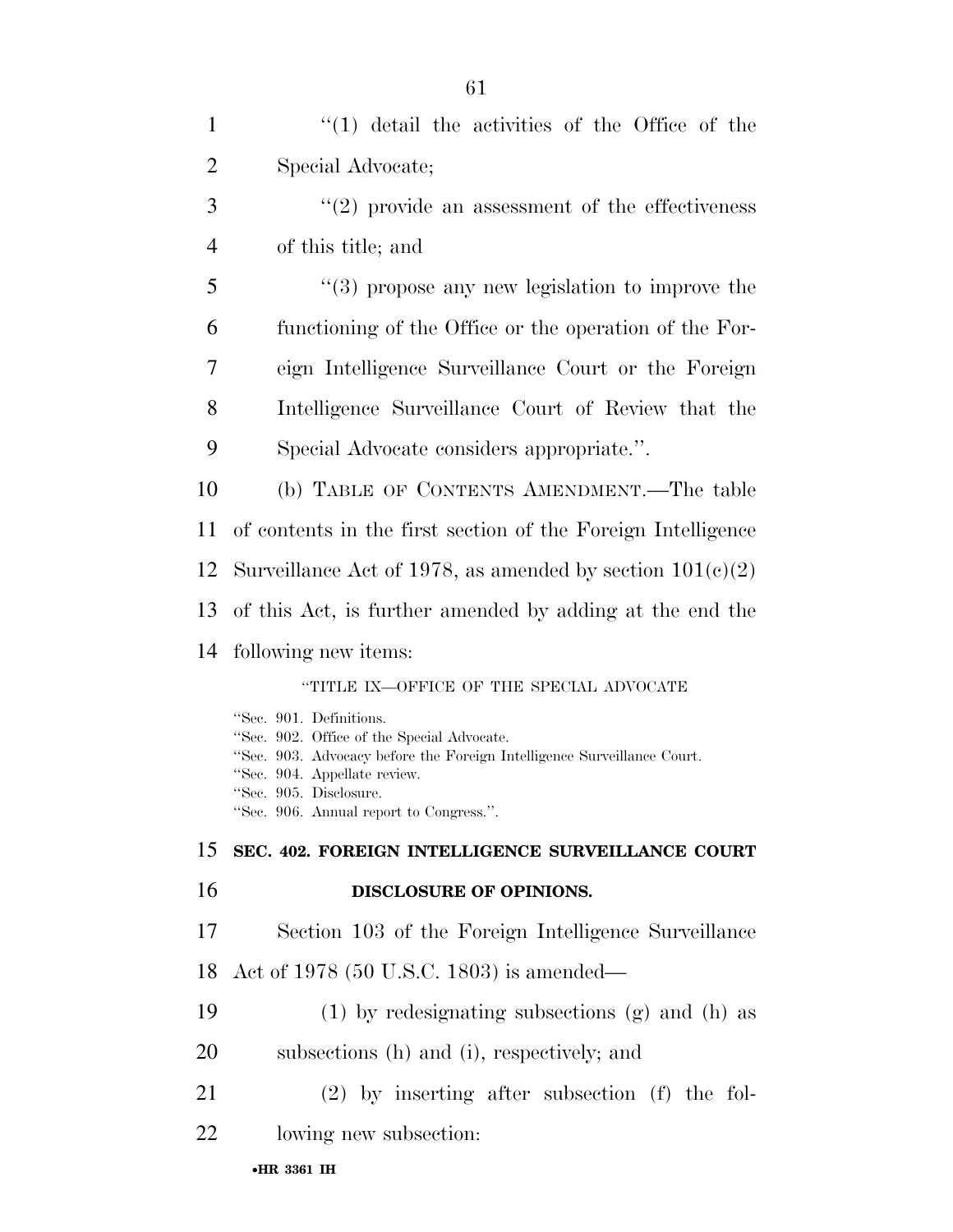$\langle (g)(1) \rangle$  A judge of the court established under sub- section (a) who authored an order, opinion, or other deci- sion may sua sponte or on motion by a party request that such order, opinion, or other decision be made publicly available.

 "(2) Upon a request under paragraph (1), the pre- siding judge of the court established under subsection (a), in consultation with the other judges of such court, may direct that such order, opinion, or other decision be made publicly available.

11 ''(3) Prior to making an order, opinion, or other deci- sion of the court established under subsection (a) publicly available in accordance with this subsection, the presiding judge of such court may direct the Executive branch to review such order, opinion, or other decision and redact such order, opinion, or other decision as necessary to en- sure that properly classified information is appropriately protected.''.

#### **SEC. 403. PRESERVATION OF RIGHTS.**

 Nothing in this title or an amendment made by this title shall be construed—

 (1) to provide the Attorney General with au- thority to prevent the FISA Court or FISA Court of Review from declassifying decisions or releasing in-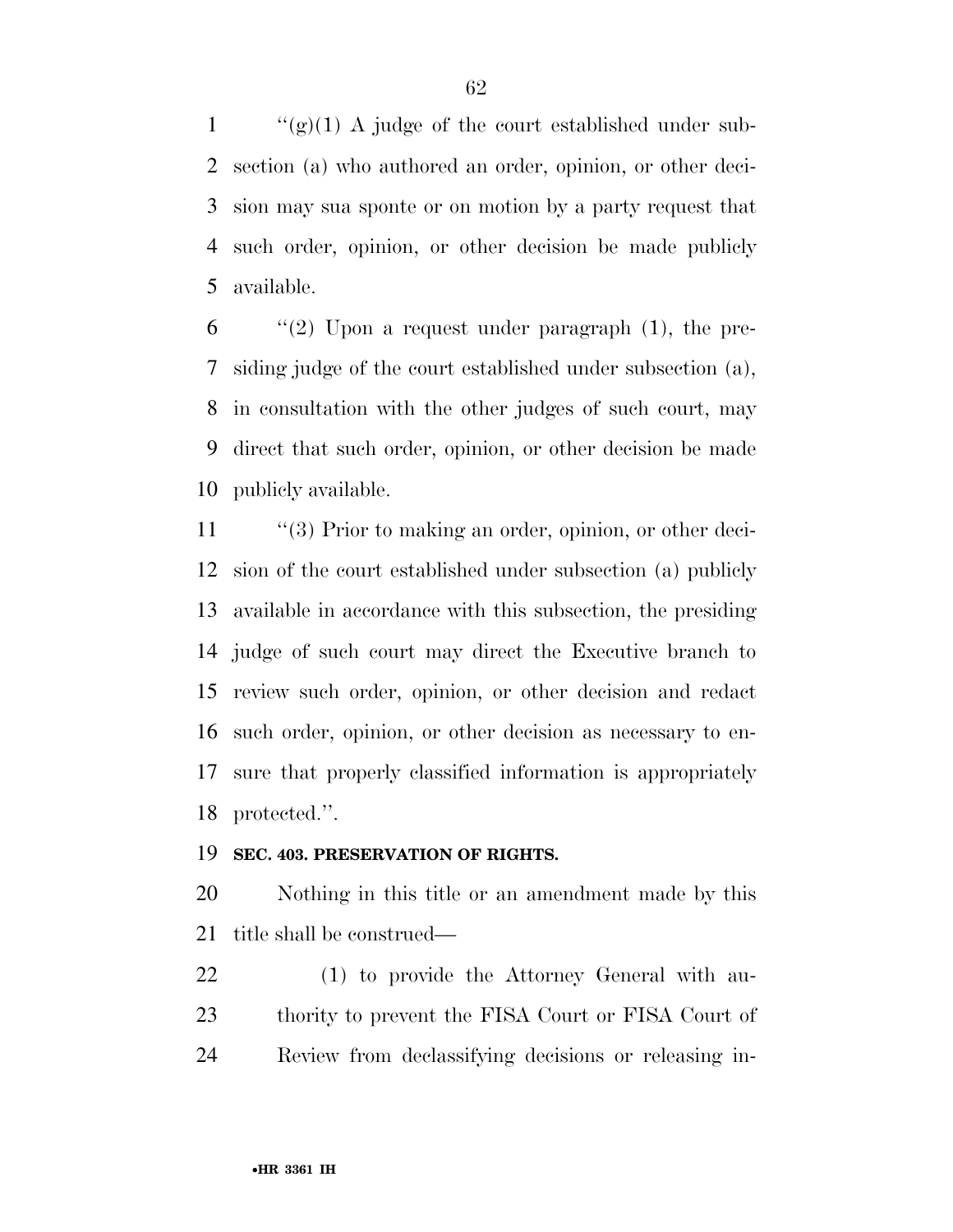| $\mathbf{1}$     | formation pursuant to this title or an amendment      |
|------------------|-------------------------------------------------------|
| $\overline{2}$   | made by this title; and                               |
| 3                | $(2)$ to eliminate the public's ability to secure in- |
| $\overline{4}$   | formation under section 552 of title 5, United States |
| 5                | Code (commonly known as the "Freedom of Infor-        |
| 6                | mation Act") or any other provision of law.           |
| 7                | <b>TITLE V-NATIONAL SECURITY</b>                      |
| 8                | <b>LETTER REFORMS</b>                                 |
| 9                | SEC. 501. NATIONAL SECURITY LETTER AUTHORITY.         |
| 10               | (a) COUNTERINTELLIGENCE ACCESS TO TELEPHONE           |
| 11               | TOLL AND TRANSACTIONAL RECORDS.—Section 2709 of       |
| 12               | title 18, United States Code, is amended—             |
| 13               | $(1)$ in subsection $(b)$ —                           |
| 14               | $(A)$ by striking "may—" and all that fol-            |
| 15               | lows through the period at the end and insert-        |
| 16               | ing the following: "may request the name, ad-         |
| 17               | dress, length of service, and local and long dis-     |
| 18               | tance toll billing records of a person or entity      |
| 19               | if the Director (or his designee) certifies in        |
| 20               | writing to the wire or electronic communication       |
| 21               | service provider to which the request is made         |
| 22               | $that \rightarrow$ ; and                              |
| 23               | (B) by adding at the end the following new            |
| $\sim$ $\lambda$ |                                                       |

paragraphs: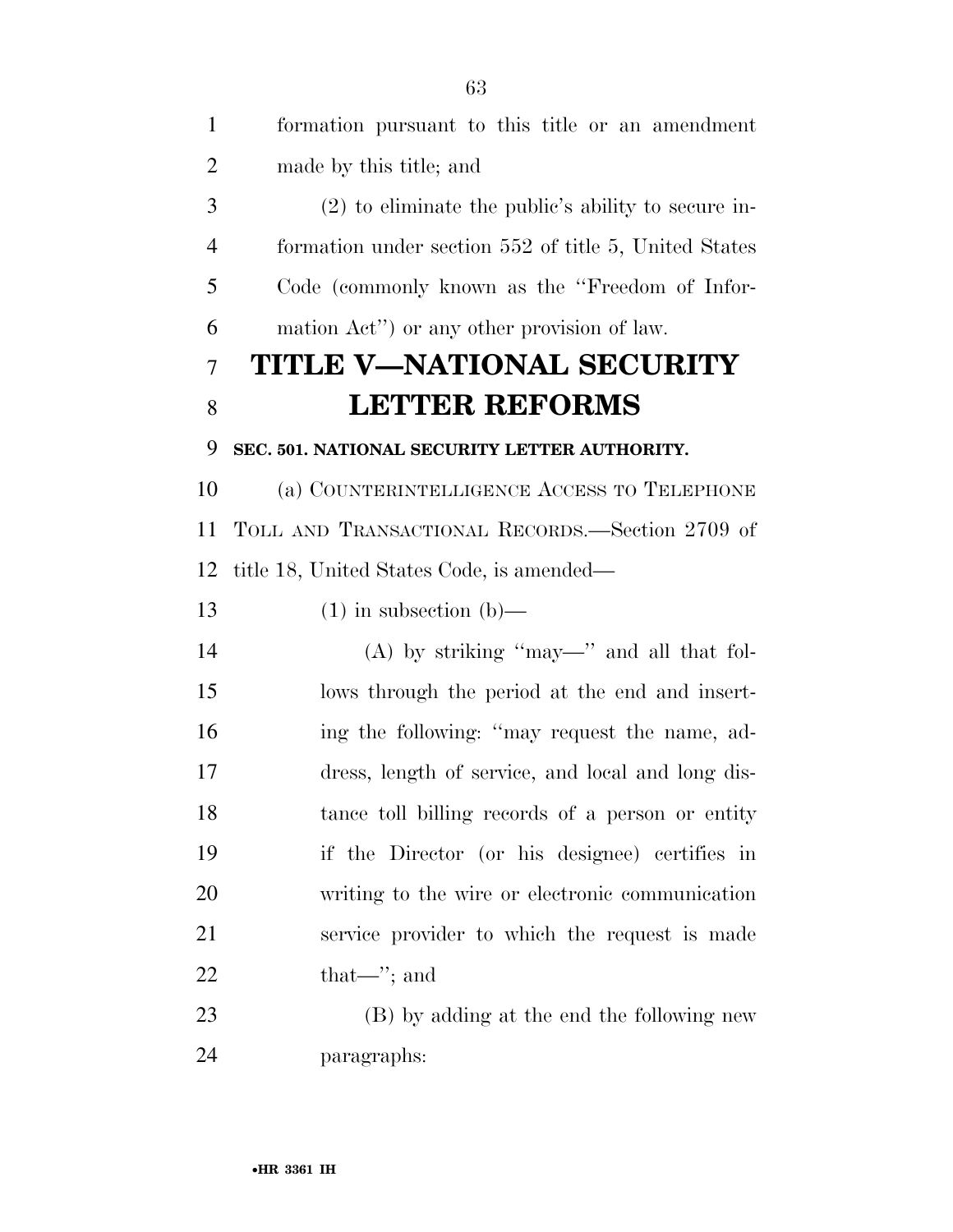| $\mathbf{1}$   | $\lq(1)$ the name, address, length of service, and         |
|----------------|------------------------------------------------------------|
| $\overline{2}$ | toll billing records sought are relevant and material      |
| 3              | to an authorized investigation to protect against          |
| $\overline{4}$ | international terrorism or clandestine intelligence ac-    |
| 5              | tivities, provided that such an investigation of a         |
| 6              | United States person is not conducted solely on the        |
| 7              | basis of activities protected by the First Amendment       |
| 8              | to the Constitution of the United States; and              |
| 9              | $(2)$ there are reasonable grounds to believe              |
| 10             | that the name, address, length of service, and toll        |
| 11             | billing records sought pertain to-                         |
| 12             | $\lq\lq$ a foreign power or agent of a foreign             |
| 13             | power;                                                     |
| 14             | $\lq\lq$ the activities of a suspected agent of            |
| 15             | a foreign power who is the subject of such au-             |
| 16             | thorized investigation; or                                 |
| 17             | $\lq\lq$ (C) an individual in contact with, or             |
| 18             | known to, a suspected agent of a foreign                   |
| 19             | power."; and                                               |
| 20             | $(2)$ by adding at the end the following new sub-          |
| 21             | section:                                                   |
| 22             | " $(g)$ For purposes of this subsection, the terms 'agent' |
| 23             | of a foreign power', 'foreign power', 'international ter-  |
| 24             | rorism', and 'United States person' have the same mean-    |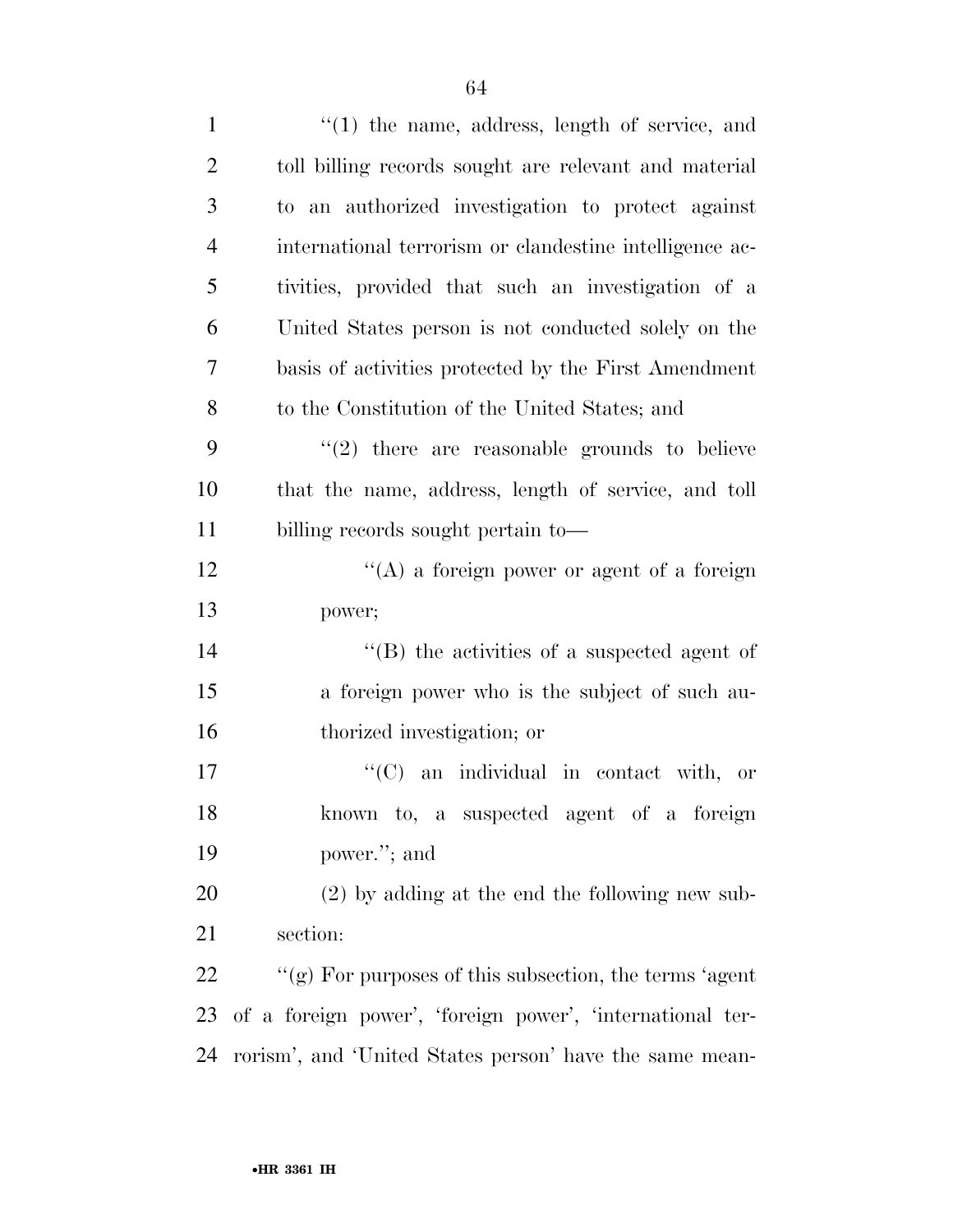ings as in section 101 of the Foreign Intelligence Surveil-lance Act of 1978 (50 U.S.C. 1801).''.

 (b) ACCESS TO FINANCIAL RECORDS FOR CERTAIN INTELLIGENCE AND PROTECTIVE PURPOSES.—Section 1114 of the Right to Financial Privacy Act of 1978 (12 U.S.C. 3414) is amended to read as follows:

 **''SEC. 1114. ACCESS TO FINANCIAL RECORDS FOR CERTAIN INTELLIGENCE AND PROTECTIVE PURPOSES.** 

9 "(a) AUTHORIZATION.—

 $\frac{10}{10}$  In GENERAL.—The Director of the Fed- eral Bureau of Investigation, or a designee of the Director whose rank shall be no lower than Deputy Assistant Director at Bureau headquarters or Spe- cial Agent in Charge in a Bureau field office, may issue in writing and cause to be served on a financial institution, a request requiring the production of—

17  $\langle (A)$  the name of a customer of the finan-cial institution;

19 ''(B) the address of a customer of the fi-nancial institution;

21 "'(C) the length of time during which a person has been, or was, a customer of the fi- nancial institution (including the start date) and the type of service provided by the financial institution to the customer; and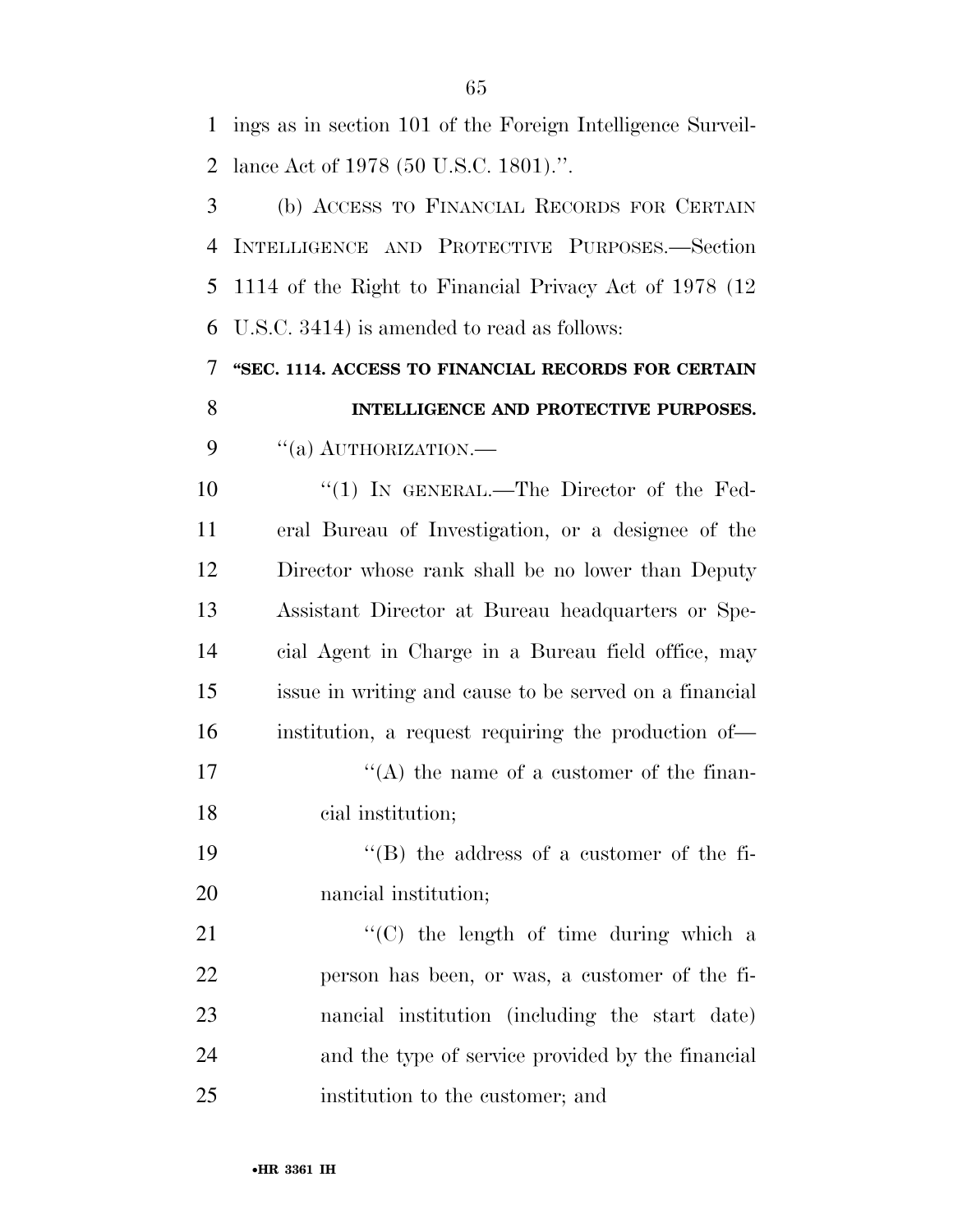| $\mathbf{1}$   | $\lq\lq$ (D) any account number or other unique      |
|----------------|------------------------------------------------------|
| $\overline{2}$ | identifier associated with a customer of the fi-     |
| 3              | nancial institution.                                 |
| $\overline{4}$ | "(2) LIMITATION.—A request issued under this         |
| 5              | subsection may not require the production of records |
| 6              | or information not listed in paragraph (1).          |
| 7              | "(b) REQUIREMENTS.—                                  |
| 8              | "(1) IN GENERAL.—A request issued under              |
| 9              | subsection (a) shall—                                |
| 10             | $\lq\lq$ be subject to the requirements of sub-      |
| 11             | sections (d) through (g) of section 2709 of title    |
| 12             | 18, United States Code, in the same manner           |
| 13             | and to the same extent as those provisions           |
| 14             | apply with respect to a request under section        |
| 15             | $2709(b)$ of title 18, United States Code, to a      |
| 16             | wire or electronic communication service pro-        |
| 17             | vider; and                                           |
| 18             | "(B) include a statement of facts showing            |
| 19             | that there are reasonable grounds to believe         |
| 20             | that the records or other things sought—             |
| 21             | "(i) are relevant and material to an                 |
| 22             | authorized investigation (other than a               |
| 23             | threat assessment and provided that such             |
| 24             | an investigation of a United States person           |
| 25             | is not conducted solely on the basis of ac-          |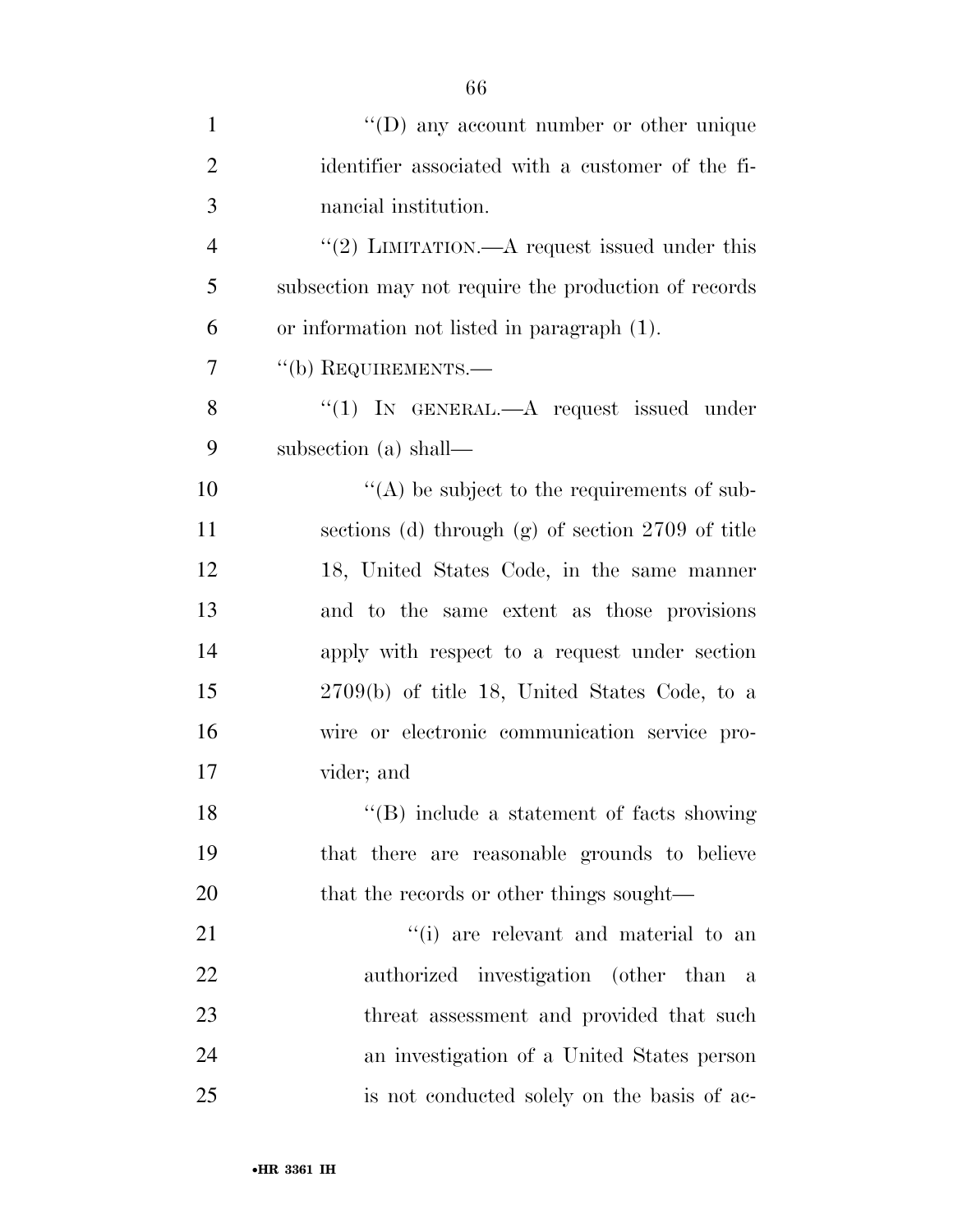| $\mathbf{1}$   | tivities protected by the First Amendment                |
|----------------|----------------------------------------------------------|
| $\overline{2}$ | to the Constitution of the United States)                |
| 3              | $to-$                                                    |
| $\overline{4}$ | "(I) obtain foreign intelligence                         |
| 5              | information not concerning a United                      |
| 6              | States person; or                                        |
| 7              | $\lq\lq$ (II) protect against inter-                     |
| 8              | national terrorism or clandestine intel-                 |
| 9              | ligence activities; and                                  |
| 10             | $\lq\lq$ (ii) pertain to-                                |
| 11             | "(I) a foreign power or an agent                         |
| 12             | of a foreign power;                                      |
| 13             | $\lq\lq$ (II) the activities of a suspected              |
| 14             | agent of a foreign power who is the                      |
| 15             | subject of such authorized investiga-                    |
| 16             | tion; or                                                 |
| 17             | an individual in contact<br>``(III)                      |
| 18             | with, or known to, a suspected agent                     |
| 19             | of a foreign power.                                      |
| 20             | "(2) DEFINITIONS.—For purposes of this sub-              |
| 21             | section, the terms 'agent of a foreign power', 'for-     |
| 22             | eign intelligence information', 'foreign power', 'inter- |
| 23             | national terrorism', and 'United States person' have     |
| 24             | the same meanings as in section 101 of the Foreign       |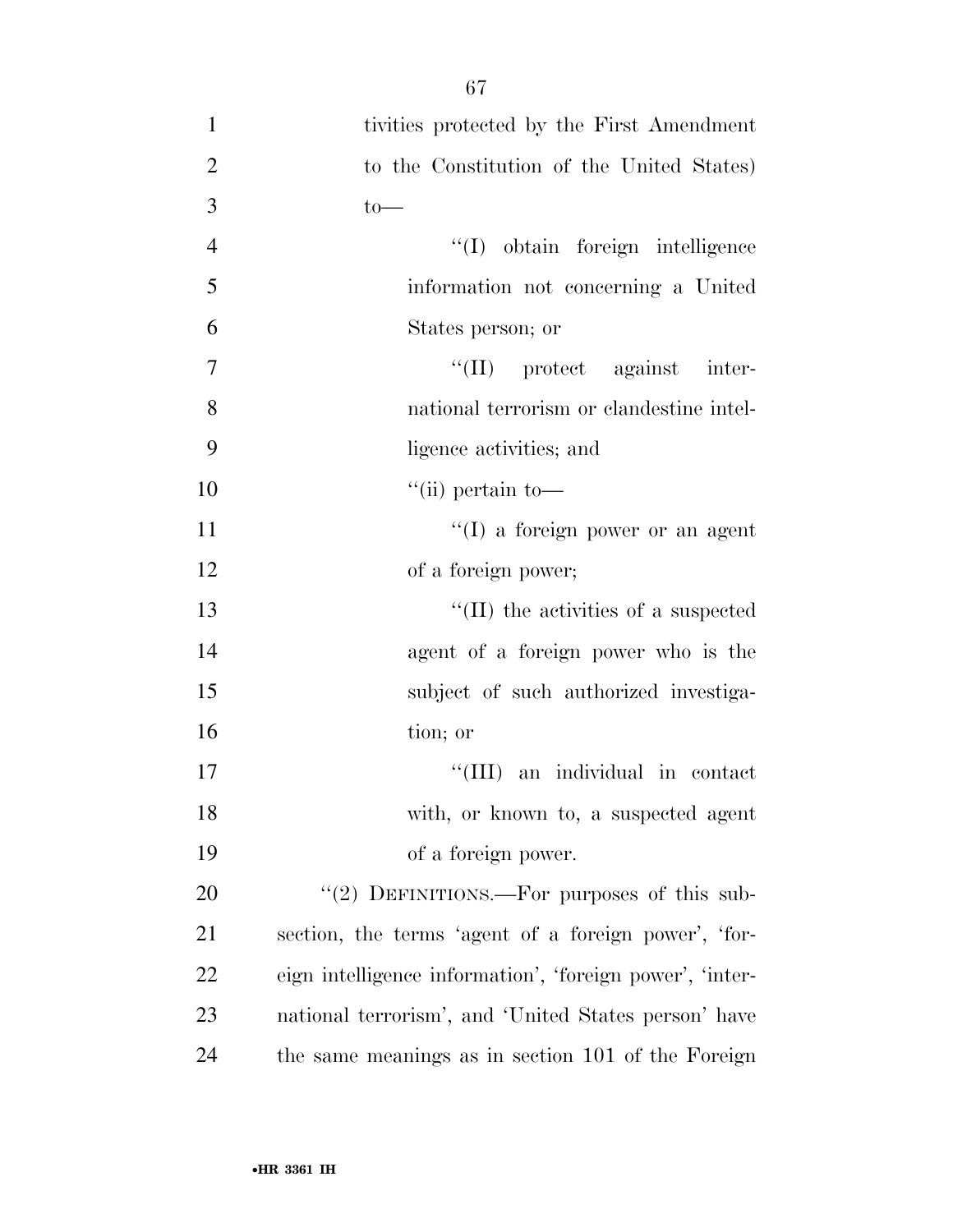Intelligence Surveillance Act of 1978 (50 U.S.C. 1801).

 ''(c) DEFINITION OF FINANCIAL INSTITUTION.—For purposes of this section (and sections 1115 and 1117, in- sofar as the sections relate to the operation of this sec- tion), the term 'financial institution' has the same mean-7 ing as in subsections (a)(2) and (c)(1) of section 5312 of title 31, United States Code, except that the term shall include only a financial institution any part of which is located inside any State or territory of the United States, the District of Columbia, Puerto Rico, Guam, American Samoa, the Commonwealth of the Northern Mariana Is-lands, or the United States Virgin Islands.''.

 (c) NATIONAL SECURITY LETTER AUTHORITY FOR CERTAIN CONSUMER REPORT RECORDS.—

 (1) IN GENERAL.—Section 626 of the Fair Credit Reporting Act (15 U.S.C. 1681u) is amend-ed—

 (A) by striking subsections (a) through (c) and inserting the following new subsections:

21 "(a) AUTHORIZATION.—

22 "(1) In GENERAL.—The Director of the Fed- eral Bureau of Investigation, or a designee of the Director whose rank shall be no lower than Deputy Assistant Director at Bureau headquarters or Spe-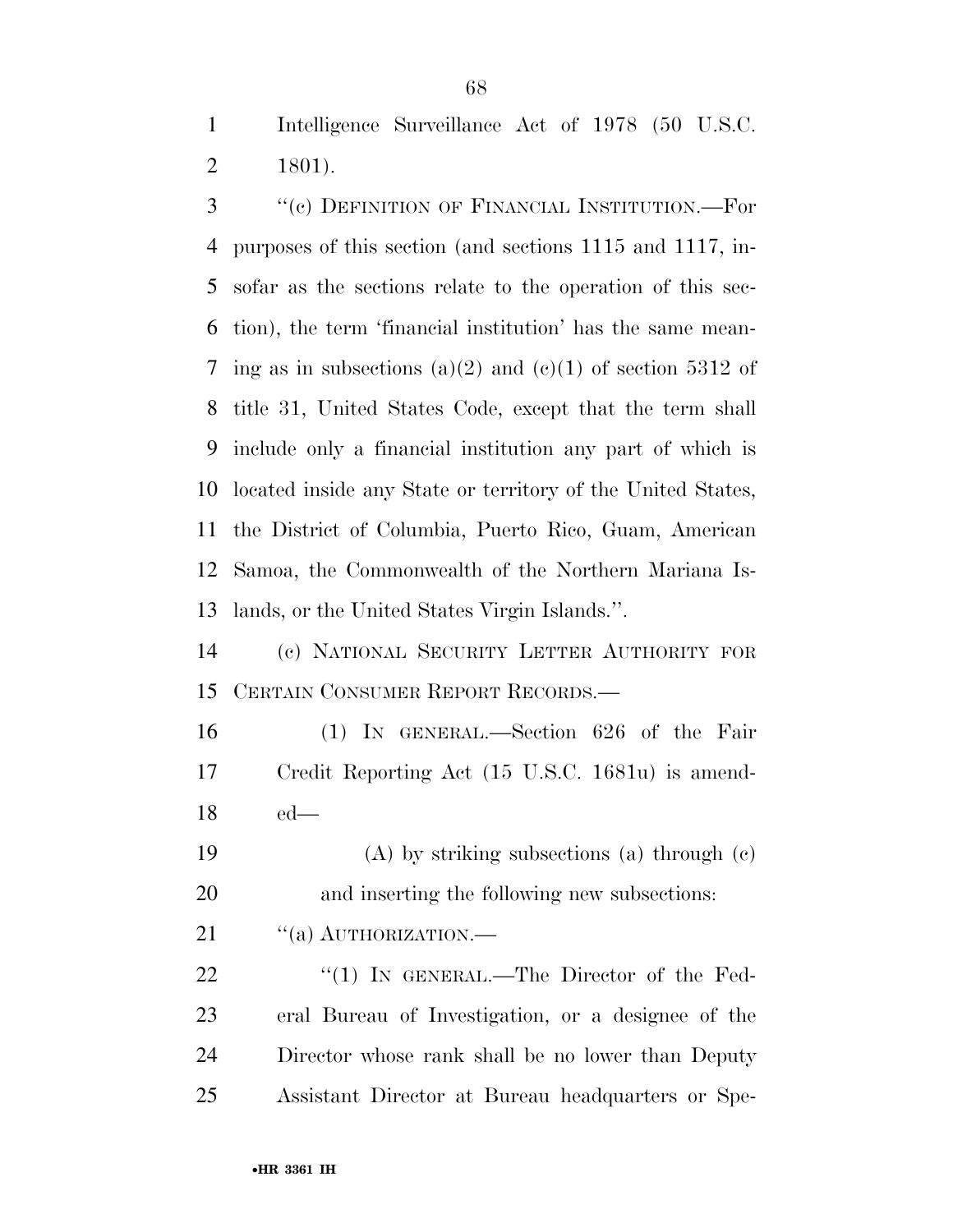| $\mathbf{1}$   | cial Agent in Charge in a Bureau field office, may  |
|----------------|-----------------------------------------------------|
| $\overline{2}$ | issue in writing and cause to be served on a con-   |
| 3              | sumer reporting agency a request requiring the pro- |
| $\overline{4}$ | duction of-                                         |
| 5              | $\lq\lq$ the name of a consumer;                    |
| 6              | $\lq\lq$ the current and former address of a        |
| 7              | consumer;                                           |
| 8              | $\lq\lq$ (C) the current and former places of em-   |
| 9              | ployment of a consumer; and                         |
| 10             | $\lq\lq$ the name and address of any finan-         |
| 11             | cial institution (as that term is defined in sec-   |
| 12             | tion 1101 of the Right to Financial Privacy Act     |
| 13             | of $1978$ (12 U.S.C. 3401)) at which a consumer     |
| 14             | maintains or has maintained an account, to the      |
| 15             | extent that the information is in the files of the  |
| 16             | consumer reporting agency.                          |
| 17             | "(2) LIMITATION.—A request issued under this        |
| 18             | subsection may not require the production of a con- |
| 19             | sumer report.                                       |
| 20             | "(b) REQUIREMENTS.—                                 |
| 21             | "(1) IN GENERAL.— $A$ request issued under          |
| 22             | subsection (a) shall—                               |
| 23             | $\lq\lq$ be subject to the requirements of sub-     |
| 24             | sections (d) through $(g)$ of section 2709 of title |
| 25             | 18, United States Code, in the same manner          |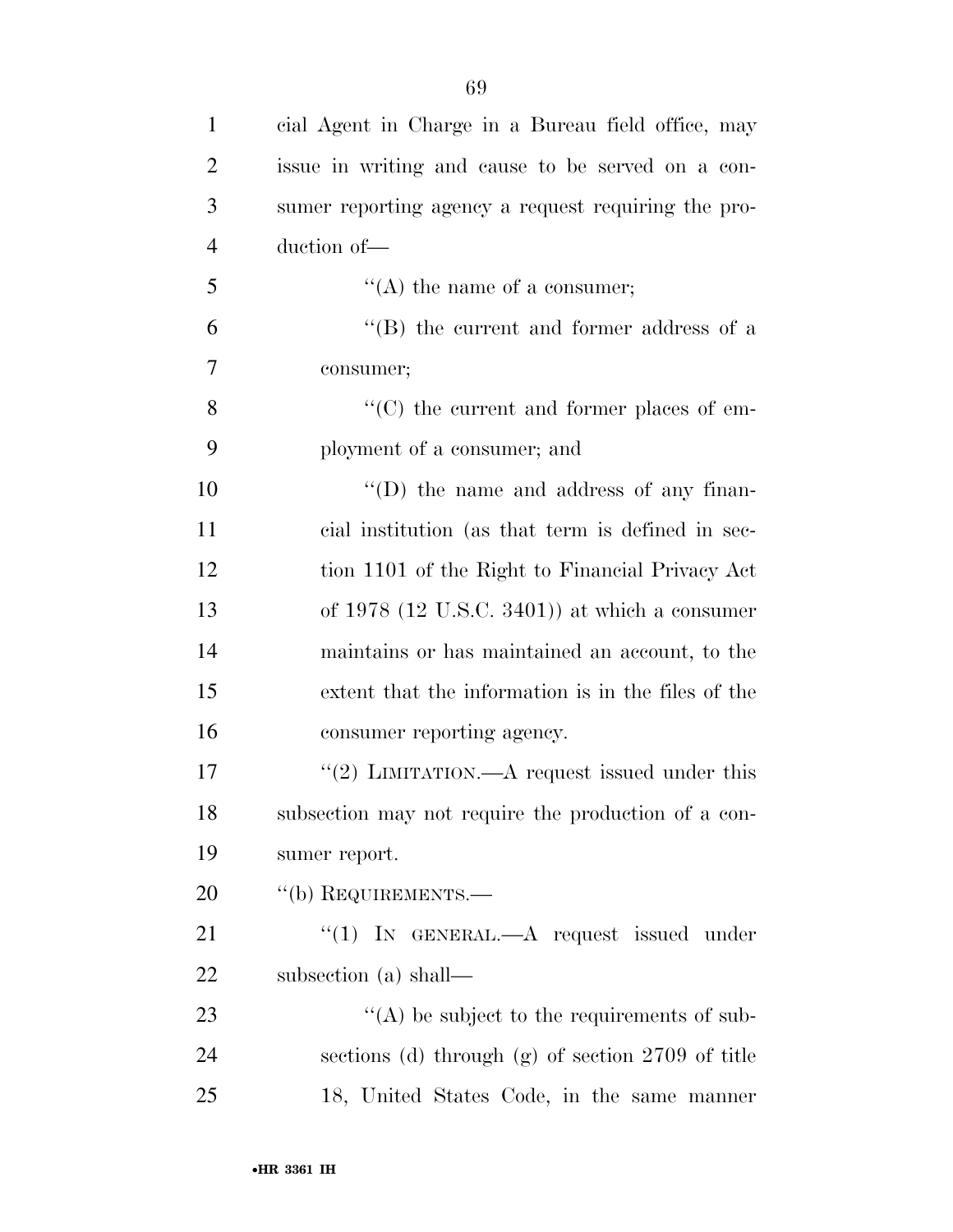| $\mathbf{1}$   | and to the same extent as those provisions      |
|----------------|-------------------------------------------------|
| $\overline{2}$ | apply with respect to a request under section   |
| 3              | $2709(b)$ of title 18, United States Code, to a |
| $\overline{4}$ | wire or electronic communication service pro-   |
| 5              | vider; and                                      |
| 6              | $\lq\lq$ include a statement of facts showing   |
| $\overline{7}$ | that there are reasonable grounds to believe    |
| 8              | that the records or other things sought—        |
| 9              | "(i) are relevant and material to an            |
| 10             | authorized investigation (other than a          |
| 11             | threat assessment and provided that such        |
| 12             | an investigation of a United States person      |
| 13             | is not conducted solely on the basis of ac-     |
| 14             | tivities protected by the First Amendment       |
| 15             | to the Constitution of the United States)       |
| 16             | $to-$                                           |
| 17             | "(I) obtain foreign intelligence                |
| 18             | information not concerning a United             |
| 19             | States person; or                               |
| 20             | $\lq\lq$ (II) protect against inter-            |
| 21             | national terrorism or clandestine intel-        |
| 22             | ligence activities; and                         |
| 23             | $\lq\lq$ (ii) pertain to-                       |
| 24             | $\lq\lq$ (I) a foreign power or an agent        |
| 25             | of a foreign power;                             |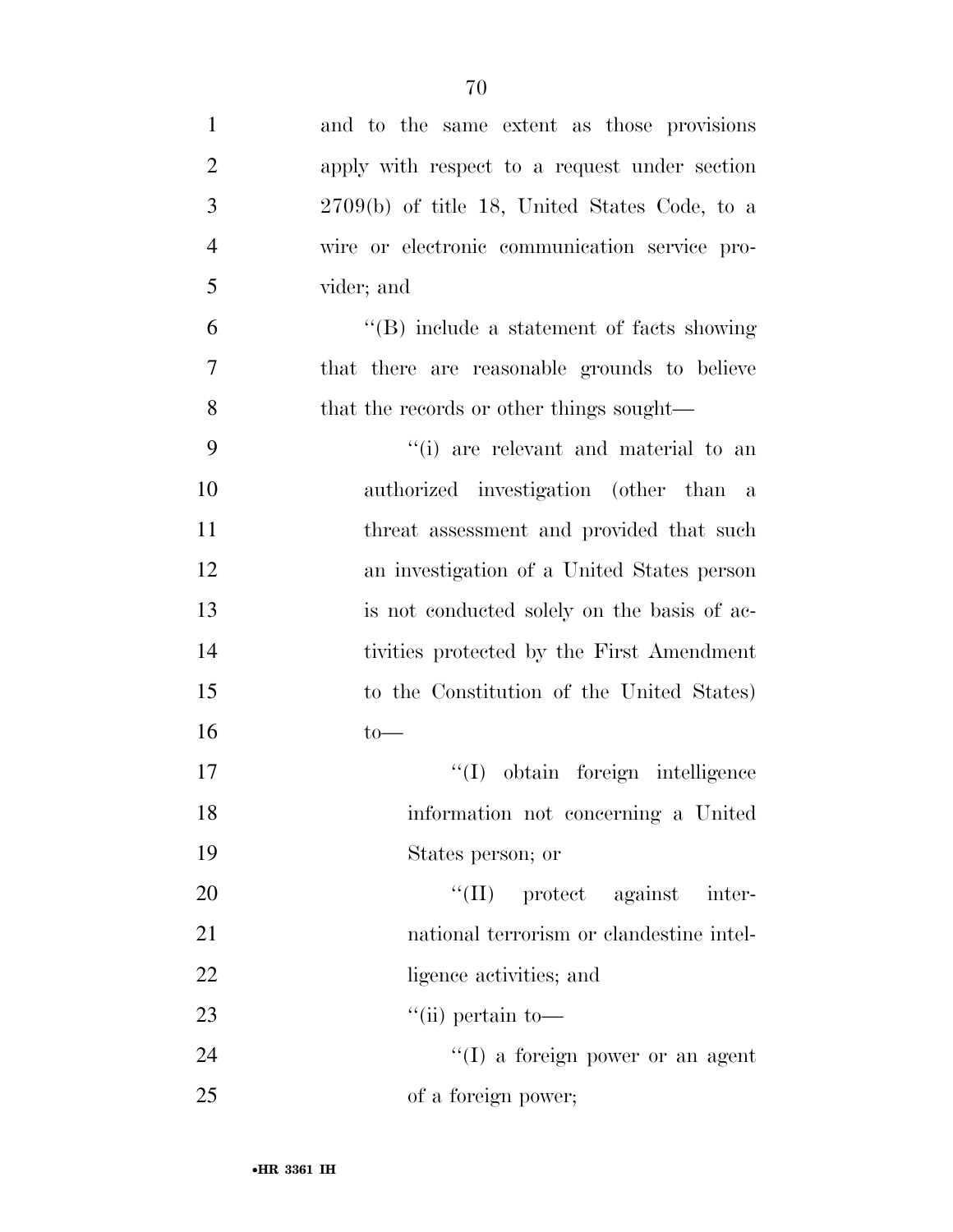| $\mathbf{1}$   | $\lq$ (II) the activities of a suspected                                 |
|----------------|--------------------------------------------------------------------------|
| $\overline{2}$ | agent of a foreign power who is the                                      |
| 3              | subject of such authorized investiga-                                    |
| $\overline{4}$ | tion; or                                                                 |
| 5              | "(III) an individual in contact                                          |
| 6              | with, or known to, a suspected agent                                     |
| $\tau$         | of a foreign power.                                                      |
| 8              | " $(2)$ DEFINITIONS.—In this subsection, the                             |
| 9              | terms 'agent of a foreign power', 'foreign intelligence                  |
| 10             | information', 'foreign power', 'international ter-                       |
| 11             | rorism', and 'United States person' have the mean-                       |
| 12             | ing given such terms in section 101 of the Foreign                       |
| 13             | Intelligence Surveillance Act of 1978 (50 U.S.C.                         |
| 14             | $1801$ .";                                                               |
| 15             | $(B)$ by striking subsections $(f)$ through $(h)$ ;                      |
| 16             | and                                                                      |
| 17             | (C) by redesignating subsections (d), (e),                               |
| 18             | $(i)$ , $(j)$ , $(k)$ , $(l)$ , and $(m)$ as subsections $(e)$ , $(d)$ , |
| 19             | $(e)$ , $(f)$ , $(g)$ , $(h)$ , and $(i)$ , respectively.                |
| 20             | (2) REPEAL.—Section 627 of the Fair Credit                               |
| 21             | Reporting Act (15 U.S.C. 1681v) is repealed.                             |
| 22             | SEC. 502. LIMITATIONS ON DISCLOSURE OF NATIONAL SE-                      |
| 23             | <b>CURITY LETTERS.</b>                                                   |
| 24             | (a) COUNTERINTELLIGENCE ACCESS TO TELEPHONE                              |
| 25             | TOLL AND TRANSACTIONAL RECORDS.—Section 2709 of                          |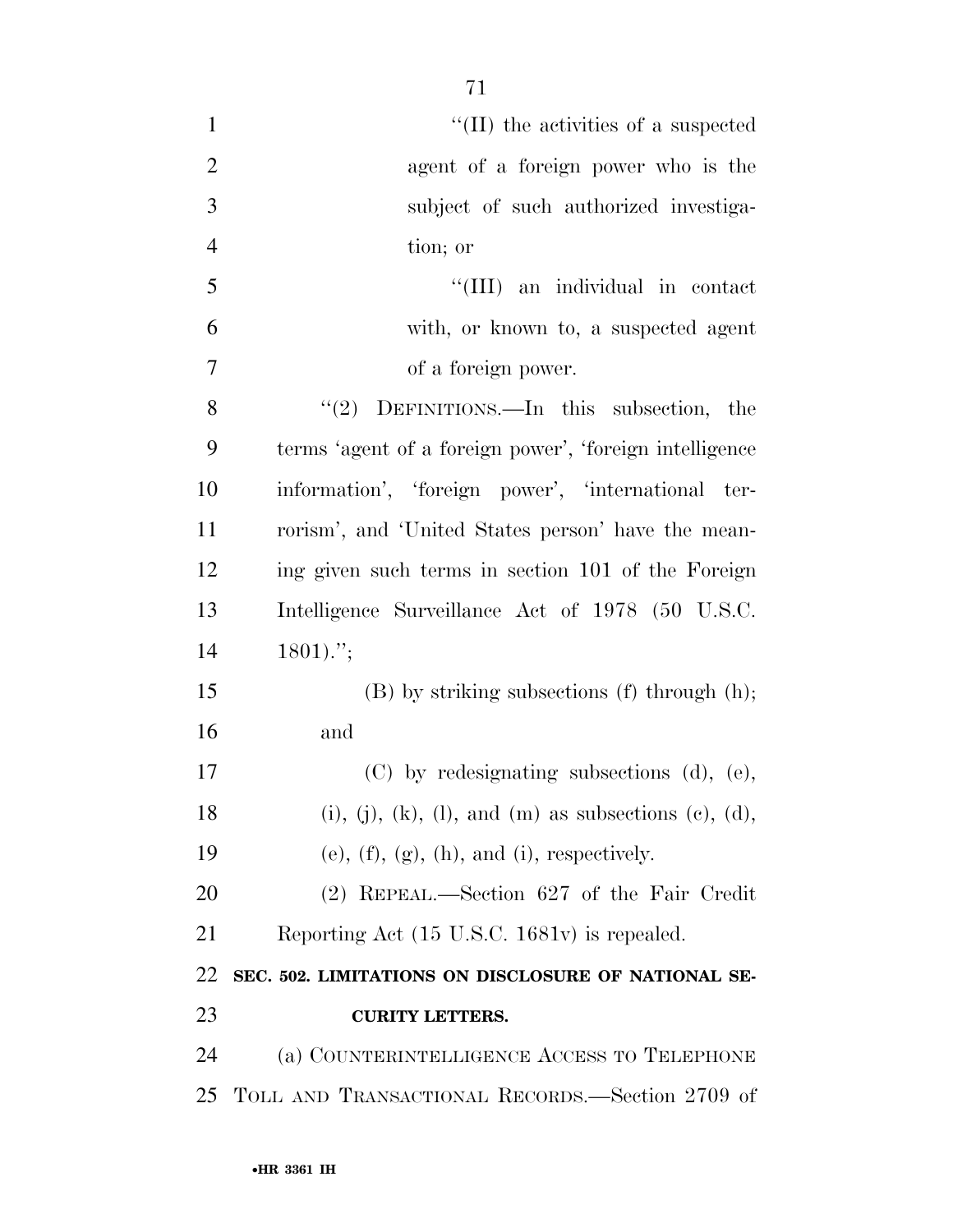| 1 title 18, United States Code, is amended by striking sub- |
|-------------------------------------------------------------|
| 2 section (c) and inserting the following new subsection:   |

- 3 "(c) PROHIBITION OF CERTAIN DISCLOSURE.—
- $\frac{4}{1}$   $\frac{1}{1}$  PROHIBITION.

 ''(A) IN GENERAL.—If a certification is issued under subparagraph (B) and notice of the right to judicial review under subsection (d) is provided, no wire or electronic communica- tion service provider, or officer, employee, or agent thereof, that receives a request under subsection (b), shall disclose to any person that the Director of the Federal Bureau of Inves- tigation has sought or obtained access to infor-mation or records under this section.

15 "(B) CERTIFICATION.—The requirements of subparagraph (A) shall apply if the Director of the Federal Bureau of Investigation, or a designee of the Director whose rank shall be no lower than Deputy Assistant Director at Bu- reau headquarters or a Special Agent in Charge of a Bureau field office, certifies that the ab- sence of a prohibition of disclosure under this subsection may result in—

24 ''(i) endangering the life or physical 25 safety of any person;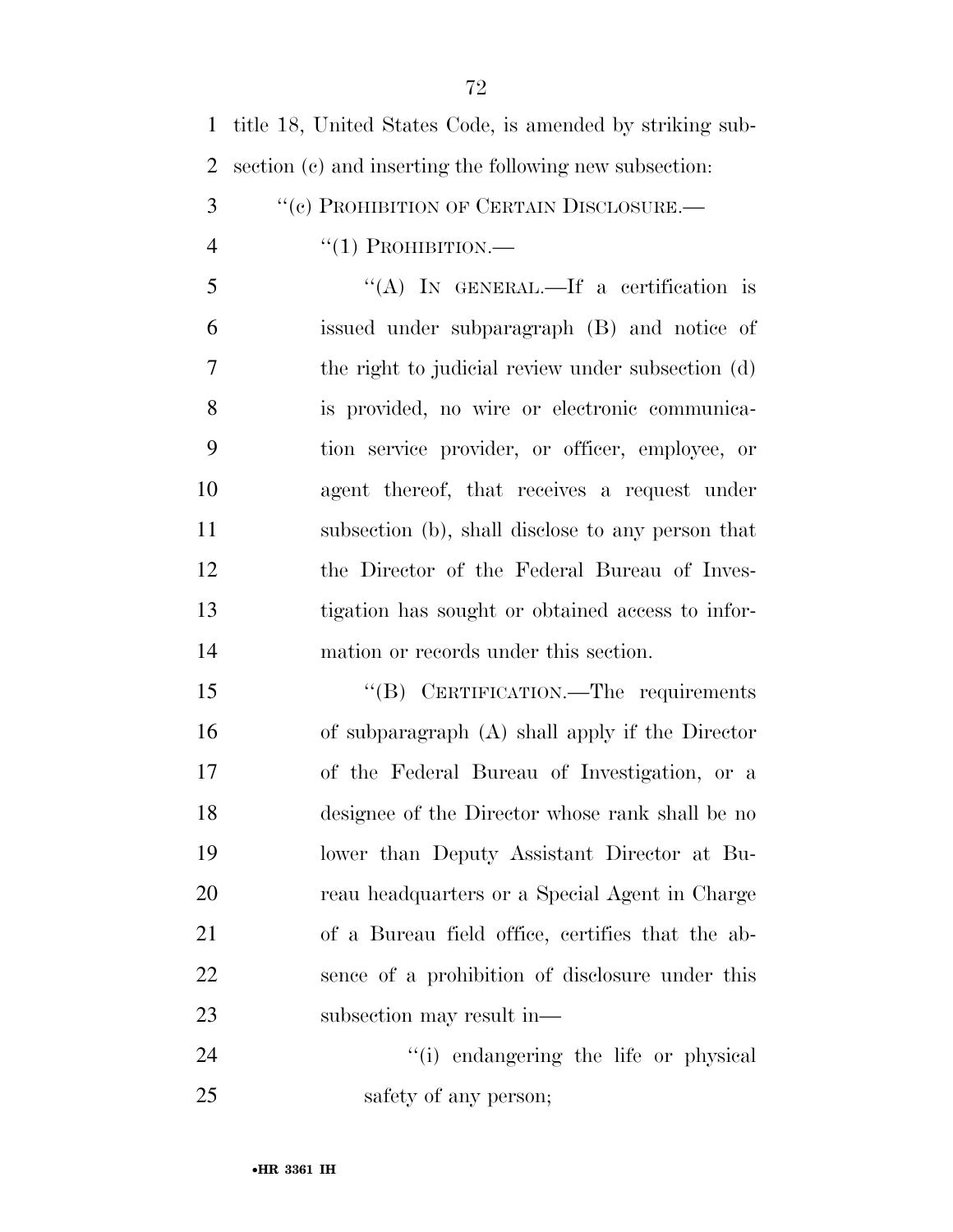$"$ (ii) flight from investigation or pros- ecution;  $\frac{1}{1}$  (iii) destruction of or tampering with evidence;  $\frac{1}{\sqrt{1-\frac{1}{\sqrt{1-\frac{1}{\sqrt{1-\frac{1}{\sqrt{1-\frac{1}{\sqrt{1-\frac{1}{\sqrt{1-\frac{1}{\sqrt{1-\frac{1}{\sqrt{1-\frac{1}{\sqrt{1-\frac{1}{\sqrt{1-\frac{1}{\sqrt{1-\frac{1}{\sqrt{1-\frac{1}{\sqrt{1-\frac{1}{\sqrt{1-\frac{1}{\sqrt{1-\frac{1}{\sqrt{1-\frac{1}{\sqrt{1-\frac{1}{\sqrt{1-\frac{1}{\sqrt{1-\frac{1}{\sqrt{1-\frac{1}{\sqrt{1-\frac{1}{\sqrt{1-\frac{1}{\sqrt{1-\frac{1}{\sqrt{1-\frac{$  nesses;  $''(v)$  interference with diplomatic rela- tions; ''(vi) alerting a target, an associate of a target, or the foreign power of which the target is an agent, of the interest of the Government in the target; or ''(vii) otherwise seriously endangering the national security of the United States. ''(2) EXCEPTION.— ''(A) IN GENERAL.—A wire or electronic communication service provider, or officer, em- ployee, or agent thereof, that receives a request under subsection (b) may disclose information otherwise subject to any applicable nondisclo- sure requirement to—  $\frac{1}{2}$   $\frac{1}{2}$   $\frac{1}{2}$  those persons to whom disclosure

 is necessary in order to comply with the re-quest;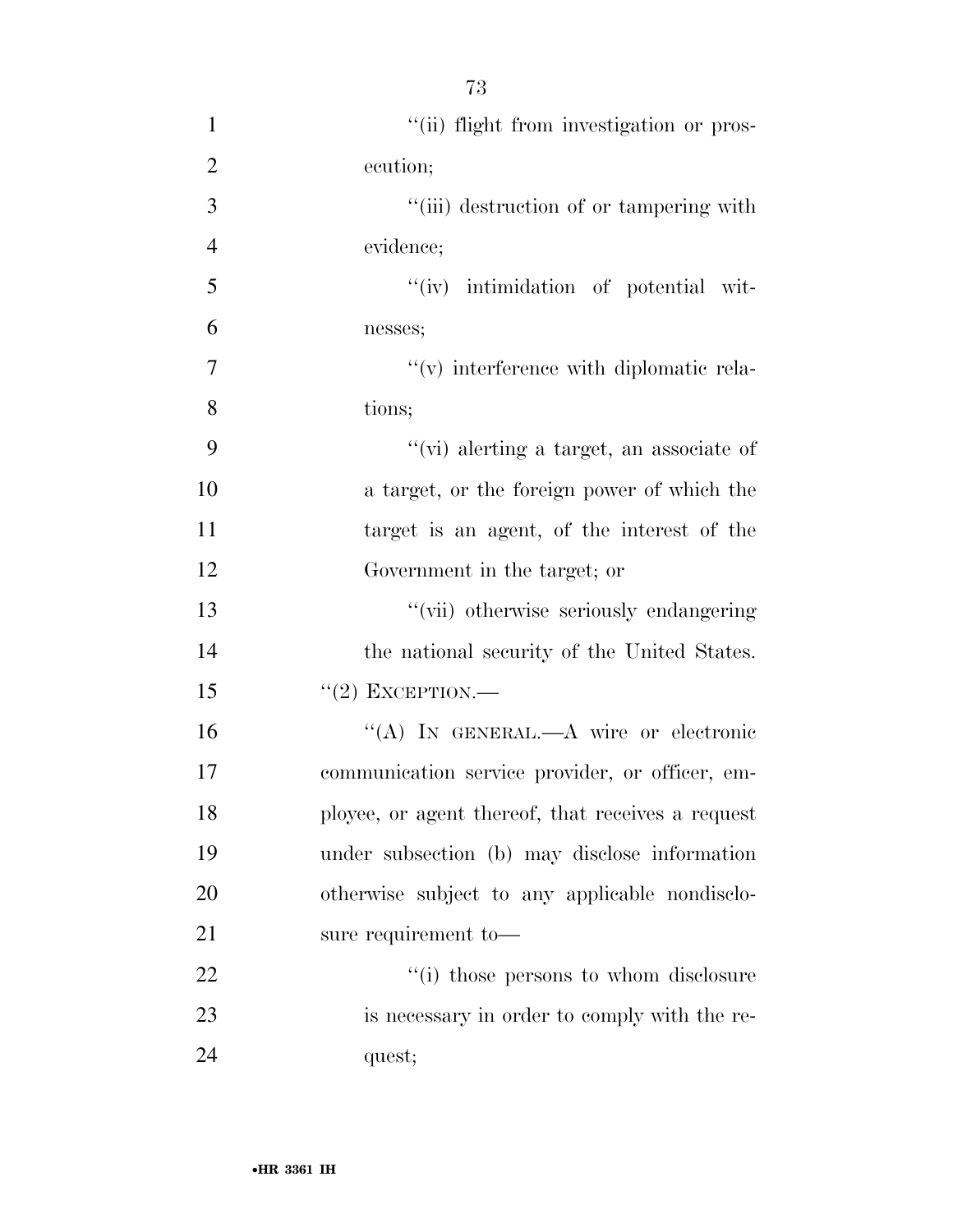| "(ii) an attorney in order to obtain         |
|----------------------------------------------|
| legal advice or assistance regarding the re- |
| quest; or                                    |

4 ''(iii) other persons as permitted by the Director of the Federal Bureau of In- vestigation or the designee of the Director. 7 "(B) APPLICATION.—A person to whom disclosure is made under subparagraph (A) shall be subject to the nondisclosure require- ments applicable to a person to whom a request 11 is issued under subsection (b) in the same man- ner as the person to whom the request is issued.

 $C$  NOTICE.—Any recipient that dis- closes to a person described in subparagraph (A) information otherwise subject to a non- disclosure requirement shall notify the person of the applicable nondisclosure requirement.

19 "(D) IDENTIFICATION OF DISCLOSURE RE- CIPIENTS.—At the request of the Director of 21 the Federal Bureau of Investigation or the des- ignee of the Director, any person making or in- tending to make a disclosure under clause (i) or (iii) of subparagraph (A) shall identify to the Director or such designee the person to whom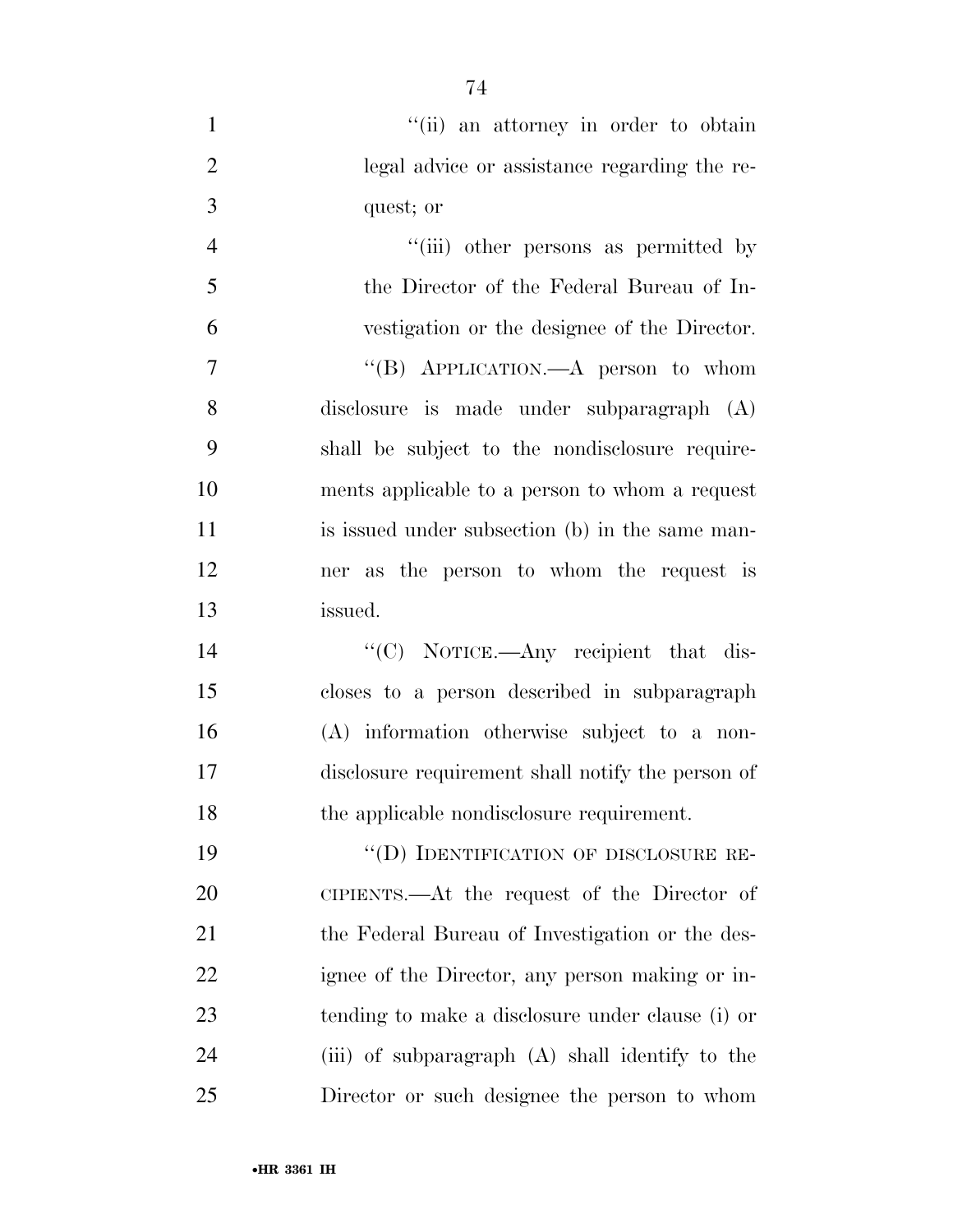| $\mathbf{1}$   | such disclosure will be made or to whom such              |
|----------------|-----------------------------------------------------------|
| $\overline{2}$ | disclosure was made prior to the request.                 |
| 3              | "(3) TERMINATION.—In the case of any request              |
| $\overline{4}$ | for which a recipient has submitted a notification or     |
| 5              | filed a petition for judicial review under paragraph      |
| 6              | $(3)(B)$ , if the facts supporting a nondisclosure re-    |
| 7              | quirement cease to exist, an appropriate official of      |
| 8              | the Federal Bureau of Investigation shall promptly        |
| 9              | notify the wire or electronic service provider, or offi-  |
| 10             | cer, employee, or agent thereof, subject to the non-      |
| 11             | disclosure requirement that the nondisclosure re-         |
| 12             | quirement is no longer in effect.".                       |
| 13             | (b) ACCESS TO FINANCIAL RECORDS FOR CERTAIN               |
| 14             | INTELLIGENCE AND PROTECTIVE PURPOSES.-Section             |
| 15             | 1114 of the Right to Financial Privacy Act of 1978 (12)   |
| 16             | U.S.C. 3414), as amended by section $501(b)$ of this Act, |
| 17             | is further amended—                                       |
| 18             | $(1)$ by redesignating subsection $(e)$ as sub-           |
| 19             | section $(d)$ ; and                                       |
| 20             | $(2)$ by inserting after subsection (b) the fol-          |
| 21             | lowing new subsection:                                    |
| 22             | "(c) PROHIBITION OF CERTAIN DISCLOSURE.—                  |
| 23             | $``(1)$ PROHIBITION.—                                     |
| 24             | "(A) IN GENERAL.—If a certification is                    |
| 25             | issued under subparagraph (B) and notice of               |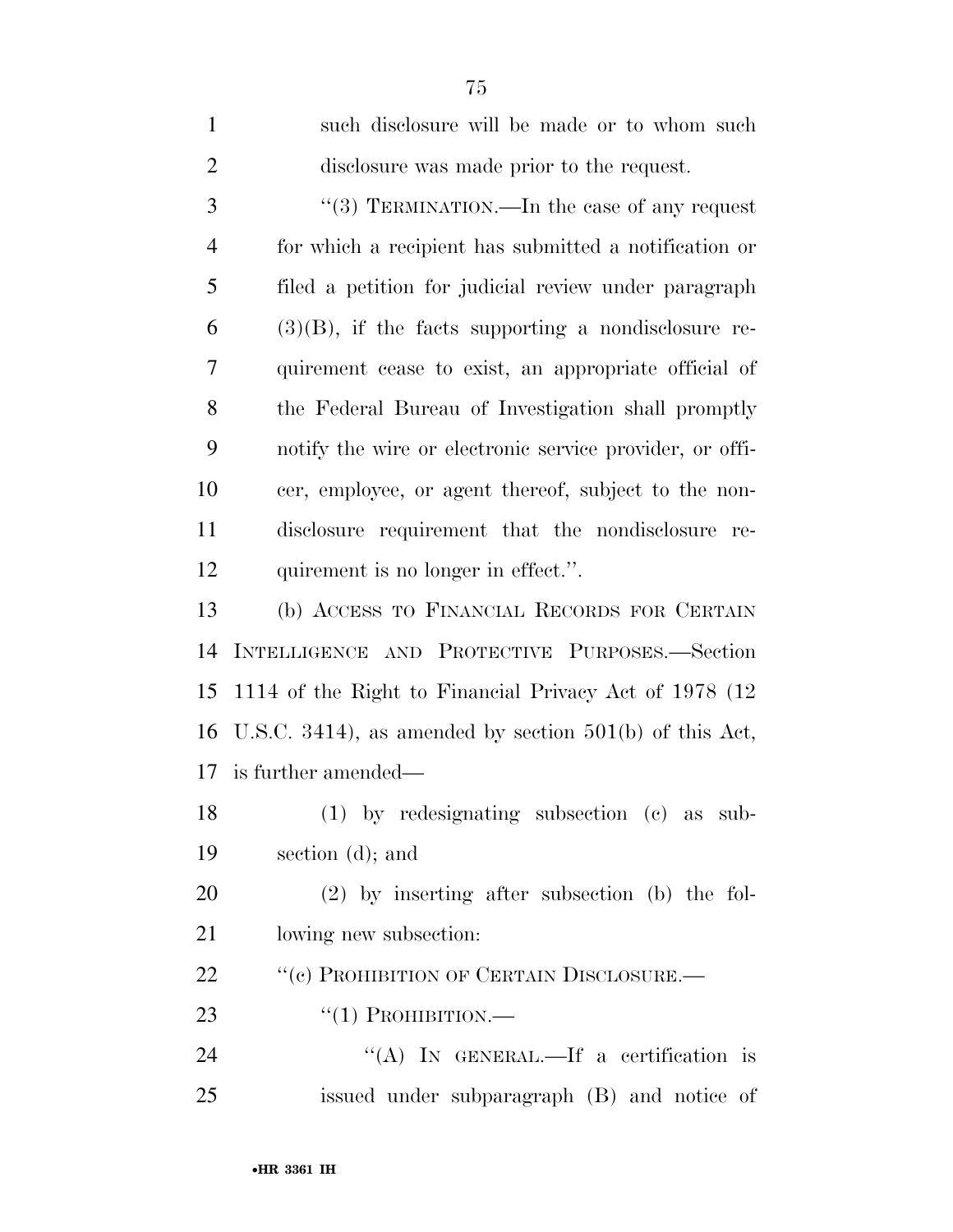| $\mathbf{1}$   | the right to judicial review under subsection (d)  |
|----------------|----------------------------------------------------|
| $\overline{2}$ | is provided, no financial institution, or officer, |
| 3              | employee, or agent thereof, that receives a re-    |
| $\overline{4}$ | quest under subsection (a) shall disclose to any   |
| 5              | person that the Federal Bureau of Investigation    |
| 6              | has sought or obtained access to information or    |
| 7              | records under subsection (a).                      |
| 8              | "(B) CERTIFICATION.—The requirements               |
| 9              | of subparagraph $(A)$ shall apply if the Director  |
| 10             | of the Federal Bureau of Investigation, or a       |
| 11             | designee of the Director whose rank shall be no    |
| 12             | lower than Deputy Assistant Director at Bu-        |
| 13             | reau headquarters or a Special Agent in Charge     |
| 14             | of a Bureau field office, certifies that the ab-   |
| 15             | sence of a prohibition of disclosure under this    |
| 16             | subsection may result in—                          |
| 17             | "(i) endangering the life or physical              |
| 18             | safety of any person;                              |
| 19             | "(ii) flight from investigation or pros-           |
| 20             | ecution;                                           |
| 21             | "(iii) destruction of or tampering with            |
| 22             | evidence;                                          |
| 23             | "(iv) intimidation of potential wit-               |
| 24             | nesses;                                            |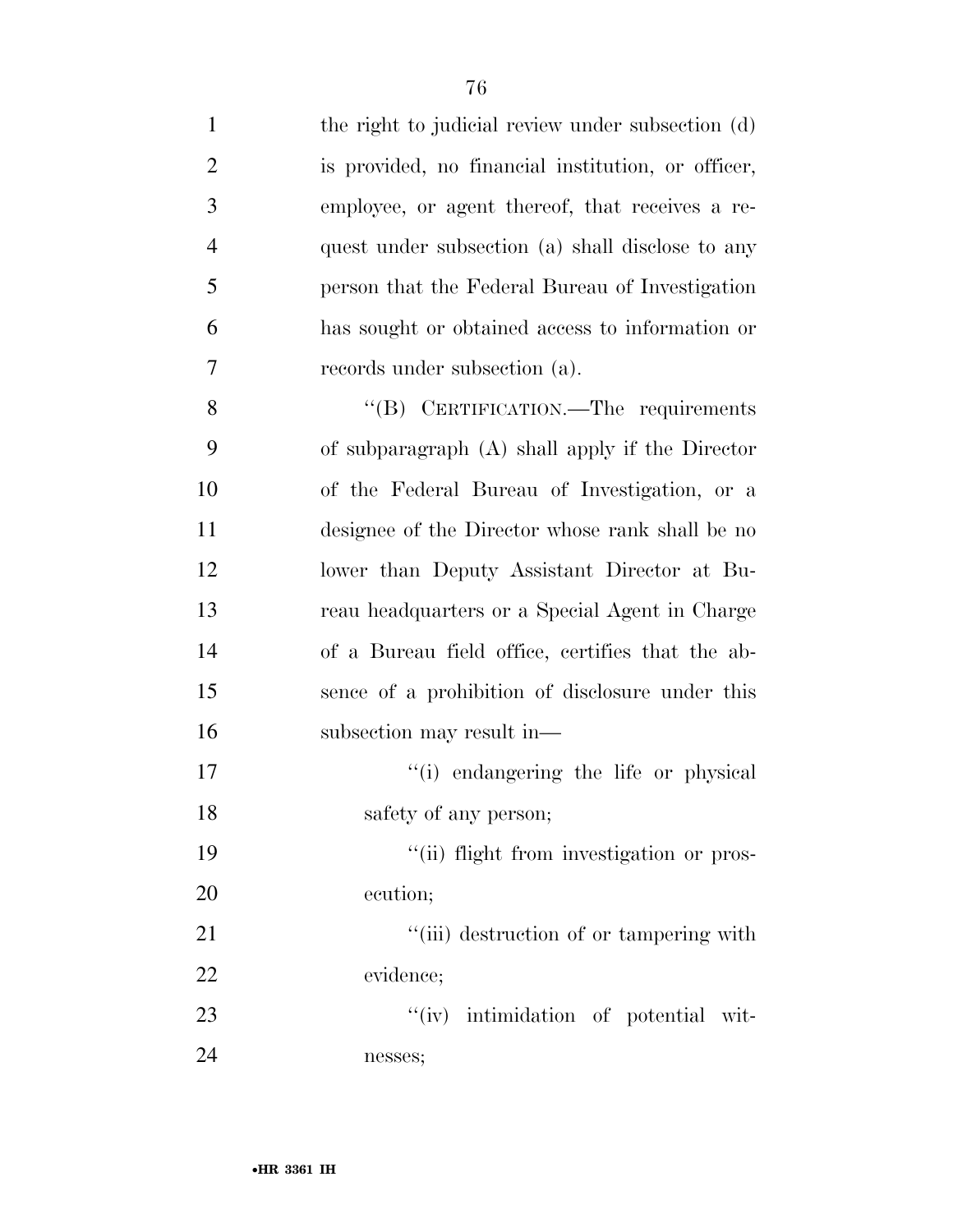| $\mathbf{1}$   | $\lq\lq$ interference with diplomatic rela-        |
|----------------|----------------------------------------------------|
| $\overline{2}$ | tions;                                             |
| 3              | "(vi) alerting a target, an associate of           |
| $\overline{4}$ | a target, or the foreign power of which the        |
| 5              | target is an agent, of the interest of the         |
| 6              | Government in the target; or                       |
| 7              | "(vii) otherwise seriously endangering             |
| 8              | the national security of the United States.        |
| 9              | $``(2)$ EXCEPTION.—                                |
| 10             | "(A) IN GENERAL.—A financial institu-              |
| 11             | tion, or officer, employee, or agent thereof, that |
| 12             | receives a request under subsection (a) may dis-   |
| 13             | close information otherwise subject to any ap-     |
| 14             | plicable nondisclosure requirement to-             |
| 15             | "(i) those persons to whom disclosure              |
| 16             | is necessary in order to comply with the re-       |
| 17             | quest;                                             |
| 18             | "(ii) an attorney in order to obtain               |
| 19             | legal advice or assistance regarding the re-       |
| 20             | quest; or                                          |
| 21             | "(iii) other persons as permitted by               |
| 22             | the Director of the Federal Bureau of In-          |
| 23             | vestigation or the designee of the Director.       |
| 24             | "(B) APPLICATION.—A person to whom                 |
| 25             | disclosure is made under subparagraph (A)          |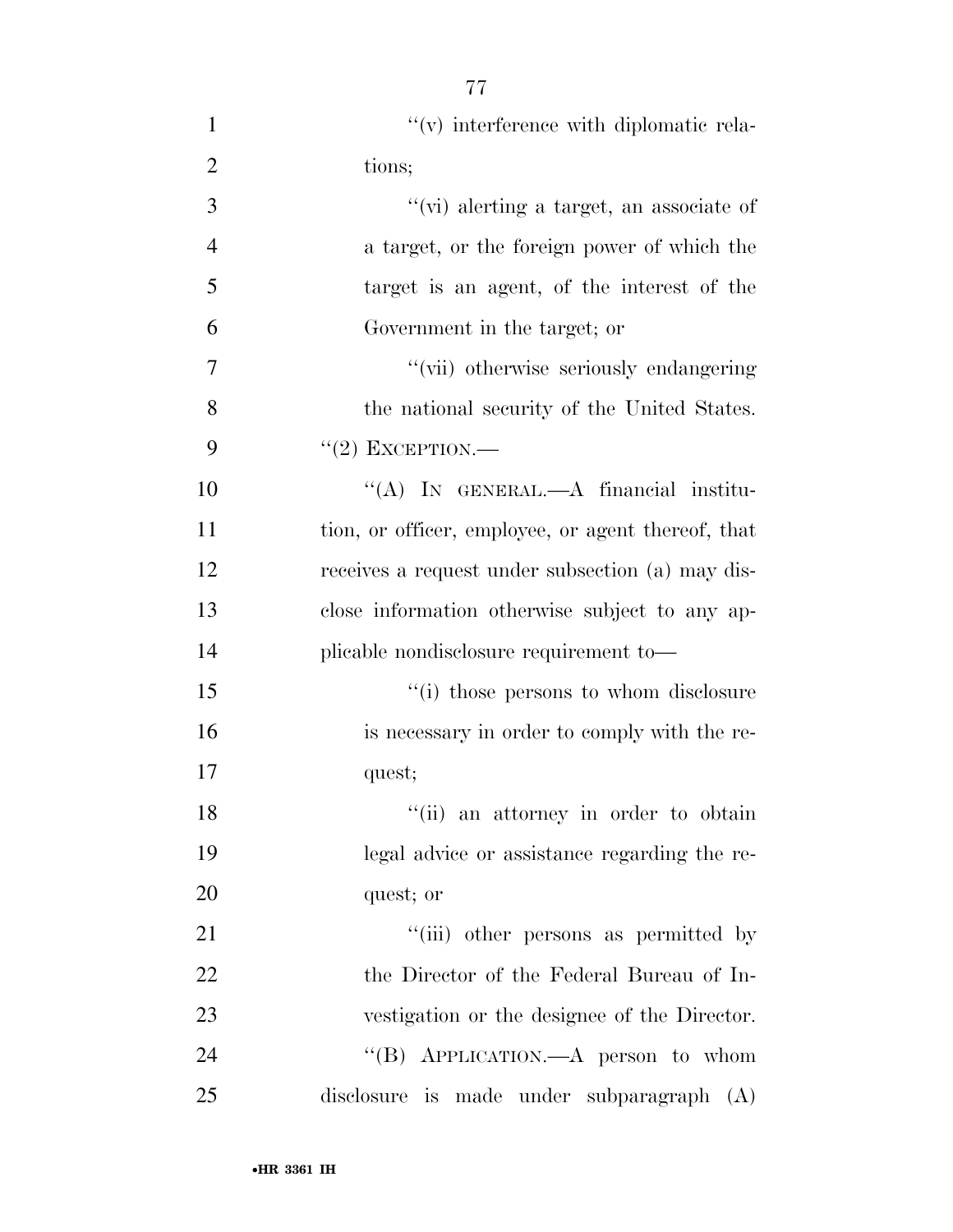| $\mathbf{1}$   | shall be subject to the nondisclosure require-           |
|----------------|----------------------------------------------------------|
| $\mathfrak{2}$ | ments applicable to a person to whom a request           |
| 3              | is issued under subsection (a) in the same man-          |
| $\overline{4}$ | ner as the person to whom the request is                 |
| 5              | issued.                                                  |
| 6              | "(C) NOTICE.—Any recipient that dis-                     |
| 7              | closes to a person described in subparagraph             |
| 8              | $(A)$ information otherwise subject to a non-            |
| 9              | disclosure requirement shall inform the person           |
| 10             | of the applicable nondisclosure requirement.             |
| 11             | "(D) IDENTIFICATION OF DISCLOSURE RE-                    |
| 12             | CIPIENTS.—At the request of the Director of              |
| 13             | the Federal Bureau of Investigation or the des-          |
| 14             | ignee of the Director, any person making or in-          |
| 15             | tending to make a disclosure under clause (i) or         |
| 16             | (iii) of subparagraph (A) shall identify to the          |
| 17             | Director or such designee the person to whom             |
| 18             | such disclosure will be made or to whom such             |
| 19             | disclosure was made prior to the request.                |
| 20             | "(3) TERMINATION.—In the case of any request             |
| 21             | for which a financial institution has submitted a no-    |
| 22             | tification or filed a petition for judicial review under |
| 23             | paragraph $(3)(B)$ , if the facts supporting a non-      |
| 24             | disclosure requirement cease to exist, an appropriate    |
| 25             | official of the Federal Bureau of Investigation shall    |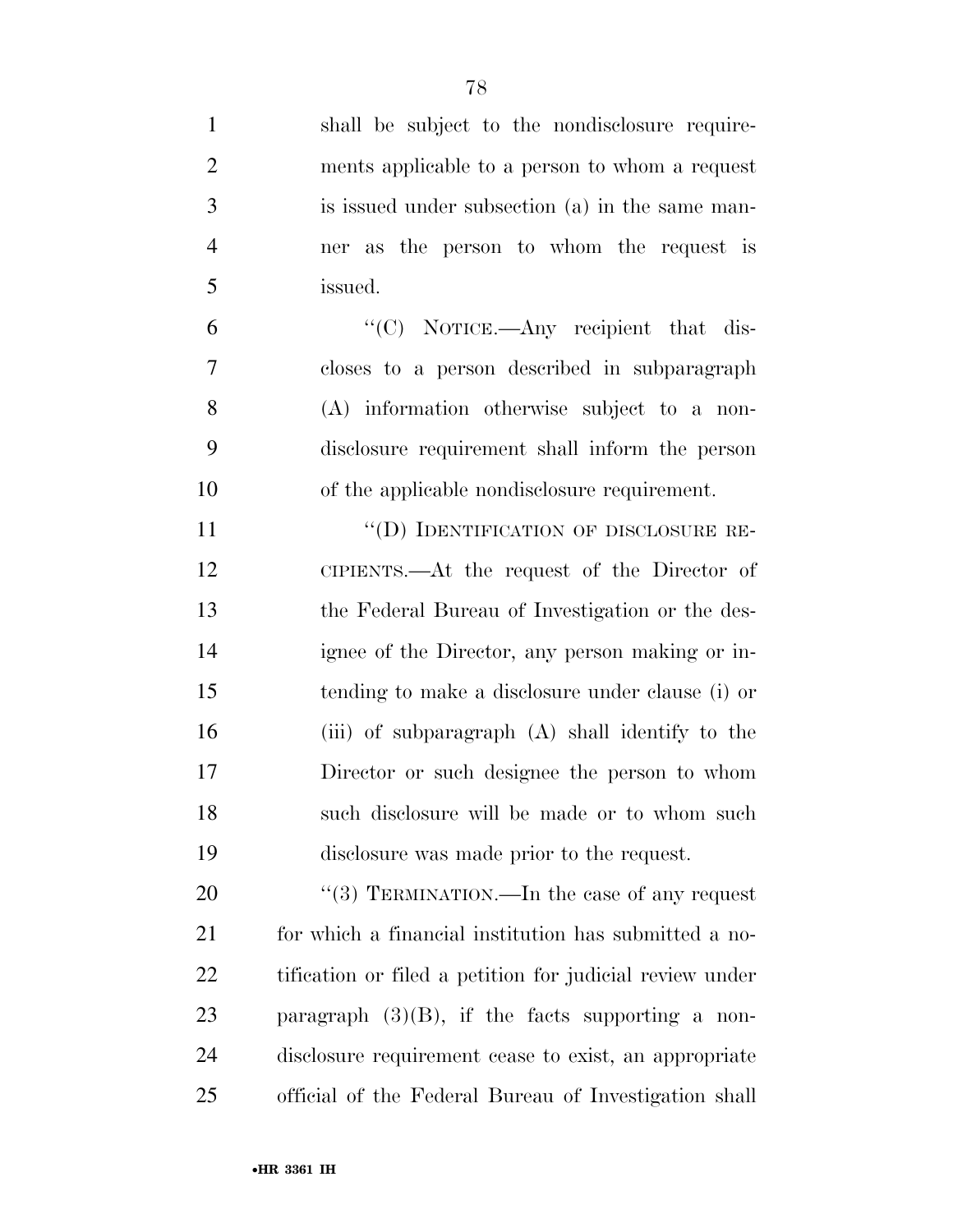promptly notify the financial institution, or officer, employee, or agent thereof, subject to the nondisclo- sure requirement that the nondisclosure requirement is no longer in effect.''.

 (c) IDENTITY OF FINANCIAL INSTITUTIONS AND CREDIT REPORTS.—Section 626 of the Fair Credit Re- porting Act (15 U.S.C. 1681u), as amended by section 501(c) of this Act, is further amended by striking sub-9 section (c) (as redesignated by section  $501(c)(1)(D)$  of this Act) and inserting the following new subsection:

11 "(c) PROHIBITION OF CERTAIN DISCLOSURE.—

12  $\frac{((1) \text{ PROHIBITION}}{((1) \text{ PROHIBITION}}$ 

 ''(A) IN GENERAL.—If a certification is issued under subparagraph (B) and notice of the right to judicial review under subsection (d) is provided, no consumer reporting agency, or officer, employee, or agent thereof, that receives a request under subsection (a) shall disclose or specify in any consumer report, that the Fed- eral Bureau of Investigation has sought or ob- tained access to information or records under 22 subsection (a) or (b).

23 "(B) CERTIFICATION.—The requirements of subparagraph (A) shall apply if the Director of the Federal Bureau of Investigation, or a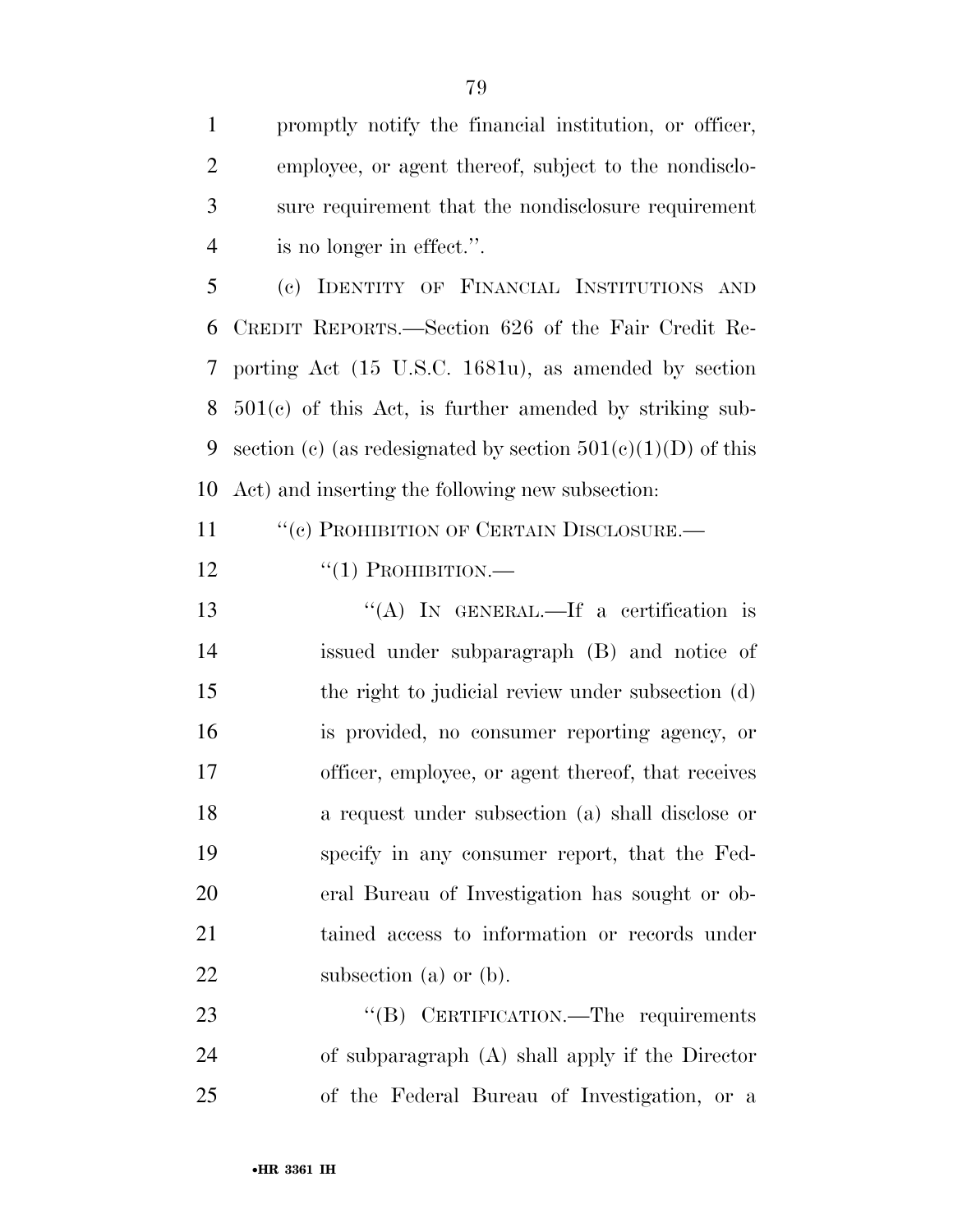| $\mathbf{1}$   | designee of the Director whose rank shall be no     |
|----------------|-----------------------------------------------------|
| $\overline{2}$ | lower than Deputy Assistant Director at Bu-         |
| 3              | reau headquarters or a Special Agent in Charge      |
| $\overline{4}$ | of a Bureau field office, certifies that the ab-    |
| 5              | sence of a prohibition of disclosure under this     |
| 6              | subsection may result in—                           |
| 7              | "(i) endangering the life or physical               |
| 8              | safety of any person;                               |
| 9              | "(ii) flight from investigation or pros-            |
| 10             | ecution;                                            |
| 11             | "(iii) destruction of or tampering with             |
| 12             | evidence;                                           |
| 13             | "(iv) intimidation of potential wit-                |
| 14             | nesses;                                             |
| 15             | $\mathcal{C}(v)$ interference with diplomatic rela- |
| 16             | tions;                                              |
| 17             | "(vi) alerting a target, an associate of            |
| 18             | a target, or the foreign power of which the         |
| 19             | target is an agent, of the interest of the          |
| 20             | Government in the target; or                        |
| 21             | "(vii) otherwise seriously endangering              |
| 22             | the national security of the United States.         |
| 23             | $"(2)$ EXCEPTION.—                                  |
| 24             | "(A) IN GENERAL.—A consumer reporting               |
| 25             | agency, or officer, employee, or agent thereof,     |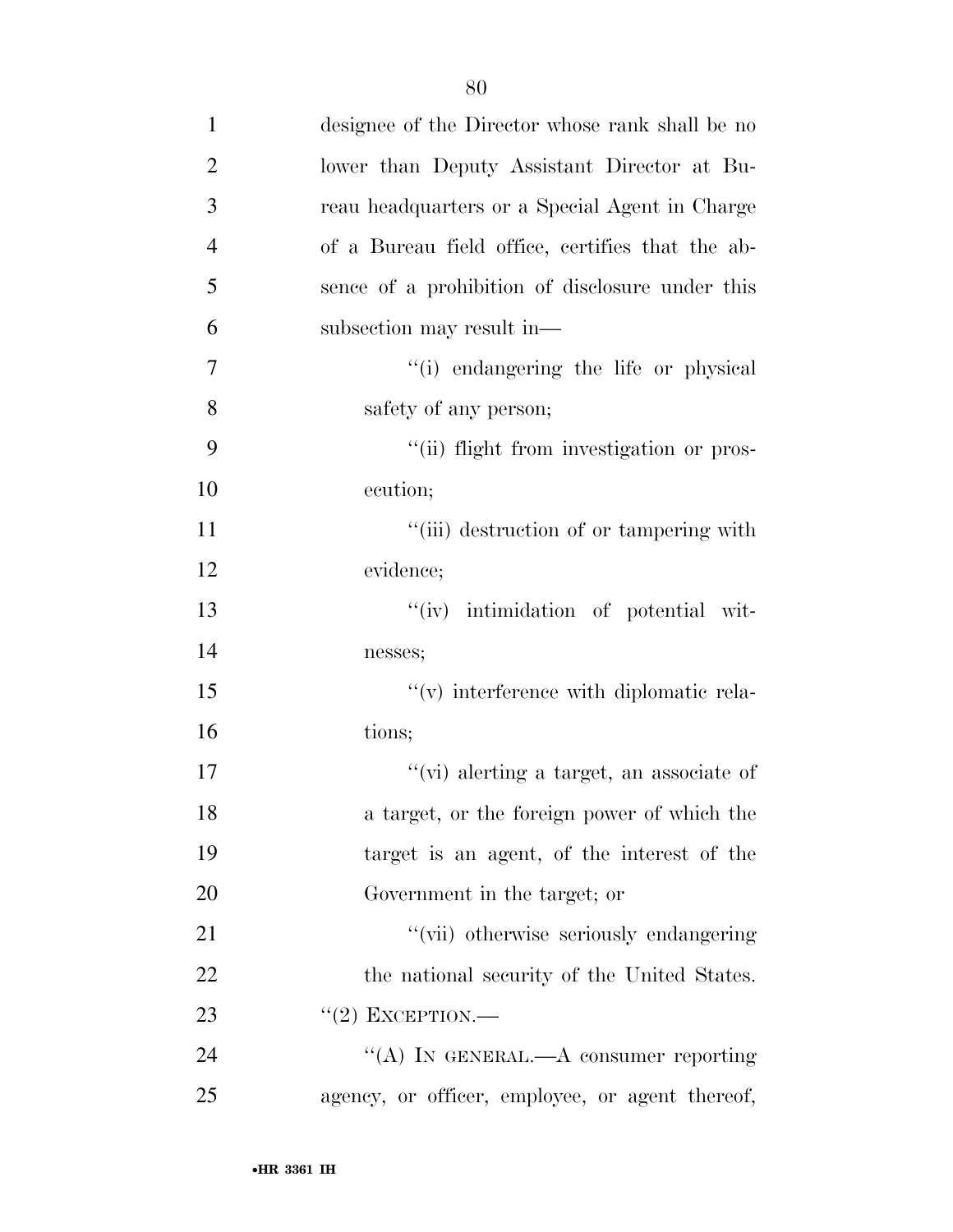| $\mathbf{1}$   | that receives a request under subsection (a)   |
|----------------|------------------------------------------------|
| $\overline{2}$ | may disclose information otherwise subject to  |
| 3              | any applicable nondisclosure requirement to—   |
| $\overline{4}$ | "(i) those persons to whom disclosure          |
| 5              | is necessary in order to comply with the re-   |
| 6              | quest;                                         |
| $\tau$         | "(ii) an attorney in order to obtain           |
| 8              | legal advice or assistance regarding the re-   |
| 9              | quest; or                                      |
| 10             | "(iii) other persons as permitted by           |
| 11             | the Director of the Federal Bureau of In-      |
| 12             | vestigation or the designee of the Director.   |
| 13             | "(B) APPLICATION.—A person to whom             |
| 14             | disclosure is made under subparagraph (A)      |
| 15             | shall be subject to the nondisclosure require- |
| 16             | ments applicable to a person to whom a request |
| 17             | is issued under subsection (a) or (b) in the   |
| 18             | same manner as the person to whom the re-      |
| 19             | quest is issued.                               |
| 20             | " $(C)$ NOTICE.—Any recipient that dis-        |
| 21             | closes to a person described in subparagraph   |
| 22             | (A) information otherwise subject to a non-    |
| 23             | disclosure requirement shall inform the person |
| 24             | of the applicable nondisclosure requirement.   |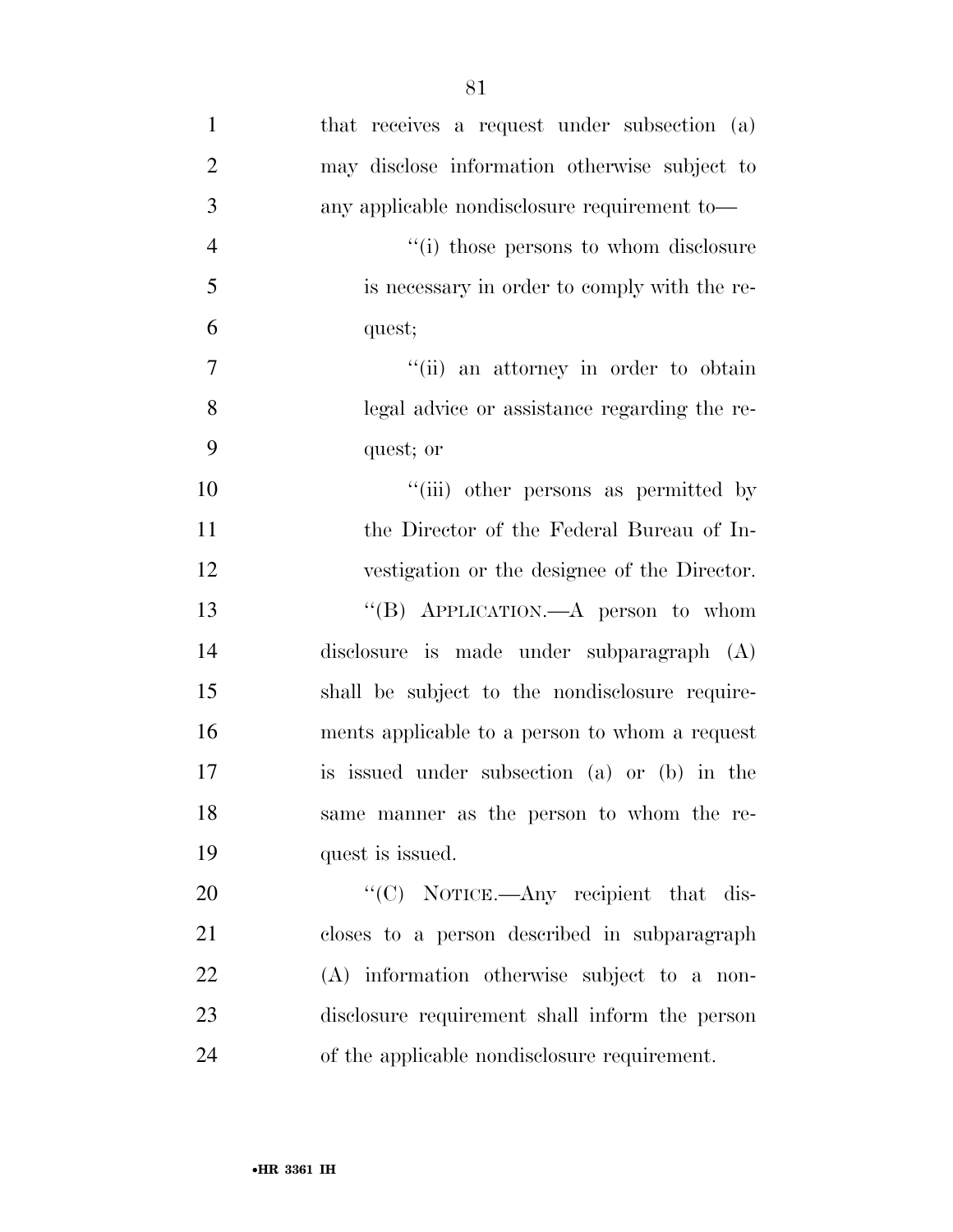1 "(D) IDENTIFICATION OF DISCLOSURE RE- CIPIENTS.—At the request of the Director of the Federal Bureau of Investigation or the des- ignee of the Director, any person making or in- tending to make a disclosure under clause (i) or (iii) of subparagraph (A) shall identify to the Director or such designee the person to whom such disclosure will be made or to whom such disclosure was made prior to the request.

 $\frac{10}{2}$  TERMINATION.—In the case of any request for which a consumer reporting agency has sub- mitted a notification or filed a petition for judicial review under paragraph (3)(B), if the facts sup- porting a nondisclosure requirement cease to exist, an appropriate official of the Federal Bureau of In- vestigation shall promptly notify the consumer re- porting agency, or officer, employee, or agent there- of, subject to the nondisclosure requirement that the nondisclosure requirement is no longer in effect.''.

20 (d) INVESTIGATIONS OF PERSONS WITH ACCESS TO CLASSIFIED INFORMATION.—Section 802 of the National Security Act of 1947 (50 U.S.C. 3162) is amended by striking subsection (b) and inserting the following new subsection:

''(b) PROHIBITION OF CERTAIN DISCLOSURE.—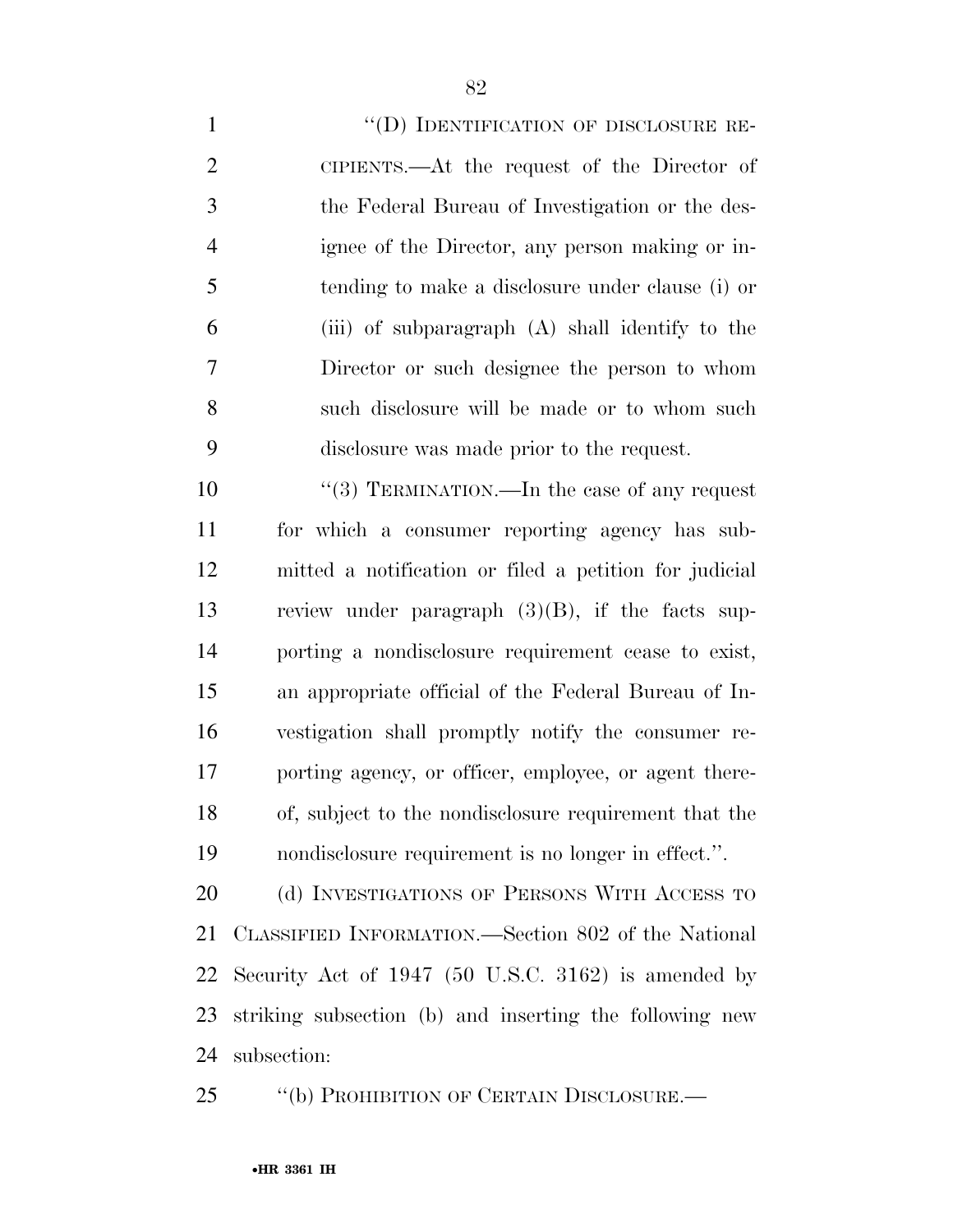1  $``(1)$  PROHIBITION.—

| $\overline{2}$ | "(A) IN GENERAL.—If a certification is            |
|----------------|---------------------------------------------------|
| 3              | issued under subparagraph (B) and notice of       |
| $\overline{4}$ | the right to judicial review under subsection (c) |
| 5              | is provided, no governmental or private entity,   |
| 6              | or officer, employee, or agent thereof, that re-  |
| 7              | ceives a request under subsection (a), shall dis- |
| 8              | close to any person that an authorized inves-     |
| 9              | tigative agency described in subsection (a) has   |
| 10             | sought or obtained access to information under    |
| 11             | subsection (a).                                   |
| 12             | "(B) CERTIFICATION.—The requirements              |
| 13             | of subparagraph (A) shall apply if the head of    |
| 14             | an authorized investigative agency described in   |
| 15             | subsection (a), or a designee, certifies that the |
| 16             | absence of a prohibition of disclosure under this |
| 17             | subsection may result in—                         |
| 18             | "(i) endangering the life or physical             |
| 19             | safety of any person;                             |
| 20             | "(ii) flight from investigation or pros-          |
| 21             | ecution;                                          |
| 22             | "(iii) destruction of or tampering with           |
| 23             | evidence;                                         |
| 24             | "(iv) intimidation of potential wit-              |
| 25             | nesses;                                           |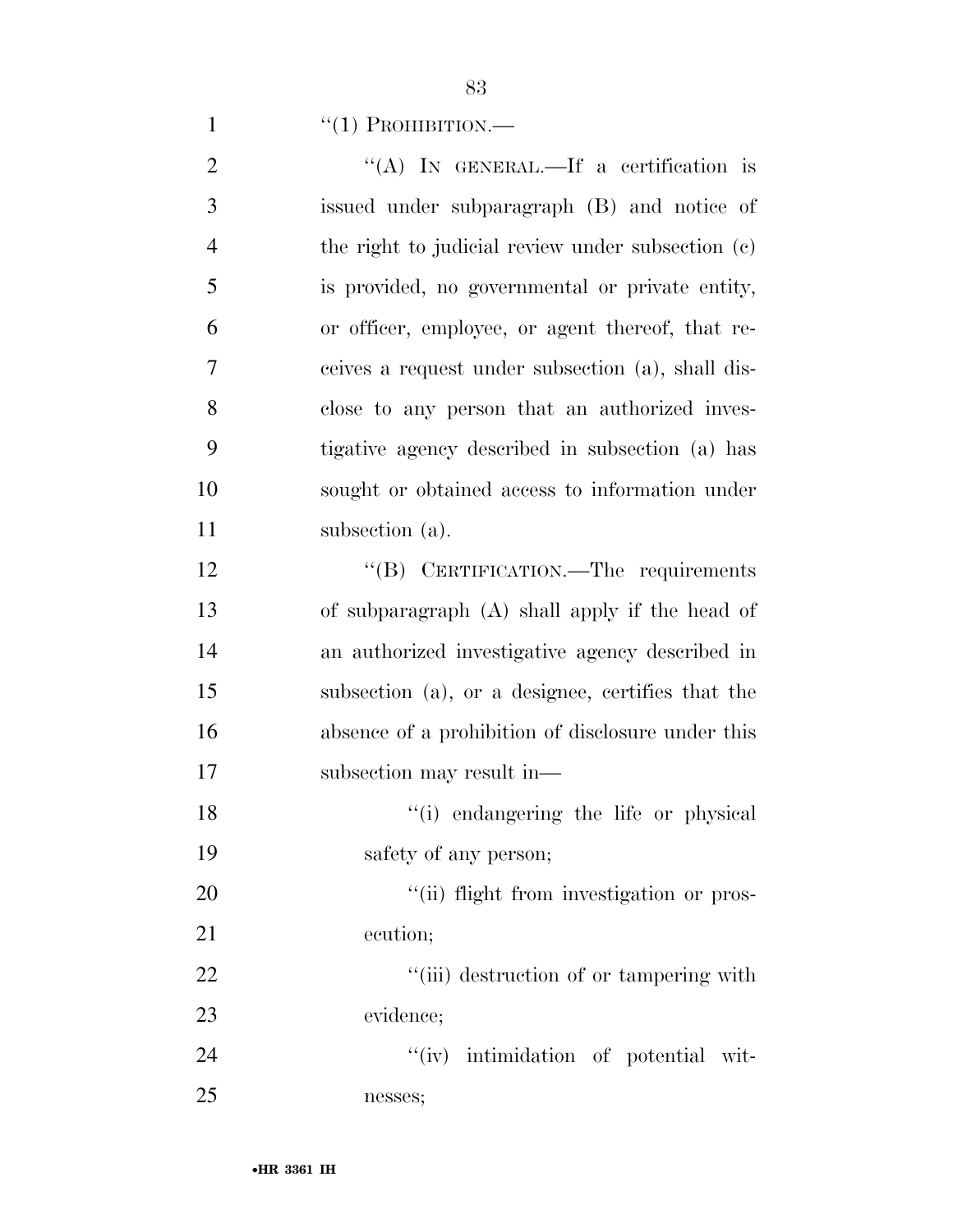| $\mathbf{1}$   | $\mathcal{C}(v)$ interference with diplomatic rela- |
|----------------|-----------------------------------------------------|
| $\overline{2}$ | tions;                                              |
| 3              | "(vi) alerting a target, an associate of            |
| $\overline{4}$ | a target, or the foreign power of which the         |
| 5              | target is an agent, of the interest of the          |
| 6              | Government in the target; or                        |
| 7              | "(vii) otherwise seriously endangering              |
| 8              | the national security of the United States.         |
| 9              | $``(2)$ EXCEPTION.—                                 |
| 10             | "(A) IN GENERAL.—A governmental or                  |
| 11             | private entity, or officer, employee, or agent      |
| 12             | thereof, that receives a request under sub-         |
| 13             | section (a) may disclose information otherwise      |
| 14             | subject to any applicable nondisclosure require-    |
| 15             | ment to-                                            |
| 16             | "(i) those persons to whom disclosure               |
| 17             | is necessary in order to comply with the re-        |
| 18             | quest;                                              |
| 19             | "(ii) an attorney in order to obtain                |
| 20             | legal advice or assistance regarding the re-        |
| 21             | quest; or                                           |
| 22             | "(iii) other persons as permitted by                |
| 23             | the head of the authorized investigative            |
| 24             | agency described in subsection (a).                 |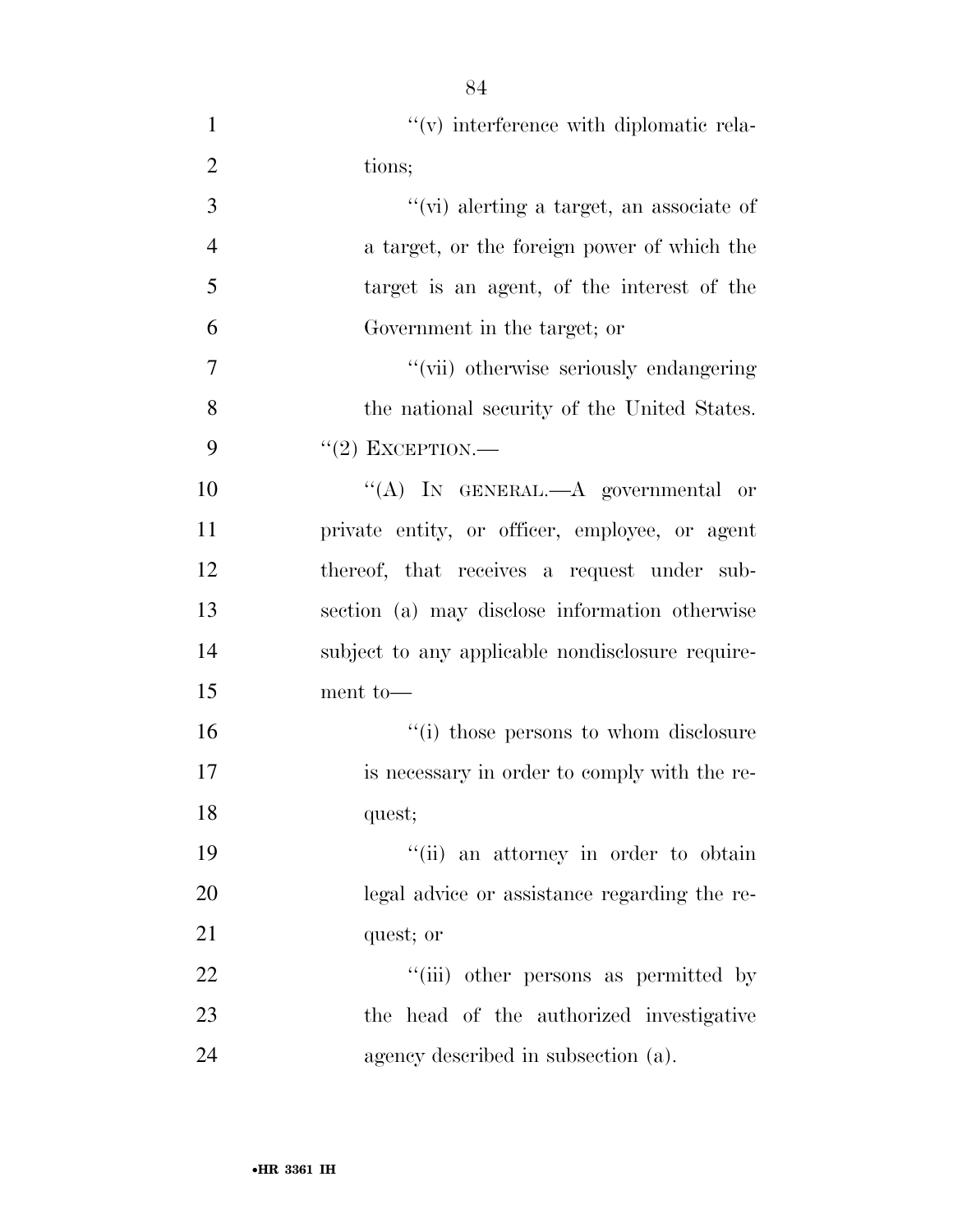| $\mathbf{1}$   | "(B) APPLICATION.—A person to whom                     |
|----------------|--------------------------------------------------------|
| $\overline{2}$ | disclosure is made under subparagraph (A)              |
| 3              | shall be subject to the nondisclosure require-         |
| $\overline{4}$ | ments applicable to a person to whom a request         |
| 5              | is issued under subsection (a) in the same man-        |
| 6              | ner as the person to whom the request is               |
| $\overline{7}$ | issued.                                                |
| 8              | " $(C)$ NOTICE.—Any recipient that dis-                |
| 9              | closes to a person described in subparagraph           |
| 10             | $(A)$ information otherwise subject to a non-          |
| 11             | disclosure requirement shall inform the person         |
| 12             | of the applicable nondisclosure requirement.           |
| 13             | "(D) IDENTIFICATION OF DISCLOSURE RE-                  |
| 14             | CIPIENTS.—At the request of the head of an             |
| 15             | authorized investigative agency described in           |
| 16             | subsection (a), or a designee, any person mak-         |
| 17             | ing or intending to make a disclosure under            |
| 18             | clause (i) or (iii) of subparagraph (A) shall          |
| 19             | identify to the head of the authorized investiga-      |
| 20             | tive agency or such designee the person to             |
| 21             | whom such disclosure will be made or to whom           |
| 22             | such disclosure was made prior to the request.         |
| 23             | "(3) TERMINATION.—In the case of any request           |
| 24             | for which a governmental or private entity has sub-    |
| 25             | mitted a notification or filed a petition for judicial |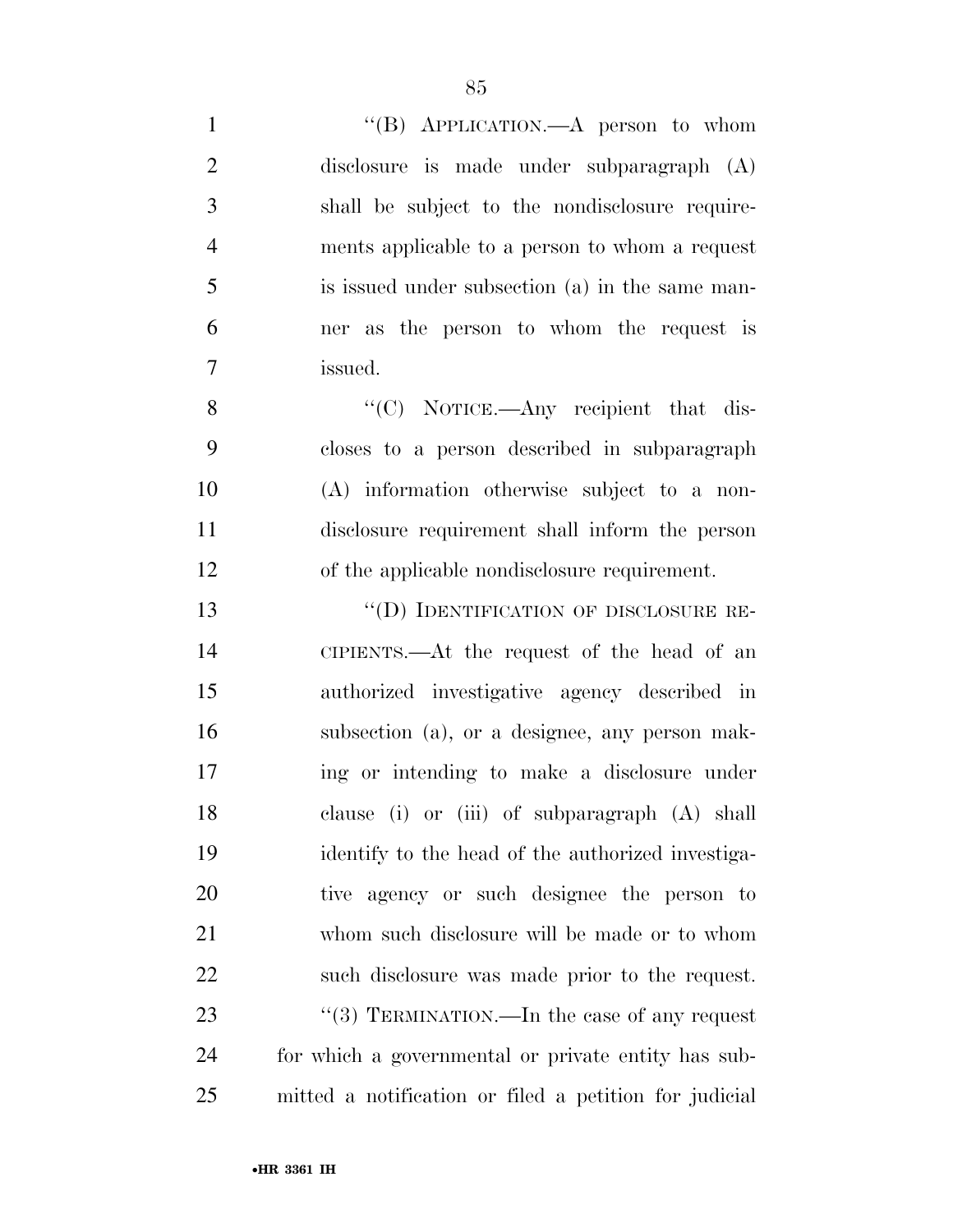| $\mathbf{1}$   | review under paragraph $(3)(B)$ , if the facts sup-         |
|----------------|-------------------------------------------------------------|
| $\overline{2}$ | porting a nondisclosure requirement cease to exist,         |
| 3              | an appropriate official of the authorized investigative     |
| $\overline{4}$ | agency described in subsection (a) shall promptly no-       |
| 5              | tify the governmental or private entity, or officer,        |
| 6              | employee, or agent thereof, subject to the nondisclo-       |
| 7              | sure requirement that the nondisclosure requirement         |
| 8              | is no longer in effect.".                                   |
| 9              | (e) JUDICIAL REVIEW.—Section 3511 of title 18,              |
| 10             | United States Code, is amended by striking subsection (b)   |
| 11             | and inserting the following new subsection:                 |
| 12             | "(b) NONDISCLOSURE.—                                        |
| 13             | $``(1)$ In GENERAL.—                                        |
| 14             | "(A) NOTICE.—If a recipient of a request                    |
| 15             | for a report, records, or other information                 |
| 16             | under section $2709$ of this title, section $626$ of        |
| 17             | the Fair Credit Reporting Act (15 U.S.C.                    |
| 18             | 1681u), section 1114 of the Right to Financial              |
| 19             | Privacy Act of 1978 (12 U.S.C. 3414), or sec-               |
| 20             | tion 802 of the National Security Act of 1947               |
| 21             | $(50 \text{ U.S.C. } 3162)$ , wishes to have a court review |
| 22             | a nondisclosure requirement imposed in connec-              |
| 23             | tion with the request, the recipient may notify             |
| 24             | the Government or file a petition for judicial re-          |
| 25             | view in any court described in subsection (a).              |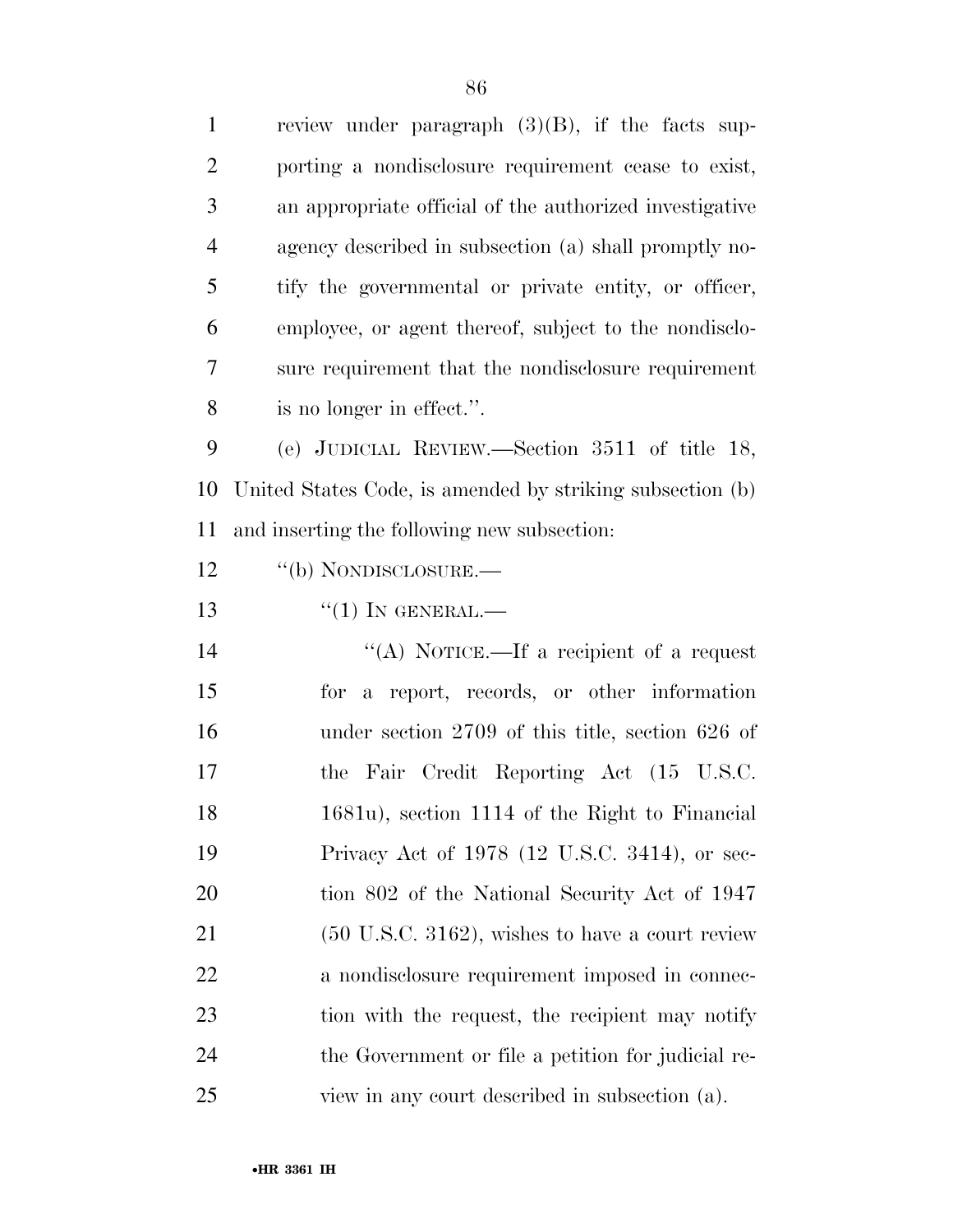1 ''(B) APPLICATION.—Not later than 30 days after the date of receipt of a notification under subparagraph (A), the Government shall apply for an order prohibiting the disclosure of the existence or contents of the relevant re- quest. An application under this subparagraph may be filed in the district court of the United States for the judicial district in which the re- cipient of the order is doing business or in the district court of the United States for any judi- cial district within which the authorized inves- tigation that is the basis for the request is being conducted. The applicable nondisclosure requirement shall remain in effect during the pendency of proceedings relating to the require-ment.

 $C(C)$  CONSIDERATION.—A district court of the United States that receives a petition under subparagraph (A) or an application under sub- paragraph (B) should rule expeditiously, and shall, subject to paragraph (3), issue a non- disclosure order that includes conditions appro-priate to the circumstances.

24 "(2) APPLICATION CONTENTS.—An application for a nondisclosure order or extension thereof or a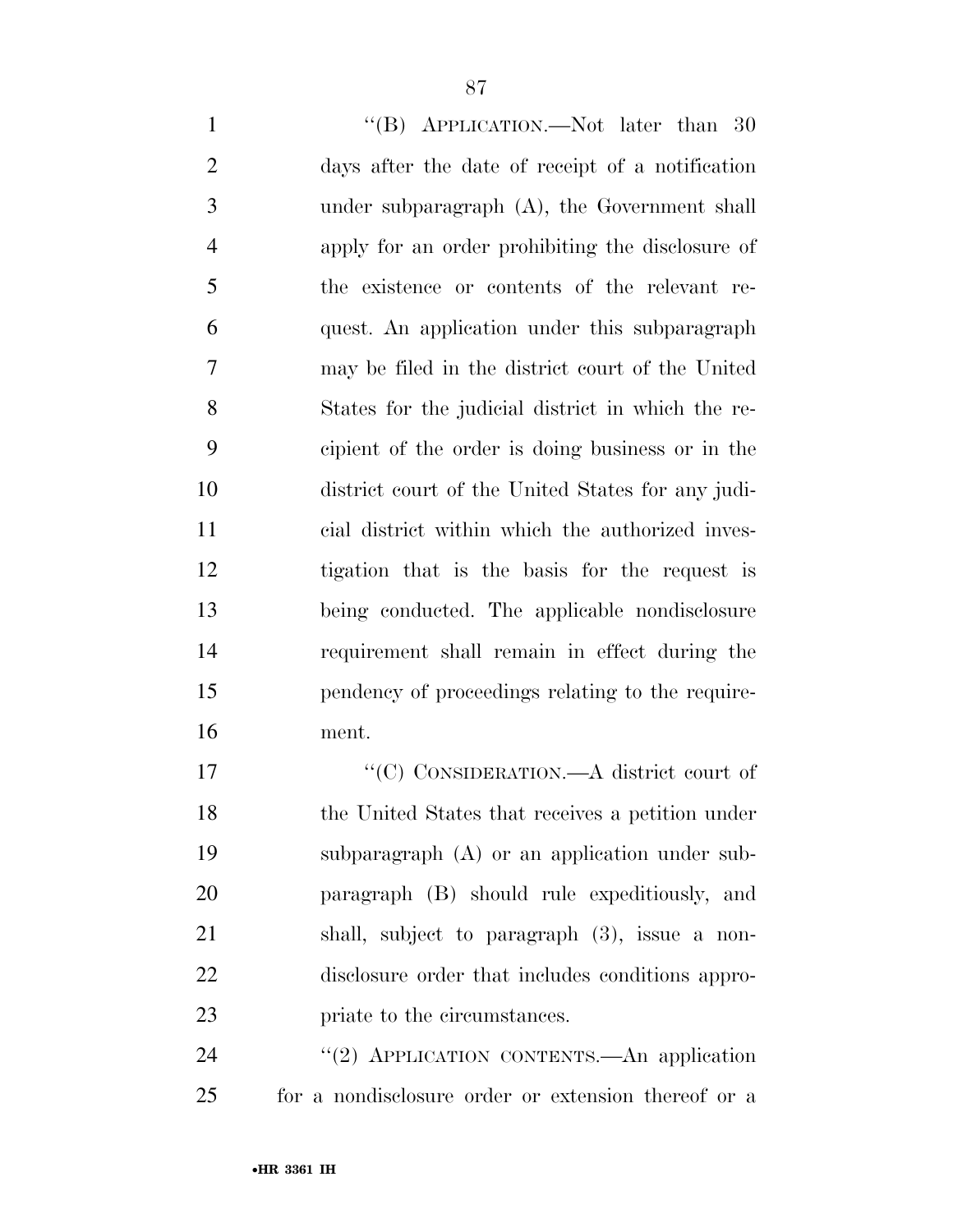| $\mathbf{1}$   | response to a petition filed under paragraph (1)       |
|----------------|--------------------------------------------------------|
| $\overline{2}$ | shall include a certification from the Attorney Gen-   |
| 3              | eral, Deputy Attorney General, an Assistant Attor-     |
| $\overline{4}$ | ney General, or the Director of the Federal Bureau     |
| 5              | of Investigation, or in the case of a request by a de- |
| 6              | partment, agency, or instrumentality of the Federal    |
| 7              | Government other than the Department of Justice,       |
| 8              | the head or deputy head of the department, agency,     |
| 9              | or instrumentality, containing a statement of specific |
| 10             | facts indicating that the absence of a prohibition of  |
| 11             | disclosure under this subsection may result in—        |
| 12             | $\lq\lq$ endangering the life or physical safety       |
| 13             | of any person;                                         |
| 14             | "(B) flight from investigation or prosecu-             |
| 15             | tion;                                                  |
| 16             | "(C) destruction of or tampering with evi-             |
| 17             | dence;                                                 |
| 18             | $\lq\lq$ (D) intimidation of potential witnesses;      |
| 19             | $\lq\lq$ (E) interference with diplomatic relations;   |
| 20             | $\lq\lq(F)$ alerting a target, an associate of a       |
| 21             | target, or the foreign power of which the target       |
| 22             | is an agent, of the interest of the Government         |
| 23             | in the target; or                                      |
| 24             | $\lq\lq(G)$ otherwise seriously endangering the        |
| 25             | national security of the United States.                |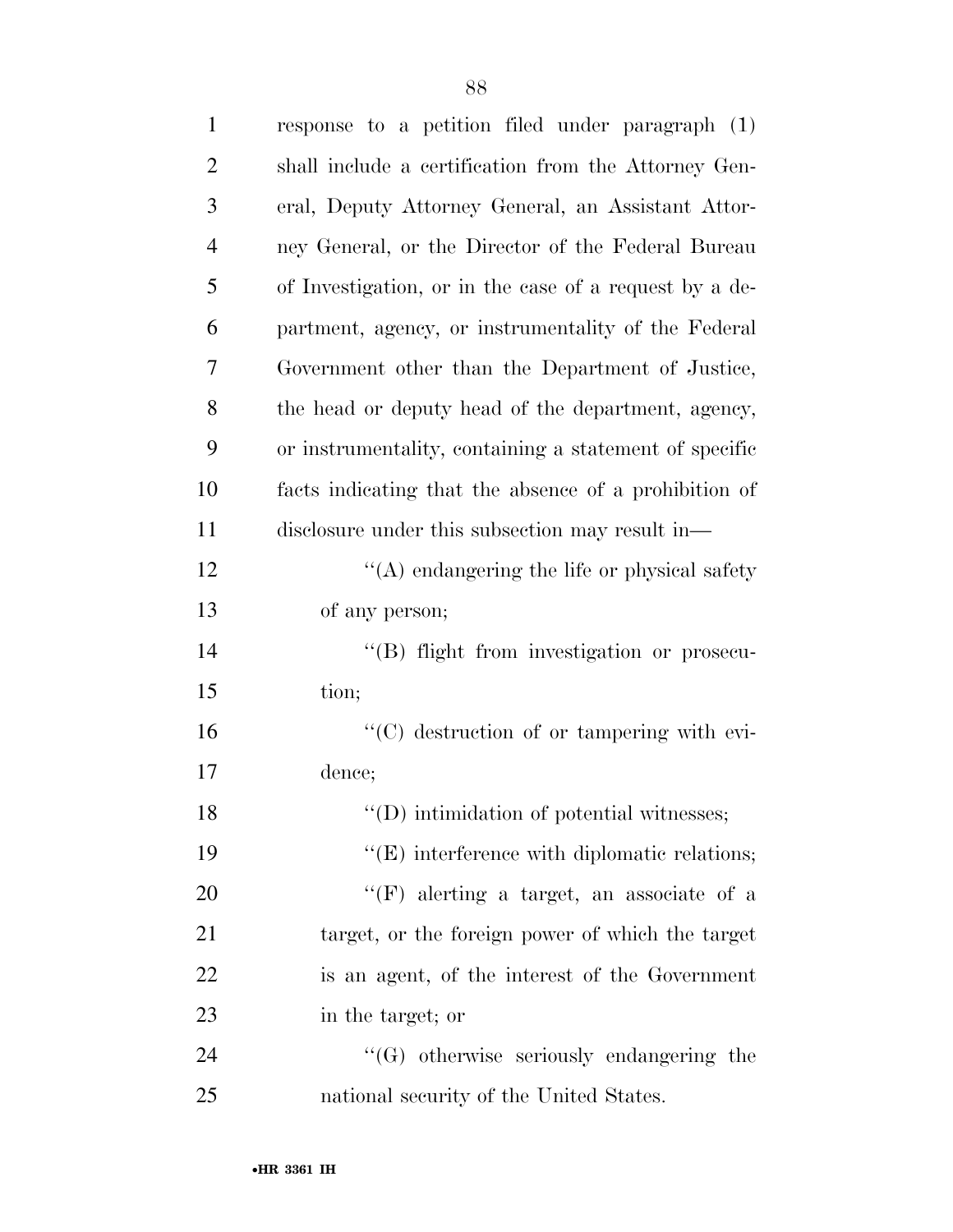| $\mathbf{1}$   | "(3) STANDARD.—A district court of the                |
|----------------|-------------------------------------------------------|
| $\overline{2}$ | United States shall issue a nondisclosure require-    |
| 3              | ment order or extension thereof under this sub-       |
| $\overline{4}$ | section if the court determines that there is reason  |
| 5              | to believe that disclosure of the information subject |
| 6              | to the nondisclosure requirement during the applica-  |
| $\overline{7}$ | ble time period will result in—                       |
| 8              | $\lq\lq$ endangering the life or physical safety      |
| 9              | of any person;                                        |
| 10             | "(B) flight from investigation or prosecu-            |
| 11             | tion;                                                 |
| 12             | $\lq\lq$ destruction of or tampering with evi-        |
| 13             | dence;                                                |
| 14             | $\lq\lq$ (D) intimidation of potential witnesses;     |
| 15             | $\lq\lq$ (E) interference with diplomatic relations;  |
| 16             | "(F) alerting a target, an associate of a             |
| 17             | target, or the foreign power of which the target      |
| 18             | is an agent, of the interest of the Government        |
| 19             | in the target; or                                     |
| 20             | $\lq\lq(G)$ otherwise seriously endangering the       |
| 21             | national security of the United States.".             |
| 22             | SEC. 503. JUDICIAL REVIEW.                            |
| 23             | (a) COUNTERINTELLIGENCE ACCESS TO TELEPHONE           |
| 24             | TOLL AND TRANSACTIONAL RECORDS.—Section 2709 of       |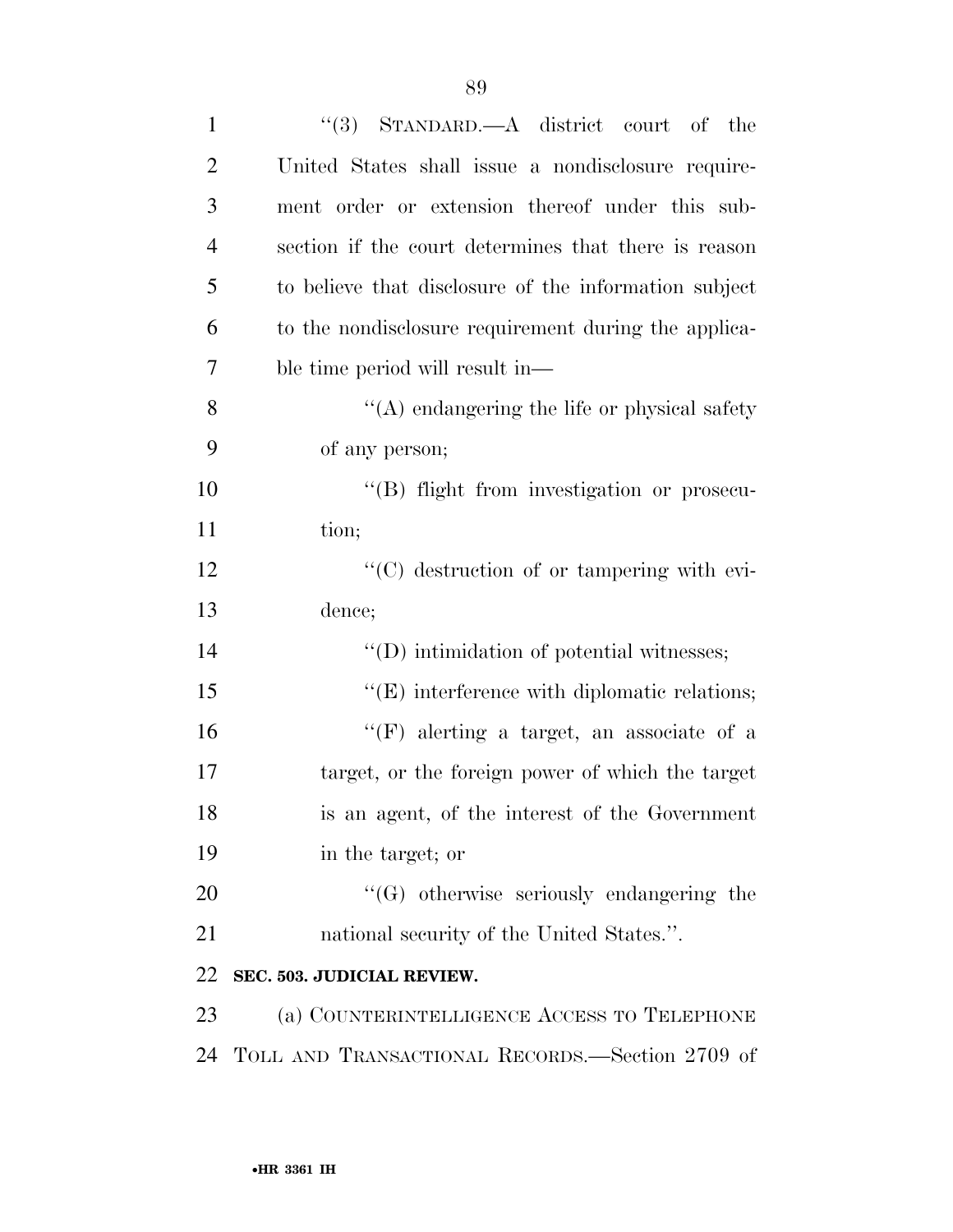| $\mathbf{1}$   | title 18, United States Code, as amended by section             |
|----------------|-----------------------------------------------------------------|
| $\overline{2}$ | $501(a)$ of this Act, is further amended—                       |
| 3              | $(1)$ by redesignating subsections $(d)$ , $(e)$ , $(f)$ ,      |
| $\overline{4}$ | and (g) as subsections (e), $(f)$ , $(g)$ , and $(h)$ , respec- |
| 5              | tively; and                                                     |
| 6              | $(2)$ by inserting after subsection $(e)$ the fol-              |
| 7              | lowing new subsection:                                          |
| 8              | "(d) JUDICIAL REVIEW.—                                          |
| 9              | "(1) IN GENERAL.—A request under subsection                     |
| 10             | (b) or a non-disclosure requirement imposed in con-             |
| 11             | nection with such request under subsection (c) shall            |
| 12             | be subject to judicial review under section 3511.               |
| 13             | "(2) NOTICE.— $A$ request under subsection (b)                  |
| 14             | shall include notice of the availability of judicial re-        |
| 15             | view described in paragraph $(1)$ .".                           |
| 16             | (b) ACCESS TO FINANCIAL RECORDS FOR CERTAIN                     |
| 17             | INTELLIGENCE AND PROTECTIVE PURPOSES.-Section                   |
|                | 18 1114 of the Right to Financial Privacy Act of 1978 (12)      |
| 19             | U.S.C. 3414), as amended by section $502(b)$ of this Act,       |
| 20             | is further amended—                                             |
| 21             | $(1)$ by redesignating subsection $(d)$ (as redesig-            |
| 22             | nated by such section $502(b)$ as subsection (e); and           |
| 23             | $(2)$ by inserting after subsection $(e)$ the fol-              |
| 24             | lowing new subsection:                                          |
| 25             | $``$ (d) JUDICIAL REVIEW.—                                      |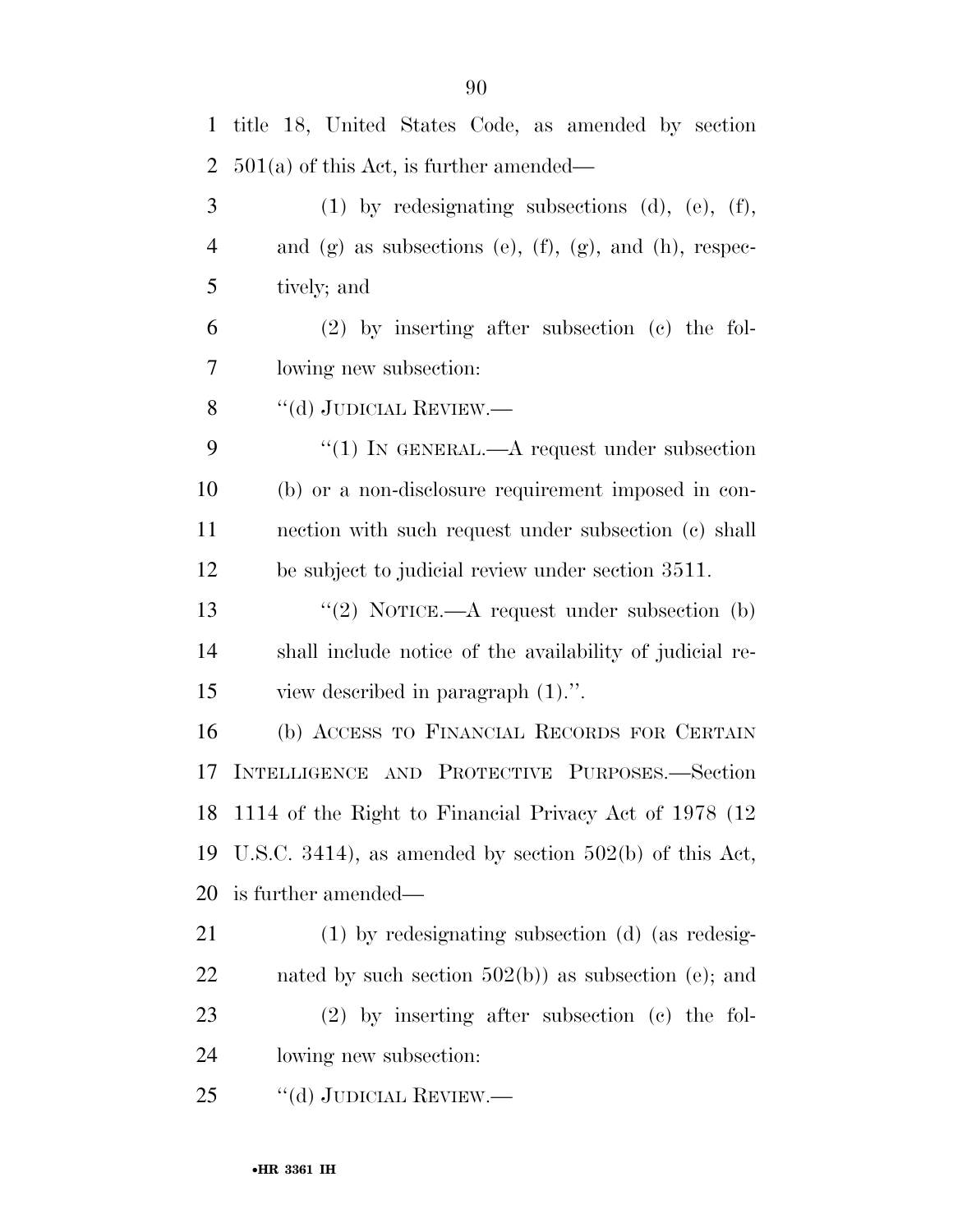| $\mathbf{1}$   | "(1) IN GENERAL.—A request under subsection              |
|----------------|----------------------------------------------------------|
| $\overline{2}$ | (a) or a non-disclosure requirement imposed in con-      |
| 3              | nection with such request under subsection (c) shall     |
| $\overline{4}$ | be subject to judicial review under section 3511 of      |
| 5              | title 18, United States Code.                            |
| 6              | "(2) NOTICE.—A request under subsection (a)              |
| 7              | shall include notice of the availability of judicial re- |
| 8              | view described in paragraph $(1)$ .".                    |
| 9              | IDENTITY OF FINANCIAL INSTITUTIONS AND<br>(e)            |
| 10             | CREDIT REPORTS.—Section 626 of the Right to Financial    |
| 11             | Privacy Act (15 U.S.C. 1681u), as amended by section     |
| 12             | $502(c)$ of this Act, is further amended—                |
| 13             | (1) by redesignating subsections (d) through (i)         |
| 14             | (as redesignated by such section $502(c)$ ) as sub-      |
| 15             | sections (e) through (j), respectively; and              |
| 16             | $(2)$ by inserting after subsection $(e)$ the fol-       |
| 17             | lowing new subsection:                                   |
| 18             | $\lq\lq(d)$ JUDICIAL REVIEW.—                            |
| 19             | "(1) IN GENERAL.— $A$ request under subsection           |
| <b>20</b>      | (a) or a non-disclosure requirement imposed in con-      |
| 21             | nection with such request under subsection (c) shall     |
| 22             | be subject to judicial review under section 3511 of      |
| 23             | title 18, United States Code.                            |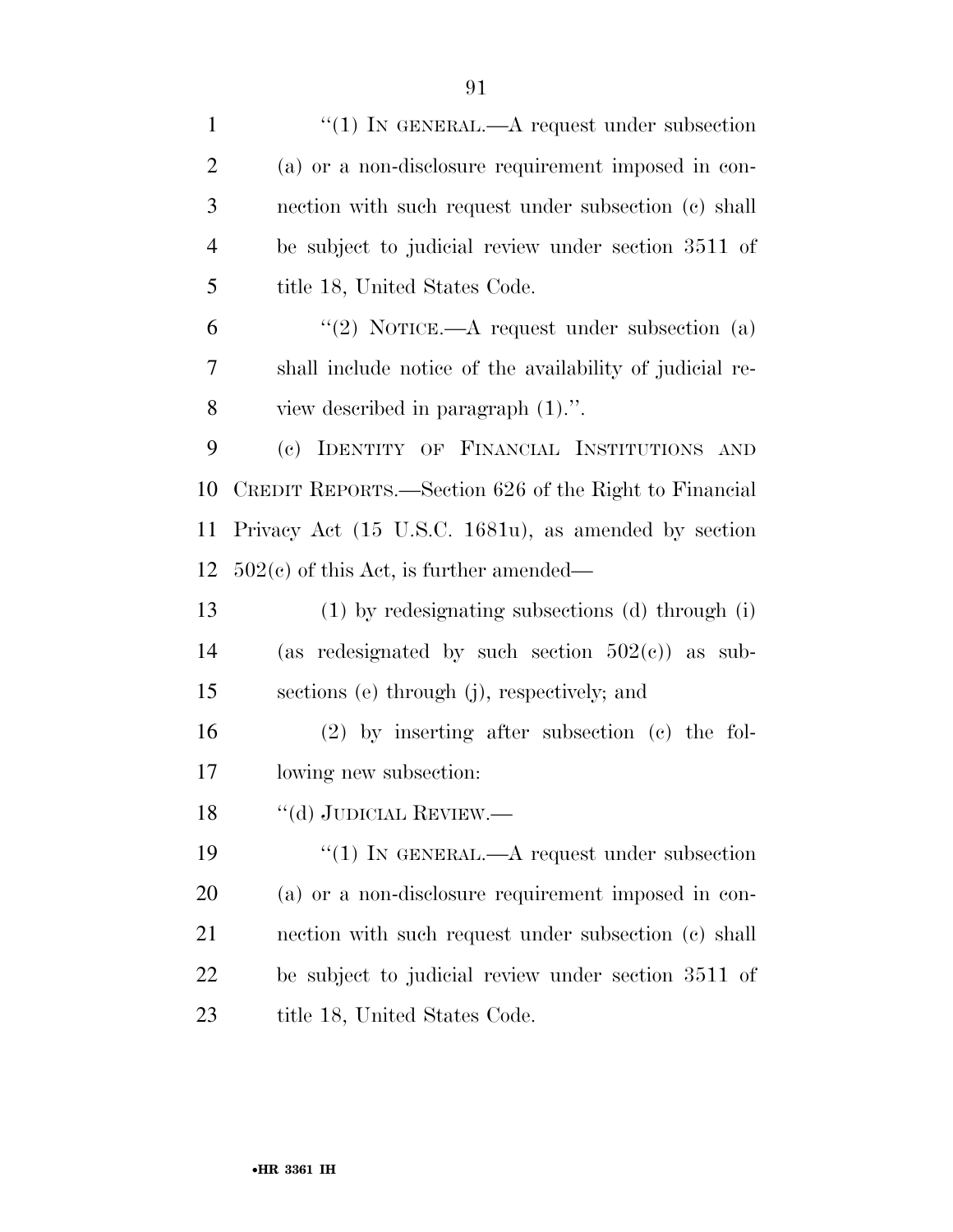| $\mathbf{1}$   | "(2) NOTICE.—A request under subsection $(a)$            |
|----------------|----------------------------------------------------------|
| $\overline{2}$ | shall include notice of the availability of judicial re- |
| 3              | view described in paragraph $(1)$ .".                    |
| $\overline{4}$ | (d) INVESTIGATIONS OF PERSONS WITH ACCESS TO             |
| 5              | CLASSIFIED INFORMATION.—Section 802 of the National      |
| 6              | Security Act of 1947 (50 U.S.C. 3162) is amended—        |
| 7              | $(1)$ by redesignating subsections $(e)$ through $(e)$   |
| 8              | as subsections (d) through (f), respectively; and        |
| 9              | $(2)$ by inserting after subsection (b) the fol-         |
| 10             | lowing new subsection:                                   |
| 11             | $``$ (c) JUDICIAL REVIEW.—                               |
| 12             | "(1) IN GENERAL.— $A$ request under subsection           |
| 13             | (a) or a non-disclosure requirement imposed in con-      |
| 14             | nection with such request under subsection (c) shall     |
| 15             | be subject to judicial review under section 3511 of      |
| 16             | title 18, United States Code.                            |
| 17             | "(2) NOTICE.—A request under subsection (a)              |
| 18             | shall include notice of the availability of judicial re- |
| 19             | view described in paragraph $(1)$ .".                    |
| 20             | SEC. 504. INSPECTOR GENERAL REPORTS ON NATIONAL SE-      |
| 21             | <b>CURITY LETTERS.</b>                                   |
| 22             | Section 119 of the USA PATRIOT Improvement and           |
| 23             | Reauthorization Act of 2005 (Public Law 109–177; 120     |
| 24             | Stat. 219) is amended—                                   |

(1) in subsection (b)—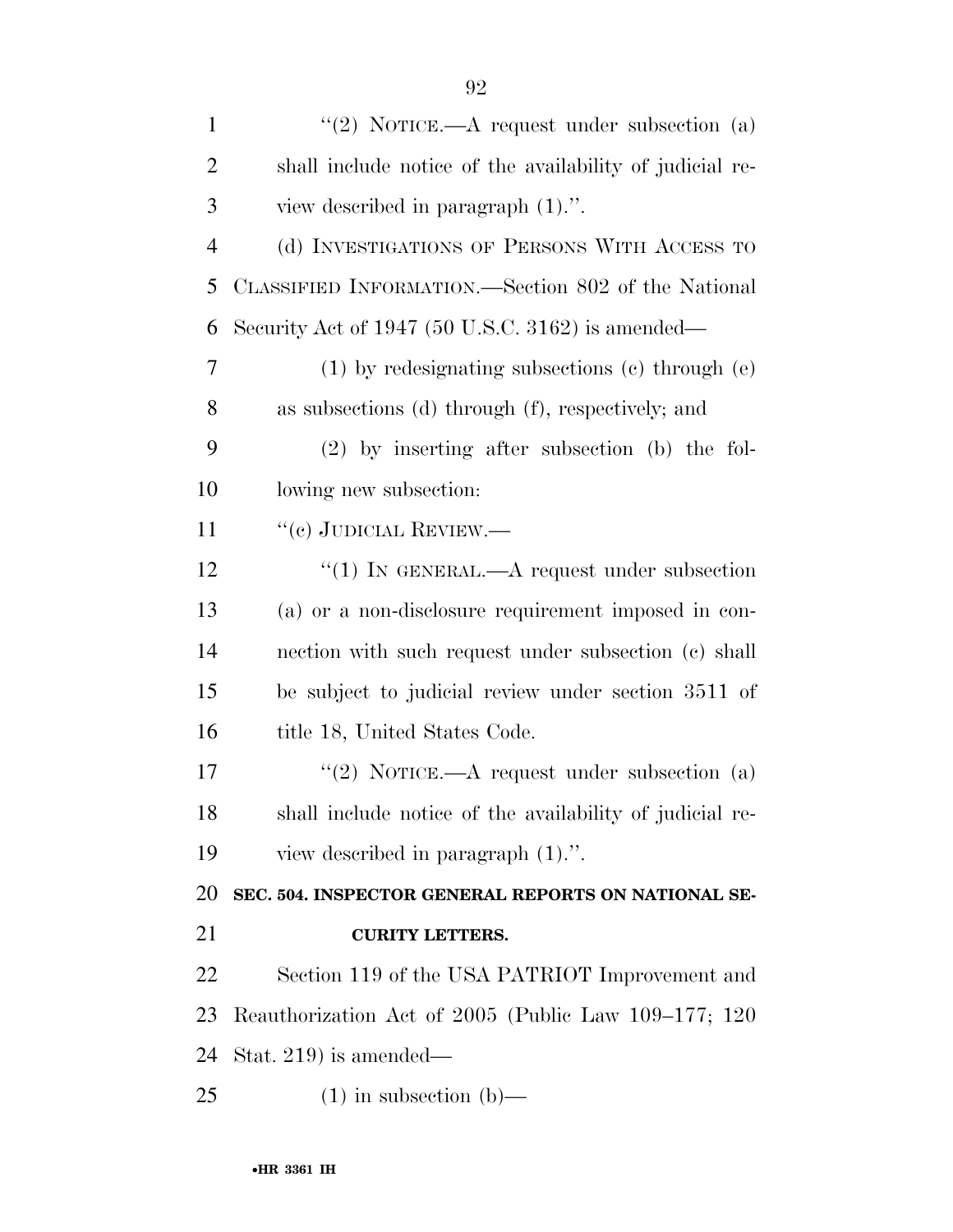| $\mathbf{1}$   | $(A)$ in paragraph $(1)$ , by inserting "and         |
|----------------|------------------------------------------------------|
| $\overline{2}$ | calendar years 2010 through 2013" after              |
| 3              | "2006"; and                                          |
| $\overline{4}$ | (B) in paragraph $(3)(C)$ , by striking "(as         |
| 5              | such term is defined in section $3(4)$ of the Na-    |
| 6              | tional Security Act of 1947 (50 U.S.C.               |
| $\overline{7}$ | $401a(4))$ ";                                        |
| 8              | $(2)$ in subsection $(e)$ , by adding at the end the |
| 9              | following new paragraph:                             |
| 10             | "(3) CALENDAR YEARS 2010 THROUGH $2013$ .            |
| 11             | Not later than December 31, 2014, the Inspector      |
| 12             | General of the Department of Justice shall submit    |
| 13             | to the Committee on the Judiciary and the Perma-     |
| 14             | nent Select Committee on Intelligence of the House   |
| 15             | of Representatives and the Committee on the Judici-  |
| 16             | ary and the Select Committee on Intelligence of the  |
| 17             | Senate a report containing the results of the audit  |
| 18             | conducted under subsection (a) for calendar years    |
| 19             | 2010 through 2013.";                                 |
| 20             | $(3)$ by striking subsection $(g)$ and inserting the |
| 21             | following new subsection:                            |
| 22             | "(h) DEFINITIONS.—In this section:                   |
| 23             | INTELLIGENCE COMMUNITY.—The term<br>``(1)            |

'intelligence community' has the meaning given that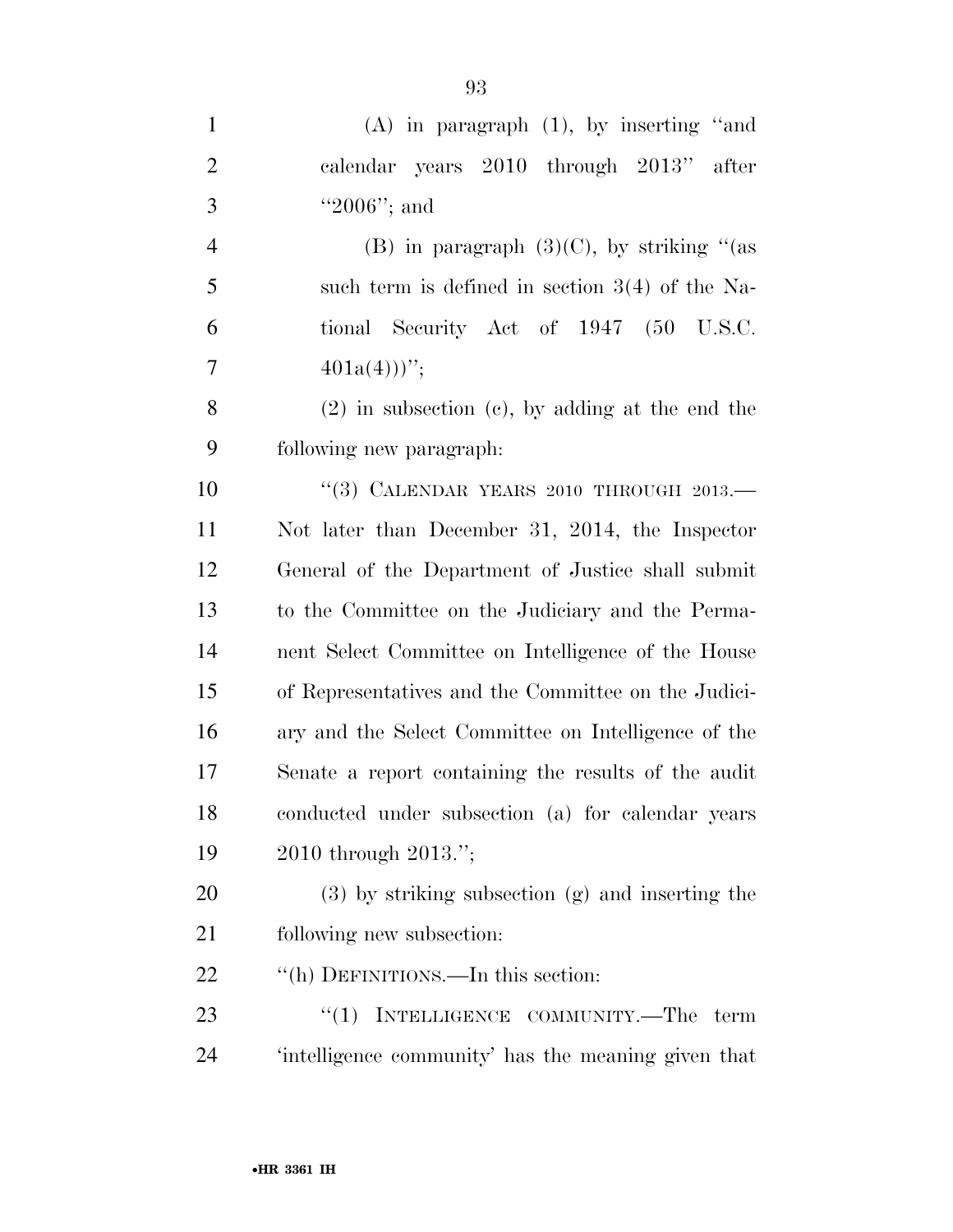| $\mathbf{1}$   | term in section 3 of the National Security Act of     |
|----------------|-------------------------------------------------------|
| $\overline{2}$ | 1947 (50 U.S.C. 3003).                                |
| 3              | "(2) NATIONAL SECURITY LETTER.—The term               |
| $\overline{4}$ | 'national security letter' means a request for infor- |
| 5              | mation under—                                         |
| 6              | "(A) section 2709(b) of title 18, United              |
| $\overline{7}$ | States Code (to access certain communication          |
| 8              | service provider records);                            |
| 9              | "(B) section $1114$ of the Right to Finan-            |
| 10             | cial Privacy Act of 1978 (12 U.S.C.                   |
| 11             | $3414(a)(5)(A)$ (to obtain financial institution      |
| 12             | customer records);                                    |
| 13             | " $(C)$ section 802 of the National Security"         |
| 14             | Act of $1947$ (50 U.S.C. 3162) (to obtain finan-      |
| 15             | cial information, records, and consumer re-           |
| 16             | ports); or                                            |
| 17             | $\lq\lq$ (D) section 626 of the Fair Credit Re-       |
| 18             | porting Act (15 U.S.C. 1681u) (to obtain cer-         |
| 19             | tain financial information and consumer re-           |
| 20             | ports).                                               |
| 21             | $``(3)$ UNITED STATES PERSON.—The<br>term             |
| 22             | United States person' has the meaning given that      |
| 23             | term in section 101 of the Foreign Intelligence Sur-  |
| 24             | veillance Act of 1978 (50 U.S.C. 1801).";             |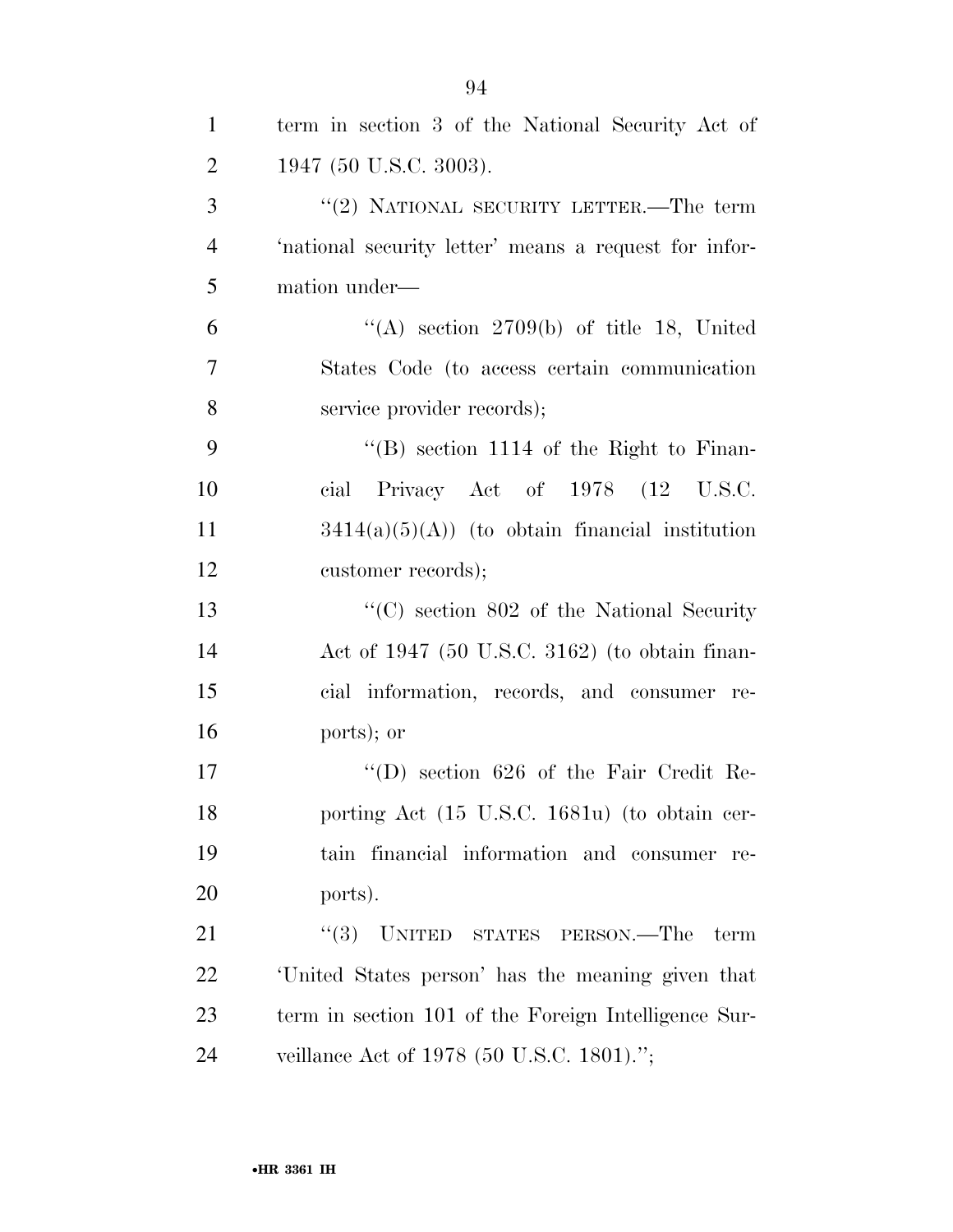| $\mathbf{1}$   | $(4)$ by redesignating subsections $(d)$ , $(e)$ , and |
|----------------|--------------------------------------------------------|
| $\overline{2}$ | (f) as subsections (e), (f), and (g), respectively;    |
| 3              | $(5)$ by inserting after subsection $(e)$ the fol-     |
| $\overline{4}$ | lowing new subsection:                                 |
| 5              | "(d) INTELLIGENCE ASSESSMENT.-                         |
| 6              | " $(1)$ IN GENERAL.—For the period beginning           |
| 7              | on January 1, 2010, and ending on December 31,         |
| 8              | 2013, the Inspector General of the Intelligence Com-   |
| 9              | munity shall—                                          |
| 10             | $\lq\lq$ examine the use of national security          |
| 11             | letters by the intelligence community during the       |
| 12             | period;                                                |
| 13             | "(B) describe any noteworthy facts or cir-             |
| 14             | cumstances relating to the use of national secu-       |
| 15             | rity letters by the intelligence community, in-        |
| 16             | cluding any improper or illegal use of such au-        |
| 17             | thority;                                               |
| 18             | $\lq\lq$ (C) assess the importance of information      |
| 19             | received under the national security letters to        |
| 20             | the activities of the intelligence community; and      |
| 21             | $\lq\lq$ (D) examine the manner in which infor-        |
| 22             | mation received under the national security let-       |
| 23             | ters was collected, retained, analyzed, and dis-       |
| 24             | seminated.                                             |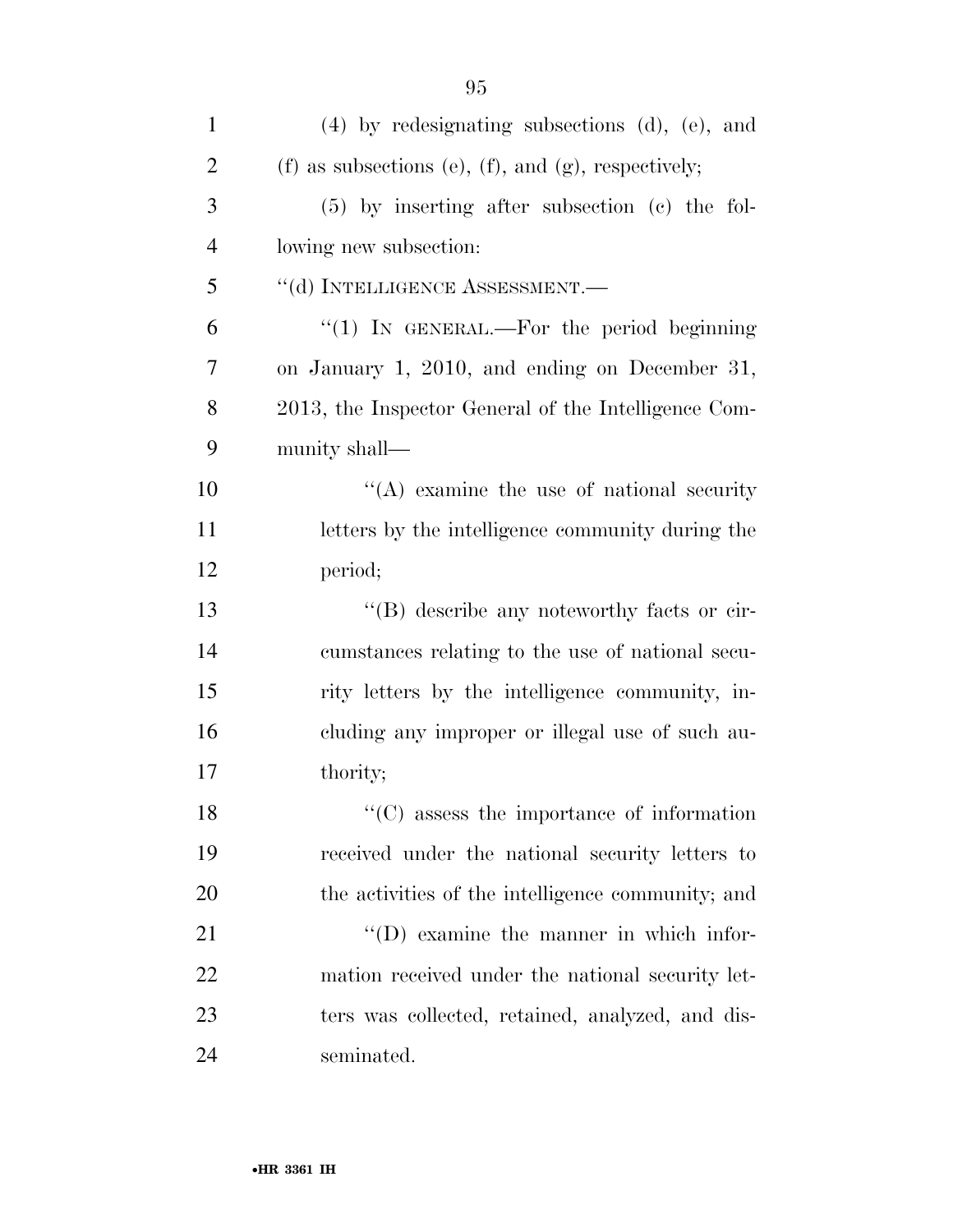| $\mathbf{1}$   | "(2) SUBMISSION DATE FOR ASSESSMENT.-               |
|----------------|-----------------------------------------------------|
| $\overline{2}$ | Not later than December 31, 2014, the Inspector     |
| 3              | General of the Intelligence Community shall submit  |
| $\overline{4}$ | to the Committee on the Judiciary and the Select    |
| 5              | Committee on Intelligence of the Senate and the     |
| 6              | Committee on the Judiciary and the Permanent Se-    |
| 7              | lect Committee on Intelligence of the House of Rep- |
| 8              | resentatives a report containing the results of the |
| 9              | assessment for calendar years 2010 through 2013.";  |
| 10             | $(6)$ in subsection (e), as redesignated by para-   |
| 11             | $graph(4)$ —                                        |
| 12             | $(A)$ in paragraph $(1)$ —                          |
| 13             | (i) by striking "a report under sub-                |
| 14             | section (c)(1) or (c)(2)" and inserting "any        |
| 15             | report under subsection (c) or $(d)$ "; and         |
| 16             | (ii) by striking "Inspector General of              |
| 17             | the Department of Justice" and inserting            |
| 18             | "Inspector General of the Department of             |
| 19             | Justice, the Inspector General of the Intel-        |
| 20             | ligence Community, and any Inspector                |
| 21             | General of an element of the intelligence           |
| 22             | community that prepares a report to assist          |
| 23             | the Inspector General of the Department             |
| 24             | of Justice or the Inspector General of the          |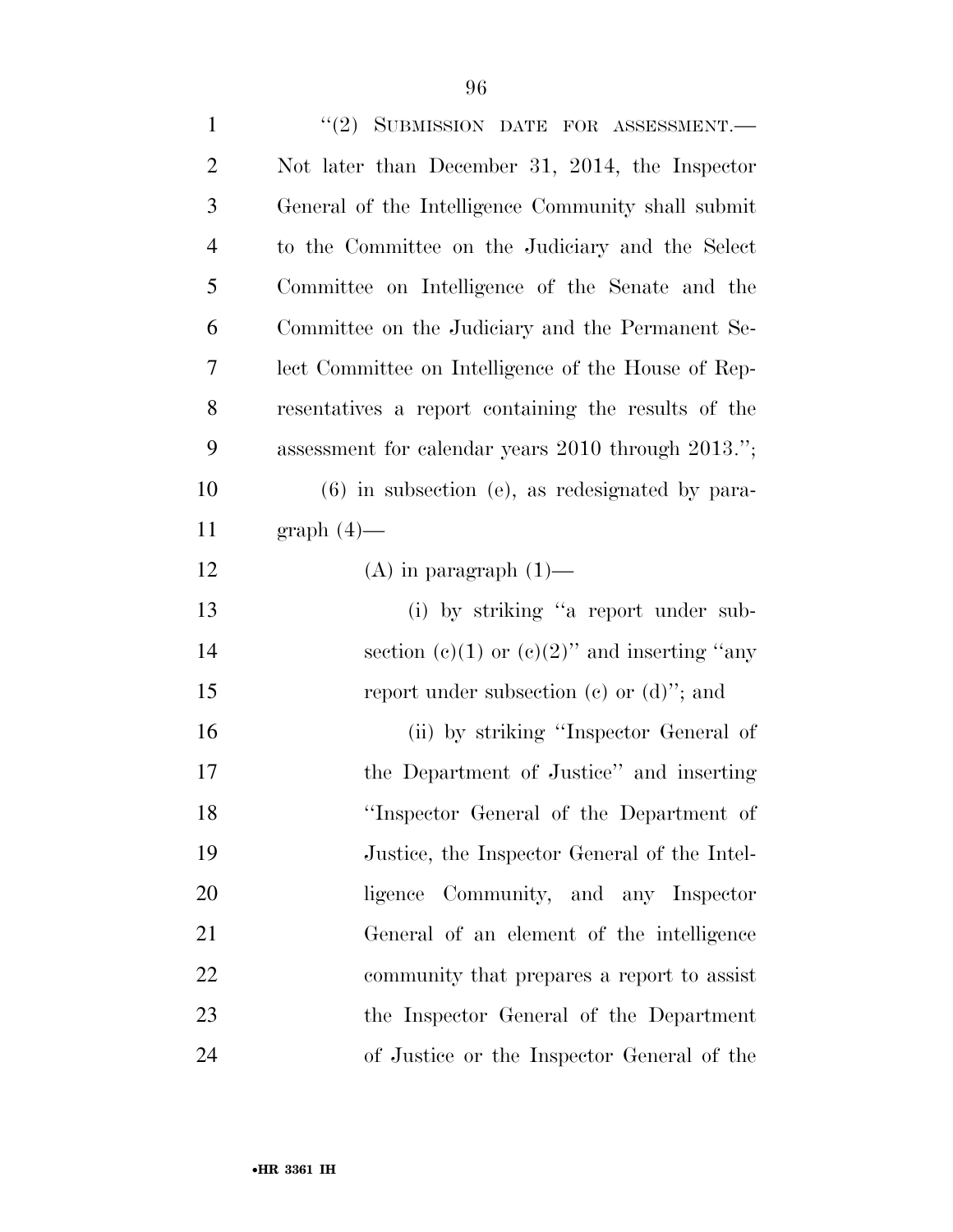| $\mathbf{1}$   | Intelligence Community in complying with            |
|----------------|-----------------------------------------------------|
| $\overline{2}$ | the requirements of this section"; and              |
| 3              | $(B)$ in paragraph $(2)$ , by striking "the re-     |
| $\overline{4}$ | ports submitted under subsection $(e)(1)$ or        |
| 5              | $(e)(2)$ " and inserting "any report submitted      |
| 6              | under subsection (c) or $(d)$ "; and                |
| $\overline{7}$ | (7) in subsection (f), as redesignated by para-     |
| 8              | $graph(4)$ —                                        |
| 9              | (A) by striking "The reports submitted              |
| 10             | under subsections (e)(1) or (e)(2)" and insert-     |
| 11             | ing "Each report submitted under subsection"        |
| 12             | $(e)$ "; and                                        |
| 13             | (B) by striking "subsection $(d)(2)$ " and in-      |
| 14             | serting "subsection $(e)(2)$ ".                     |
| 15             | SEC. 505. NATIONAL SECURITY LETTER SUNSET.          |
| 16             | (a) REPEAL.—Effective on June 1, $2015$ —           |
| 17             | (1) section 2709 of title 18, United States         |
| 18             | Code, is amended to read as such provision read on  |
| 19             | October 25, 2001;                                   |
| 20             | $(2)$ section 1114 of the Right to Financial Pri-   |
| 21             | vacy Act of 1978 (12 U.S.C. 3414(a)(5)) is amended  |
| 22             | to read as such provision read on October 25, 2001; |
| 23             | $(3)$ subsections (a) and (b) of section 626 of the |
| 24             | Fair Credit Reporting Act (15 U.S.C. 1681u) are     |
| 25             | amended to read as subsections (a) and (b), respec- |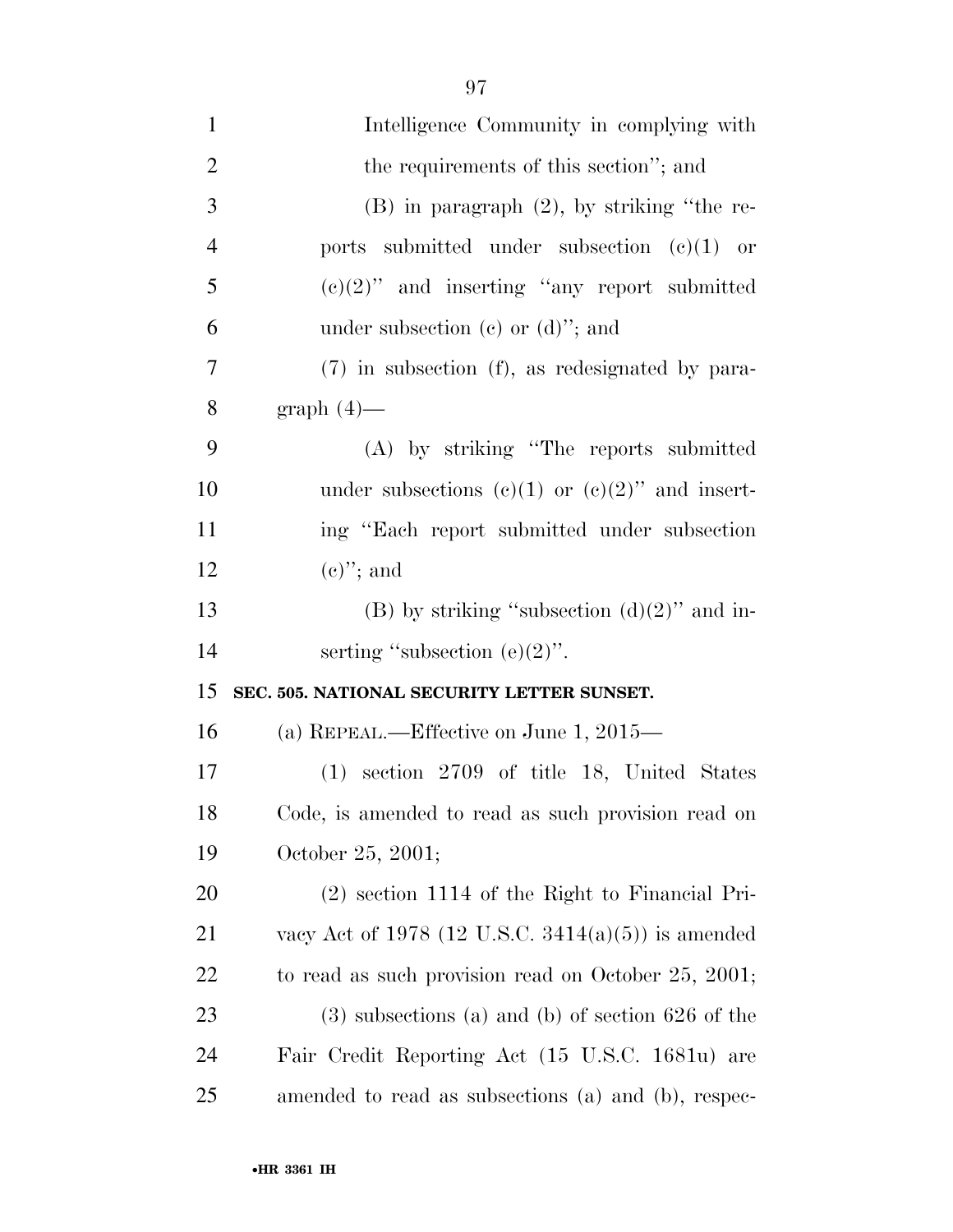| $\mathbf{1}$   | tively, of the second of the 2 sections designated as        |
|----------------|--------------------------------------------------------------|
| $\mathfrak{2}$ | section 624 of such Act (15 U.S.C. 1681u) (relating          |
| 3              | to disclosure to the Federal Bureau of Investigation         |
| $\overline{4}$ | for counterintelligence purposes), as added by sec-          |
| 5              | tion 601 of the Intelligence Authorization Act for           |
| 6              | Fiscal Year 1996 (Public Law 104–93; 109 Stat.               |
| $\tau$         | $974$ , read on October 25, 2001; and                        |
| $8\phantom{1}$ | (4) section 802 of the National Security Act of              |
| 9              | 1947 (50 U.S.C. 3162) is amended to read as such             |
| 10             | provision read on October 25, 2001.                          |
| 11             | (b) TRANSITION PROVISION.—Notwithstanding sub-               |
| 12             | section (a), the provisions of law referred to in subsection |
| 13             | (a), as in effect on May 31, 2015, shall continue to apply   |
| 14             | on and after June 1, 2015, with respect to any particular    |
| 15             | foreign intelligence investigation or with respect to any    |
| 16             | particular offense or potential offense that began or oc-    |
| 17             | curred before June 1, 2015.                                  |
|                |                                                              |

## **SEC. 506. TECHNICAL AND CONFORMING AMENDMENTS.**

 Section 3511 of title 18, United States Code, is amended in subsections (a), (c), and (d), by striking ''or 627(a)'' each place it appears.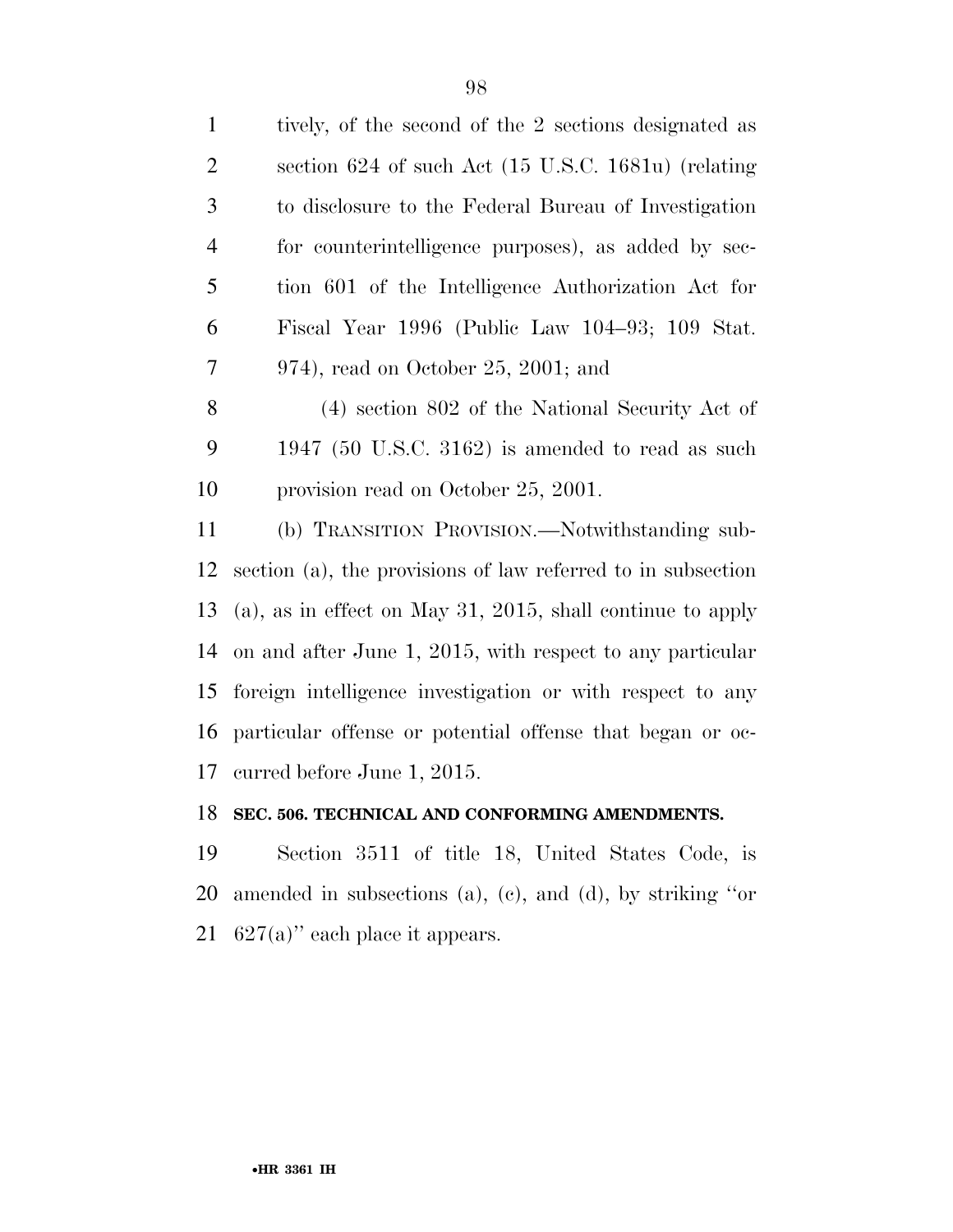# **TITLE VI—FISA AND NATIONAL SECURITY LETTER TRANS-PARENCY REFORMS**

#### **SEC. 601. THIRD-PARTY REPORTING ON FISA ORDERS AND**

#### **NATIONAL SECURITY LETTERS.**

 (a) IN GENERAL.—Each electronic service provider may report information to the public in accordance with this section about demands and requests for information made by any Government entity under a surveillance law, and is exempt in accordance with subsection (d) from li- ability with respect to that report, even if such provider would otherwise be prohibited by a surveillance law from reporting that information.

 (b) PERIODIC AGGREGATE REPORTS.—An electronic service provider may report such information not more often than quarterly and only to the following extent:

 (1) ESTIMATE OF NUMBERS OF DEMANDS AND REQUESTS MADE.—The report may reveal an esti- mate of the number of the demands and requests de- scribed in subsection (a) made during the period to which the report pertains.

22 (2) ESTIMATE OF NUMBERS OF DEMANDS AND REQUESTS COMPLIED WITH.—The report may reveal an estimate of the numbers of the demands and re-quests described in subsection (a) the electronic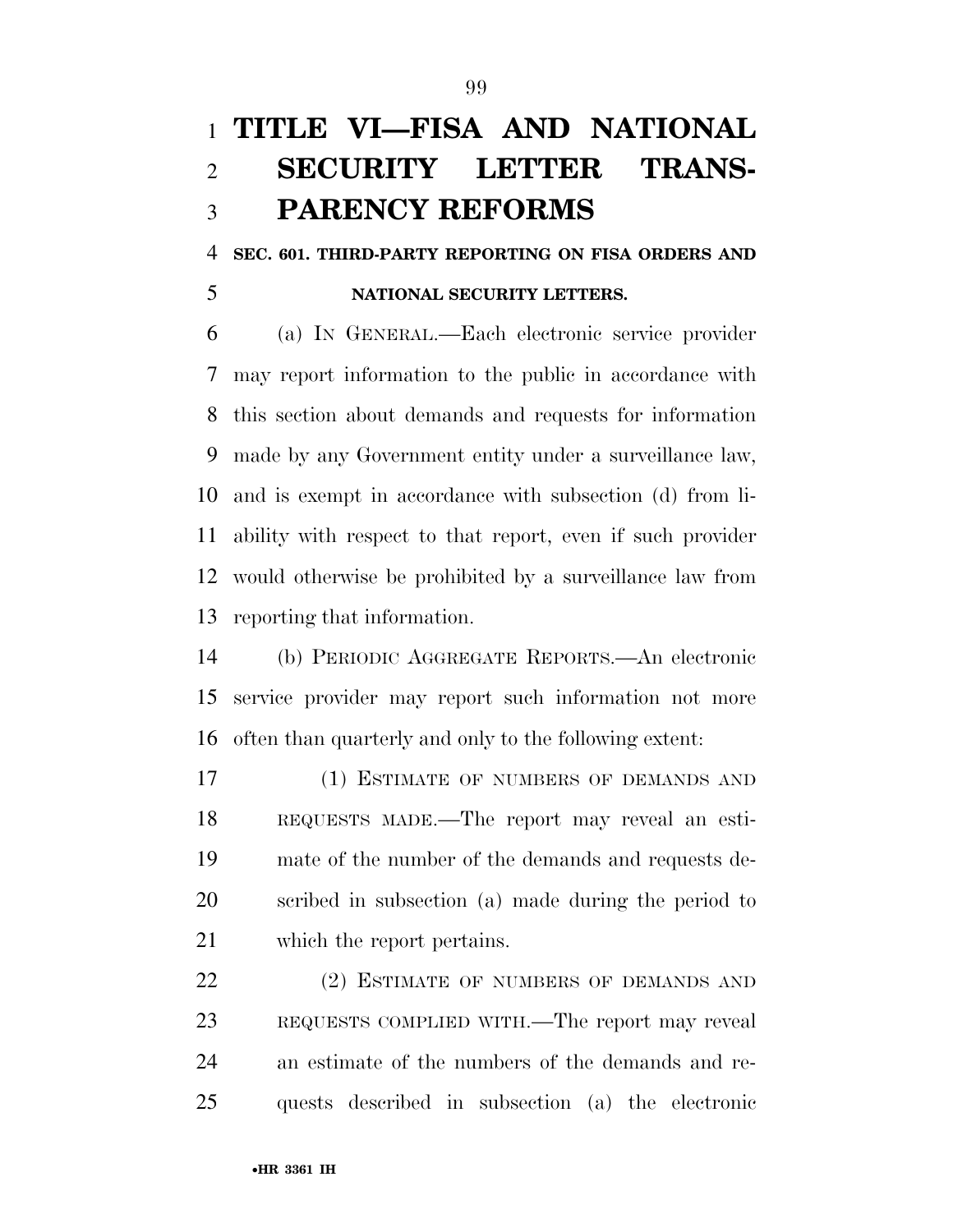service provider complied with during the period to which the report pertains, regardless of when the de-mands or requests were made.

 (3) ESTIMATE OF NUMBER OF USERS OR AC- COUNTS.—The report may reveal an estimate of the numbers of users or accounts, or both, of the elec- tronic service provider, for which information was demanded, requested, or provided during the period to which the report pertains.

(c) SPECIAL RULES FOR REPORTS.—

 (1) LEVEL OF DETAIL BY AUTHORIZING SUR- VEILLANCE LAW.—Any estimate disclosed under this section may be an overall estimate or broken down by categories of authorizing surveillance laws or by provisions of authorizing surveillance laws.

 (2) LEVEL OF DETAIL BY NUMERICAL RANGE.—Each estimate disclosed under this section shall be rounded to the nearest 100. If an estimate is zero, an electronic service provider may report the estimate as zero.

 (3) REPORT MAY BE BROKEN DOWN BY PERI- ODS NOT LESS THAN CALENDAR QUARTERS.—For any reporting period, an electronic service provider may break down the report by calendar quarters or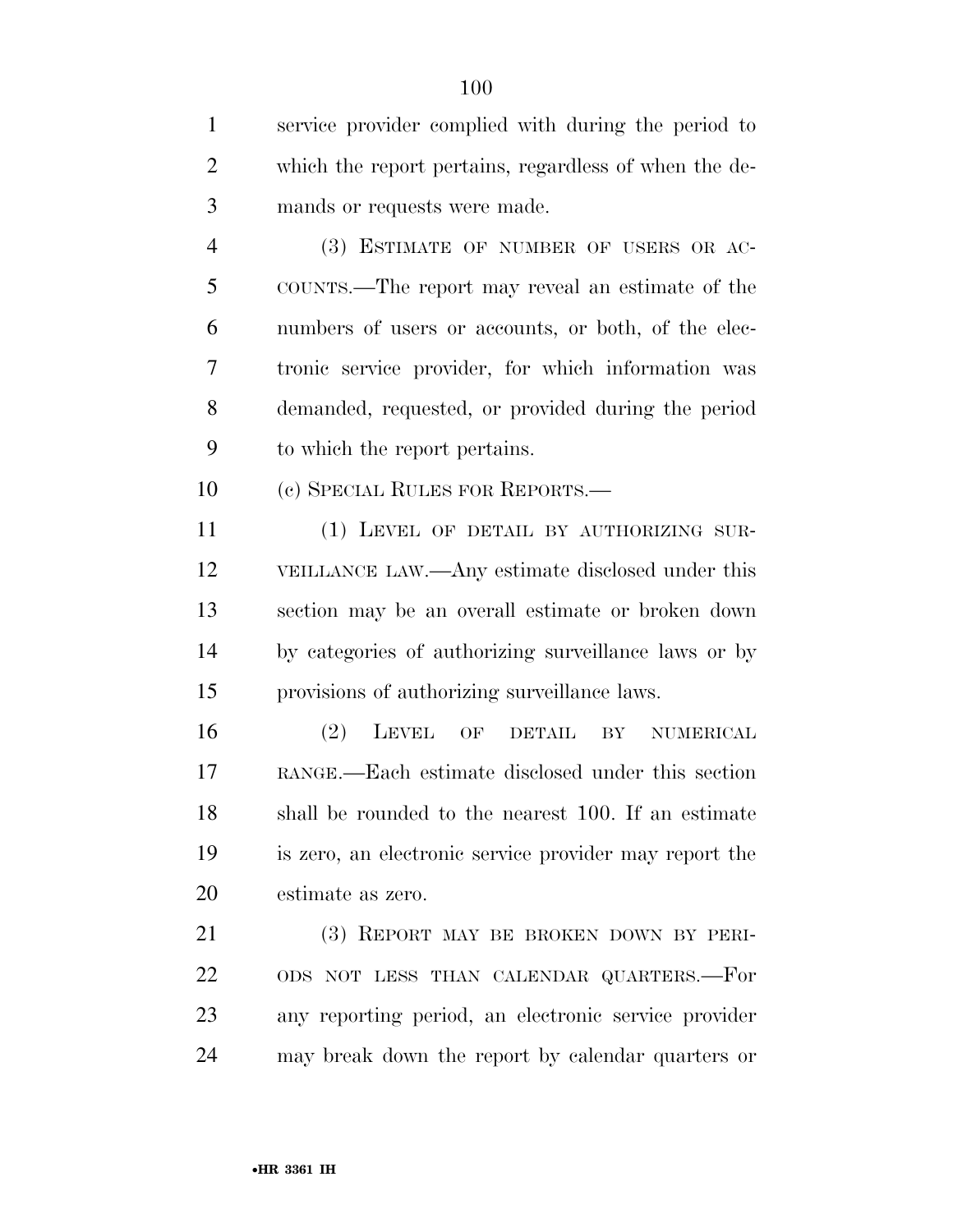any other time periods greater than a calendar quar-ter.

 (d) LIMITATION ON LIABILITY.—An electronic serv- ice provider making a report that the electronic service provider reasonably believes in good faith is authorized by this section is not criminally or civilly liable in any court for making the report.

 (e) RULE OF CONSTRUCTION.—Nothing in this sec- tion shall be construed to prohibit disclosures other than those authorized by this section.

(f) DEFINITIONS.—In this section:

 (1) ELECTRONIC SERVICE PROVIDER.—The term ''electronic service provider'' means an elec- tronic communications service provider (as that term is defined in section 2510 of title 18, United States Code) or a remote computing service provider (as that term is defined in section 2711 of title 18, United States Code).

 (2) SURVEILLANCE LAW.—The term ''surveil- lance law'' means any provision of any of the fol-lowing:

 (A) The Foreign Intelligence Surveillance 23 Act of 1978 (50 U.S.C. 1801 et seq.).

 (B) Section 802(a) of the National Secu-25 rity Act of 1947 (50 U.S.C. 436(a)).

•**HR 3361 IH**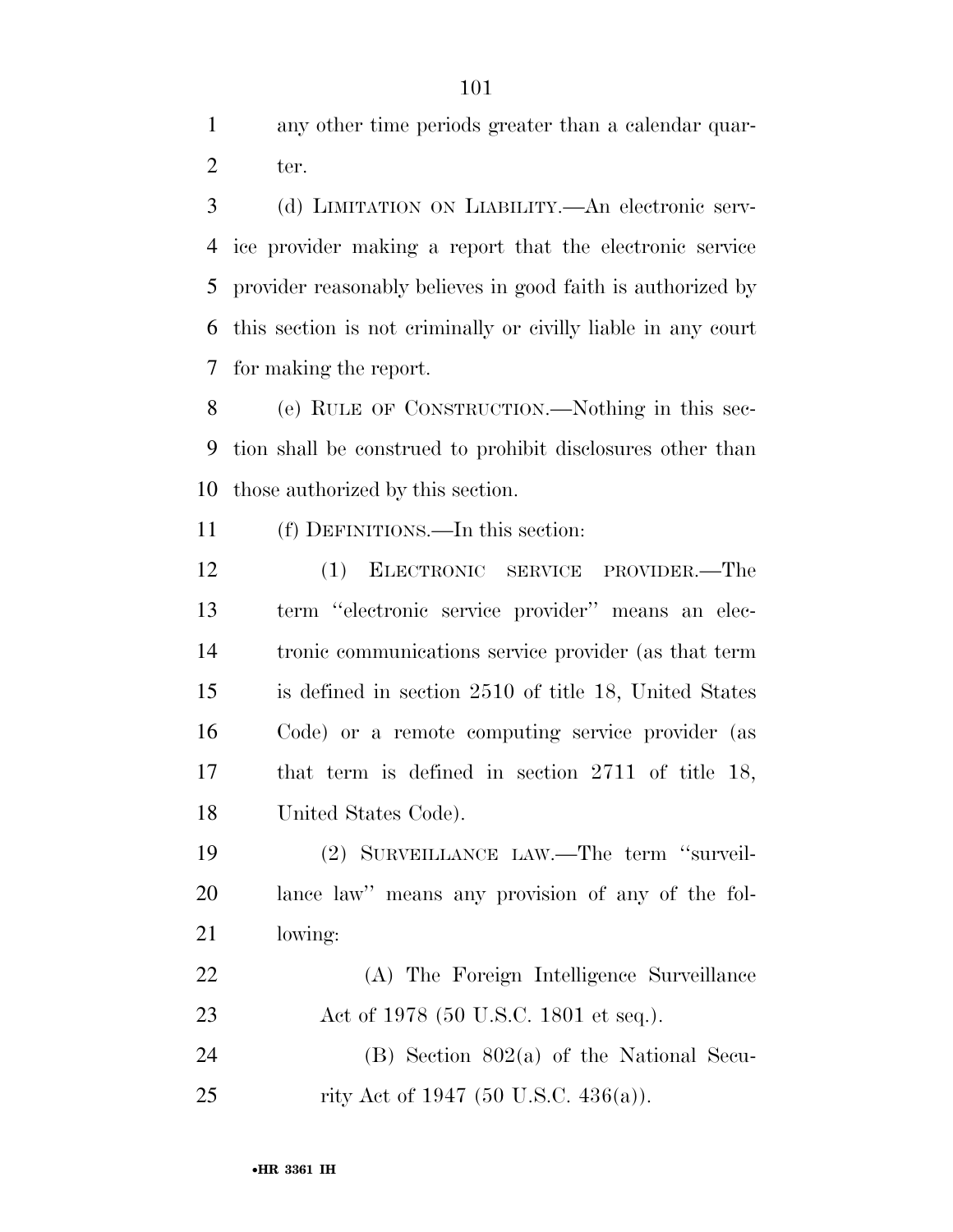| $\mathbf{1}$   | (C) Section 2709 of title 18, United States    |
|----------------|------------------------------------------------|
| $\overline{2}$ | Code.                                          |
| 3              | (D) Section 1114 of the Right to Financial     |
| 4              | Privacy Act of 1978 (12 U.S.C. 3414(a)(5)(A)). |
| 5              | $(E)$ Subsection (a) or (b) of section 626 of  |
| 6              | the Fair Credit Reporting Act (15 U.S.C.       |
|                |                                                |

 (F) Section 627(a) of the Fair Credit Re- porting Act (15 U.S.C. 1681v(a)) (as in effect on the day before the date of the enactment of 11 this Act).

#### **SEC. 602. GOVERNMENT REPORTING ON FISA ORDERS.**

## (a) ELECTRONIC SURVEILLANCE.—

7  $1681u(a), 1681u(b)$ .

14 (1) REPORT OF ELECTRONIC SURVEILLANCE. Section 107 of the Foreign Intelligence Surveillance Act of 1978 (50 U.S.C. 1807) is amended—

 (A) by redesignating subsections (a) and (b) as paragraphs (1) and (2), respectively;

 (B) in the matter preceding paragraph (1) (as redesignated by subparagraph (A) of this paragraph)—

22 (i) by striking "In April" and insert-23 ing "(a) In April"; and

24 (ii) by striking "Congress" and insert-ing ''the Permanent Select Committee on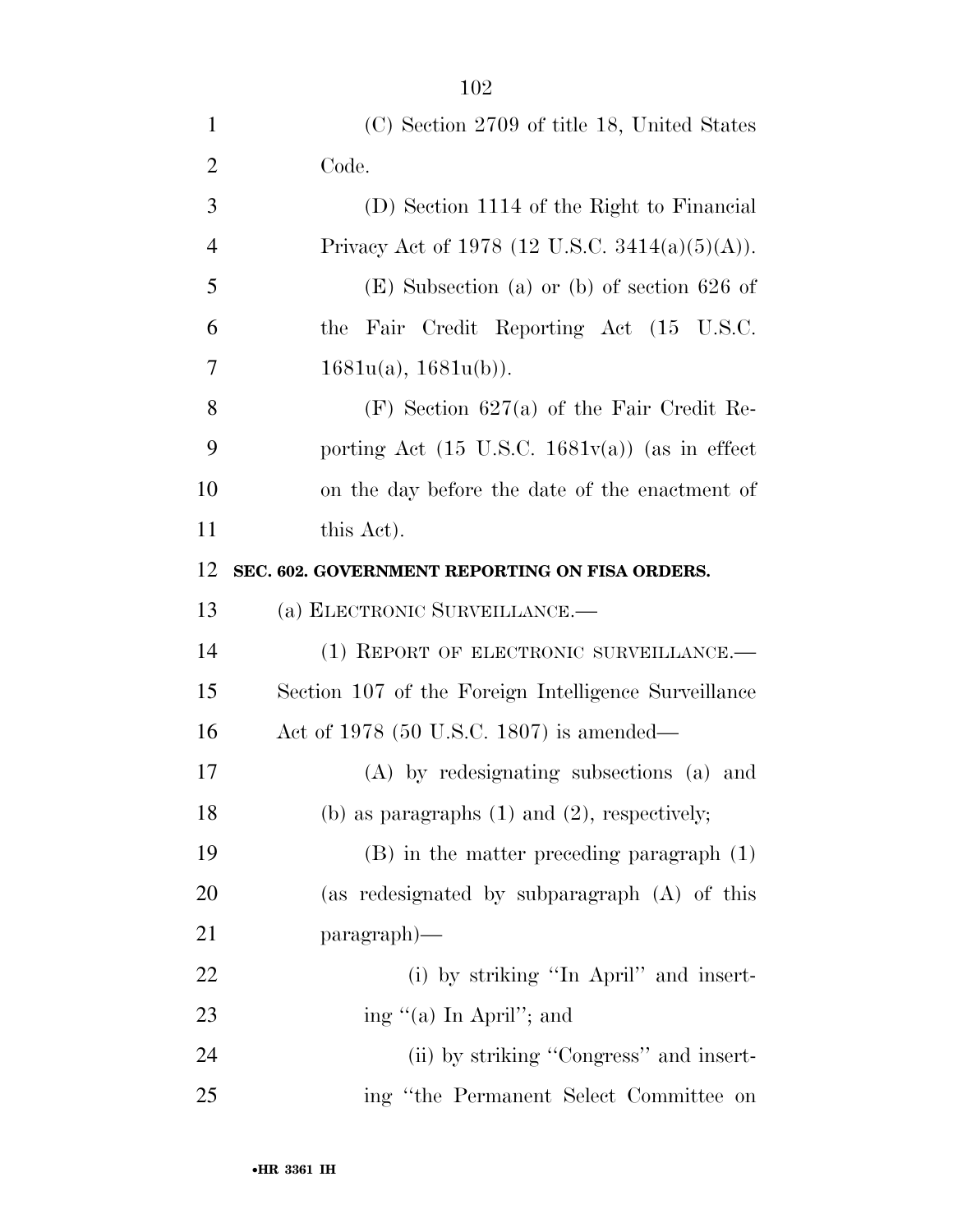| $\mathbf{1}$   | Intelligence and the Committee on the Ju-                     |
|----------------|---------------------------------------------------------------|
| $\overline{2}$ | diciary of the House of Representatives                       |
| 3              | and the Select Committee on Intelligence                      |
| $\overline{4}$ | and the Committee on the Judiciary of the                     |
| 5              | Senate";                                                      |
| 6              | (C) in subsection (a) (as designated by                       |
| $\tau$         | subparagraph $(B)$ of this paragraph)—                        |
| 8              | $(i)$ in paragraph $(1)$ (as redesignated                     |
| 9              | by subparagraph (A) of this paragraph),                       |
| 10             | by striking "; and" and inserting a semi-                     |
| 11             | colon;                                                        |
| 12             | (ii) in paragraph $(2)$ (as so redesig-                       |
| 13             | nated), by striking the period and inserting                  |
| 14             | a semicolon; and                                              |
| 15             | (iii) by adding at the end the fol-                           |
| 16             | lowing new paragraphs:                                        |
| 17             | $\cdot\cdot\cdot(3)$ the total number of individuals who were |
| 18             | subject to electronic surveillance conducted under an         |
| 19             | order entered under this title, rounded to the nearest        |
| 20             | $100;$ and                                                    |
| 21             | $\cdot$ (4) the total number of United States persons         |
| 22             | who were subject to electronic surveillance conducted         |
| 23             | under an order entered under this title, rounded to           |
| 24             | the nearest $100."$ ; and                                     |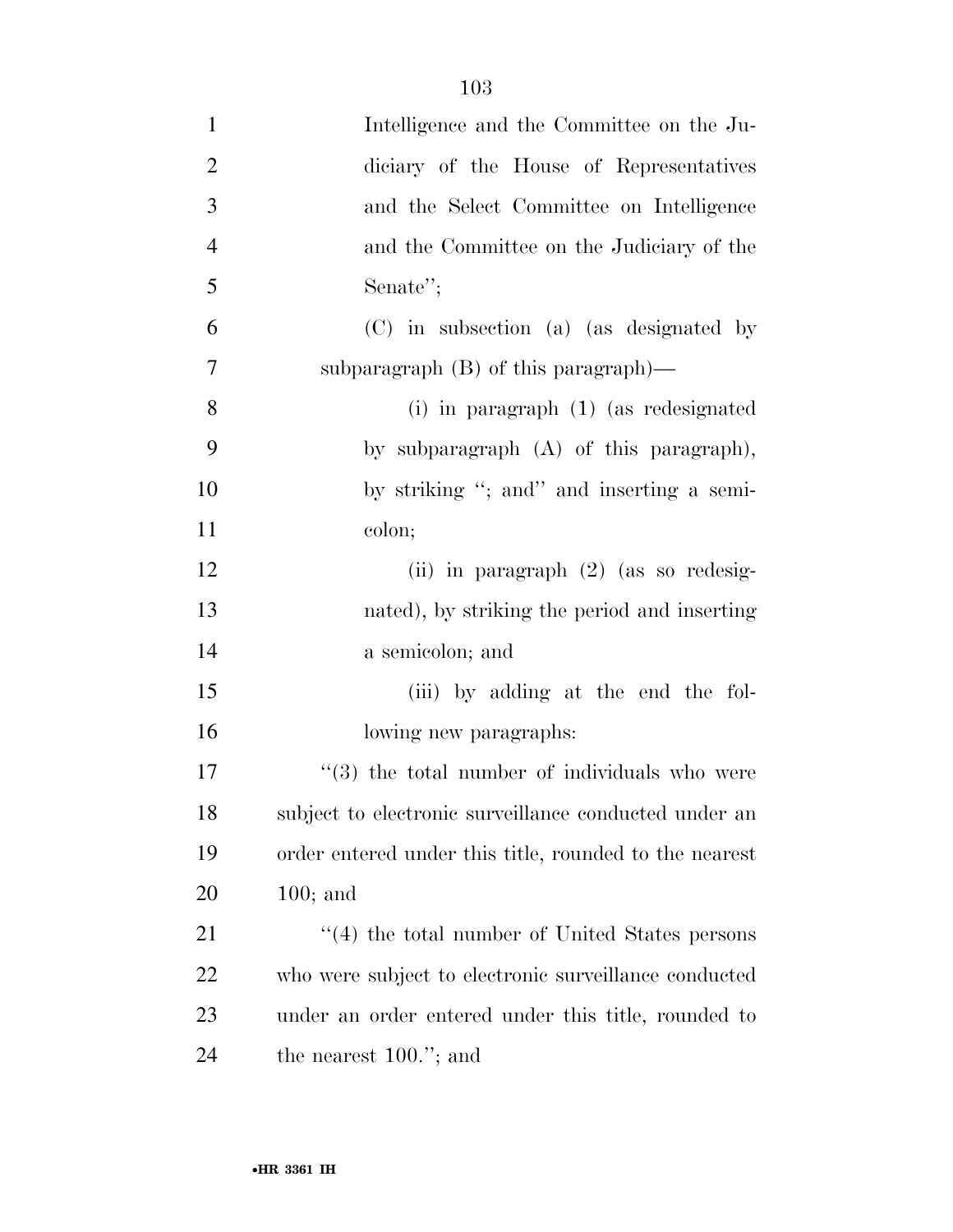| $\mathbf{1}$   | (D) by adding at the end the following new             |
|----------------|--------------------------------------------------------|
| $\overline{2}$ | subsection:                                            |
| 3              | $f'(b)(1)$ Each report required under subsection (a)   |
| 4              | shall be submitted in unclassified form.               |
| 5              | "(2) Not later than 7 days after a report is submitted |
| 6              | under subsection (a), the Attorney General shall make  |
| 7              | such report publicly available.".                      |
| 8              | CONGRESSIONAL OVERSIGHT.-Section<br>(2)                |
| 9              | $108(a)(1)$ of the Foreign Intelligence Surveillance   |
| 10             | Act of 1978 (50 U.S.C. 1808) is amended by strik-      |
| 11             | ing "the House Permanent Select Committee on In-       |
| 12             | telligence and the Senate Select Committee on Intel-   |
| 13             | ligence, and the Committee on the Judiciary of the     |
|                |                                                        |

 Senate'' and inserting ''the Permanent Select Com- mittee on Intelligence and the Committee on the Ju- diciary of the House of Representatives and the Se- lect Committee on Intelligence and the Committee on the Judiciary of the Senate''.

 (b) PHYSICAL SEARCHES.—Section 306 of the For- eign Intelligence Surveillance Act of 1978 (50 U.S.C. 1826) is amended—

 (1) in the first sentence, by striking ''Perma- nent Select Committee on Intelligence of the House of Representatives and the Select Committee on In-telligence of the Senate, and the Committee on the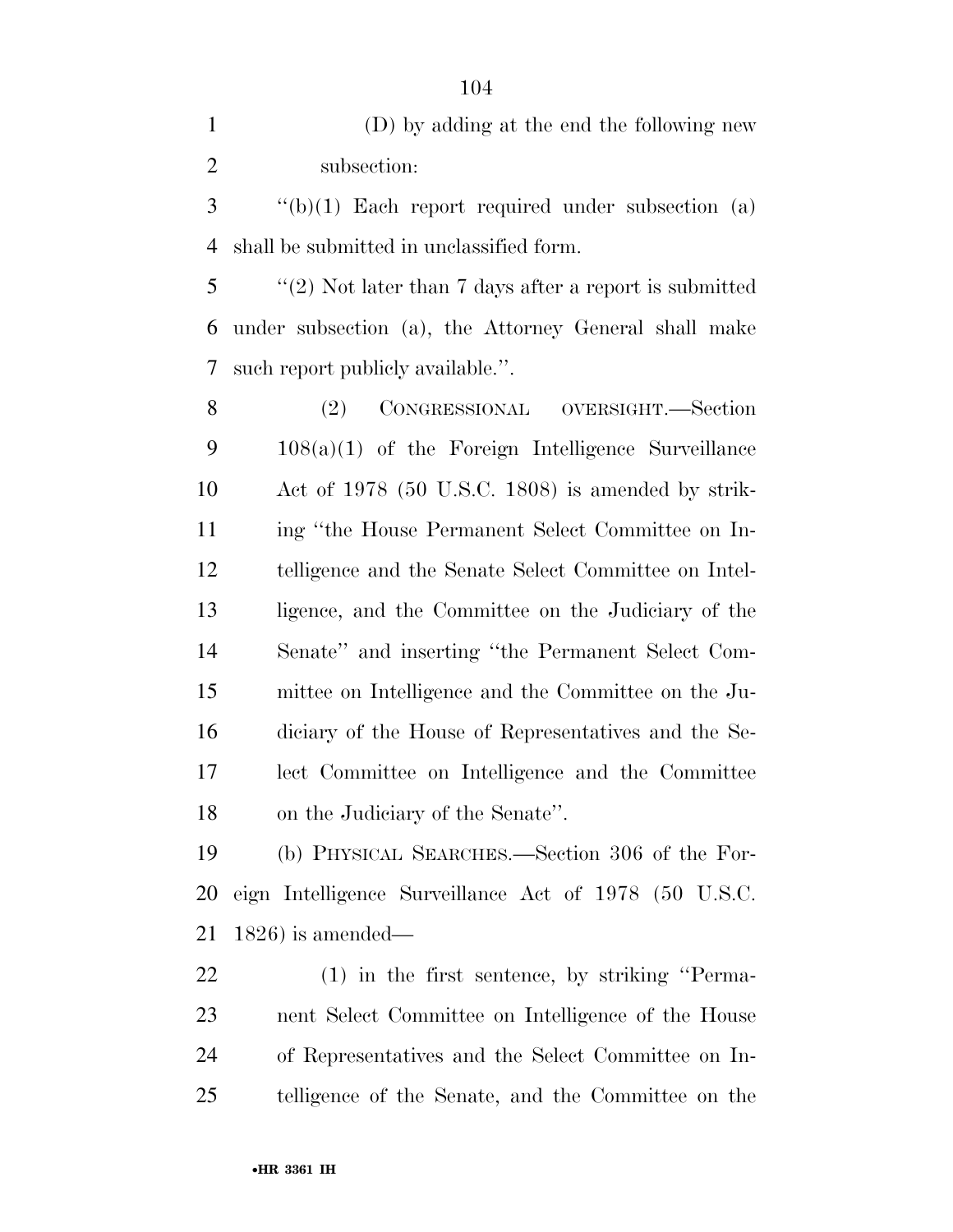| $\mathbf{1}$   | Judiciary of the Senate" and inserting "Permanent"      |
|----------------|---------------------------------------------------------|
| $\overline{2}$ | Select Committee on Intelligence and the Committee      |
| 3              | on the Judiciary of the House of Representatives        |
| $\overline{4}$ | and the Select Committee on Intelligence and the        |
| 5              | Committee on the Judiciary of the Senate"; and          |
| 6              | $(2)$ in the second sentence, by striking "and the      |
| 7              | Committee on the Judiciary of the House of Rep-         |
| 8              | resentatives".                                          |
| 9              | (c) PEN REGISTER AND TRAP AND TRACE DE-                 |
| 10             | VICES.—Section 406 of the Foreign Intelligence Surveil- |
| 11             | lance Act of $1978$ (50 U.S.C. 1846) is amended—        |
| 12             | $(1)$ in subsection $(b)$ —                             |
| 13             | (A) in paragraph $(2)$ , by striking "; and"            |
| 14             | and inserting a semicolon;                              |
| 15             | $(B)$ in paragraph $(3)$ , by striking the pe-          |
| 16             | riod and inserting a semicolon; and                     |
| 17             | (C) by adding at the end the following new              |
| 18             | paragraphs:                                             |
| 19             | "(4) each department or agency on behalf of             |
| 20             | which the Government has made application for or-       |
| 21             | ders approving the use of pen registers or trap and     |
| 22             | trace devices under this title;                         |
| 23             | $\cdot$ (5) for each department or agency described in  |
| 24             | paragraph (4), a breakdown of the numbers required      |
| 25             | by paragraphs $(1)$ , $(2)$ , and $(3)$ ;               |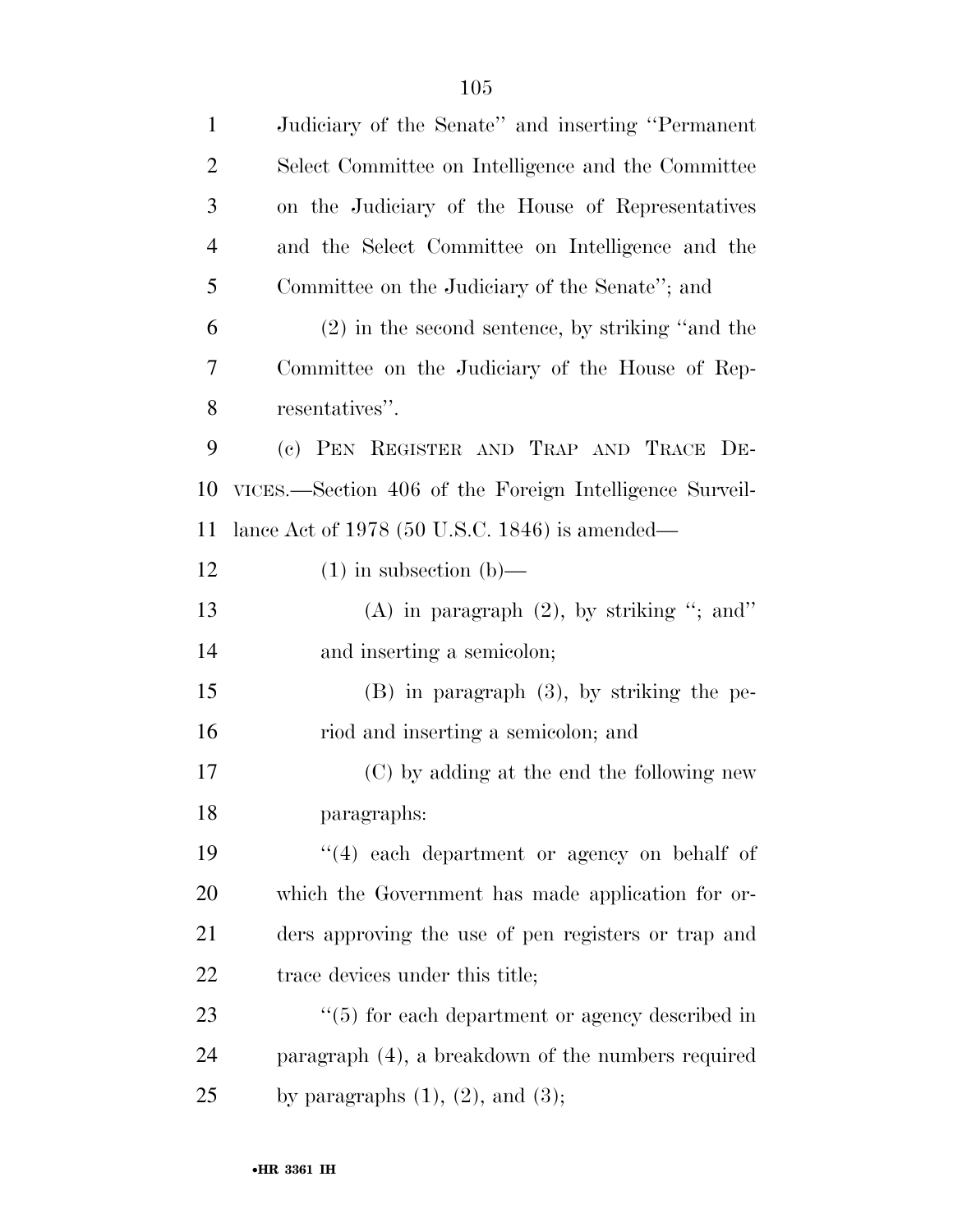| $\mathbf{1}$   | $\cdot\cdot(6)$ a good faith estimate of the total number |
|----------------|-----------------------------------------------------------|
| $\overline{2}$ | of individuals who were targeted by the installation      |
| 3              | and use of a pen register or trap and trace device        |
| $\overline{4}$ | authorized under an order entered under this title,       |
| 5              | rounded to the nearest 100;                               |
| 6              | $\lq(7)$ a good faith estimate of the total number        |
| 7              | of United States persons who were targeted by the         |
| 8              | installation and use of a pen register or trap and        |
| 9              | device authorized under an order entered<br>trace         |
| 10             | under this title, rounded to the nearest 100; and         |
| 11             | $\cdot$ (8) a good faith estimate of the total number     |
| 12             | of United States persons who were targeted by the         |
| 13             | installation and use of a pen register or trap and        |
| 14             | trace device authorized under an order entered            |
| 15             | under this title and whose information acquired by        |
| 16             | such pen register or trap and trace device was sub-       |
| 17             | sequently reviewed or accessed by a Federal officer,      |
| 18             | employee, or agent, rounded to the nearest 100.";         |
| 19             | and                                                       |
| 20             | $(2)$ by adding at the end the following new sub-         |
| 21             | section:                                                  |
| 22             | $\lq\lq(c)(1)$ Each report required under subsection (b)  |
| 23             | shall be submitted in unclassified form.                  |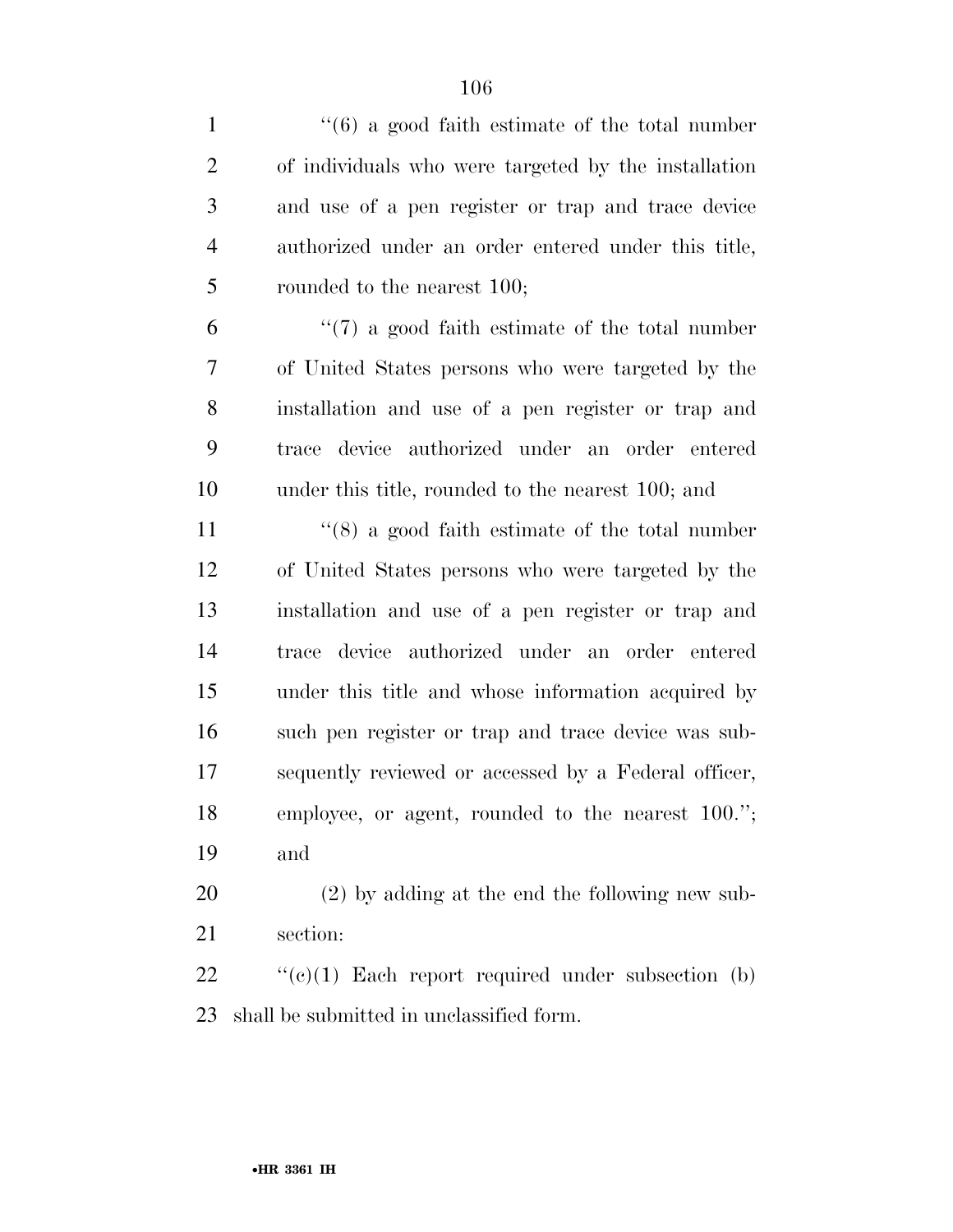''(2) Not later than 7 days after a report is submitted under subsection (b), the Attorney General shall make such report publicly available.''.

 (d) ACCESS TO CERTAIN BUSINESS RECORDS AND OTHER TANGIBLE THINGS.—Section 503 of the Foreign Intelligence Surveillance Act of 1978, as redesignated by section 101(c) of this Act, is amended—

 (1) in subsection (a), by striking ''Permanent Select Committee on Intelligence of the House of Representatives and the Select Committee on Intel-11 ligence and the Committee on the Judiciary of the Senate'' and inserting after ''Permanent Select Committee on Intelligence of the House of Rep- resentatives, the Select Committee on Intelligence of the Senate, and the Committees on the Judiciary of the House of Representatives and the Senate'';

### 17 (2) in subsection (b)—

 (A) in the matter preceding paragraph (1), by striking ''to the preceding calendar year—'' and inserting ''to the preceding calendar year 21 the following:";

22 (B) in paragraph  $(1)$ —

23 (i) by striking "the total" and insert-24 ing "The total"; and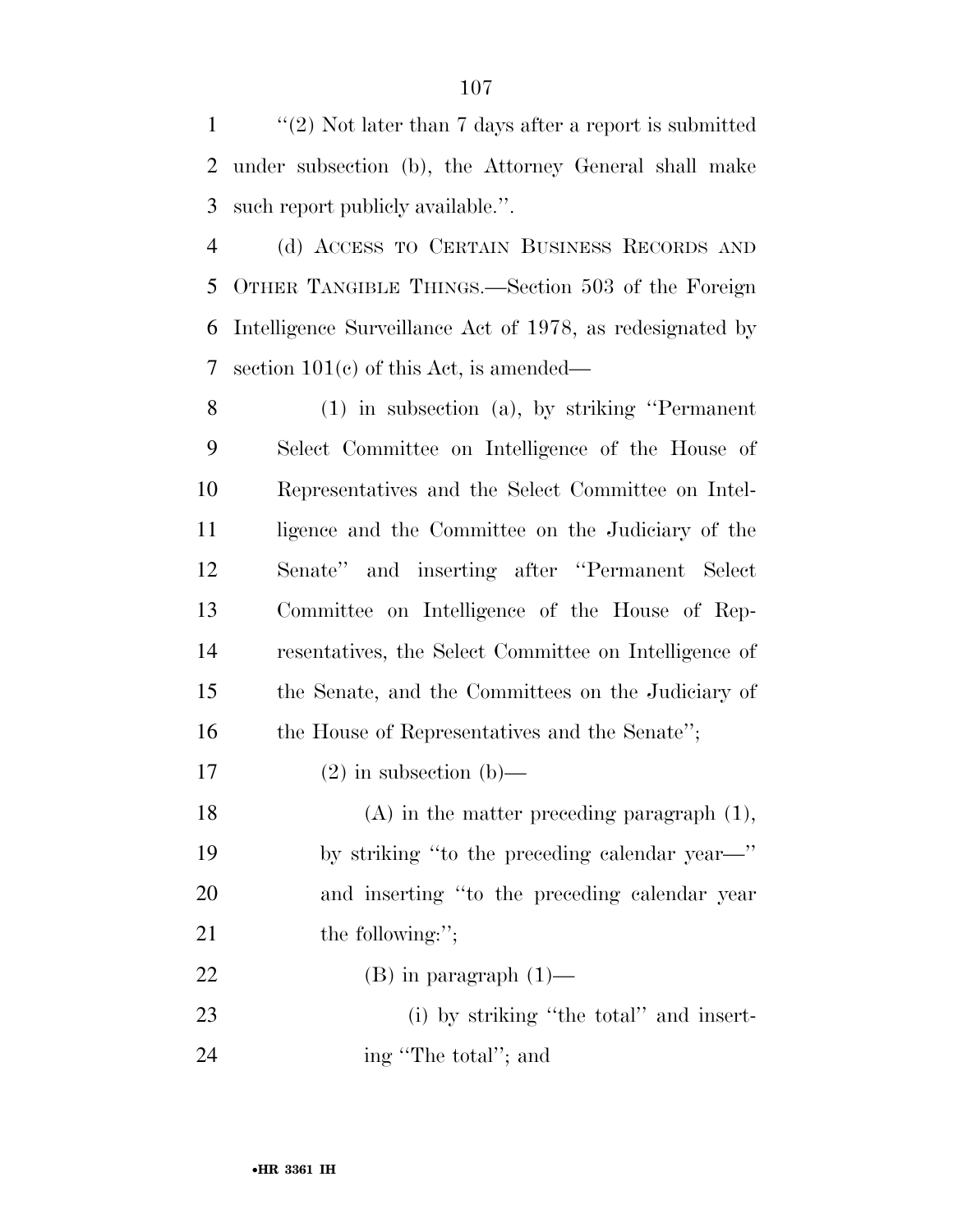- (ii) by striking the semicolon and in- serting a period; 3 (C) in paragraph  $(2)$ — (i) by striking ''the total'' and insert- ing ''The total''; and (ii) by striking ''; and'' and inserting a period; 8 (D) in paragraph  $(3)$ — (i) in the matter preceding subpara- graph (A), by striking ''the number'' and 11 inserting "The number"; and 12 (ii) by adding at the end the following new subparagraphs: ''(F) Records concerning electronic com- munications. ''(G) Records concerning wire communica- tions.''; and (E) by adding at the end the following new paragraphs: 20  $\frac{1}{4}$  A description of all other tangible things sought by an application made for the production of any tangible things under section 501, and the num-ber of orders under such section 501 granted, modi-
- fied, or denied, for each tangible thing.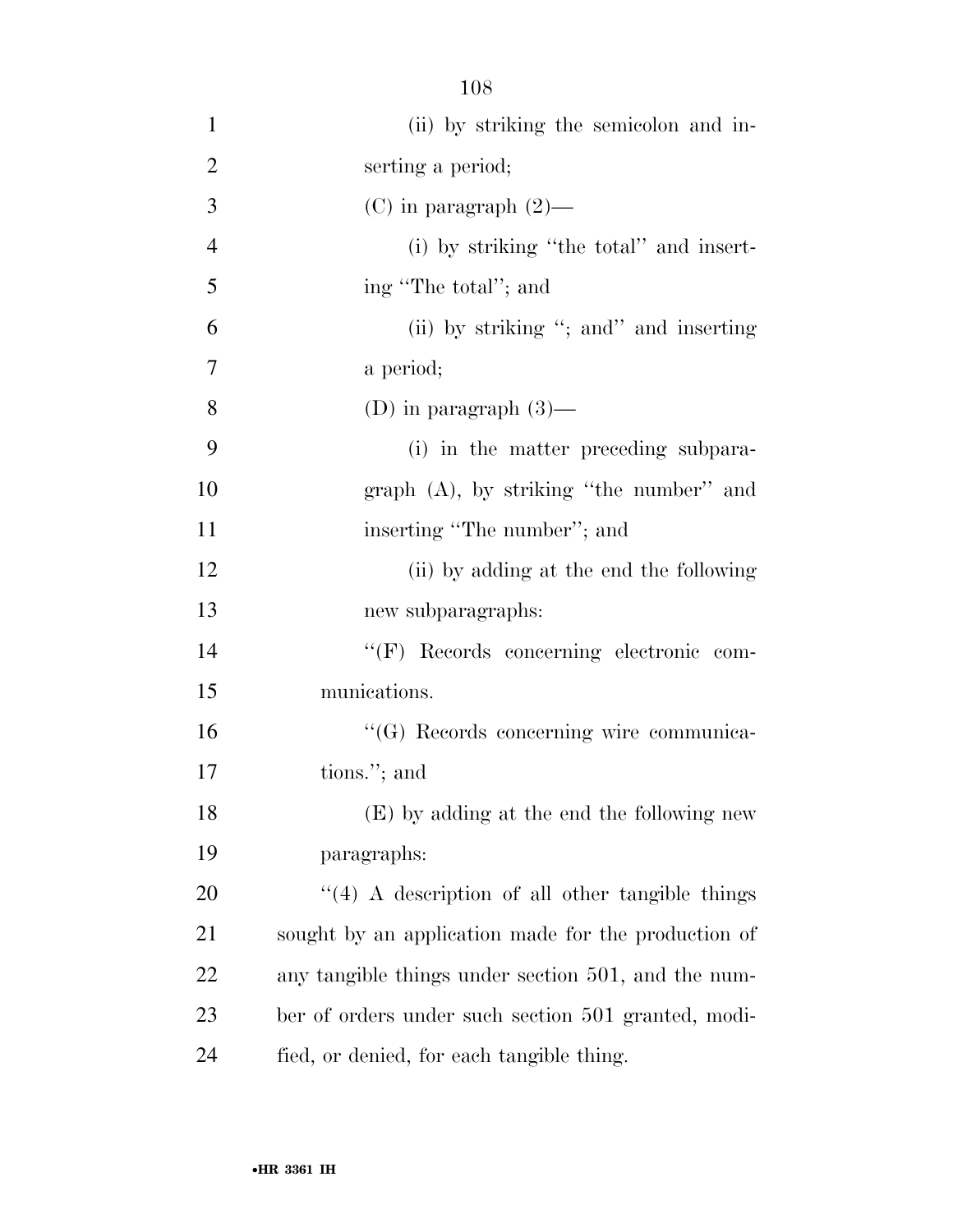| $\mathbf{1}$   | $\lq(5)$ A description of each order under section          |
|----------------|-------------------------------------------------------------|
| $\overline{2}$ | 501 granted, modified, or denied for the production         |
| 3              | of tangible things on an ongoing basis.                     |
| $\overline{4}$ | "(6) Each department or agency on whose be-                 |
| 5              | half the Director of the Federal Bureau of Investiga-       |
| 6              | tion or a designee of the Director has made an ap-          |
| 7              | plication for an order requiring the production of          |
| 8              | any tangible things under section 501.                      |
| 9              | "(7) For each department or agency described                |
| 10             | in paragraph (6), a breakdown of the numbers and            |
| 11             | descriptions required by paragraphs $(1)$ , $(2)$ , $(3)$ , |
| 12             | $(4)$ , and $(5)$ ."; and                                   |
| 13             | $(3)$ in subsection $(e)$ —                                 |
| 14             | $(A)$ in paragraph $(1)$ —                                  |
| 15             | (i) in subparagraph $(A)$ , by striking ";                  |
| 16             | and" and inserting a semicolon;                             |
| 17             | $(ii)$ in subparagraph $(B)$ , by striking                  |
| 18             | the period and inserting a semicolon; and                   |
| 19             | (iii) by adding at the end the fol-                         |
| 20             | lowing new subparagraphs:                                   |
| 21             | $\lq\lq$ (C) a good faith estimate of the total number      |
| 22             | of individuals whose tangible things were produced          |
| 23             | under an order entered under section 501, rounded           |
| 24             | to the nearest $100$ ;                                      |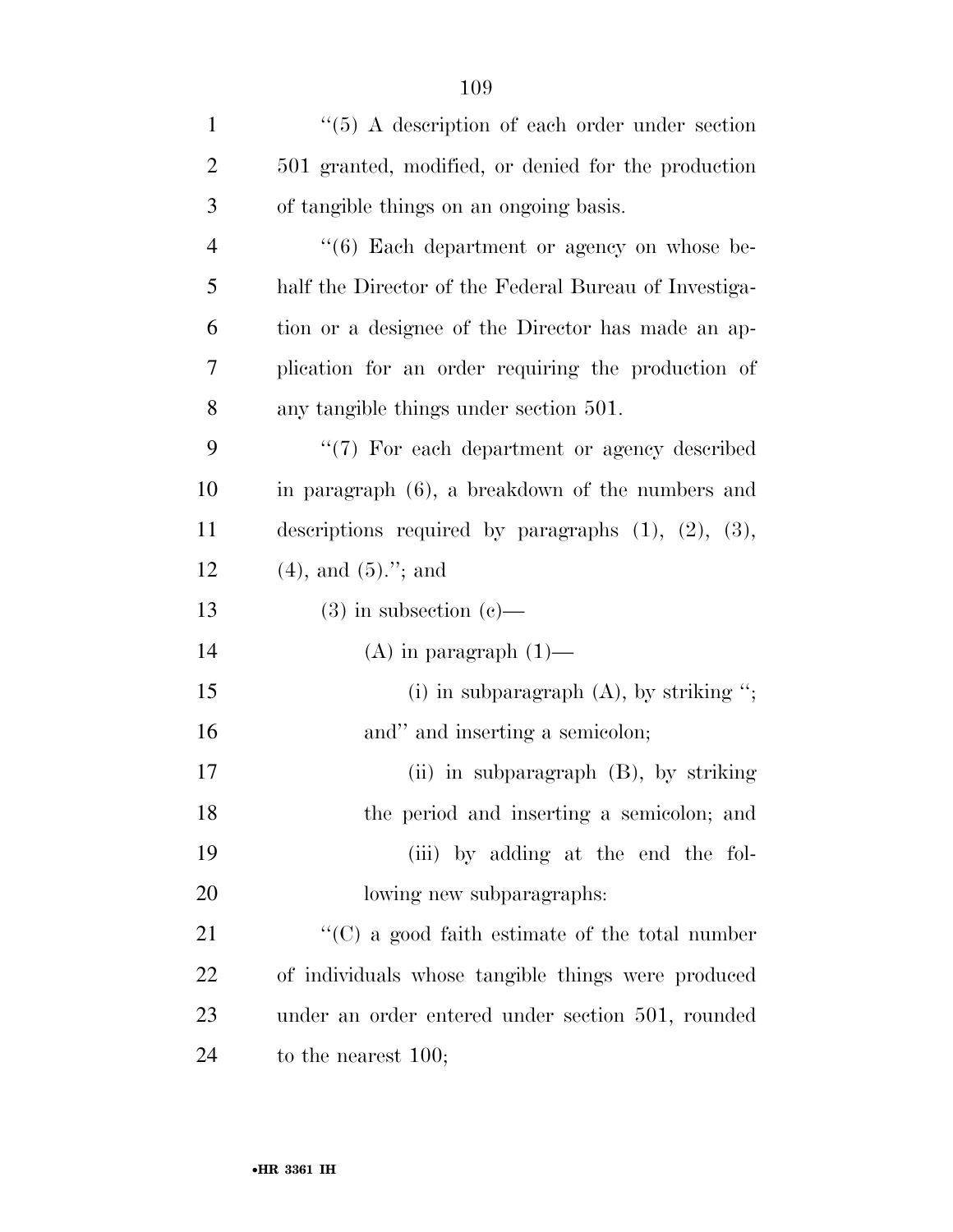| $\mathbf{1}$   | $\lq\lq$ (D) a good faith estimate of the total number      |
|----------------|-------------------------------------------------------------|
| $\overline{2}$ | of United States persons whose tangible things were         |
| 3              | produced under an order entered under section 501,          |
| $\overline{4}$ | rounded to the nearest 100; and                             |
| 5              | $\lq\lq$ (E) a good faith estimate of the total number      |
| 6              | of United States persons whose tangible things were         |
| 7              | produced under an order entered under section 501           |
| 8              | and subsequently reviewed or accessed by a Federal          |
| 9              | officer, employee, or agent, rounded to the nearest         |
| 10             | $100."$ ; and                                               |
| 11             | (B) by adding at the end the following new                  |
| 12             | paragraph:                                                  |
| 13             | $\lq(3)$ Not later than 7 days after the date on which      |
| 14             | a report is submitted under paragraph (1), the Attorney     |
| 15             | General shall make such report publicly available.".        |
| 16             | (e) ADDITIONAL PROCEDURES REGARDING CERTAIN                 |
| 17             | PERSONS OUTSIDE THE UNITED STATES.-Section 707              |
|                | 18 of the Foreign Intelligence Surveillance Act of 1978 (50 |
| 19             | U.S.C. 1881f) is amended by adding at the end the fol-      |
| 20             | lowing new subsection:                                      |
| 21             | "(c) ADDITIONAL ANNUAL REPORT.—                             |
| 22             | "(1) REPORT REQUIRED. In April of each                      |
| 23             | year, the Attorney General shall submit to the Per-         |
| 24             | manent Select Committee on Intelligence and the             |

Committee on the Judiciary of the House of Rep-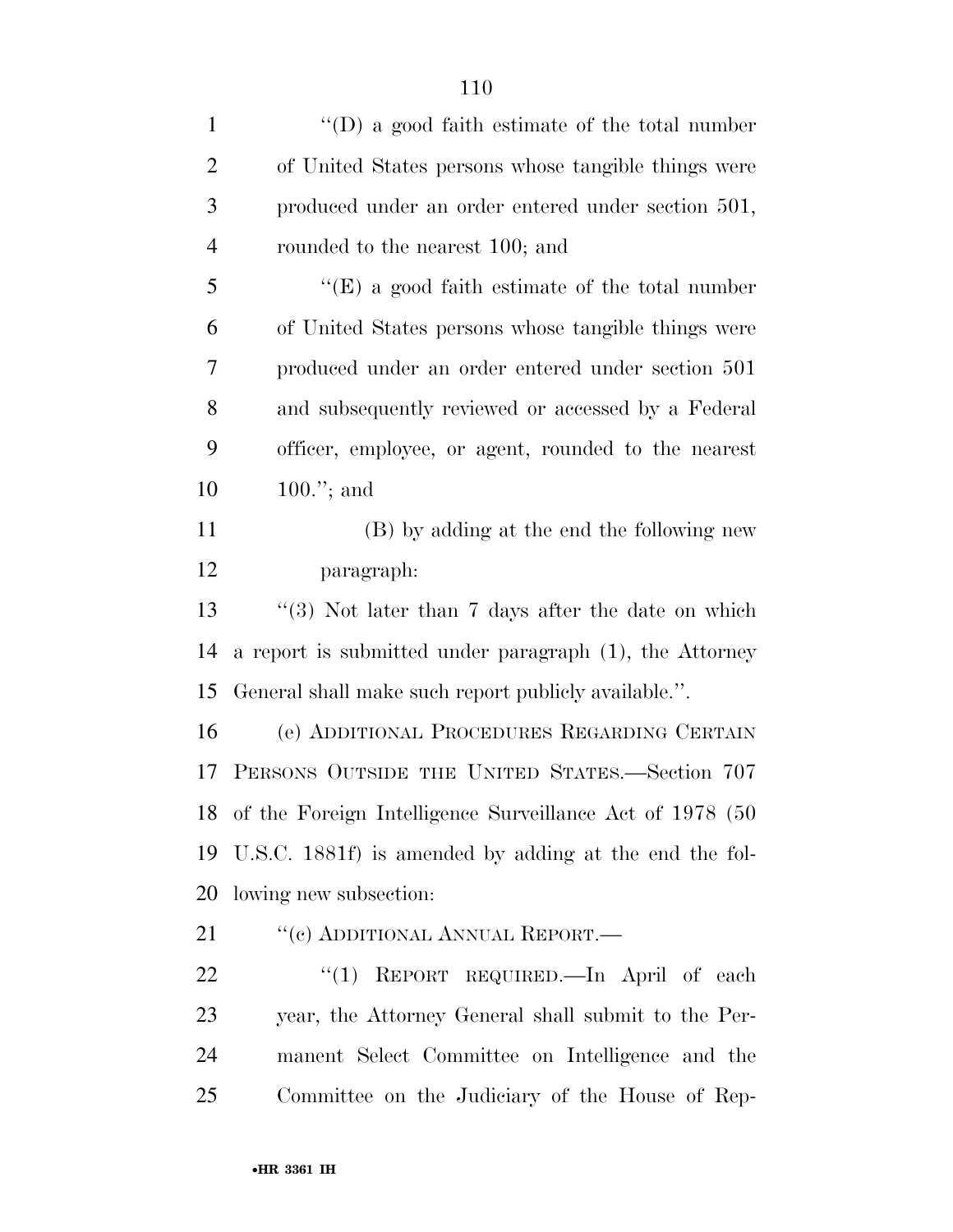| 1              | resentatives and the Select Committee on Intel-        |
|----------------|--------------------------------------------------------|
| $\overline{2}$ | ligence and the Committee on the Judiciary of the      |
| 3              | Senate a report setting forth with respect to the pre- |
| $\overline{4}$ | ceding year—                                           |
| 5              | $\lq\lq$ the total number of —                         |
| 6              | "(i) directives issued under section                   |
| $\overline{7}$ | 702;                                                   |
| 8              | "(ii) orders granted under section                     |
| 9              | $703$ ; and                                            |
| 10             | ``(iii)<br>orders granted under section                |
| 11             | 704;                                                   |
| 12             | $\lq\lq$ (B) good faith estimates of the total num-    |
|                |                                                        |

 ber of individuals, rounded to the nearest 100, whose electronic or wire communications or communications records were collected pursuant to—

17  $(i)$  a directive issued under section 702;

 ''(ii) an order granted under section 703; and

21 ''(iii) an order granted under section 704;

23  $\cdot$  (C) good faith estimates of the total num- ber, rounded to the nearest 100, of United States persons whose electronic or wire commu-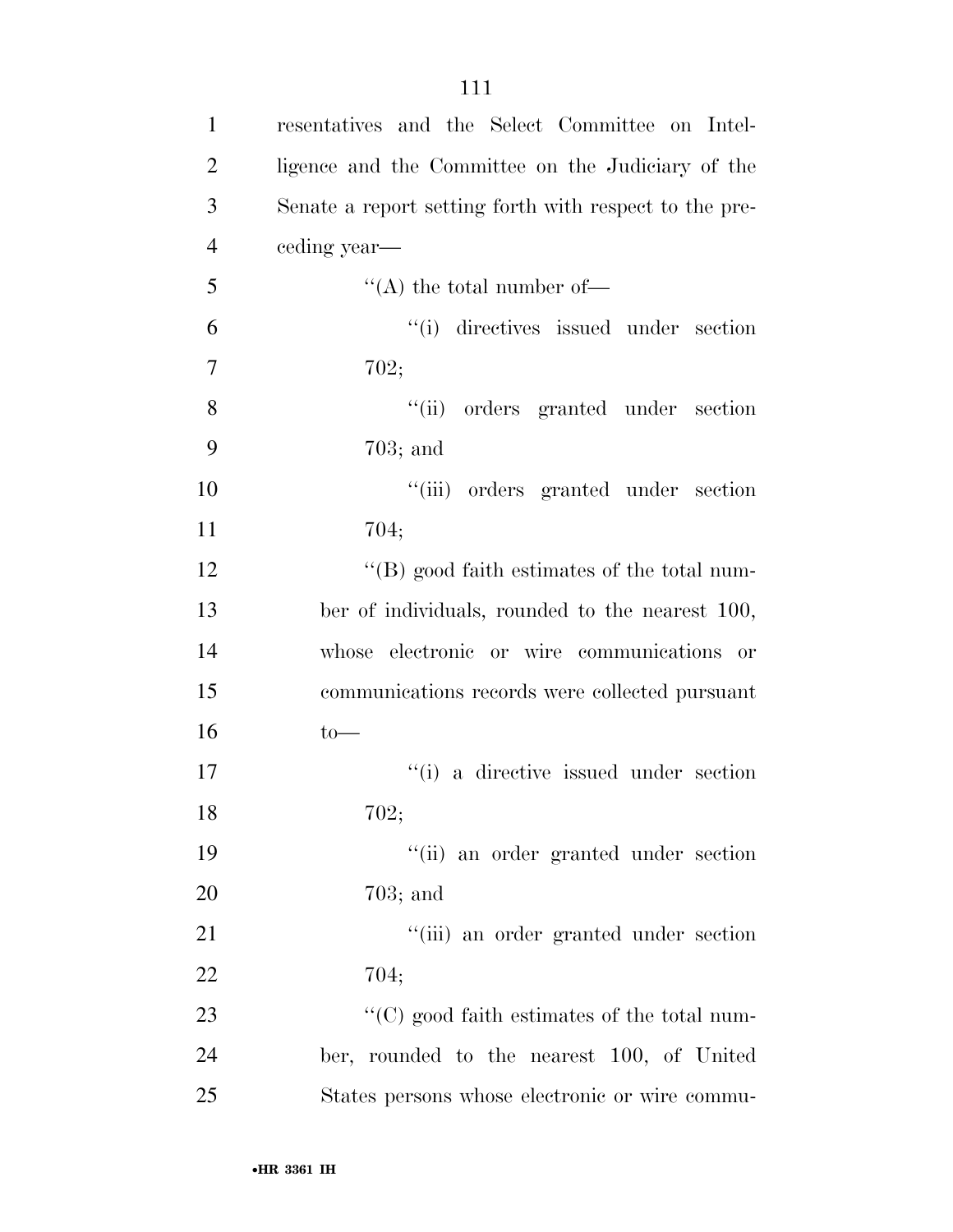| $\mathbf{1}$   | nications or communications records were col-      |
|----------------|----------------------------------------------------|
| $\overline{2}$ | lected pursuant to-                                |
| 3              | "(i) a directive issued under section              |
| $\overline{4}$ | 702;                                               |
| 5              | "(ii) an order granted under section               |
| 6              | $703$ ; and                                        |
| $\tau$         | "(iii) an order granted under section              |
| 8              | $704;$ and                                         |
| 9              | $\lq\lq$ (D) a good faith estimate of the total    |
| 10             | number of United States persons whose elec-        |
| 11             | tronic or wire communications or communica-        |
| 12             | tions records were collected pursuant to a direc-  |
| 13             | tive issued under section 702 and subsequently     |
| 14             | reviewed or accessed by a Federal officer, em-     |
| 15             | ployee, or agent, rounded to the nearest 100.      |
| 16             | "(2) FORM.—Each report required under para-        |
| 17             | graph (1) shall be submitted in unclassified form. |
| 18             | "(3) PUBLIC AVAILABILITY.—Not later than $7$       |
| 19             | days after the date on which a report is submitted |
| 20             | under paragraph (1), the Attorney General shall    |
| 21             | make such report publicly available.".             |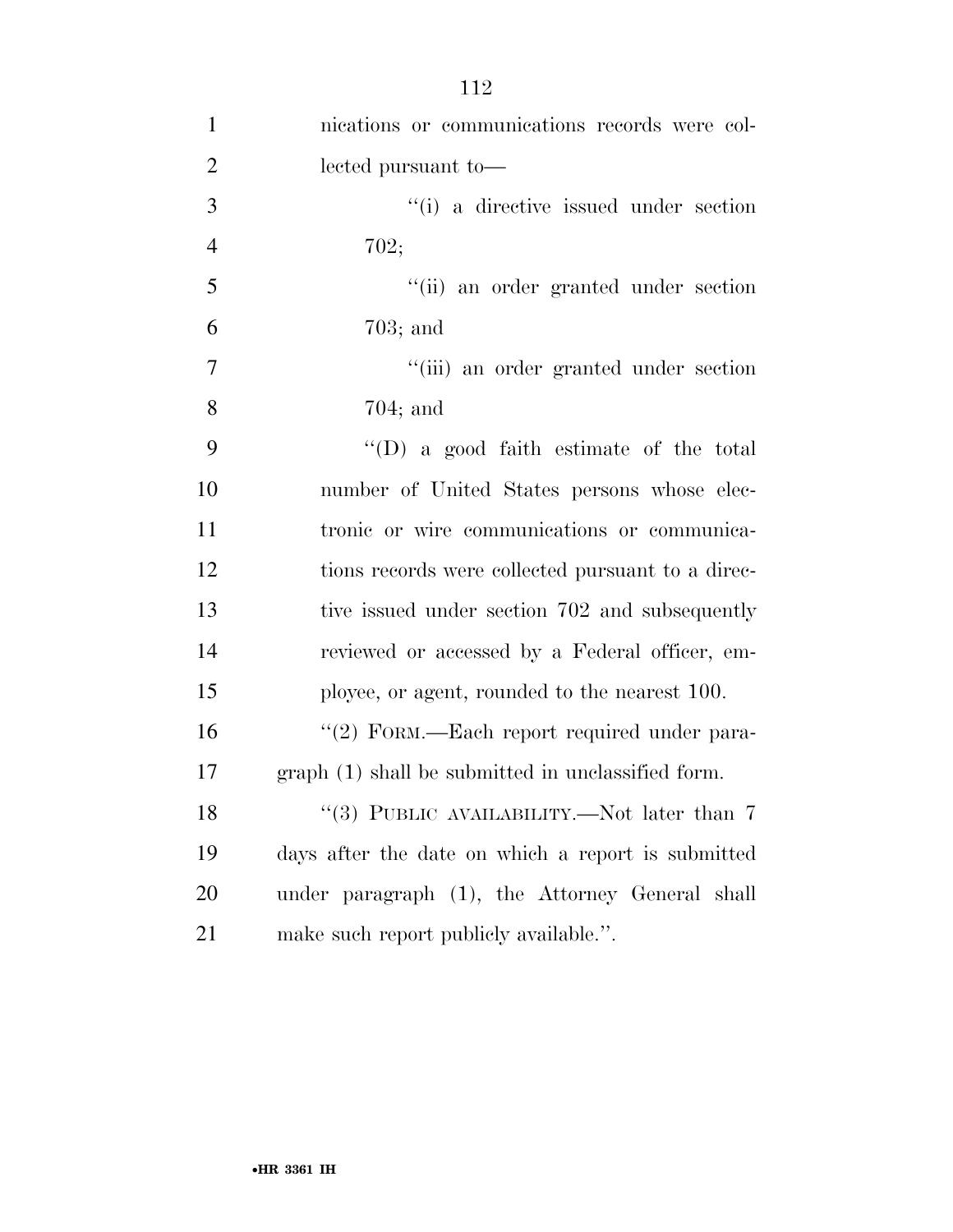Section 118(c) of the USA PATRIOT Improvement and Reauthorization Act of 2005 (18 U.S.C. 3511 note) is amended to read as follows:

 ''(c) REPORT ON REQUESTS FOR NATIONAL SECU-RITY LETTERS.—

8 "(1) CLASSIFIED FORM.—

9 "(A) IN GENERAL.—Not later than March 10 1, 2015, and every 180 days thereafter, the At- torney General shall submit to the Select Com- mittee on Intelligence, the Committee on the Judiciary, and the Committee on Banking, Housing, and Urban Affairs of the Senate and the Permanent Select Committee on Intel- ligence, the Committee on the Judiciary, and the Committee on Financial Services of the House of Representatives a report fully inform- ing the committees concerning the requests made under section 2709(a) of title 18, United States Code, section 1114 of the Right to Fi- nancial Privacy Act of 1978 (12 U.S.C.  $3414(a)(5)(A)$ , section 626 of the Fair Credit Reporting Act (15 U.S.C. 1681u), or section 802 of the National Security Act of 1947 (50 U.S.C. 3162) during the applicable period.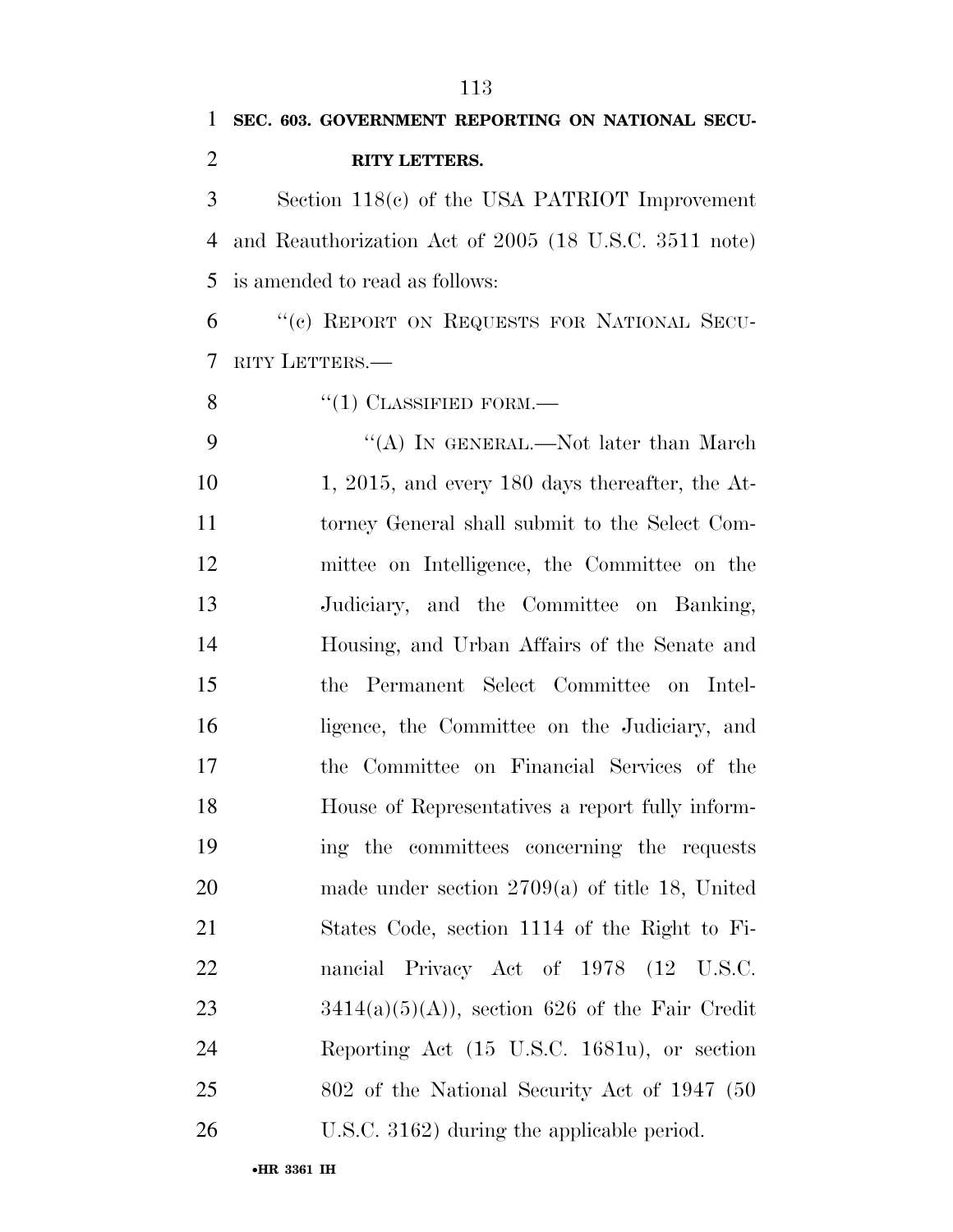| $\mathbf{1}$   | "(B) CONTENTS.—Each report under sub-           |
|----------------|-------------------------------------------------|
| $\overline{2}$ | paragraph (A) shall include, for each provision |
| 3              | of law described in subparagraph $(A)$ —        |
| $\overline{4}$ | "(i) authorized requests under the              |
| 5              | provision, including requests for subscriber    |
| 6              | information; and                                |
| $\overline{7}$ | "(ii) the number of authorized re-              |
| 8              | quests under the provision—                     |
| 9              | $\lq\lq$ that relate to a United                |
| 10             | States person;                                  |
| 11             | "(II) that relate to a person that              |
| 12             | is not a United States person;                  |
| 13             | "(III) that relate to a person                  |
| 14             | that is—                                        |
| 15             | "(aa) the subject of an au-                     |
| 16             | thorized national security inves-               |
| 17             | tigation; or                                    |
| 18             | "(bb) an individual who has                     |
| 19             | been in contact with or otherwise               |
| 20             | directly linked to the subject of               |
| 21             | authorized national security<br>an              |
| 22             | investigation; and                              |
| 23             | "(IV) that relate to a person that              |
| 24             | is not known to be the subject of an            |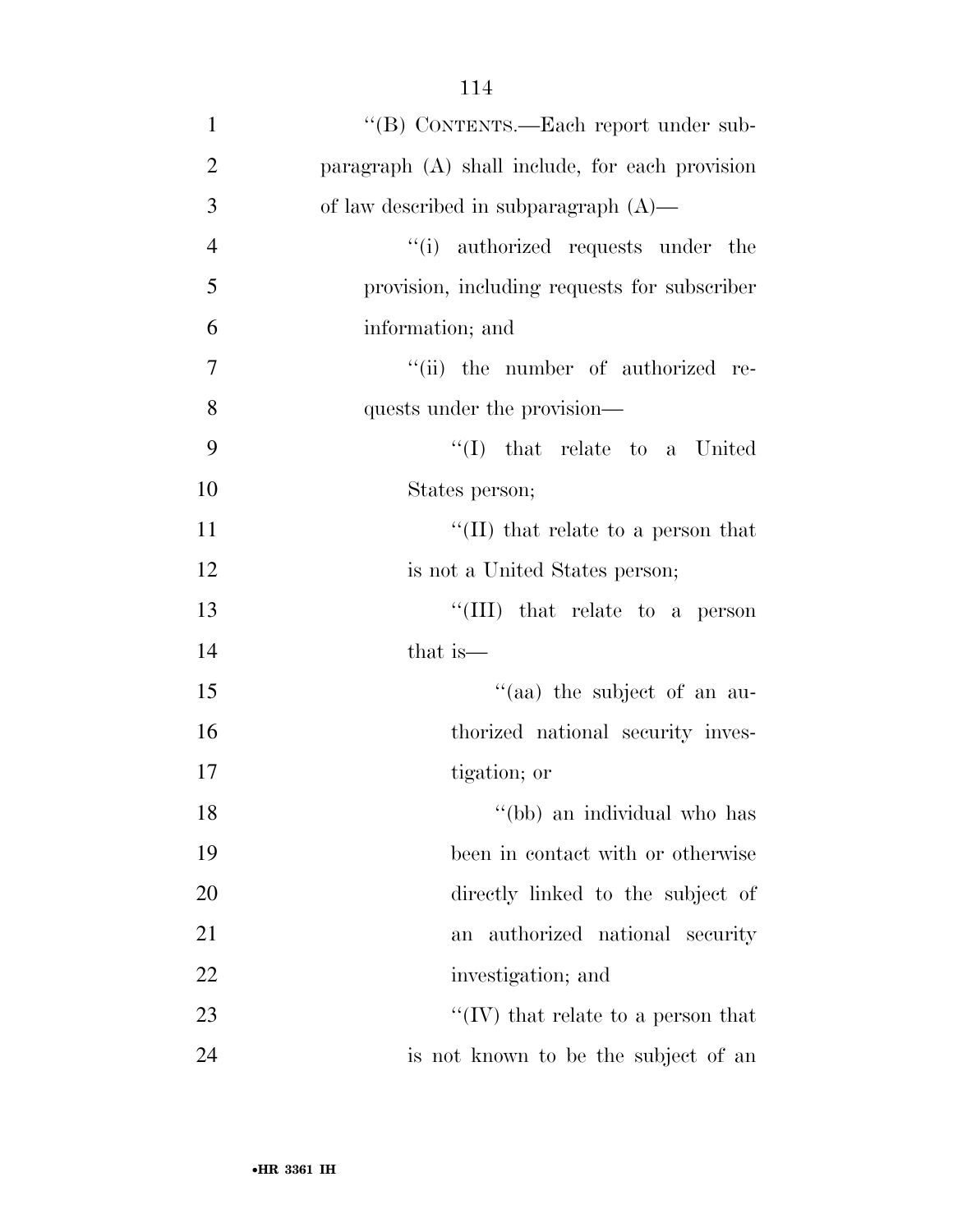| $\mathbf{1}$   | authorized national security investiga-           |
|----------------|---------------------------------------------------|
| $\overline{2}$ | tion.                                             |
| 3              | $"(2)$ UNCLASSIFIED FORM.—                        |
| $\overline{4}$ | "(A) IN GENERAL.—Not later than March             |
| 5              | $1, 2015,$ and every 180 days thereafter, the At- |
| 6              | torney General shall submit to the Select Com-    |
| $\overline{7}$ | mittee on Intelligence, the Committee on the      |
| 8              | Judiciary, and the Committee on Banking,          |
| 9              | Housing, and Urban Affairs of the Senate and      |
| 10             | the Permanent Select Committee on Intel-          |
| 11             | ligence, the Committee on the Judiciary, and      |
| 12             | the Committee on Financial Services of the        |
| 13             | House of Representatives a report fully inform-   |
| 14             | ing the committees concerning the aggregate       |
| 15             | total of all requests identified under paragraph  |
| 16             | (1) during the applicable period. Each report     |
| 17             | under this paragraph shall be in unclassified     |
| 18             | form.                                             |
| 19             | "(B) CONTENTS.—Each report under sub-             |
| 20             | paragraph (A) shall include the aggregate total   |
| 21             | of requests—                                      |
| 22             | "(i) that relate to a United States               |
| 23             | person;                                           |
| 24             | "(ii) that relate to a person that is             |
| 25             | not a United States person;                       |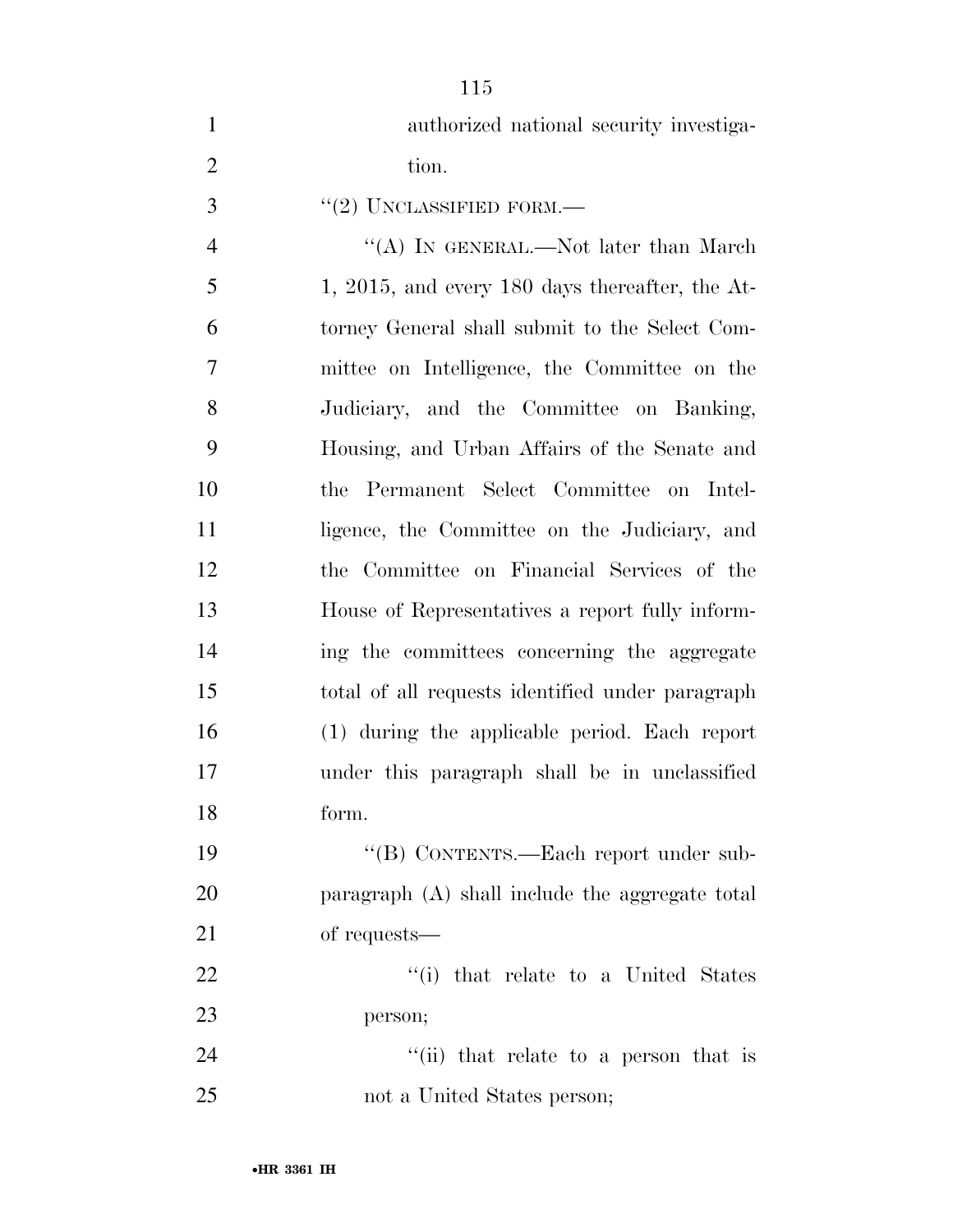| $\mathbf{1}$   | "(iii) that relate to a person that is—        |
|----------------|------------------------------------------------|
| $\overline{2}$ | "(I) the subject of an authorized              |
| 3              | national security investigation; or            |
| $\overline{4}$ | "(II) an individual who has been               |
| 5              | in contact with or otherwise directly          |
| 6              | linked to the subject of an authorized         |
| 7              | national security investigation; and           |
| 8              | "(iv) that relate to a person that is          |
| 9              | not known to be the subject of an author-      |
| 10             | ized national security investigation.          |
| 11             | $\lq(3)$ DEFINITIONS.—In this subsection:      |
| 12             | "(A) APPLICABLE PERIOD.—The term 'ap-          |
| 13             | plicable period' means—                        |
| 14             | "(i) with respect to the first report          |
| 15             | submitted under paragraph $(1)$ or $(2)$ , the |
| 16             | period beginning 180 days after the date       |
| 17             | of enactment of the USA FREEDOM Act            |
| 18             | and ending on December 31, 2014; and           |
| 19             | "(ii) with respect to the second report        |
| 20             | submitted under paragraph $(1)$ or $(2)$ , and |
| 21             | each report thereafter, the 6-month period     |
| 22             | ending on the last day of the second month     |
| 23             | before the date for submission of the re-      |
| 24             | port.                                          |